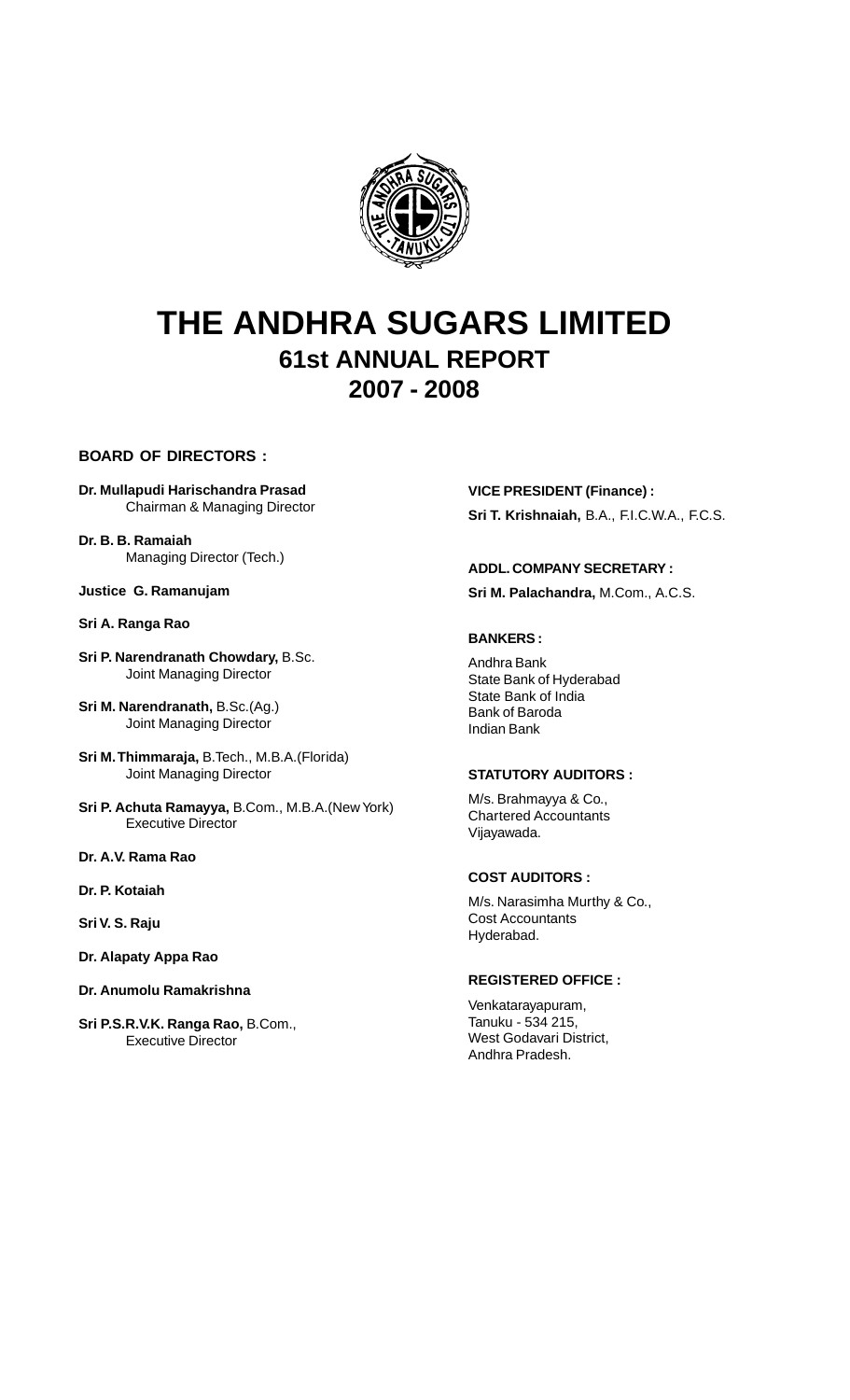# **CONTENTS** PAGE NOS.

| Management                               |    |
|------------------------------------------|----|
| Contents                                 | າ  |
| Notice                                   | 3  |
| Directors' Report                        | 8  |
| Auditors' Report                         | 37 |
| <b>Accounting Policies</b>               | 42 |
| <b>General Business Profile</b>          | 45 |
| <b>Balance Sheet</b>                     | 46 |
| Profit & Loss Account                    | 47 |
| <b>Schedules to Balance Sheet</b>        | 48 |
| Schedules to Profit & Loss Account       | 54 |
| Notes to Accounts                        | 57 |
| <b>Cash Flow Statement</b>               | 68 |
| Statement pursuant to Section 212 of the | 69 |
| Companies Act, 1956                      |    |

# **CONSOLIDATED FINANCIAL STATEMENTS :**

| Auditors' Report                                | 73 |
|-------------------------------------------------|----|
| <b>Consolidated Balance Sheet</b>               | 74 |
| Consolidated Profit & Loss Account              | 75 |
| Schedules to Consolidated Balance Sheet         | 77 |
| Schedules to Consolidated Profit & Loss Account | 81 |
| Notes to Consolidated Financial Statements      | 84 |
| <b>Consolidated Cash Flow Statement</b>         | 88 |
| <b>Statement regarding Subsidiary Companies</b> | 93 |
|                                                 |    |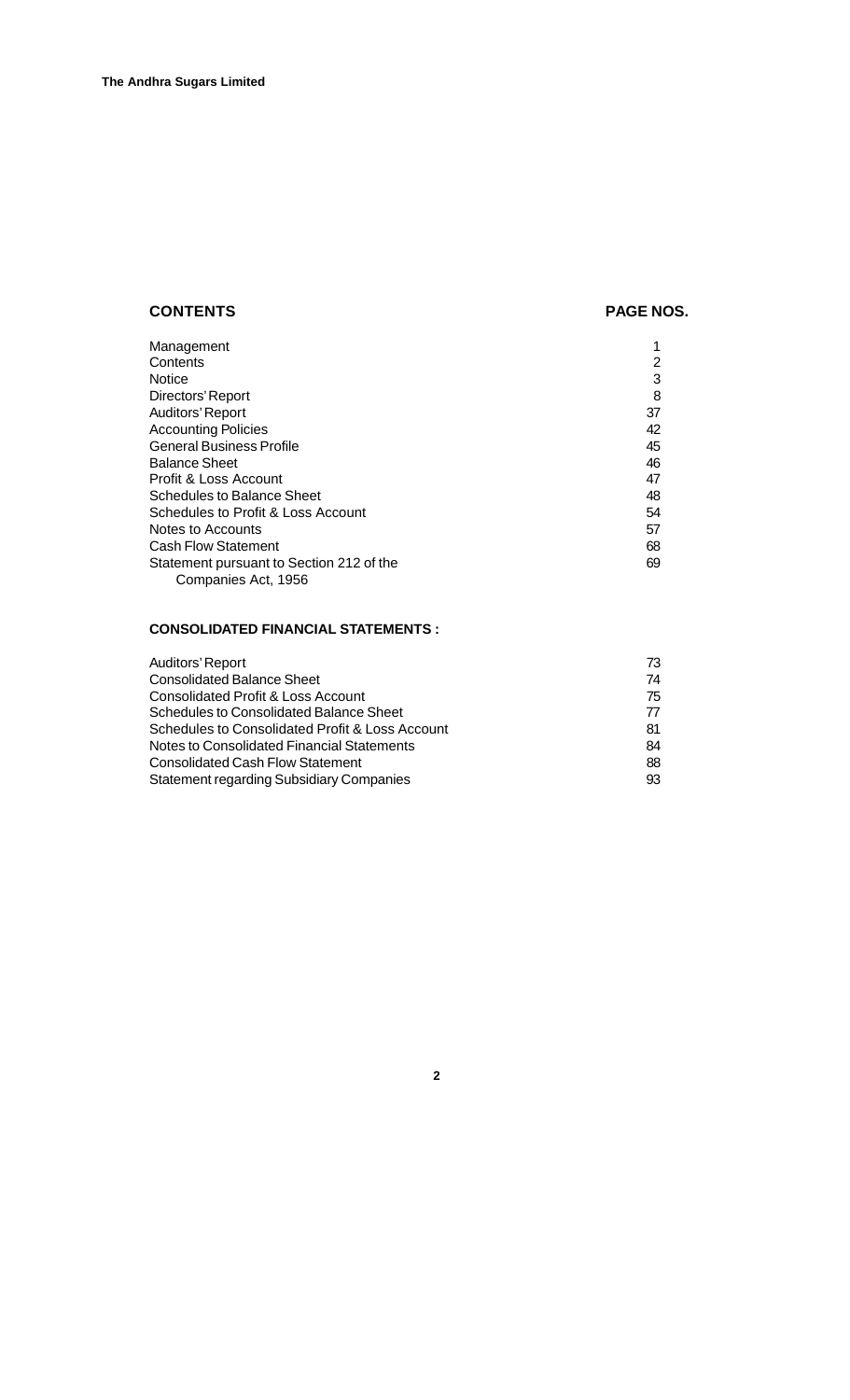# **THE ANDHRA SUGARS LIMITED**

Registered Office: Venkatarayapuram, TANUKU - 534 215 West Godavari District, Andhra Pradesh.

# **NOTICE TO SHAREHOLDERS**

Notice is hereby given that the SIXTYFIRST Annual General Meeting of THE ANDHRA SUGARS LIMITED will be held at the Registered Office of the Company, Venkatarayapuram, Tanuku on Thursday the 25<sup>th</sup> day of September, 2008 at 3.00 P.M. to transact the following business:

- 1. To receive, consider and adopt the audited Profit & Loss Account for the year ended 31st March, 2008 and the Balance Sheet as at that date together with the Reports of Board of Directors and Auditors thereon.
- 2. To declare Dividend for the year 2007-2008.
- 3. To appoint a Director in place of Sri M. Narendranath who retires by rotation and being eligible offers himself for re-appointment.
- 4. To appoint a Director in place of Sri P. Achuta Ramayya who retires by rotation and being eligible offers himself for re-appointment.
- 5. To appoint a Director in place of Sri P.S.R.V.K. Ranga Rao who retires by rotation and being eligible offers himself for re-appointment.
- 6. To appoint a Director in place of Dr. Anumolu Ramakrishna who retires by rotation and being eligible offers himself for re-appointment.
- 7. To appoint Auditors for the year 2008-09 and fix their remuneration. The present Auditors of the Company, M/s Brahmayya & Co., Chartered Accountants, Vijayawada retire at this Annual General Meeting and are eligible for re-appointment.

#### **SPECIAL BUSINESS :**

8. To consider and if thought fit, to pass, with or without modifications, the following as a Special Resolution:

"RESOLVED THAT subject to the provisions of Sections 269, 198, 309, 310, 311 read with Schedule XIII and other applicable provisions if any of the Companies Act, 1956 and subject to such other approvals as may be required, Sri P.S.R.V.K. Ranga Rao be and is hereby re-appointed as Executive Director of the Company for a period of 5 years with effect from  $1<sup>st</sup>$  May, 2009 on such salary, commission and perquisites as set out hereunder:-

Sri P.S.R.V.K. Ranga Rao is subject to retirement by rotation during the tenure of his office as Executive Director from 1st May, 2009 to 30th April, 2014.

1. **Salary:**

Rs. 30,000/- per month.

2. **Commission:**

Upto 1/2% of the net profits of the Company subject to an overall ceiling stipulated in Sections 198 & 309 of the Companies Act.

3. **Perquisites:**

(i)Housing - If required, free furnished residential accommodation with all facilities and amenities including Gas, Electricity, Water, Furniture/Fittings etc., the monetary value of which may be evaluated as per Rule 3 of the Income-Tax Rules, 1962. The expenditure incurred by the Company on Gas, Electricity, Water and Furnishings shall be subject to a ceiling of 10% of the Salary. In case where the Company does not provide accommodation, House Rent Allowance shall be paid at the rate of 50% of the Salary. (ii) Medical reimbursement of the expenses incurred for treatment in India / Abroad for self and family. (iii) Leave Travel Concession – for himself and his family as per the rules of the Company, (iv) Club Fees, (v) Personal Accident Insurance, (vi) Provident Fund - Company's contribution towards Provident Fund at 12% of his salary or any rate applicable from time to time, (vii) Superannuation Fund – Company's contribution towards Superannuation Fund as per the rules of the Company, such contribution together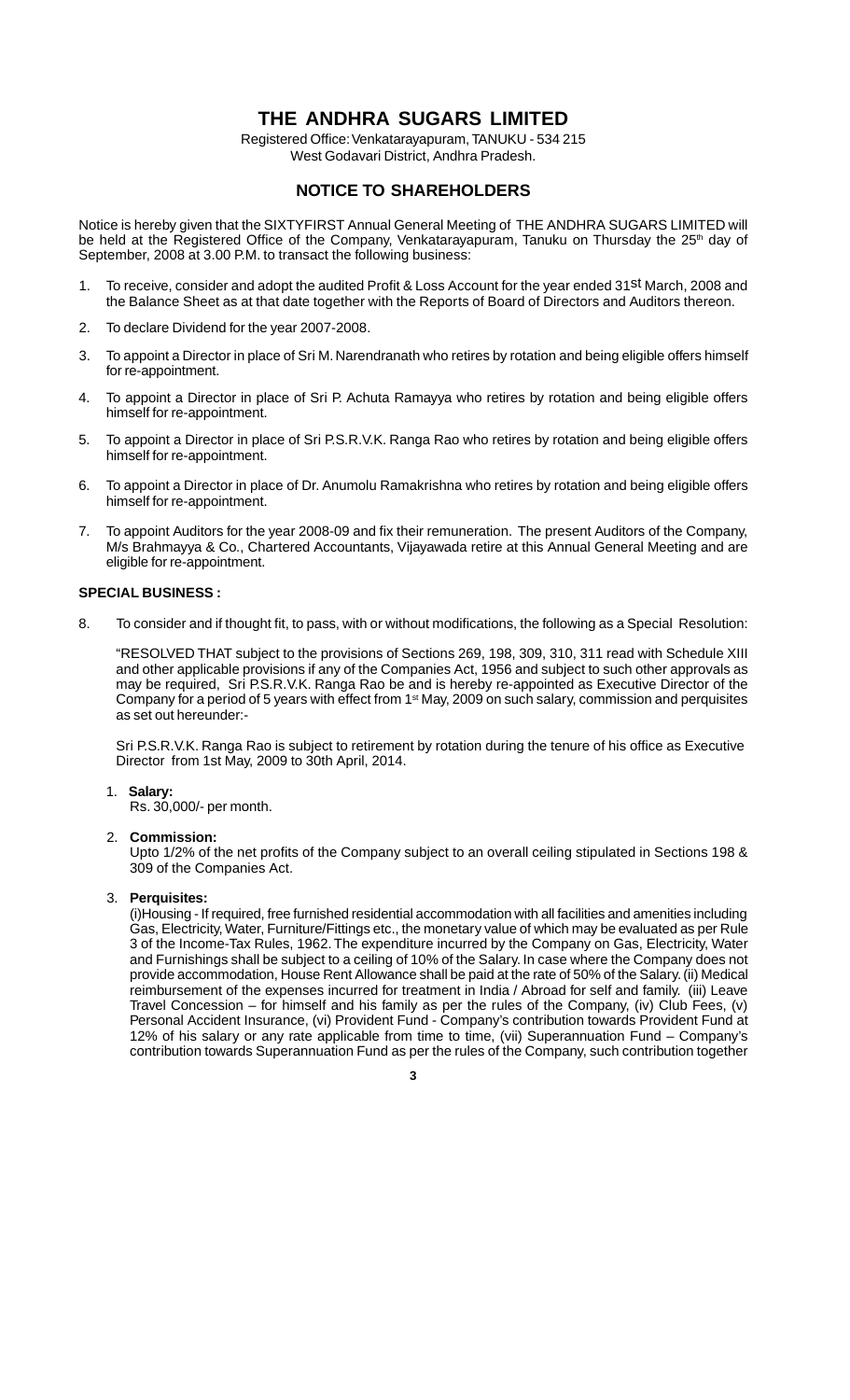#### **The Andhra Sugars Limited**

with Company's contribution shall not exceed 27% of the salary as laid down under the Income tax Rules, 1962 or such other ceiling as may be prescribed from time to time, (viii) Gratuity – not exceeding ½ a month's salary for each completed year of service, (ix) Leave – entitled to one month's leave, as per the rules of the Company on full pay for every 11 months of service. Encashment of leave at the end of tenure will not be included in computation of ceiling on perquisites, (x) Telephone – one or more free telephone facility at the residence for the use of Company's business, (xi) Car – on or more use of Company's car on Company's business with driver and all expenses of maintenance, repairs and cost of petrol. (Provision of Car and telephone at residence for use of Company's business will not be considered as perquisites), (xii) any other perquisites that may be allowed as per the guidelines issued by the Central Government from time to time.

The above perquisites including salary and commission shall be subject to an overall ceiling of remuneration stipulated under Section 309 of the Companies Act, 1956 read with Schedule XIII thereto or any statutory modification thereof.

Company's contribution to Provident Fund and Superannuation Fund and Gratuity payable at the end of the tenure to the extent these either singly or together are not taxable under the Income-tax Act shall not be included in the computation of limits for the perquisites aforesaid.

"FURTHER RESOLVED that, in the event of loss or inadequacy of profit in any financial year of the Company during the term of his Office as Executive Director, the remuneration and perquisites set out above be paid or granted to Sri P.S.R.V.K. Ranga Rao as minimum remuneration stipulated in Section II of Part II of Schedule XIII of the said Act or such other amount and perquisites as may be provided in the said Schedule XIII as may be amended from time to time or any equivalent statutory re-enactment(s) thereof".

"FURTHER RESOLVED that the Board of Directors be and is hereby authorised to alter, vary such salary, commission and perquisites as may be permitted by any applicable law from time to time during the said period of office and as may be agreed to by the Board of Directors of the Company and Sri P.S.R.V.K. Ranga Rao."

9. To consider and if thought fit, to pass, with or without modifications, the following as an Ordinary Resolution:

"RESOLVED THAT in supersession of the Resolution passed by the Shareholders at the 60<sup>th</sup> Annual General Meeting held on 29<sup>th</sup> September, 2007, the consent of the Company be and is hereby accorded to the Board of Directors in terms of Section 293(1)(a) and other applicable provisions, if any, of the Companies Act, 1956 to mortgage and/or charge by way of second charge the immovable properties wherever situate, present and future of the Company in favour of all or any of the Bankers viz., Andhra Bank, State Bank of Hyderabad, State Bank of India, Bank of Baroda and Indian Bank to secure working capital facilities upto Rs. 350 Crores."

FURTHER RESOLVED THAT the Board of Directors of the Company be and is hereby authorised to finalise with respective consortium of Banks / Andhra Bank acting as an Agent of the consortium of Banks, the documents for creating aforesaid mortgage and/or charge by way second charge and to do all such acts and things as may be necessary for giving effect to this Resolution."

10. To consider and if thought fit, to pass, with or without modifications, the following as an Ordinary Resolution:

" RESOLVED THAT pursuant to Section 293(1)(a) and other applicable provisions, if any, of the Companies Act,1956 consent be and is hereby accorded to the Board of Directors to lease the plants of Cotton & Oil Products (COP) Division, Guntur of the Company as and when considered necessary on such terms and conditions as the Board may deem fit".

" FURTHER RESOLVED THAT the Board of Directors be and is hereby authorised to take necessary steps from time to time as may be required in connection with the leasing of the said plants of COP Division, Guntur".

#### (BY ORDER OF THE BOARD)

Venkatarayapuram For THE ANDHRA SUGARS LIMITED TANUKU – 534 215 Dr. MULLAPUDI HARISCHANDRA PRASAD 28-07-2008 Chairman & Managing Director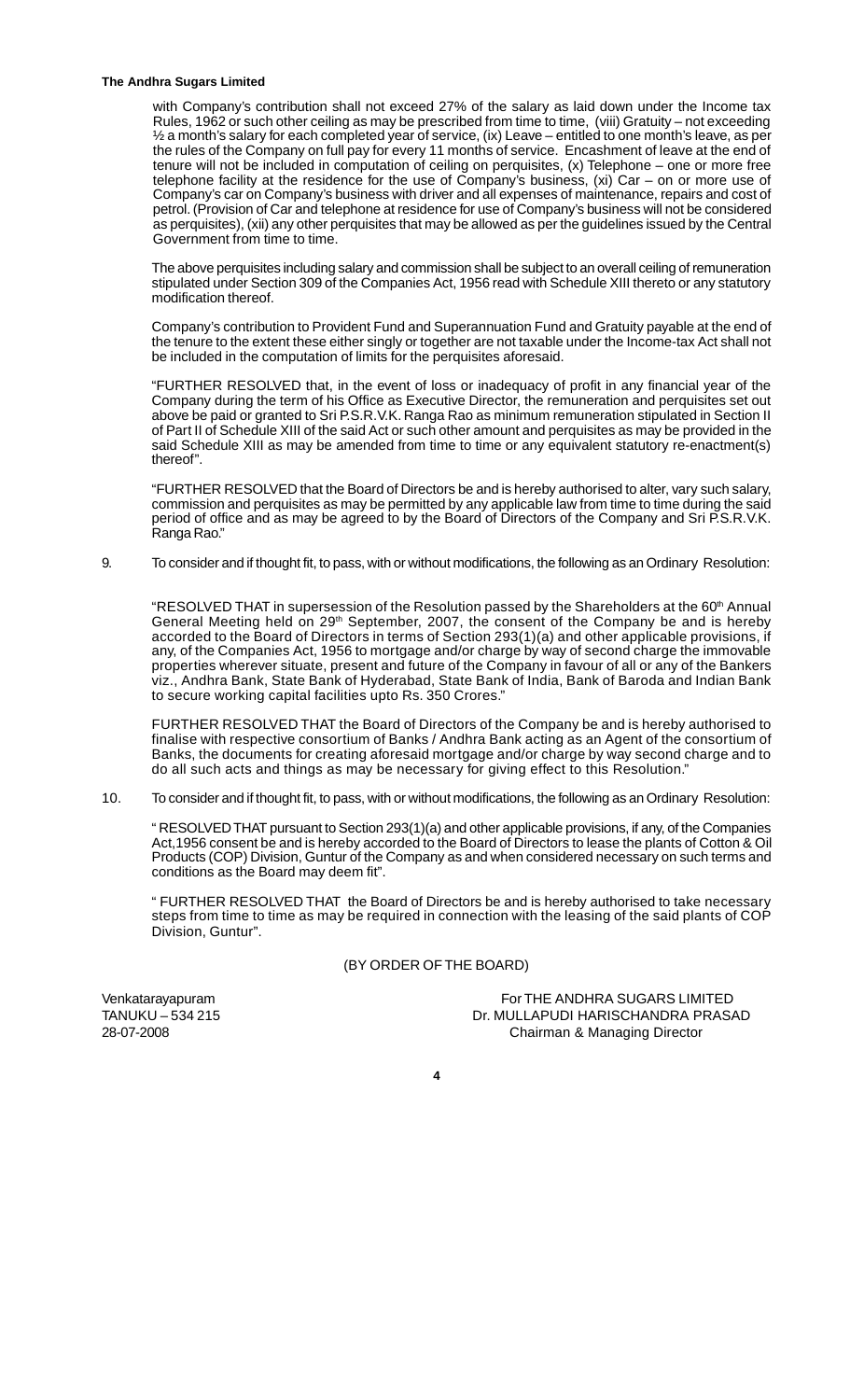#### **NOTES:**

- 1. **A Member entitled to attend and vote may appoint a proxy to attend and vote instead of himself on poll and that a proxy need not be a member.**
- 2. The Register of Members and the Share Transfer Books of the Company will remain closed from Tuesday the 16th September, 2008 to Thursday the 25th September, 2008 (both days inclusive).
- 3. The Dividend recommended by the Directors, if approved at the meeting will be paid to the Shareholders whose names are on the Register of Members as on 25th September, 2008. **In respect of the shares held in Demat Mode, the above dividend will be paid on the basis of beneficial ownership as at end of business hours of 15th September, 2008 as per the details furnished by the Depositories for this purpose.**
- 4. Shareholders are requested to notify their change of address, if any, to the Company.
- 5. Shareholders are requested to furnish their Bank Account No. in order to enable the Company to print their Bank Account on the Dividend Warrants.
- 6. **As per the provisions of Investors Education and Protection Fund (Awareness and Protection of Investors) Rules, 2001, the un-claimed Dividend in respect of Dividend for the year 1999-2000 have been transferred to Investors Education and Protection Fund as envisaged in Section 205C of the Companies Act, 1956.**
- 7. **Explanatory Statement under Section 173(2) of the Companies Act, 1956 is attached.**
- 8. **Information about the Directors seeking re-appointment at the 61st Annual General Meeting as required under Corporate Governance.**

The information or details to be provided in respect of Directors seeking re-appointment at the 61st Annual General Meeting as required by Corporate Governance are given as under:

Sri M. Narendranath has been associated with your Company as a Director since 3rd February, 1983 and as Joint Managing Director from 1st April, 1998. Sri M. Narendranath is B.Sc. (Ag.) and has rich expertise background in Sugar Technology and Sugar development. He has travelled extensively to Sugar producing Nations and participated in many National and International Seminars conducted in connection with the development of Sugar Industry and Sugar Technology. He was executive Committee Member of the Sugar Processing Research Institute (USA), Sugar Technologists Inc (USA) and on the Co-products Commission of the International Society of Sugarcane Technologists. As Joint Managing Director he is incharge of all the three Sugar Units - Tanuku, Taduvai and Bhimadole. He hold Directorship in Sree Akkamamba Textiles Ltd., Sree Satyanarayana Spinning Mills Ltd. and Hindustan Allied Chemicals Ltd., and Sugar Industry Technologist Inc.

Sri P. Achuta Ramayya is a Graduate in Commerce and possess M.B.A. Degree from New York University. Sri P. Achuta Ramayya has been the Executive Director of the Company since 1983. As Executive Director, he is incharge of entire marketing functions of the Company and looks after day to day affairs of the Cotton & Oil Products Division, Guntur.

Sri P.S.R.V.K. Ranga Rao is a Graduate in Commerce. He has been the Executive Director of the Company since 1st May,1999. As Executive Director, he assist the Chairman & Managing Director in looking after day to day affairs of Chemical Complex at Saggonda. He holds Directorship in Sugarfield Constructions Pvt. Ltd.

**5** Dr. Anumolu Ramakrishna has been the Director on the Board of the Company since 21<sup>st</sup> February, 2005. Dr. Anumolu Ramakrishna holds Bachelor Degree in Civil Engineering and M.Sc. in Structural Engineering. He started his career in 1962 with Engineering Construction Corporation Limited which was subsequently amalgamated with Larsen & Tubro (L&T) Limited. He was inducted on the Board of L & T in the year 1992 and was elevated to the position of Deputy Managing Director in 2000. He was associated with many prestigious and huge construction projects in India and abroad which were completed in record time. He has been conferred Degree of Doctorate of Science by Andhra University and Degree of Doctorate of Philosophy by Jawaharlal Nehru Technological University. He holds Directorships in companies viz., GVK Jaipur Kishangarh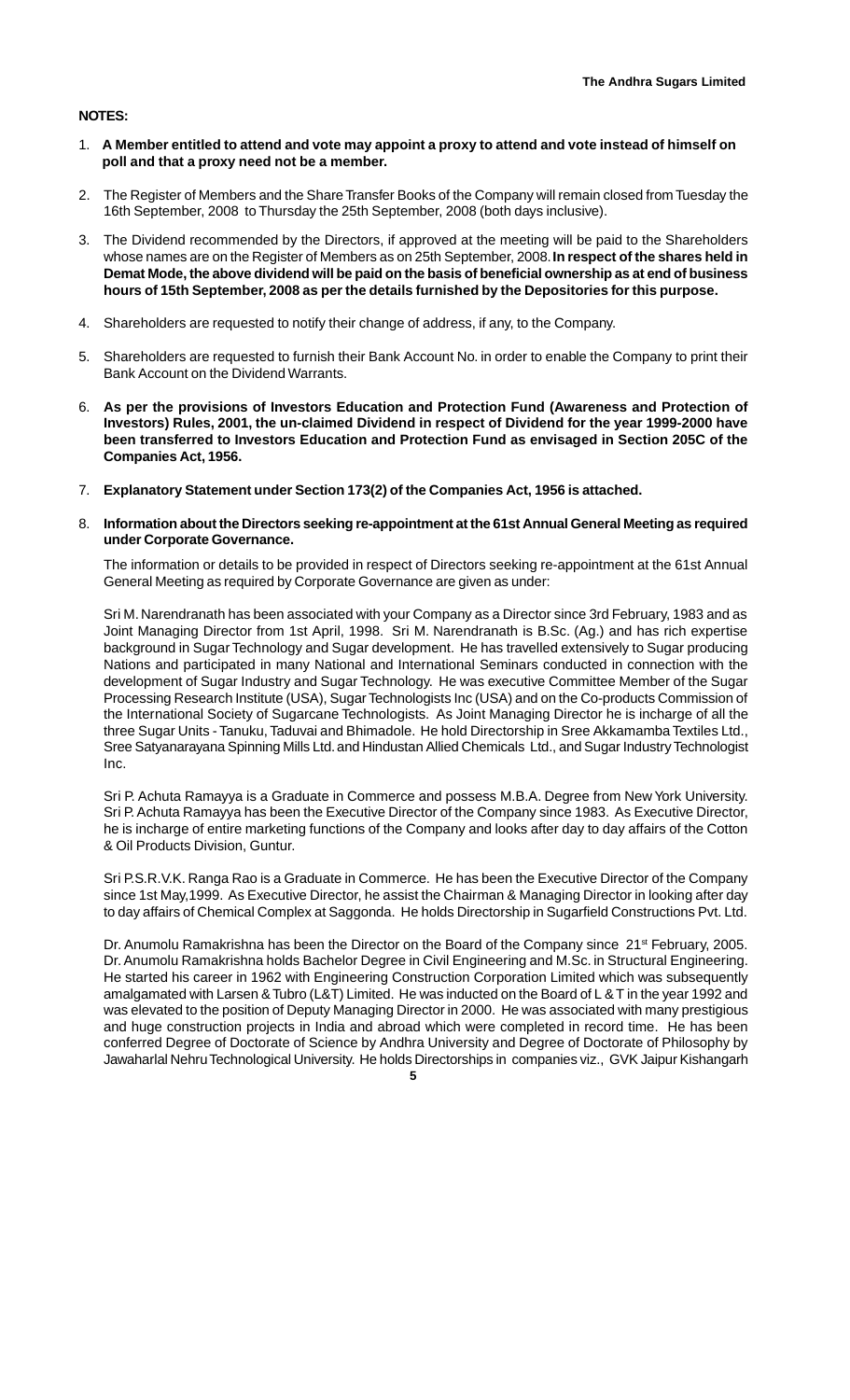#### **The Andhra Sugars Limited**

Expressway Ltd., KCP Ltd., Madras Cements Ltd., Ramco Industries Ltd., Taj GVK Hotels & Resorts Ltd., GVK Industries Ltd., Gautami Power Ltd., International Infrastructure Consultants Pvt. Ltd., GVK Power & Infrastructure Ltd., SPEL Semiconductor Ltd., Teesta Urja Ltd., Mumbai International Airport Ltd.,and Brigade Enterprises Ltd. He is on the Audit Committee of other companies viz., Ramco Industries Ltd., GVK Jaipur Expressway Pvt. Ltd., KCP Limited, Taj GVK Hotels and Resorts Limited, SPEL Semiconductor Limited, GVK Power & Infrastructure Limited, Gautami Power Limited and Teesta Urja Limited. He is also a member of Audit & Compensation Committe - Madras Cements Limited.

He does not hold any Shares in the Company.

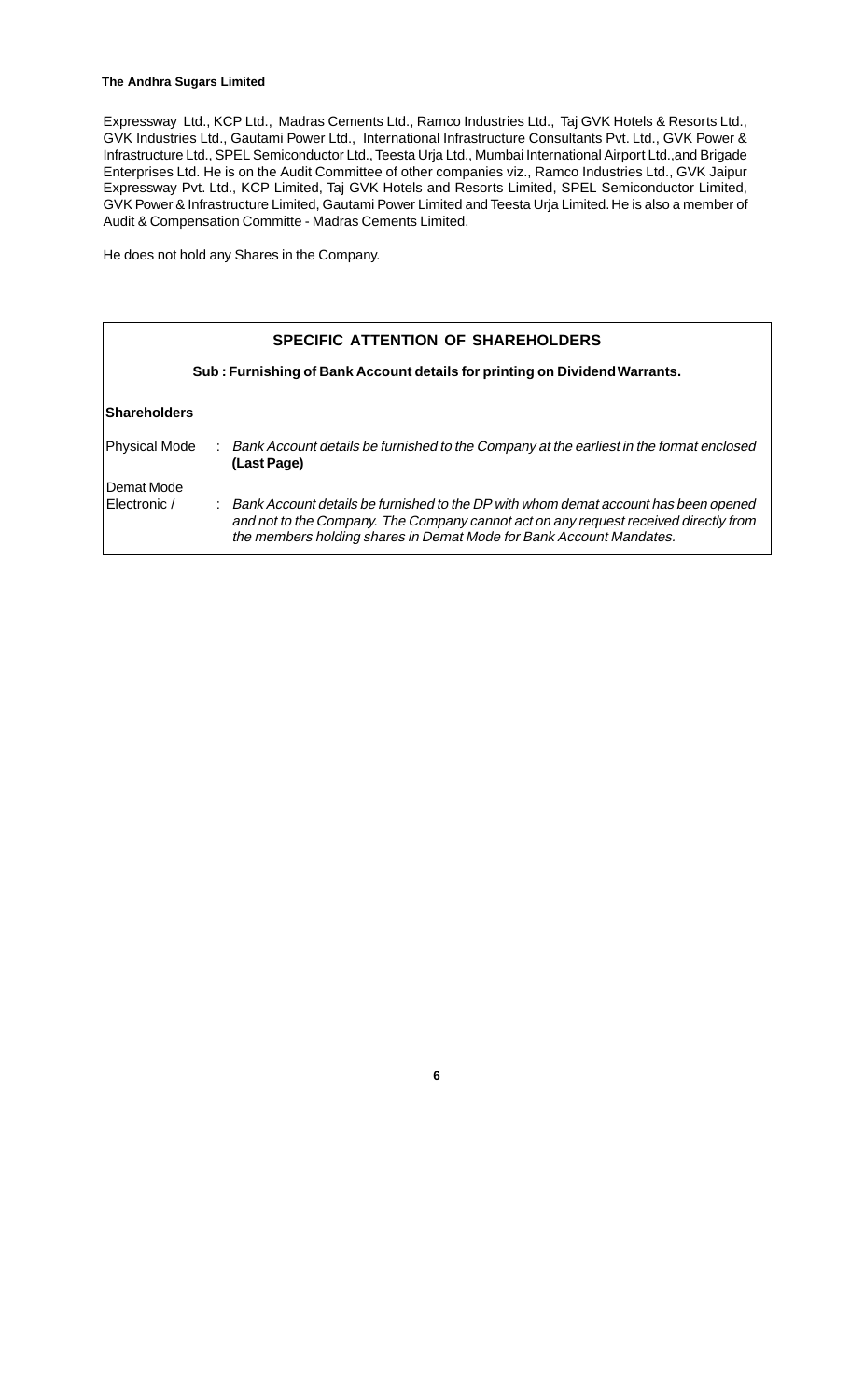# **ANNEXURE TO NOTICE**

## **Explanatory Statement Pursuant to Section 173(2) of the Companies Act, 1956.**

#### **ITEM NO. 8**

Shareholders at the 56th Annual General Meeting of the Company held on 24<sup>th</sup> September, 2003 approved the re-appointment of Sri P.S.R.V.K. Ranga Rao as Executive Director for a period of five years with effect from 1st May, 2004 The said term of re-appointment will be expiring on 30<sup>th</sup> April, 2009.

Sri P.S.R.V.K. Ranga Rao is a Graduate in Commerce. He has been the Executive Director of the Company since 1st May,1999. As Executive Director, he assist Chairman & Managing Director in looking after day to day affairs of Chemical Complex at Saggonda. Your Company has taken up expansion Projects at Chemical Complex, Saggonda and as such your Board of Directors considered desirable in the interest of the Company to extend his term of appointment as Executive Director for a further period of five years with effect from 1<sup>st</sup> May, 2009 subject to the approval of the Shareholders.

Your Board of Directors recommends the necessary Resolution for your approval.

Except Sri P.S.R.V.K. Ranga Rao no other Director is interested or concerned in the Resolution.

#### **ITEM NO. 9**

Shareholders at the 60<sup>th</sup> Annual General Meeting held on 29<sup>th</sup> September, 2007 accorded its approval for the creation of second charge on the Fixed Assets in favour of Company's Bankers to the extent of Rs. 220 Crores. In view of the increased working capital limits availed by the Company from the Companies bankers, second charge is required to be created on all immovable properties of the Company present and future to the extent of Rs. 350 Crores

Your Board of Directors recommends the necessary Resolution for your approval.

None of the Directors is interested or concerned in the Resolution.

#### **ITEM NO. 10**

Section 293 (1)(a) of the Companies Act, 1956 provides that the Board of Directors of a Public Company, or a Private Company which is a subsidiary of a Public Company, shall not, except with the consent of such Company or subsidiary in General Meeting sell, lease or otherwise dispose of the whole, or substantially the whole of the undertaking of the company, or where the company owns more than one undertaking of the whole, or substantially the whole, of any such undertaking.

Accordingly approval of the shareholders is being obtained to enable the Board of Directors to consider the proposal of leasing of the Plants relating to COP Division, Guntur as and when considered necessary on such terms and conditions as the Board may deem fit.

Your Directors recommends the Resolution for your approval

None of the Directors is interested or concerned in the Resolution.

(BY ORDER OF THE BOARD)

Venkatarayapuram For THE ANDHRA SUGARS LIMITED TANUKU – 534 215 Dr. MULLAPUDI HARISCHANDRA PRASAD 28-07-2008 Chairman & Managing Director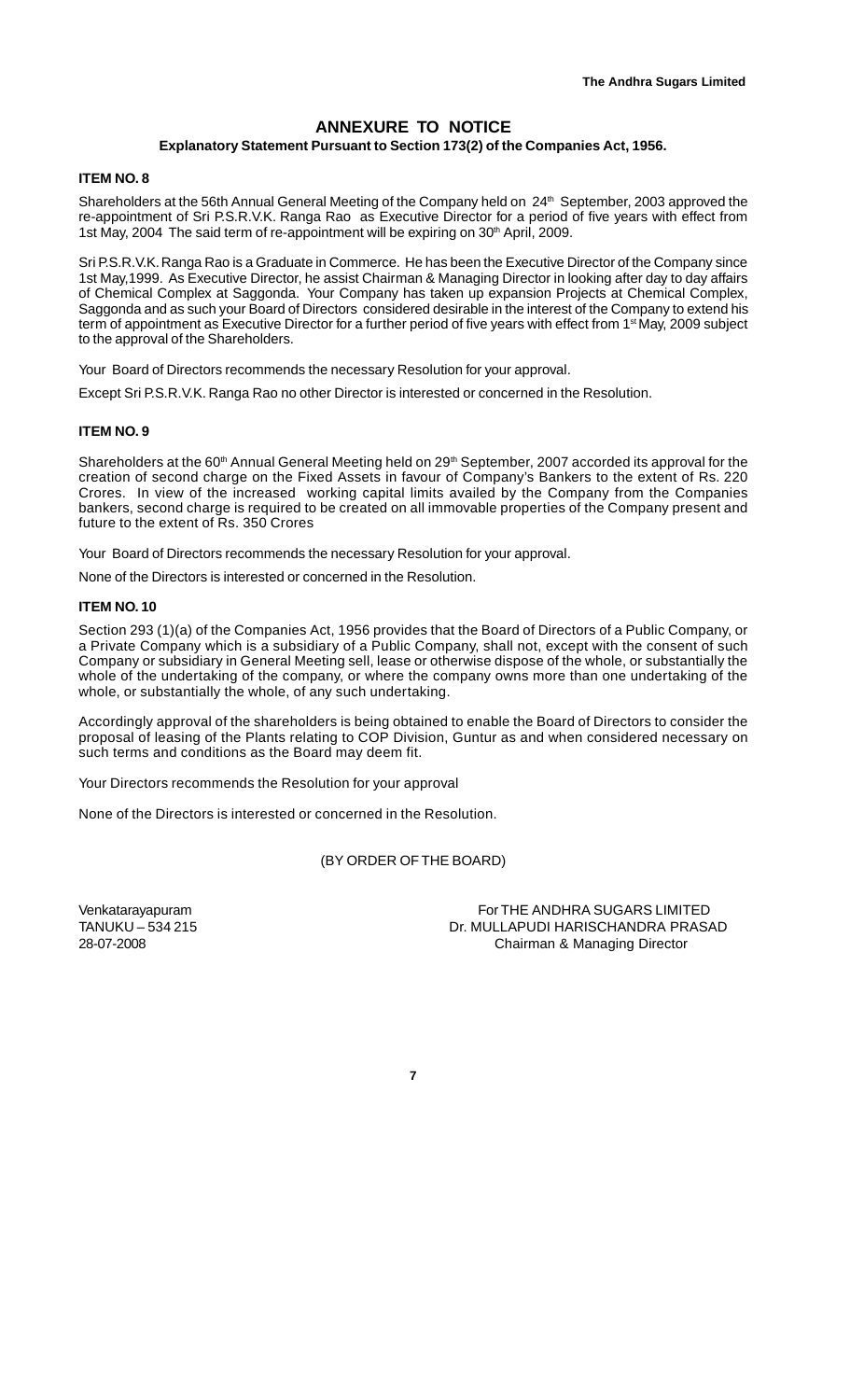# **The Andhra Sugars Limited**

# **DIRECTORS' REPORT**

# To The Shareholders

Your Directors have pleasure in presenting this SIXTYFIRST ANNUAL REPORT along with the audited Statement of Accounts for the year ending 31<sup>st</sup> March, 2008.

# **FINANCIAL RESULTS :**

|                                                                                         | (Rupees in lakhs) |               |  |  |  |
|-----------------------------------------------------------------------------------------|-------------------|---------------|--|--|--|
|                                                                                         | <b>This Year</b>  | Previous Year |  |  |  |
| Sales                                                                                   | 51538.09          | 63181.05      |  |  |  |
| Other Income                                                                            | 2664.26           | 2712.56       |  |  |  |
|                                                                                         | 54202.35          | 65893.61      |  |  |  |
| Profit for the year                                                                     | 6676.38           | 12319.88      |  |  |  |
| Depreciation                                                                            | 3218.00           | 2955.83       |  |  |  |
| Profit after depreciation                                                               | 3458.38           | 9364.05       |  |  |  |
| Less: Short provision of Income-tax                                                     | 177.90            |               |  |  |  |
|                                                                                         | 3280.48           | 9364.05       |  |  |  |
| Add: Provision for dimunition in the value of investment                                |                   |               |  |  |  |
| credited back                                                                           | 2055.22           |               |  |  |  |
| Excess provision of Income-tax credited back                                            |                   | 145.77        |  |  |  |
|                                                                                         | 5335.70           | 9509.82       |  |  |  |
| Less: Provision for Current Tax                                                         | 1050.00           | 2000.00       |  |  |  |
| Provision for Fringe Benefit Tax                                                        | 20.00             | 17.00         |  |  |  |
| Provision for Deferred Tax                                                              | 3.27              | 1076.05       |  |  |  |
| <b>Provision for Wealth Tax</b>                                                         | 4.00              | 2.00          |  |  |  |
| Profit after Tax                                                                        | 4258.43           | 6414.77       |  |  |  |
| Add: Balance brought forward from last year                                             | 3258.86           | 2746.91       |  |  |  |
| Profit available for appropriation                                                      | 7517.29           | 9161.68       |  |  |  |
| <b>APPROPRIATIONS:</b>                                                                  |                   |               |  |  |  |
| <b>Transfer to General Reserve</b>                                                      | 2500.00           | 4000.00       |  |  |  |
| Proposed Dividend on Equity Shares @ 50%<br>(Last Year Dividend on Equity Shares @ 60%) | 1355.35           | 1626.42       |  |  |  |
| Tax on distributable profits                                                            | 201.28            | 276.41        |  |  |  |
| Balance carried forward to next year                                                    | 3460.66           | 3258.85       |  |  |  |
|                                                                                         | 7517.29           | 9161.68       |  |  |  |
|                                                                                         |                   |               |  |  |  |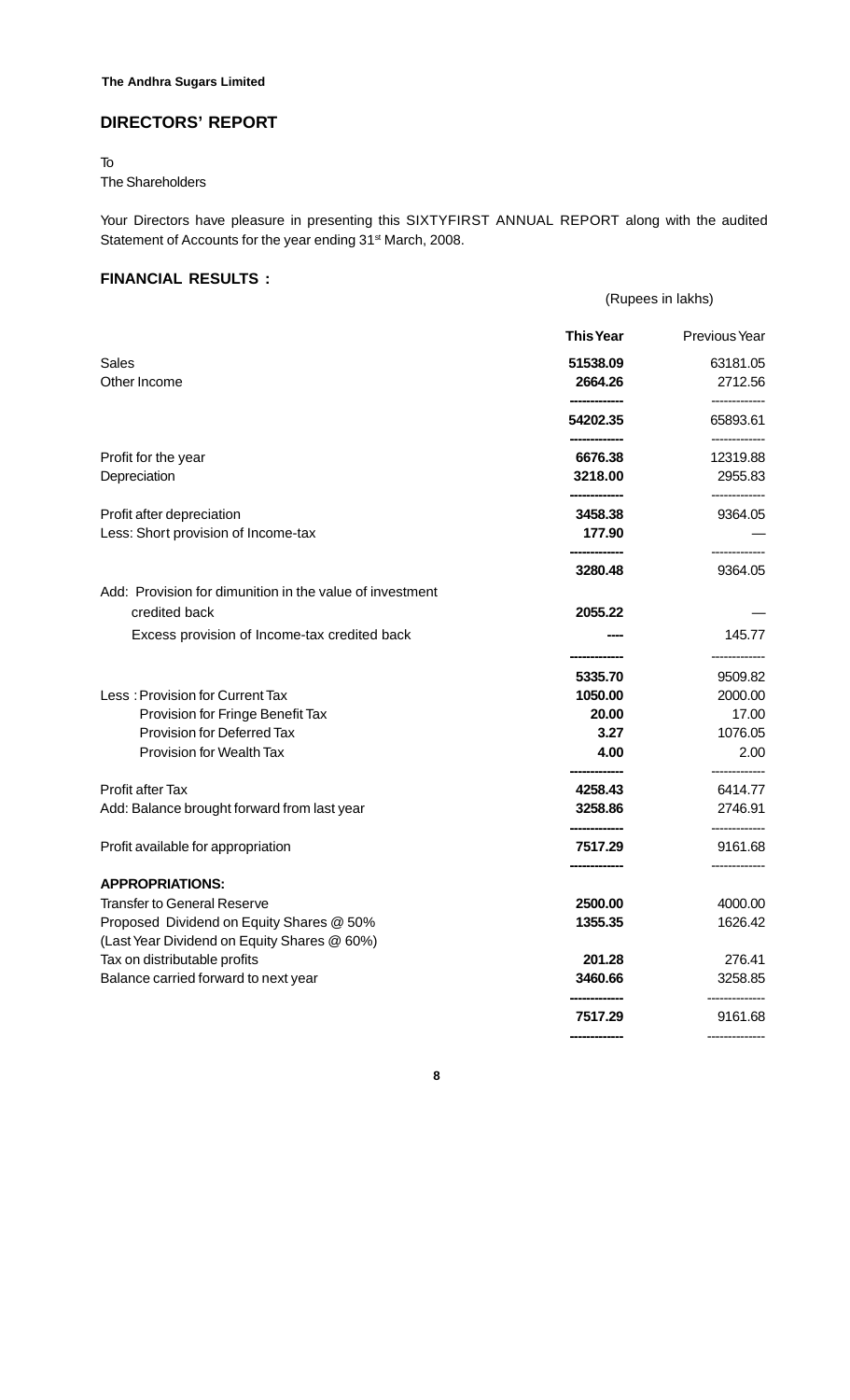#### **PERFORMANCE:**

During the year 2007-08 sales stood at Rs.515.38 Crores against Rs. 631.81 Crores of last year. Gross Profit stood at Rs. 34.58 Crores against Gross Profit of Rs. 93.64 Crores of previous year. Profit after tax was Rs. 42.58 Crores compared to Rs. 64.15 Crores achieved previous year. Decline in turnover and Profit is mainly on account of depressed sale price of Sugar and decrease in the quantity of Sugar sold.

#### **DIMINUTION IN THE VALUE OF EQUITY INVESTMENT IN THE ANDHRA PETROCHEMICALS LTD.:**

As required by Accounting Standards, an amount of Rs. 20.55 Crores was provided in the financial year 2001-02 towards diminution in the value of investment made in the Equity Capital of The Andhra Petrochemicals Ltd. (APL). In view of the market value of Equity Share of APL being above the par value, the said provision has been credited back during the year under report.

#### **DIVIDENDS:**

For the year 2006-07 a Dividend of 60% on Equity Shares was paid. Having the need to conserve the resources for expansion activities, your Directors recommend a Dividend of 50% on Equity Shares (Rs. 5 /- per equity share) for the year 2007-08 . The out-flow towards Dividend payment including tax on distributable profits would amount to Rs. 15.57 Crores. The Dividend, if approved by the Shareholders, will be paid to all the eligible Shareholders.

#### **CAPITAL & RESERVES:**

#### **Authorised and Paid Up Capital:**

As on 31.3.2008, the Authorised Capital of the Company is Rs.30 Crores and the Paid-up Capital is Rs. 27.11 Crores.

#### **Reserves:**

With the transfer of Rs. 25.00 Crores during the year under report, the total Reserves as on 31.3.2008 was Rs. 272.28 Crores against Rs. 248.33 Crores as on 31.3.2007.

#### **REVIEW OF OPERATIONS:**

#### **SUGAR UNITS:**

The three Sugar Units in aggregate crushed 11,82,507 M.T. of cane during the year 2007-08 as against 13,49,171 M.T. crushed during the previous year. The crushing operations (for the year 2007-08) and cane price paid to the cane suppliers for the 2007-08 season are :-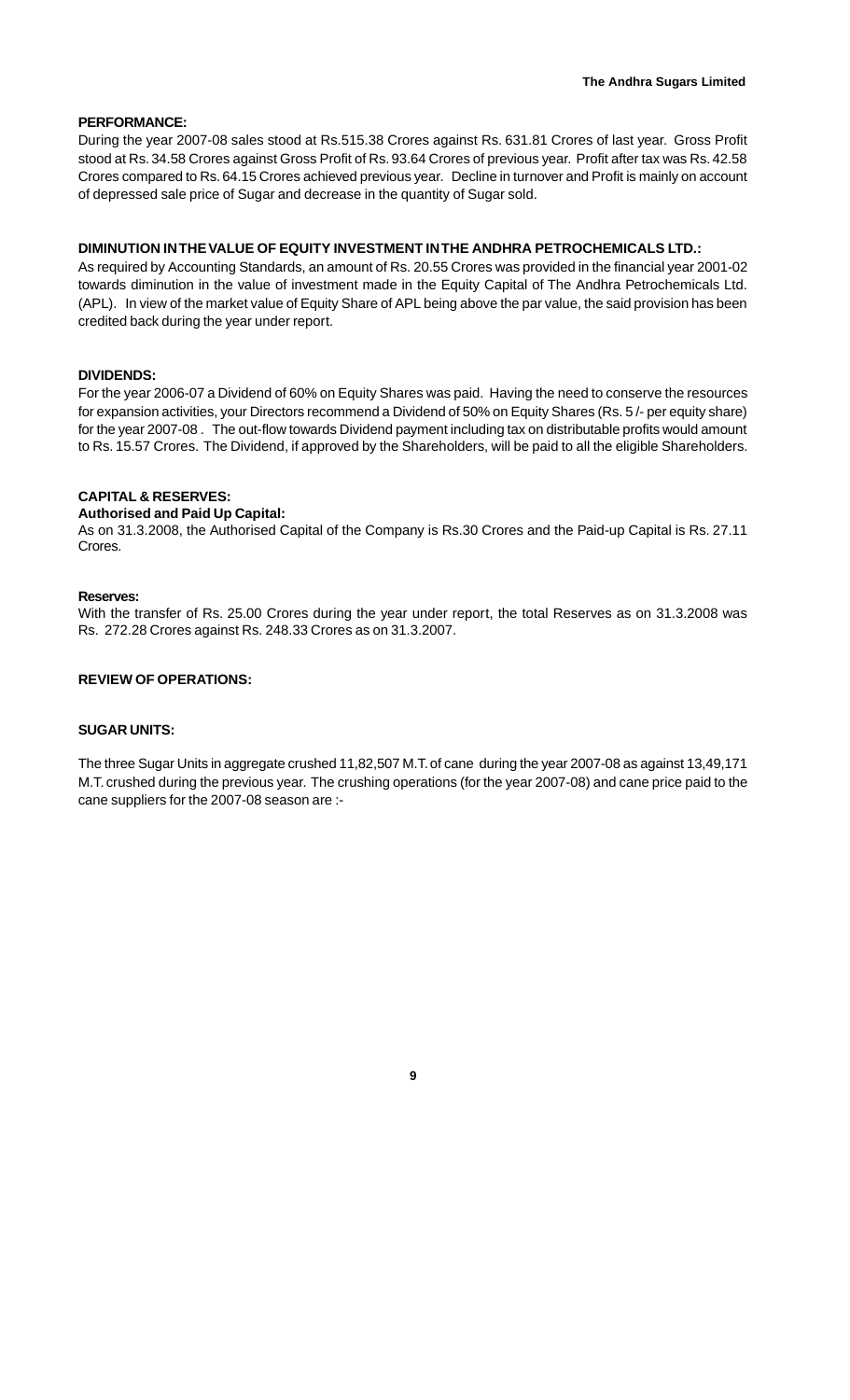|                                                   |                      | SUGAR UNIT-I<br><b>TANUKU</b> | SUGAR UNIT-II<br><b>TADUVAI</b> |                      | <b>SUGAR UNIT-III</b><br><b>BHIMADOLE</b> |                      |
|---------------------------------------------------|----------------------|-------------------------------|---------------------------------|----------------------|-------------------------------------------|----------------------|
|                                                   | Fin. Year<br>2007-08 | Fin. Year<br>2006-07          | Fin. Year<br>2007-08            | Fin. Year<br>2006-07 | Fin. Year<br>2007-08                      | Fin. Year<br>2006-07 |
| (A) Crushing details:                             |                      |                               |                                 |                      |                                           |                      |
| Total cane crushed (MT)                           | 500923               | 602182                        | 458911                          | 539989               | 222673                                    | 207000               |
| Total No. of days crushed                         | 122                  | 136                           | 140                             | 163                  | 139                                       | 122                  |
| Total Sugar produced (MT)                         | 53684                | 63277                         | 53838                           | 62224                | 25395                                     | 21777                |
| Average Recovery                                  | 10.64%               | 10.61%                        | 11.45%                          | 11.56%               | 10.89%                                    | 10.78%               |
| (B) Cane price:                                   |                      |                               |                                 |                      |                                           |                      |
| <b>Statutory Minimum Cane</b><br>price (per M.T.) | 955.80               | 973.50                        | 1045.80                         | 1018.50              | 973.80                                    | 937.50               |
| Cane price paid (per M.T)*                        | 1160.00              | 1160.00                       | 1184.00                         | 1184.00              | 1160.00                                   | 1160.00              |

inclusive of Purchase Tax of Rs.60/- per M.T.

- The decrease in cane crush is mainly due to severe harvesting labour shortage that has caused the cane farmers to switch-over to other crops.
- Recovery achieved at Sugar Unit I and III were higher compared to the previous season, while Sugar Unit –II was marginally lower.
- With a recovery of 11.45% Sugar Unit II stood first in the state.
- with a recovery of 10.89% Sugar Unit III stood second in the State.
- The sugar produced at Sugar Unit III has consistently been of below 40 ICUMSA colour. This was possible due to the installation of a New Generation Short Retention Time Clarifier of SRI (Australia) design during the 2007 off-season.
- In view of the need to keep the cane farmers in cane farming, your Company opted to pay a cane price higher than the Statutory Minimum Price fixed by the Government.

#### **POWER GENERATION :**

During the year under report the Co-generation Unit at Taduvai generated 2,69,92,260 Units of power against 2,81,02,140 Units generated in the previous year. The Power generated through Co-generation is comparitvely lower to the previous year due to non availability of the adequate begasse in view of the lower quantity of cane crushed.

#### **PERFORMANCE OF CHEMICAL DIVISIONS:**

Performance of the Chemical Divisions continues to be impressive with satisfactory capacity utilisation being achieved. Capacity of Caustic Soda Plant at Saggonda has been expanded from 350 TPD to 400 TPD. Caustic Soda Unit at Saggonda achieved a profit of Rs. 51.18 Crores (after depreciation) against Rs. 63.23 Crores (after depreciation) achieved in the previous year. Performance of other Chlor Alkali Products was also good.

With US FDA approval and EDQM (European Directorate for Quality Medicines) Certification, your Company commenced exports of Aspirin to USA, Mexico, Bangladesh, Romania. In addition, exports have also been made to Bulgaria and Spain. In the coming years your Company's focus would be to widen the export operations.

#### **WIND POWER UNITS:**

Power generated at Ramagiri during the year was 22,51,300 Units against 25,10,300 Units generated in the previous year.

The Power generation at Tamil Nadu during the year under report was 1,56,96,720 Units compared 1,74,67,510 Units of previous year. This Power is sold to Tamil Nadu State Electricity Board.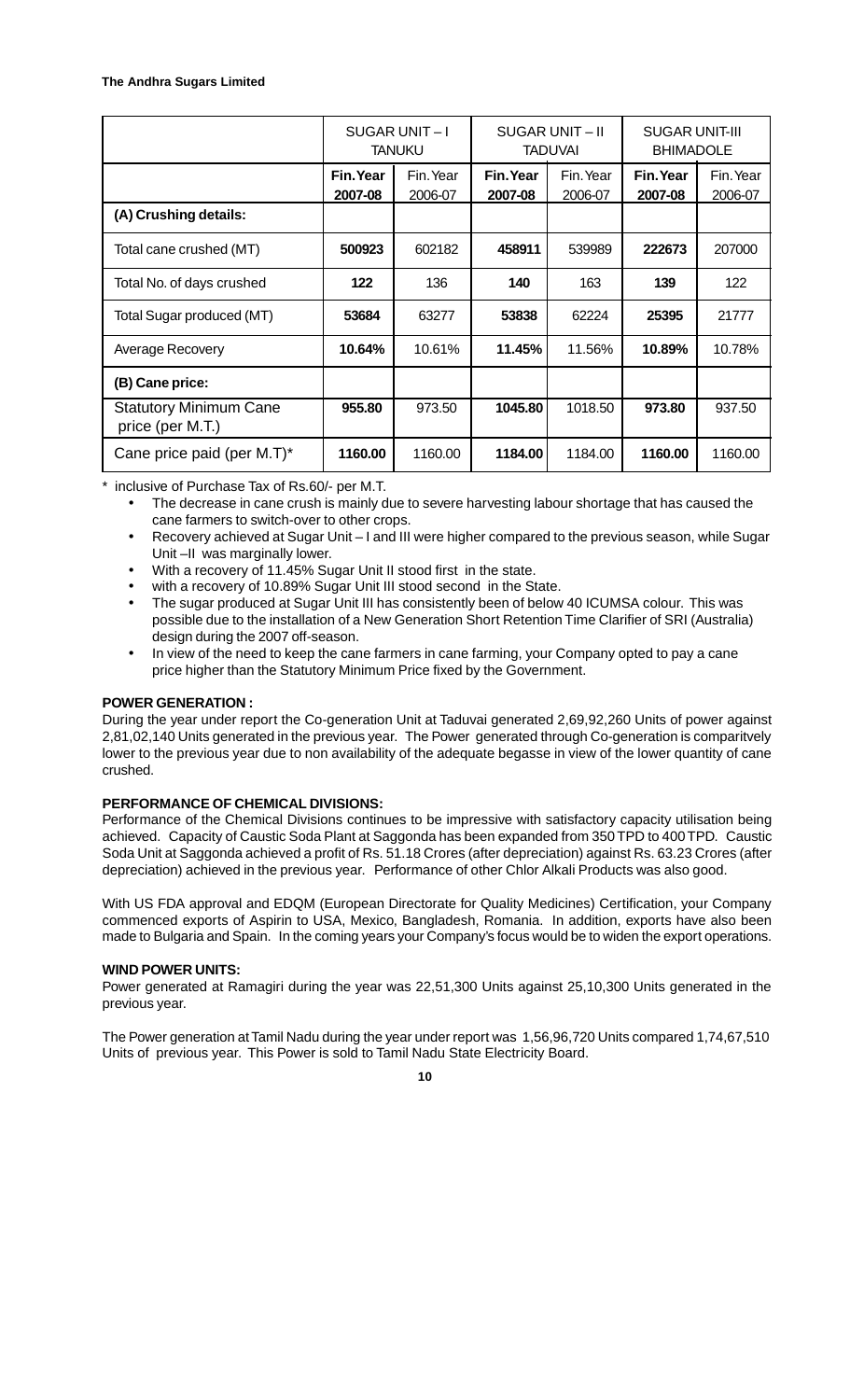#### **PROJECTS:**

Keeping in view the benefit of economy of scale and diversification, your Company continues to focus its strategy on an expansion and diversification programme.

The additional 50 TPD capacity of Caustic Soda Plant at Saggonda came into operation during the year under Report.

Statutory approvals have been received for setting up of Poly Aluminium Chloride Plant at Saggonda with a capacity to manufacture 30,000 TPA liquid PAC, 18 / Liquid PAC 10 Grade and 12,000 TPA Solid PAC 30 Grade. The implementation activity is expected to commence shortly. Poly Alluminium Chloride is extensively used in water purification and waste water treatment plants throughout the World. Hydrochloric Acid the main Raw Material for the product will be sourced from the Company's Plant at Kovvur.

Capacity of the Sodium Hypo Chlorite Plant at Kovvur has been expanded from 2 Tonnes per day Chlorine to 10 Tonnes.

Potassium Carbonate is extensively used in the Glass, Pharmaceuticals, Food, Detergents & Cleaners, Gas purification, Textiles and Polymers Industry. A Potassium Carbonate Plant is being set up at Tanuku. This Plant will have the advantage of having a readily available infrastructure at Tanuku and sourcing Potassium Hydroxide Lye from our plant at Kovvur and Carbondioxide from our Plant at Tanuku which are the main raw materials for this product. Erection work is in progress and is expected to be completed during the current financial year.

Keeping in view the areas for future diversification, your Company purchased land at the Jawharlal Nehru Pharmacity, Visakhapatnam for supply of Bulk Drugs to the Pharma industry which is one of the major customer for chemicals produced at our Plants.

Your Company has established a 6.60 MW Wind Farm in Tirunelveli District of Tamil Nadu. This Unit started generating Power. Wind Energy is classified as clean energy and is eligible for Carbon Emission Reduction Trading benefits. Steps have been intiated to avail the benefits of Carbon Emission Reduction.

Your Company is looking into the feasibility of setting up a 120 MW Coal based Power Project at Saggonda. This Project envisages generation of Power for Captive Consumption, as well as Merchant Power.

A 6000 TPA Monochloride Acetic Acid Plant is being set up at Kovvur. Chlorine, which is the basic raw material, will be sourced from the Caustic Potash Plant at Kovvur.

At present the Sugar Industry in the Country is passing through a difficult phase. Keeping in view the future and the need to have a viable sized Plant, the crushing capacity at Sugar Unit II and III is being expanded. Environmental clearance from the Ministry of Environment and Forest and the State Pollution Control Board clearance has been received for Sugar Unit II which will enable to operate this Unit at 5500 TCD capacity.

Environmental clearance from the Ministry of Environment & Forest, Government of India has been received for the expansion of the Sugar Unit III to handle 6000 TCD. The process of obtaining clearance from State Pollution Control Board is in progress. On receiving this clearance, Sugar Unit III would be geared up to operate at 3600 to 4000 TCD during the 2008-09 season.

These projects are expected to strengthen your Company's product range, accelerate growth and improve revenue generation.

#### **CURRENT YEAR OUT LOOK:**

The depressed sale price of Sugar and increase in the cost of Raw material and other expenses of Sugar Division will continue to have a considerable impact on the Division's profitability. Performance of the Chemical Division is expected to be satisfactory.

#### **DEMATERIALISATION OF EQUITY SHARES:**

As of 31<sup>st</sup> March, 2008, Equity Shares representing 38.40% of the Share Capital have been dematerialised.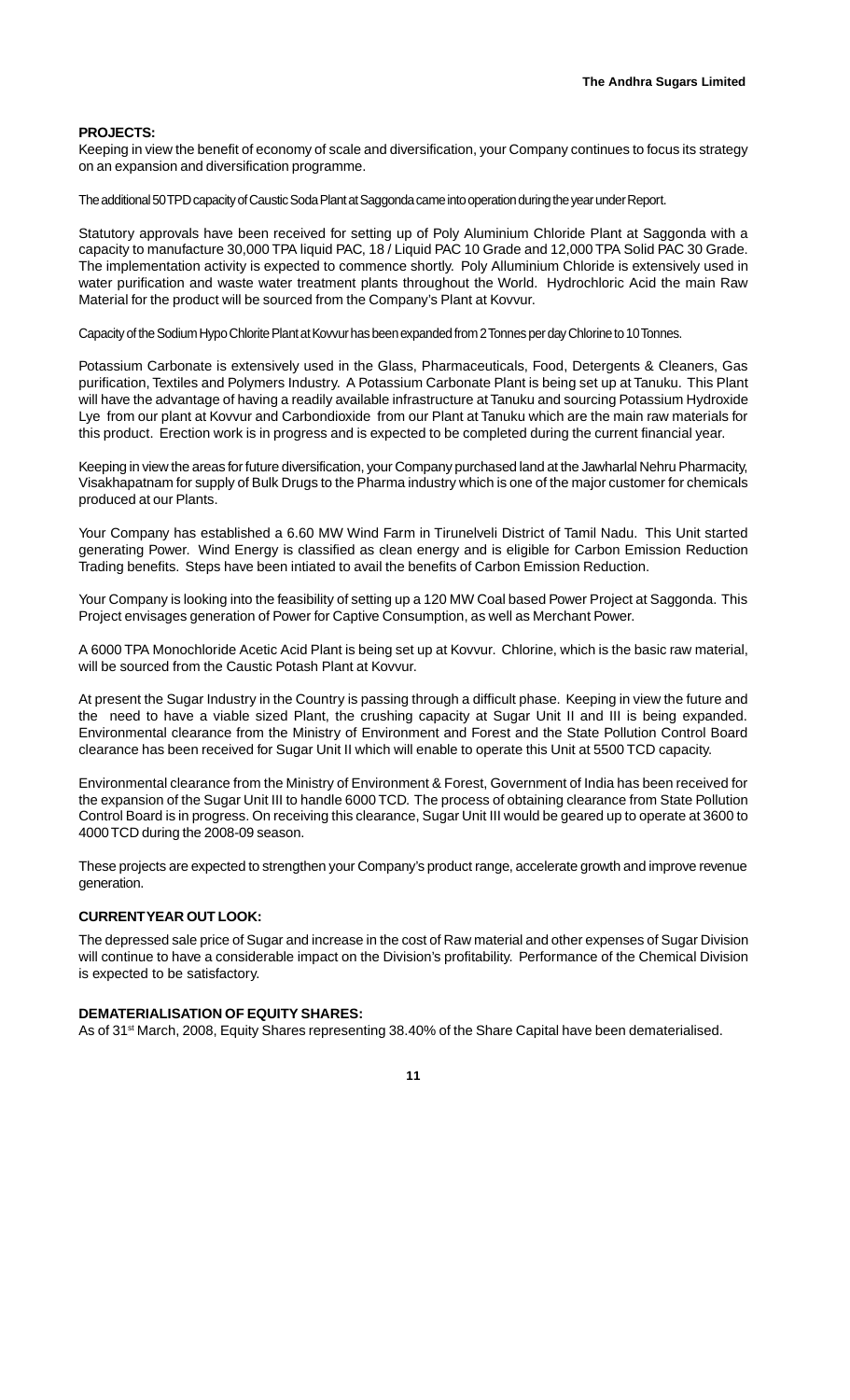#### **DIRECTORS' RESPONSIBILITY STATEMENT:**

Your Directors confirm:

- i. that in the preparation of the Annual Accounts, the applicable Accounting Standards have been followed, in the opinion of the Board of Directors.
- ii. that the Directors have selected such Accounting Policies and applied them consistently and made judgements and estimates that are responsible and prudent so as to give a true and fair view of the state of affairs of the Company at the end of the Financial Year ended 31<sup>st</sup> March, 2008 and of the profit of the Company for that year;
- iii. that the Directors have taken proper and sufficient care for the maintenance of adequate Accounting records in accordance with the provisions of the Companies Act, 1956 for safeguarding the assets of the Company and for preventing and detecting fraud and other irregularities;
- iv. that the Directors have prepared the Annual Accounts on a going concern basis.

#### **CORPORATE GOVERNANCE:**

As per the amended provisions of the Listing Agreement, a Report on Corporate Governance along with Management Discussion and Analysis forming part of the Directors' Report is annexed.

#### **COMPLIANCE CERTIFICATE OF THE AUDITORS:**

The Statutory Auditors have certified that the Company has complied with the conditions of Corporate Governance as stipulated in the Listing Agreement with the Stock Exchanges and the same is annexed to the Report of **Directors** 

#### **DIRECTORS:**

In terms of Article 116 of the Articles of Association of the Company, Directors Sri M. Narendranath, Sri P. Achuta Ramayya, Sri P.S.R.V.K. Ranga Rao and Dr. A. Ramakrishna retire by rotation at the ensuing 61st Annual General Meeting, and being eligible, offer themselves for re-appointment.

Re-appointment of Sri P.S.R.V.K. Ranga Rao as Executive Director for a further period of five years effective from 1st May, 2009 is being placed before the Shareholders for their approval at the ensuing 61st Annual General Meeting.

#### **AUDIT COMMITTEE:**

Audit Committee comprises of 3 non Whole-time Independent Directors Sri A. Ranga Rao, Dr. P. Kotaiah and Sri V.S. Raju. Sri A. Ranga Rao is the Chairman of the Committee.

#### **INDUSTRIAL RELATIONS:**

The relations with the employees continue to be cordial and harmonious during the year under report.

#### **SAFETY, HEALTH AND ENVIRONMENT:**

Safety, Occupational Health and Environment Protection continue to be accorded high priority.

#### **PARTICULARS OF EMPLOYEES:**

Information in accordance with the provisions of Section 217(2A) of the Companies Act, 1956, read with the Companies (Particulars of Employees) Rules, 1975, as amended, regarding employees is given in Annexure "A" forming part of this Report.

#### **CONSERVATION OF ENERGY, TECHNOLOGY ABSORPTION AND FOREIGN EXCHANGE EARNING AND OUTGO:**

Information pursuant to Section 217(1)(e) of the Companies Act, 1956 read with the Companies (Disclosure of particulars in the report of Board of Directors) Rules, 1988 is given in Annexure "B" forming part of this Report.

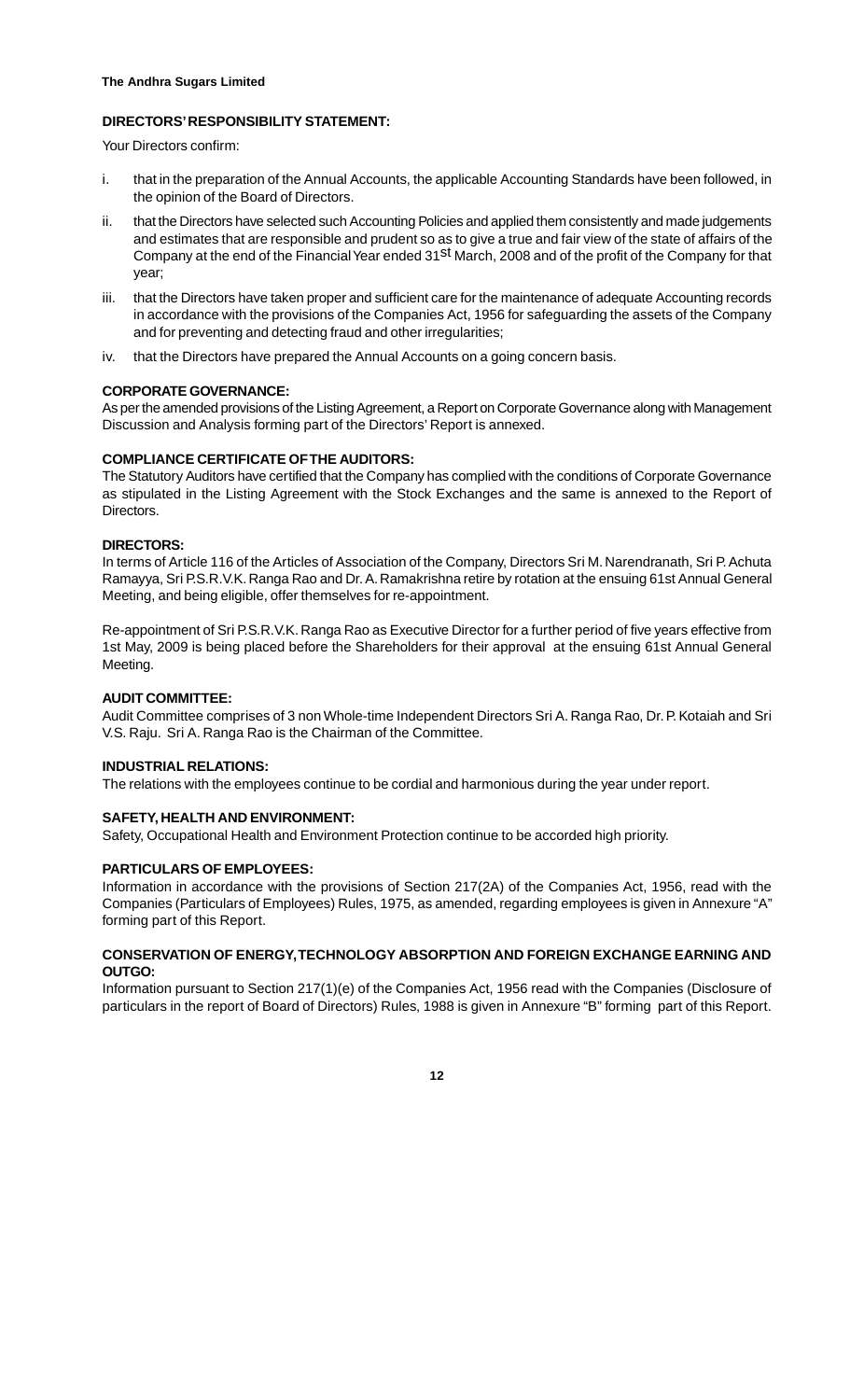#### **FIXED DEPOSITS:**

Fixed Deposits aggregating to Rs. 37.54 lakhs held by 66 depositors had fallen due for payment but remained unclaimed as on 31.3.2008. Unclaimed deposits aggregating to Rs. 11.90 lakhs held by 33 depositors have since been renewed/repaid. Still, deposits aggregating to Rs. 25.64 lakhs held by 33 depositors remained unclaimed as on date.

#### **CONSOLIDATED ACCOUNTS:**

In accordance with the Accounting standards, consolidated financial statements of the Company and its Subsidiaries forms part of the Report and Accounts. These consolidated statements have been prepared on the basis of audited results received from the Subsidiary Companies as approved by their respective Boards.

Your Company has received the approval under Section 212(8) of the Companies Act, 1956 from the Central Government with regard to exemption of attachment of the Accounts of its Subsidiaries to its Accounts for the year ended 31st March, 2008. Shareholders desirous of obtaining the Annual Accounts of the Subsidiaries may obtain the same upon request. The Annual Report and Accounts of the Subsidiary Companies will be kept for inspection at your Company's Registered Office as well as at the Offices of your Subsidiary Companies.

#### **SUBSIDIARY COMPANIES:**

#### **JOCIL LIMITED:**

For the Financial Year ending 31.3.2008, your subsidiary Company, JOCIL Ltd., recorded a profit of Rs. 1225.65 lakhs (before taxation) against Rs. 867.39 lakhs (before taxation) during the previous year. The Board of Directors have recommended a Dividend of 70% for the year 2007-08 against a Dividend of 60% paid last year.

#### **THE ANDHRA FARM CHEMICALS CORPORATION LIMITED:**

During the year under report 81 M.Ts. of Hydrazine Hydrate was produced against 236 M.Ts in the previous year. The Company achieved a sales of Rs. 264 lakhs against Rs. 661.50 lakhs and posted a profit of Rs. 16.16 lakhs against a profit of Rs. 47.00 lakhs in the previous year. The Directors have not recommended any Dividend on Equity Shares for the year 2007-08.

#### **HINDUSTAN ALLIED CHEMICALS LIMITED:**

The Directors are on the look out for a suitable project to be taken up by the Company.

#### **AUDITORS:**

M/s Brahmayya & Co., Chartered Accountants, Vijayawada, the present Auditors, retire at the ensuing 61st Annual General Meeting and are eligible for re-appointment.

#### **COST AUDITORS:**

M/s Narasimha Murthy & Co., Cost Accountants, Hyderabad are appointed as Cost Auditors of the Company for the products, which are subject to Cost Audit, for the year ended 31-3-2008.

#### **ACKNOWLEDGEMENT:**

Your Directors wish to place on record their appreciation of the co-operation extended by the State and Central Government authorities, Financial Institutions and Banks. They also express their appreciation to the employees at all levels for the successful working of the Company.

Venkatarayapuram For and on behalf of the Board Dr. MULLAPUDI HARISCHANDRA PRASAD 28-07-2008 Chairman & Managing Director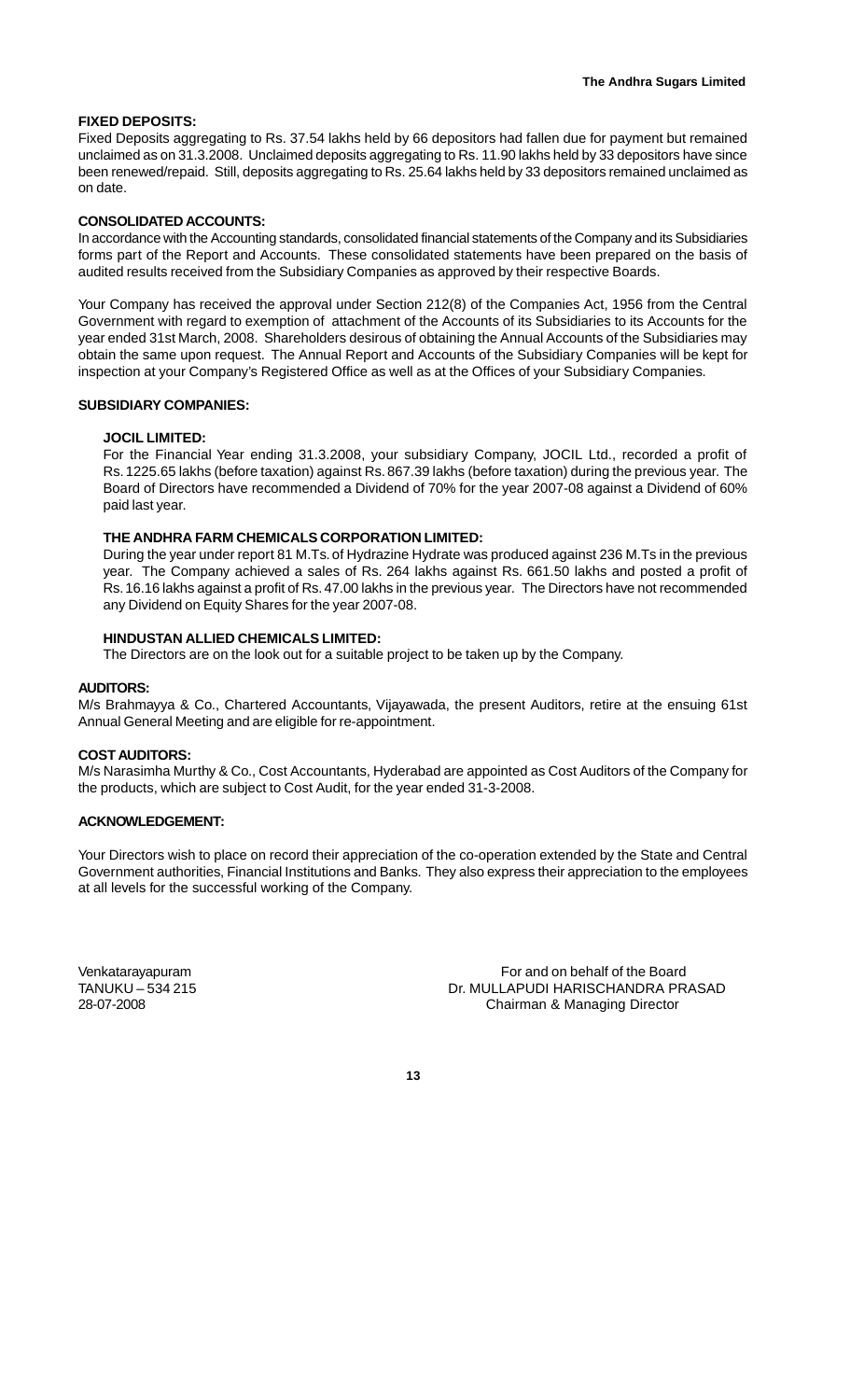# **ANNEXURE "A" TO THE DIRECTORS REPORT FOR THE YEAR ENDED 31-03-2008**

Statement showing particulars of employees of the Company as required under Section 217(2A) of the Companies Act, 1956, read with Companies (Particulars of Employees) Rules 1975 as amended and forming part of report of the Board of Directors for the period from 01-04-2007 to 31-03-2008.

| SI.<br>No. | Name                                                  | Designation               | Qualification                                                                                           | Exper-<br>ience<br>(Years) | Date of<br>commence-<br>ment of<br>employment<br>in the<br>Company | Gross<br>Remunera-<br>tion<br>Rs. | Age<br>(Years) | Particulars of Last Employment<br>(Name of the Concern,<br>Designation and period) |           |
|------------|-------------------------------------------------------|---------------------------|---------------------------------------------------------------------------------------------------------|----------------------------|--------------------------------------------------------------------|-----------------------------------|----------------|------------------------------------------------------------------------------------|-----------|
|            | 1) Dr. Mullapudi Harischandra Prasad Chaiman&Managing | Director                  |                                                                                                         | 61                         | 01-08-1968                                                         | 7763824                           | 87             | Partner, Ex-Managing Agency Firm<br>The Andhra Sugars Ltd.,                        | 21Years   |
|            | [2] Dr. B. B. Ramaiah                                 | Managing Director (Tech.) | B.Sc., (Hons), Sugar Technology<br>M.Sc., (Chemical Technology)<br>M.Sc., (Wisconsin), A.M.P. (Harvard) | 54                         | 01-04-1998                                                         | 8661232                           | 82             | Managing Director (Tech.)<br>The Andhra Sugars Ltd.,                               | 28 Years  |
|            | 3) Sri P. Narendranath Chowdary                       | Joint Managing Director   | B.Sc.,                                                                                                  | 41                         | 12-01-1976                                                         | 4160874                           | 60             | Director, The Andhra Sugars Ltd.,                                                  | 8Years    |
|            | 4) Sri M. Narendranath                                | Joint Managing Director   | B.Sc., (Ag.)                                                                                            | 34                         | 01-01-1998                                                         | 6933606                           | 59             | Managing Director,<br>Sree Satyanarayana Spinning Mills Ltd.,<br>Tanuku.           | 24 Years  |
|            | 5) Sri M. Thimmaraja                                  | Joint Managing Director   | B. Tech., M.B.A. (Florida)                                                                              | 33                         | 01-08-1978                                                         | 5703226                           | 57             | Director, The Andhra Sugars Ltd.,                                                  | 21/2Years |
|            | 6) Sri P. Achuta Ramayya                              | <b>Executive Director</b> | B.Com., M.B.A. (New York)                                                                               | 25                         | 01-08-1983                                                         | 3961298                           | 53             | <b>First Appointment</b>                                                           |           |

1) Gross remuneration includes Salary, Commission on profits, House rent allowance, Company's contribution to Provident Fund, Superannuation Fund, Gratuity Fund, Reimbursement of Medical Expenses, Personal Accident Insurance, Membership Fees to Clubs as may be applicable.

2) The Appointments are governed by the provisions of Section 269 read with Schedule XIII of the Companies Act, 1956.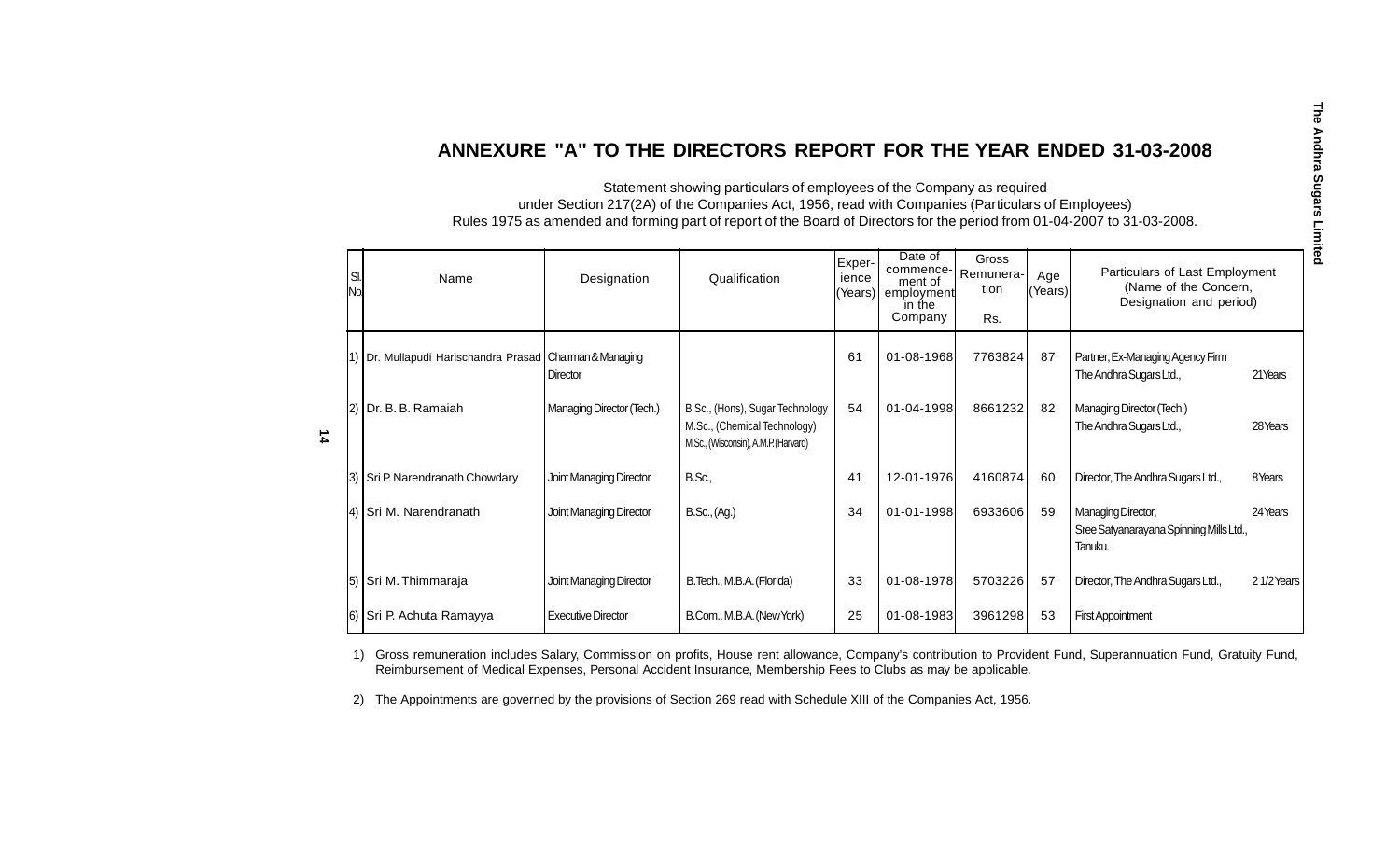#### **Annexure 'B' to Directors' Report for the year ended 31.03.2008**

Information pursuant to Section 217(1)(e) of the Companies Act, 1956 read with the Companies (Disclosure of particulars in the report of Board of Directors) Rules, 1988.

#### **A. Conservation of Energy:**

a) Energy Conservation Measures taken:

#### **SUGAR UNIT - I, TANUKU:**

Modified the configuration of the Evaporator sets that will result in scalding juice (both diffusers) heating by  $3<sup>rd</sup>$ body bleed vapours and increase the syrup brix.

By operating a minimum number of centrifugal machines, power consumption reduced from 23.00 KWh/ton of cane to 21.63 KWh/ton of cane i.e., a reduction of power consumption by 1.37 KWh/ton of cane.

#### **Additional Investments & Proposals:**

Installation of a new 70 TPH capacity, 45 kg/cm<sup>2</sup> steam pressure and 420 $\degree$ C steam temperature boiler in the place of 2 x 22 TPH WIL make of 14 kg/cm<sup>2</sup> pressure and 260<sup>o</sup>C temperature.

Installation of a new Bagasse Dryer system for the new 70 TPH Boiler.

Installation of a new R.O. Plant to treat Raw water for boiler feed water use.

Installation of a new 8.9 MW steam turbine operating at 45 kg/cm<sup>2</sup> steam pressure and 420 $^{\circ}$ C. Steam temperature in the place of existing 2 x 2.5 MW low-pressure steam turbines.

#### **Out-coming Results:**

Due to the installation of 70 TPH Boiler along with connected new Bagasse drying system, the Bagasse saving is increased by approximately 9 T/hr.

As the new 70 TPH Boiler is connected to the Wet scrubbing system, emission level is maintained below 100 mg/nm $^3$  with a low outlet flue gas temperature of around 80 $^{\circ}$ C.

With R.O. plant installation, water pollution is reduced by minimised blow down water and increasing the life of the boiler and power turbine.

With the installation of a new 8.9 MW high pressure turbine and new 70 TPH boiler, 6 MW Power is utilised for sugar process and there is a net power saving of approximately 3 MW, which would be given to grid.

#### **SUGAR UNIT – II, TADUVAI**

Energy conservation measures taken.

- a) Installation of 120 KVA energy saver. This has resulted in the reduction of power consumption in lighting load at cane yard and other areas.
- b) Erection of Planetary Gear with motor in place of conventional gear for crystallizers which has resulted in reduced power consumption.

#### **CHEMICAL COMPLEX, KOVVUR:**

Installed a 30 TPD capacity new Chlorine Compressor and variable speed drive in order to reduce power consumption for the Chlorine Compressor. Power consumption is reduced to 62 KWh at 24 TPD capacity Membrane Cell based Caustic Potash Plant operations.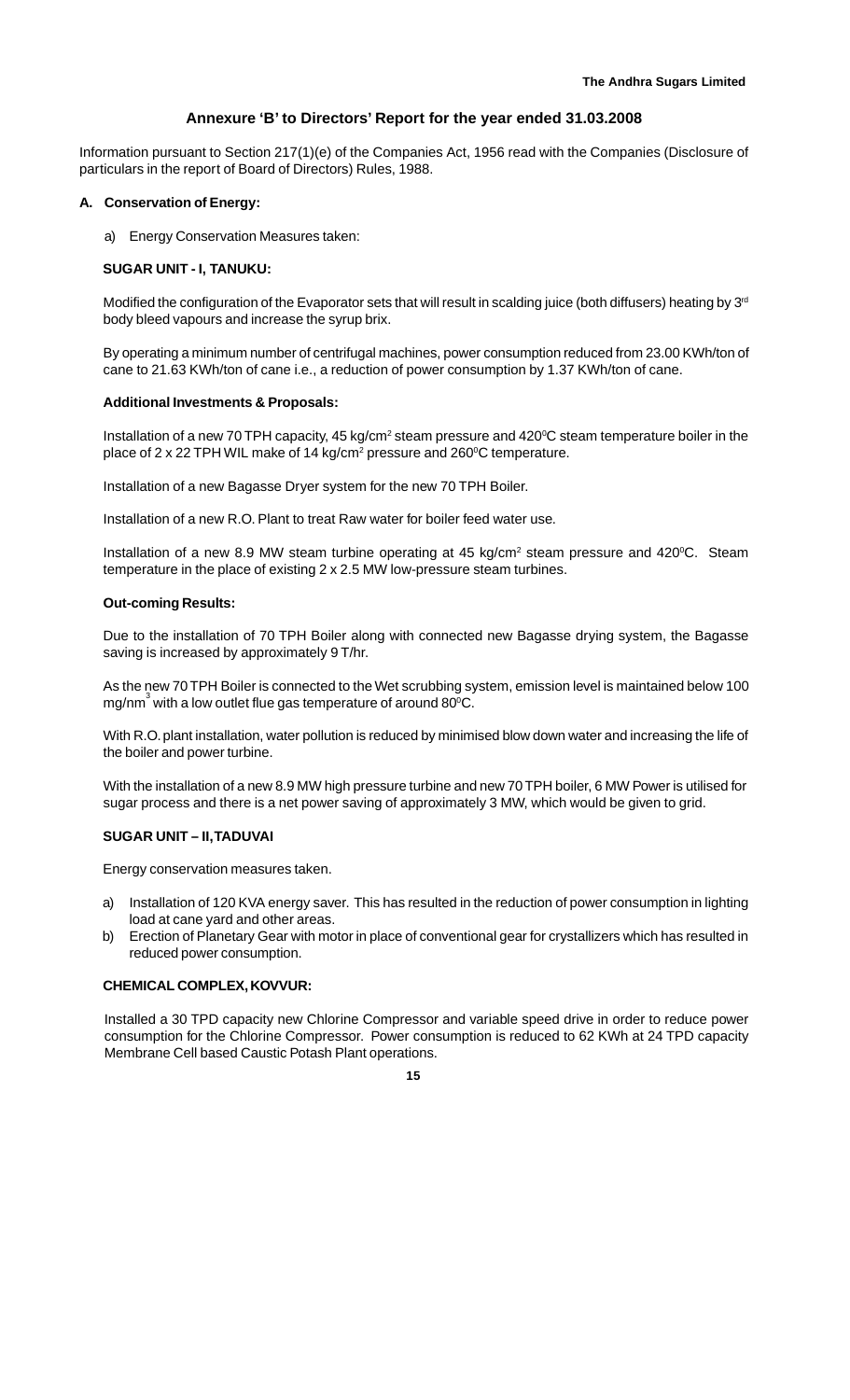Installed 3 Nos. of condensate collection tanks for the collection of steam condensate and 2 Nos. of steam condensate recycling pumps in order to recycle the steam condensate for using it as boiler feed water. With this installation, the Company is able to recycle about 105 M $^3\prime$  day of steam condensate as boiler feed water and the total savings in D.M. water consumption is about 105  $M<sup>3</sup>$  / day.

Insatalled 3 Nos. Storage Tanks and 3 Nos. of Process Condensate Recycling Pumps for utilisation of process condensate generated from the Caustic evaporation and Caustic fusion plants. In the 24 TPD capacity KOH Plant operations about 50 M<sup>3</sup> / day of process condensate is being recycled and used as cell feed water in the electrolysers process. With this installation about 50 M<sup>3</sup> / day of D.M. water consumption is being saved in the Caustic Potash electrolyser operations.

# **Additional proposal:**

Proposed to instal a new cooling tower with closed loop circulation water system in order to reduce the total power consumption to about 3960 KWH / day and thereby achieving the power savings of about 2400 KWH/ day.

#### **CHEMICAL COMPLEX, SAGGONDA:**

One additional 50 TPD Electrolyser with latest Membrane Technology has been installed and commissioned on 19.2.2008. With this addition of 50 TPD capacity Electrolyser, the overall energy consumption per M.T. of the plant has been reduced, resulting energy saving of 100 Units / MT. This would also lower the cost of electricity.

#### **B. TECHNOLOGY ABSORPTION:**

At Sugar Unit I, Tanuku a new Wet Scrubbing System was installed and successfully commissioned at the Boiler House. In view of this, the stack emission level came down to 100 mg/nm<sup>3</sup> against the A.P. Pollution Control board norms of 115 mg/nm<sup>3</sup>. The temperature of gas leaving to the atmosphere is reduced to below 80ºC.

Other details regarding Technology Absorption given in Form B annexed.

#### **C. Foreign Exchange Earnings and outgo:**

| a) | Used (Rs. in lakhs)                                            | <b>Current Year</b> | <b>Previous Year</b> |
|----|----------------------------------------------------------------|---------------------|----------------------|
|    | Revenue Account<br>i)                                          | 68.47               | 19.74                |
|    | Know-how fee and Service<br>ii)<br><b>Charges of Engineers</b> | 24.38               | 12.02                |
| b) | Earned (Rs. in lakhs)<br>On FOB basis                          | 29.63               | 115.19               |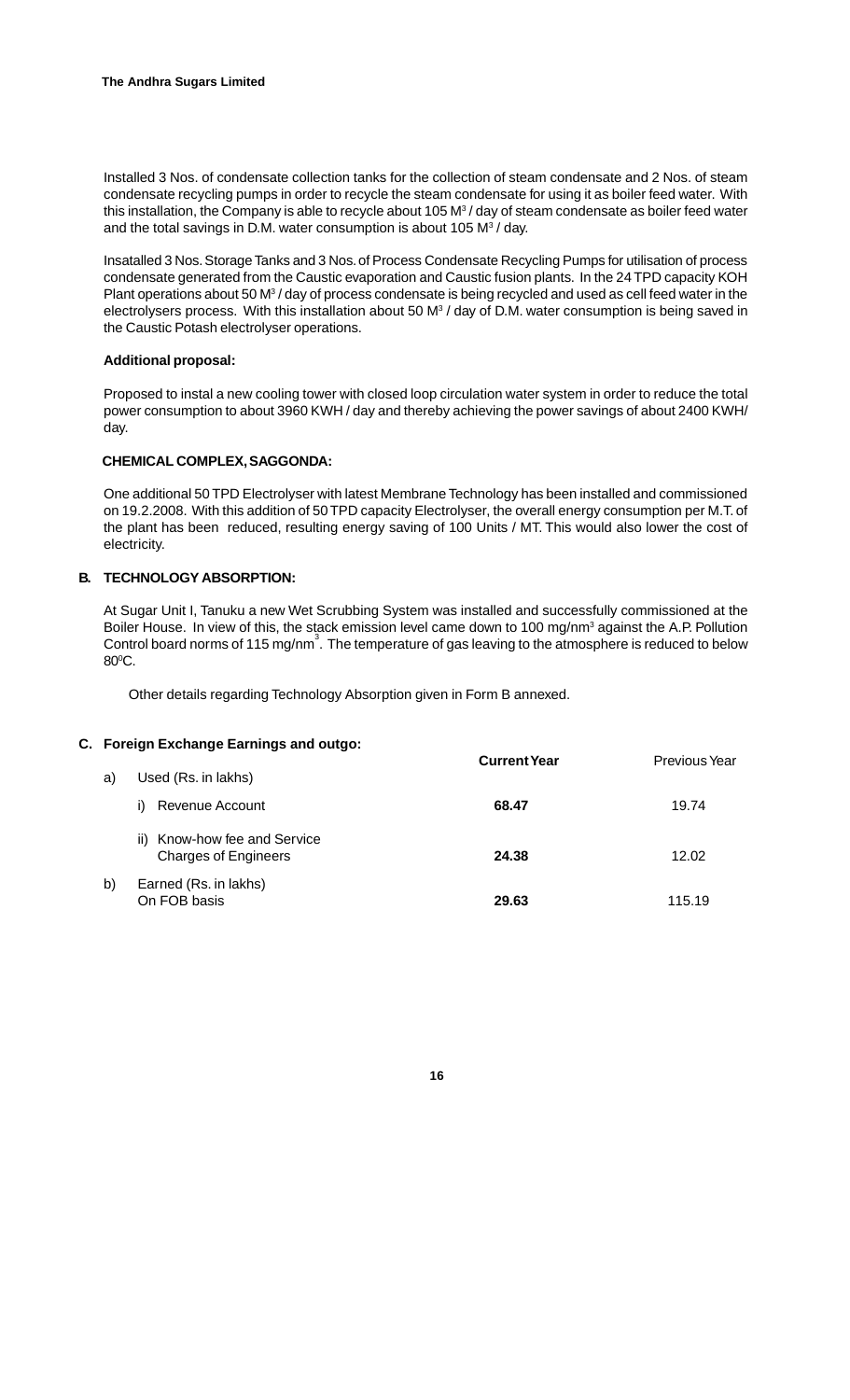# **ANNEXURE**

#### **FORM A**

#### FORM FOR DISCLOSURE OF PARTICULARS WITH RESPECT TO CONSERVATION OF ENERGY

|           | ו טומאד טולטטנטטטוב טר האמוטטבאוס אוווואבטרבטרוס טטוסבולאזוטולטר בוובולט ו<br><b>KOVVUR UNITS</b><br><b>TANUKU UNITS</b> |                              |                               | <b>TADUVAI UNIT</b>            |                                | <b>SAGGONDA UNIT</b>           |                           | <b>BHIMADOLE UNIT</b>                  |                                |                                        |                               |                                 |
|-----------|--------------------------------------------------------------------------------------------------------------------------|------------------------------|-------------------------------|--------------------------------|--------------------------------|--------------------------------|---------------------------|----------------------------------------|--------------------------------|----------------------------------------|-------------------------------|---------------------------------|
|           | <b>PARTICULARS</b>                                                                                                       | <b>UM</b>                    |                               |                                |                                |                                |                           |                                        |                                |                                        |                               |                                 |
|           |                                                                                                                          |                              | <b>CURRENT</b><br><b>YEAR</b> | <b>PREVIOUS</b><br><b>YEAR</b> | <b>CURRENT</b><br><b>YEAR</b>  | <b>PREVIOUS</b><br><b>YEAR</b> | <b>YEAR</b>               | <b>CURRENT PREVIOUS</b><br><b>YEAR</b> | <b>CURRENT</b><br><b>YEAR</b>  | <b>PREVIOUS</b><br><b>YEAR</b>         | <b>YEAR</b>                   | CURRENT PREVIOUS<br><b>YEAR</b> |
|           | A) Power And Fuel<br><b>Consumption</b>                                                                                  |                              |                               |                                |                                |                                |                           |                                        |                                |                                        |                               |                                 |
|           | 1. Electricity<br>A) Purchased<br><b>Units</b><br><b>Total Amount</b><br>Rate/Unit                                       | Kwh<br>Rs<br><b>Rs</b>       | 8718884<br>30447643<br>3.49   | 7634803<br>27708193<br>3.63    | 21975894<br>46523420<br>2.12   | 21066476<br>44954019<br>2.13   | 615700<br>1432428<br>2.33 | 417628<br>519069<br>1.24               | 276652096<br>664884885<br>2.40 | 271462905<br>590644387 2004929<br>2.18 | 400959<br>5.00                | 545772<br>2478646<br>4.54       |
| $\vec{u}$ | <b>B) Own Generation</b><br><b>Through Diesel</b><br>$\mathsf{D}$<br>Generator<br>Units                                  | Kwh                          | 133854                        | 78787                          |                                |                                | 66388                     | 127360                                 |                                |                                        | 181976                        | 86561                           |
|           | Units Per Ltr Of<br>Diesel Oil<br>Cost/Unit                                                                              | Kwh<br><b>Rs</b>             | 3.21<br>26.31                 | 3.00<br>30.58                  |                                |                                | 2.04<br>33.27             | 2.07<br>25.87                          |                                |                                        | 2.12<br>25.22                 | 3.00<br>15.28                   |
|           | <b>Through Steam</b><br>$\parallel$ )<br><b>Turbine Generator</b><br>Units<br>Kwh Per Tonne Of<br>Begasse<br>Cost/Unit   | Kwh<br><b>Rs</b>             | 10985120<br>1.73              | 13687870<br>1.17               |                                |                                | 2722233328102140<br>1.35  | 1.07                                   |                                |                                        | 8497940<br>1.98               | 7483080<br>1.83                 |
|           | 2. Coal<br>Quantity<br><b>Total Cost</b><br>Average Rate                                                                 | Mt<br><b>Rs</b><br><b>Rs</b> | 988.13<br>2913633<br>2948.63  | —                              |                                |                                |                           | —<br>—                                 |                                | —                                      |                               |                                 |
|           | 3. Furnace Oil<br>Quantity<br><b>Total Amount</b><br>Average Rate                                                        | KI<br><b>Rs</b><br><b>Rs</b> |                               |                                | 903.28<br>16476563<br>18240.92 | 748.48<br>42630797<br>16815.17 |                           | —<br>—                                 | 530.75<br>9532340<br>17960.13  | 125.63<br>2061199<br>16406.77          | $\overbrace{\phantom{13333}}$ |                                 |

The Andhra Sugars Limited **The Andhra Sugars Limited**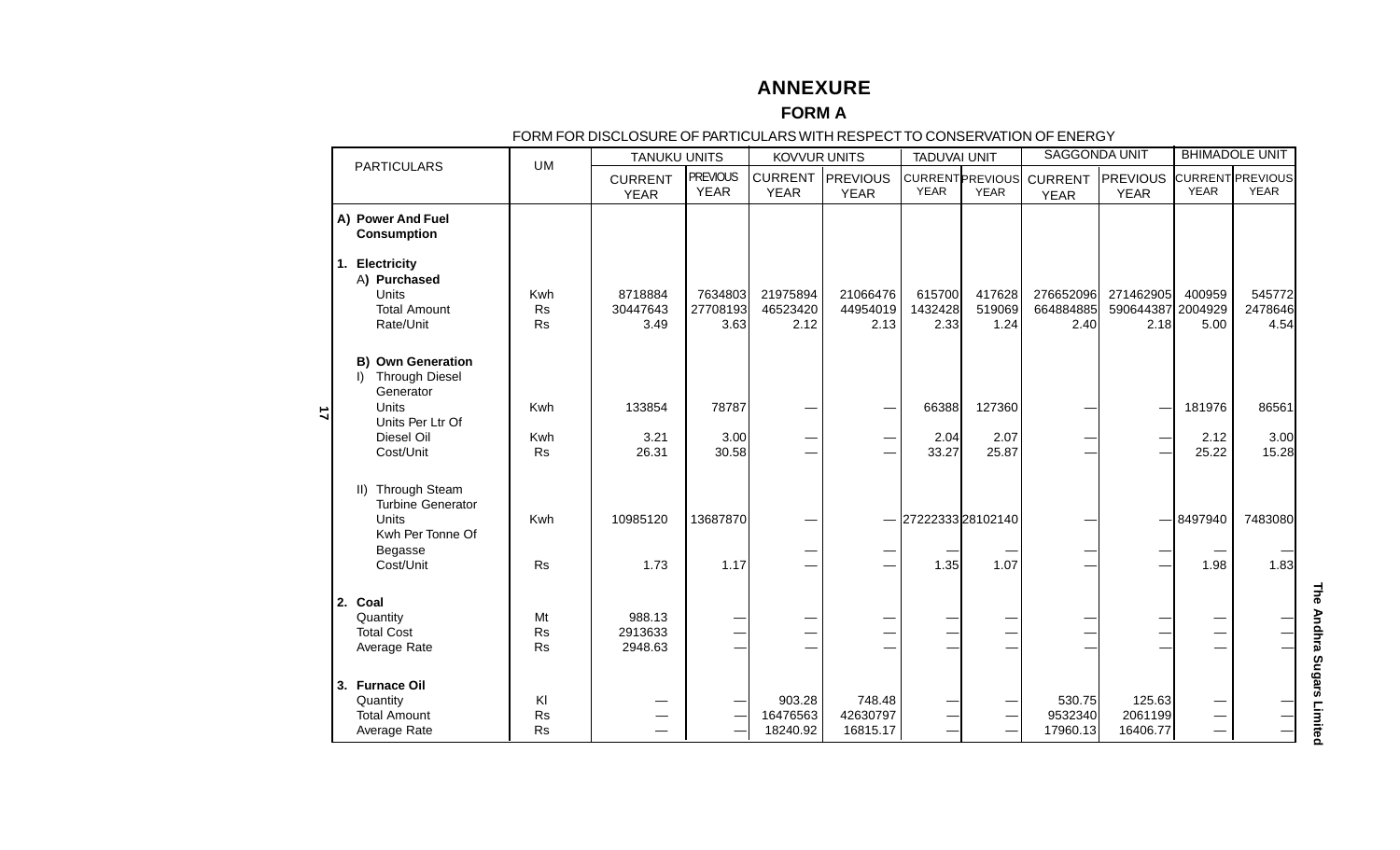**ANNEXURE**

#### **FORM A**

#### FORM FOR DISCLOSURE OF PARTICULARS WITH RESPECT TO CONSERVATION OF ENERGY

|           |     | <b>PARTICULARS</b>                                                                                |                              |                             | <b>TANUKU UNITS</b>                                  |                               | <b>KOVVUR UNITS</b>                             |                                                           | <b>TADUVAI UNIT</b>                                  |                                    | <b>SAGGONDA UNIT</b>                    |                             | <b>BHIMADOLE UNIT</b>           |
|-----------|-----|---------------------------------------------------------------------------------------------------|------------------------------|-----------------------------|------------------------------------------------------|-------------------------------|-------------------------------------------------|-----------------------------------------------------------|------------------------------------------------------|------------------------------------|-----------------------------------------|-----------------------------|---------------------------------|
|           |     |                                                                                                   | <b>UM</b>                    | <b>YEAR</b>                 | <b>CURRENT   PREVIOUS</b><br><b>YEAR</b>             | CURRENT<br><b>YEAR</b>        | <b>PREVIOUS CURRENT PREVIOUS</b><br><b>YEAR</b> | <b>YEAR</b>                                               | <b>YEAR</b>                                          | <b>CURRENT</b><br><b>YEAR</b>      | <b>PREVIOUS</b><br><b>YEAR</b>          | <b>YEAR</b>                 | CURRENT PREVIOUS<br><b>YEAR</b> |
|           | 14. | <b>ONGC Natural Gas</b><br>Quantity<br><b>Total Amount</b><br>Rate/Unit (M3)                      | M <sup>3</sup><br>Rs.<br>Rs. | 3456233<br>17290801<br>5.00 | 3703244<br>18773545<br>5.07                          | $\overline{\phantom{0}}$      |                                                 | $\overline{\phantom{0}}$                                  |                                                      | —<br>—<br>$\overline{\phantom{0}}$ |                                         |                             |                                 |
|           | 15. | <b>Husk And Fire Wood</b><br>Quantity<br><b>Total Cost</b><br>Average Rate                        | <b>MT</b><br>Rs.<br>Rs.      | 111.93<br>136264<br>1217.40 | 99.23<br>110604<br>1114.62                           | 2386<br>3708091<br>1554.10    | $\overbrace{\phantom{123221111}}$               | 327.62<br>423370<br>1292.26                               | 13.00<br>13644<br>1049.54                            | 15963.60<br>24852443<br>1556.82    | 4616.13<br>7118428<br>1542.08           | 261.10<br>353567<br>1354.12 |                                 |
| $\vec{0}$ | 16. | <b>Other Internal</b><br>Generation<br>A) Bagasse<br>Quantity<br><b>Total Amount</b><br>Rate/Unit | <b>MT</b><br>Rs.<br>Rs.      | 150813                      | 180328                                               |                               |                                                 | 156126                                                    | 162962                                               | —<br>—                             | $\overline{\phantom{0}}$                | 75822                       | 66933                           |
|           |     | B) Biogas:<br>Quantity<br><b>Total Amount</b><br>Rate/Unit                                        | M <sup>3</sup><br>Rs.<br>Rs. | 3955211                     | 3361837                                              | —<br>$\overline{\phantom{0}}$ | —<br>$\overline{\phantom{0}}$                   | —<br>$\overline{\phantom{0}}$<br>$\overline{\phantom{0}}$ | —<br>$\overline{\phantom{0}}$                        | —<br>—<br>$\overline{\phantom{0}}$ |                                         |                             |                                 |
|           |     | C) Hydrogen<br>Quantity<br><b>Total Amount</b><br>Average Rate                                    | <b>MT</b><br>Rs.<br>Rs.      |                             | $\overline{\phantom{0}}$<br>$\overline{\phantom{0}}$ | 127.06                        | 126.44                                          | $\overline{\phantom{0}}$<br>$\overline{\phantom{0}}$      | $\overline{\phantom{0}}$<br>$\overline{\phantom{0}}$ | 2064.66                            | 1984.80<br>—                            |                             |                                 |
|           |     |                                                                                                   |                              |                             |                                                      |                               | Own Generation in<br>Caustic Potash Plant       |                                                           |                                                      |                                    | Own Generation in<br>Caustic Soda Plant |                             |                                 |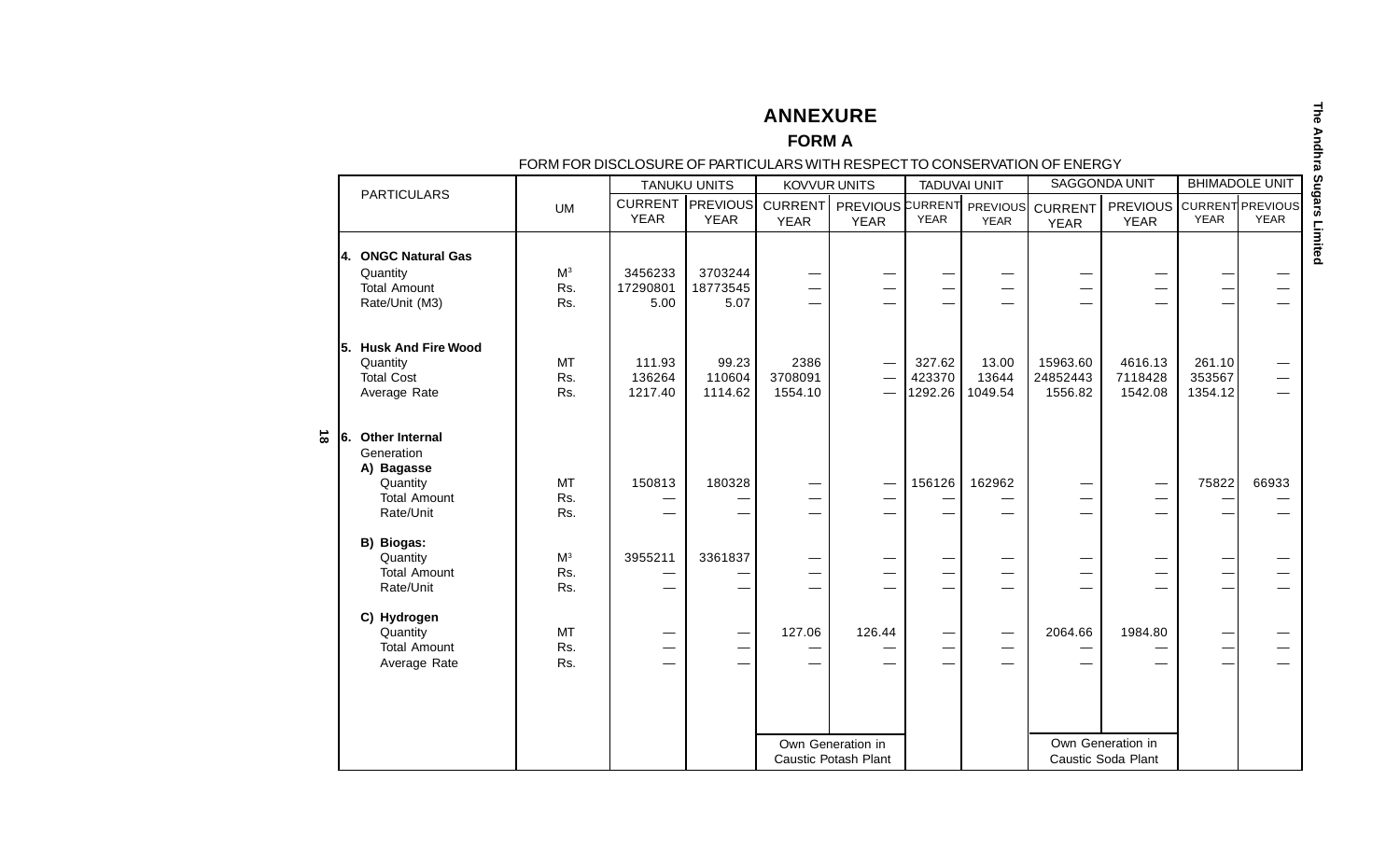# **B. CONSUMPTION PER UNIT OF PRODUCTION**

|     |                            |             |           | <b>CURRENT YEAR</b>      |                        |                          | PREVIOUS YEAR          |
|-----|----------------------------|-------------|-----------|--------------------------|------------------------|--------------------------|------------------------|
|     | <b>PRODUCTION</b>          |             | <b>UM</b> | <b>POWER</b><br>(K.W.H.) | <b>STEAM</b><br>(M.T.) | <b>POWER</b><br>(K.W.H.) | <b>STEAM</b><br>(M.T.) |
|     |                            |             |           |                          |                        |                          |                        |
| 1.  | Sugar (Tanuku)             |             | QTL.      | 19                       | 0.50                   | 18                       | 0.48                   |
| 2.  | Alcohol                    |             | KL.       | 179                      | 2.18                   | 191                      | 2.81                   |
| 3.  | Ethanol                    |             | KL.       | 70                       | 0.59                   | 69                       | 0.60                   |
| 4.  | Acetic Acid /Anhydride Mix |             | MT.       | 829                      | 8.32                   | 783                      | 9.17                   |
| 5.  | <b>Ethyl Acetate</b>       |             | MT.       | 509                      | 5.66                   | 398                      | 8.13                   |
| 6.  | Aspirin                    |             | MT.       | 3581                     | 11.06                  | 3666                     | 12.59                  |
| 7.  | $U.H. -25$                 |             | MT.       | 6358                     | 153.20                 | 7071                     | 165.56                 |
| 8.  | M.M.H.                     |             | MT.       | 16174                    | 405.20                 | 16687                    | 422.44                 |
| 9.  | H.T.P.B.                   |             | MT.       | 1597                     | 21.26                  | 1509                     | 11.74                  |
| 10. | Caustic Soda Lye           | At Saggonda | MT.       | 2494                     | 1.13                   | 2466                     | 0.91                   |
| 11. | Liquid Chlorine            | At Kovvur   | MT.       | 508                      |                        | 485                      |                        |
| 12. | Liquid Chlorine            | At Saggonda | MT.       | 275                      | -                      | 227                      |                        |
| 13. | Hydrochloric Acid          | At Kovvur   | MT.       | 76                       |                        | 135                      |                        |
| 14. | Hydrochloric Acid          | At Saggonda | MT.       | 25                       |                        | 22                       |                        |
| 15. | Caustic Potash Lye         |             | MT.       | 1776                     | 1.30                   | 2158                     | 3.86                   |
| 16. | Sulphuric Acid             | At Kovvur   | MT.       | 78                       | 0.35                   | 83                       | 0.31                   |
| 17. | Sulphuric Acid             | At Saggonda | MT.       | 89                       | 0.30                   | 61                       | 0.38                   |
| 18. | Superphosphate             |             | MT.       | 24                       |                        | 26                       |                        |
| 19. | Sugar (Taduvai)            |             | QTL.      | 18                       | 0.44                   | 17                       | 0.42                   |
| 20. | Sugar (Bhimadole)          |             | QTL.      | $30\,$                   | 0.48                   | 27                       | 0.42                   |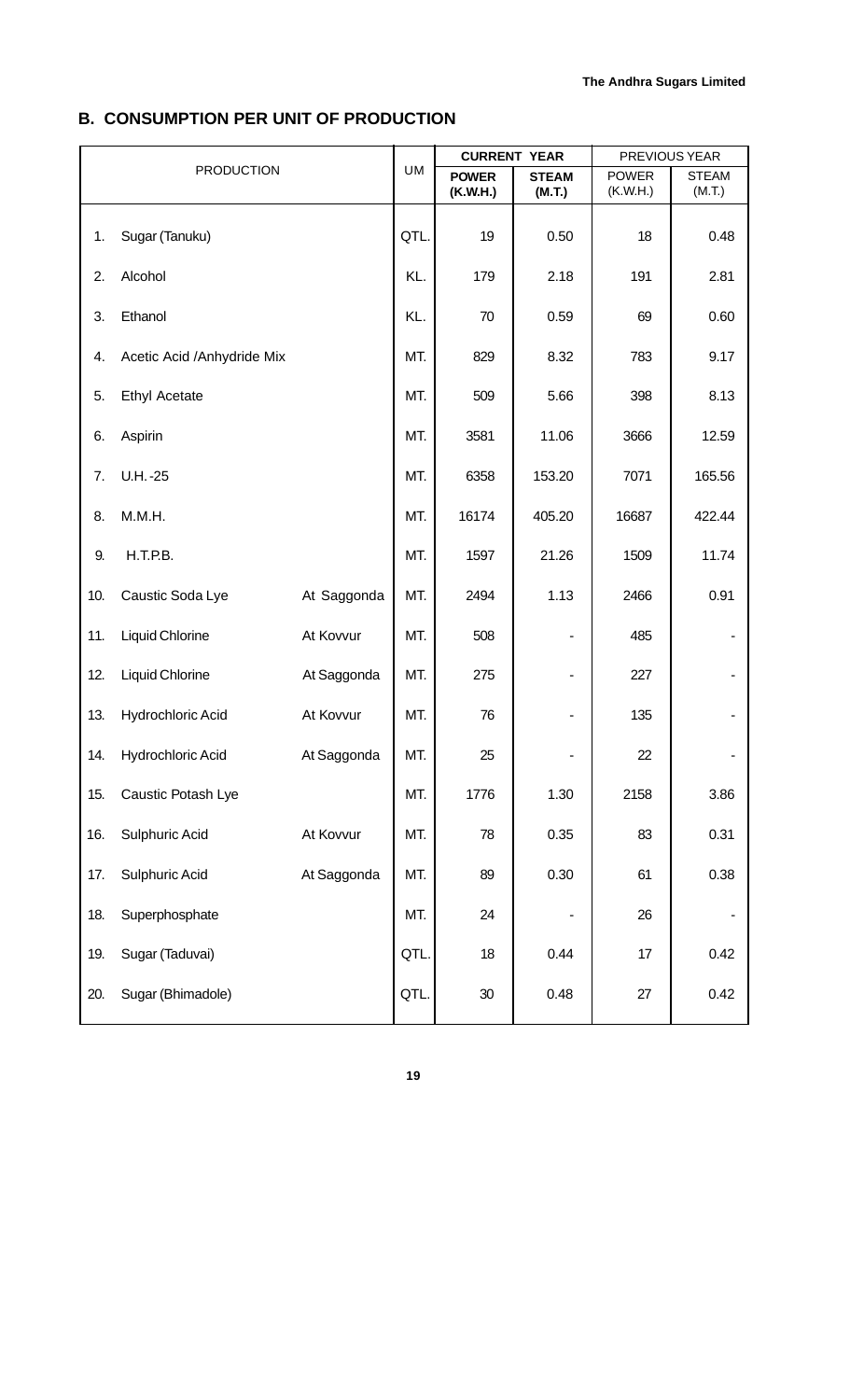# **FORM B**

Form for Disclosure of particulars with respect to Technology absorption

#### **RESEARCH & DEVELOPMENT (R&D)**

#### **1. Specific areas in which R&D is carried out by the Company.**

Your Company is actively involved in the development of cost effective technologies, product improvement, optimisation and cost balancing, effective utilisation of internal resources, establishing process specifications and product standard, developing methods of waste minimisation, introduction of modern methods in sugar cane management.

#### **2. Benefits derived as a result of above R & D :**

The continuous R&D activities of your Company have helped in improving the performance of existing process and products, increased capacity utilization and improve sugar recovery.

#### **3. Future plan of action :**

Your Company will continue to utilise the existing R&D capabilities for development of new products , Product / Process improvement.

| 4. |    | <b>Expenditure on R&amp;D</b>                               | (Rupees in lakhs) |       |
|----|----|-------------------------------------------------------------|-------------------|-------|
|    | a) | Capital                                                     | ٠                 | 3.32  |
|    | b) | Recurring                                                   | ٠<br>٠            | 79.41 |
|    | C) | Total                                                       | ٠                 | 82.73 |
|    | d) | Total R&D expenditure<br>As percentage of total<br>Turnover | ٠                 | 0.16% |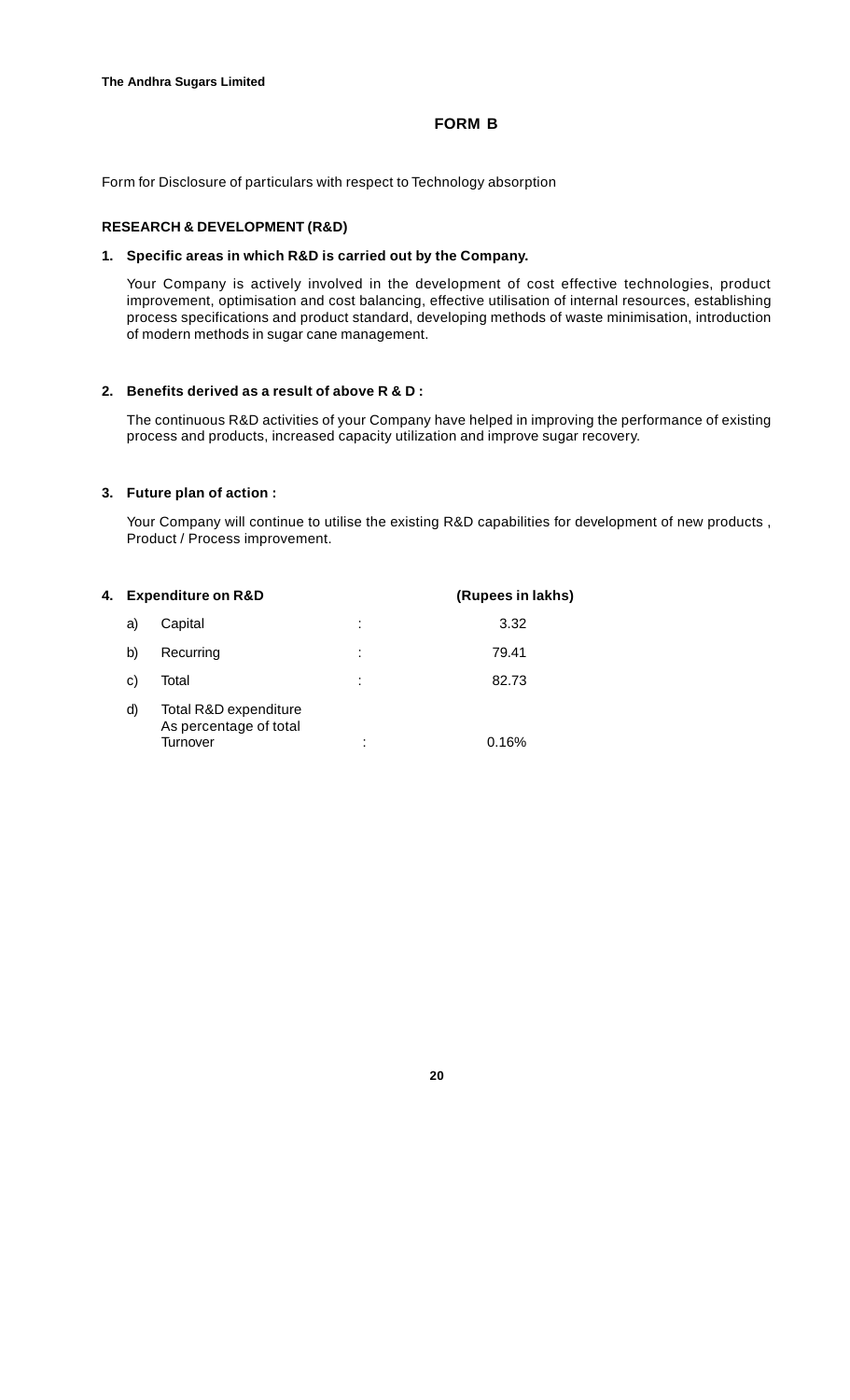#### **TECHNOLOGY ABSORPTION ADAPTATION AND INNOVATION :**

- 1. Efforts, in brief, made towards technology absorption, adaptation and innovation.
	- a) Pilot studies on recovery of Aspirin in collaboration with Indian Institute of Technology, Hyderabad.
	- b) Adaptation of new vacuum system in process of Hydroxyl Terminated Poly Butadiene (HTPB).
	- c) Studies on better water Management in UH-25 / MMH process.
- 2. Benefits derived as a result of above efforts e.g. product improvement, cost reduction, product development, import substitution etc. :
	- a) The studies will result in cost reduction and better yield in manufacture of Aspirin.
	- b) Implementation of new method will help in increased production, energy saving and minimising pollution.
	- c) By adapting water management method i.e., recycle and reuse of water generated during process resulted in reduced water usage and minimising effluent.
- 3. In case of imported technology (Imported during the last five years Reckoned from the beginning of the financial year), following information may be furnished.

| a) | Technology imported                                                                   |        |
|----|---------------------------------------------------------------------------------------|--------|
| b) | Year of import                                                                        |        |
| C) | Has technology been fully absorbed                                                    | - NIL- |
| d) | If not fully absorbed, areas where this<br>Has not been taken place, reasons thereof. |        |

# **Information Pursuant to Listing Agreement with Stock Exchanges**

Equity Shares of the Company are listed on the Stock Exchanges as stated below and the annual listing fees has been paid to each of the Exchanges.

| Name of the Stock Exchange                  | <b>Address</b>                                                                                              |
|---------------------------------------------|-------------------------------------------------------------------------------------------------------------|
| 1. The Hyderabad Stock Exchange Limited     | 3-6-275, Himayat Nagar, Hyderabad - 500 029.                                                                |
| 2. Madras Stock Exchange Limited            | Exchange Building, Post Box No. 183,<br>11, Second Line Beach,<br>Chennai - 600 001.                        |
| 3. National Stock Exchange of India Limited | Exchange Plaza, 5th Floor, Plot No. C/1<br>G. Block, Bandra-Kurla Complex, Bandra (E),<br>Mumbai - 400 051. |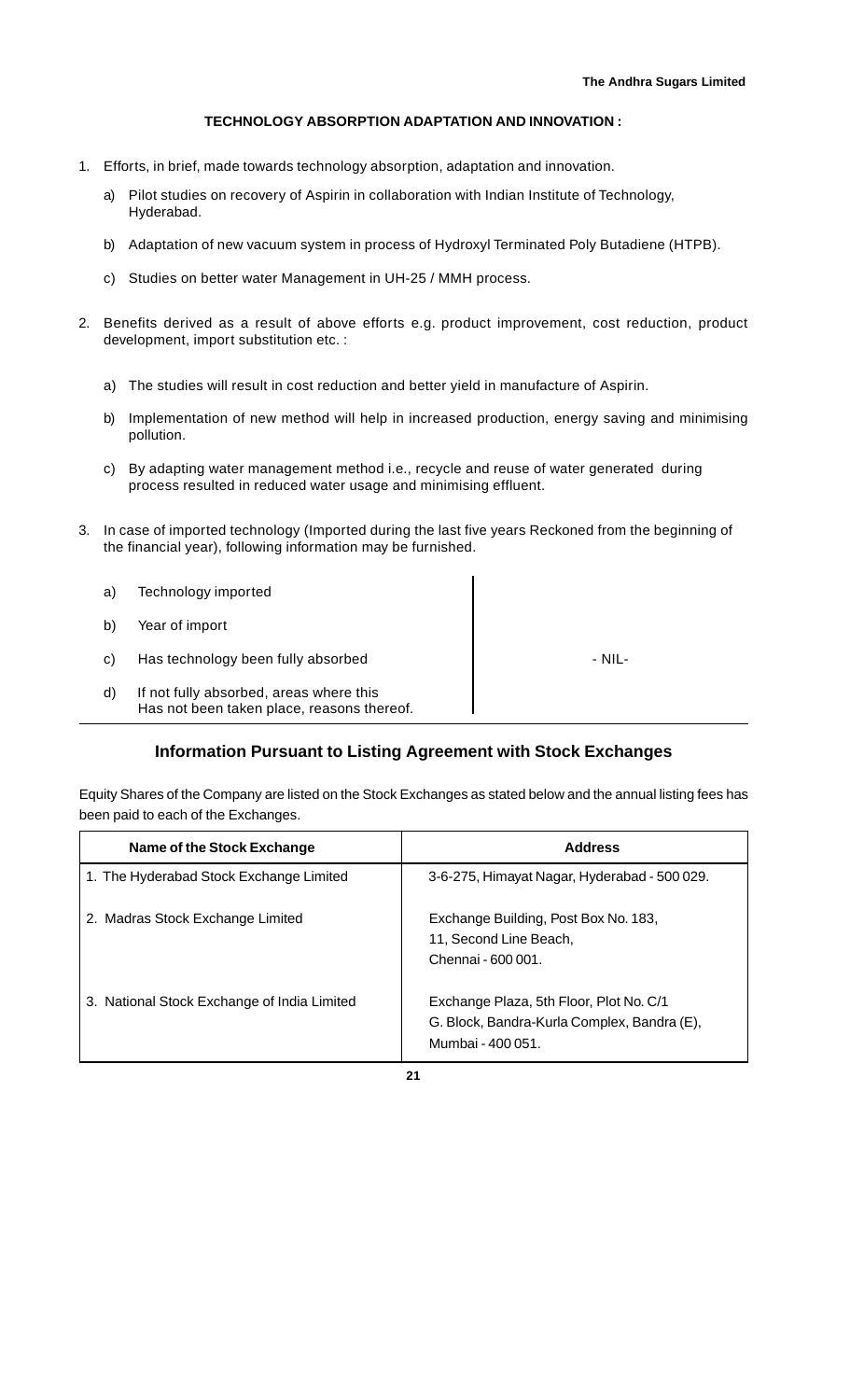# **ANNEXURE TO DIRECTORS' REPORT**

#### **CORPORATE GOVERNANCE**

#### **MANAGEMENT DISCUSSION AND ANALYSIS:**

The Management Discussion and Analysis Report set out hereunder supplement the Directors' Report and the audited financial statements forming part of this Annual Report.

Your Company is engaged in the manufacture and Sale of Sugar, Organic and Inorganic Chemicals, at Plants located at Tanuku, Kovvur, Taduvai, Saggonda, and Bhimadole in the State of Andhra Pradesh. Non-conventional Wind Power is generated at Ramagiri in Andhra Pradesh and at Veeranam in Tirunulvelli District of Tamil Nadu.

#### **SUGAR:**

Sugar is manufactured at a 5000 TCD capacity plant at Sugar Unit-I at Tanuku, a 2500 TCD capacity plant at Sugar Unit-II at Taduvai and a 1600 TCD capacity plant at Sugar Unit–III at Bhimadole. Molasses which is a byeproduct from Sugar, is the raw material for your Company's continuous process Distillery located at Tanuku that produces Industrial Alcohol and Ethanol. This Distillery has the capacity to produce 30 KL per day. Industrial Alcohol is the raw material for Ethanol and other organic chemicals manufactured at our chemical Plants at Tanuku. Bagasse which is a residue at the Sugar Plants after extraction of juice is being used to fuel the Cogeneration operation. Carbondioxide which is a bye product of fermentation at the Distillery is purified and used as one of the raw materials to produce Salicylic Acid which goes into the manufacture of Aspirin and Potassium Carbonate.

Excess production in the country and a steep decline in the Sugar price severely affected the performance of the Sugar Industry during 2007-08. Lack of parity between the raw material and other input cost on one hand and the price realization of the end product on the other has suppressed the bottom line of Sugar Industry in the country, as well as that of your Company's Sugar Division. Farmers are facing a severe cane harvesting labour shortage and competition from other crops grown in the area resulting in a drop in the area of sugarcane plantation. Mechanisation of harvesting and planting of sugarcane is being considered by introducing harvesting and planting machines. In order to overcome the harvesting labour problem, your Company has identified a harvesting machine. An order for a whole cane harvester has been placed. It would arrive in time for the 2008-09 season and a cane planter that was designed and built inhouse is being put to use.

Co-generation of power is another value added product for the sugar industry. At Sugar Unit-II your Company has a Co-gen plant with a capacity to produce 7 MW. Power and with the commissioning of the 70 Ton Boiler and 8.9 MW Turbine at Tanuku, we would have around 3 MW surplus to sell to the grid.

Your company continues to work with the Sugarcane Breeding Institute, Coimbatore to undertake field trials of promising cane varieties to enable assessing their suitability to our location.

# **CAUSTIC SODA:**

Your Company has an integrated Inorganic Chemical Complexes at Kovvur and Saggonda, manufacturing a wide range of Chlor-alkali products and other inorganic Chemicals. Production of Caustic Soda, based on Mercury Cell Technology, at Kovvur has been discontinued. Hydrogen and Chlorine are bye-products of Caustic Soda manufacture that are used to produce Hydrochloric Acid while bye-products from Sulphuric Acid and Hydrochloric Acid Plants are used for the production of Chlorosulphonic Acid.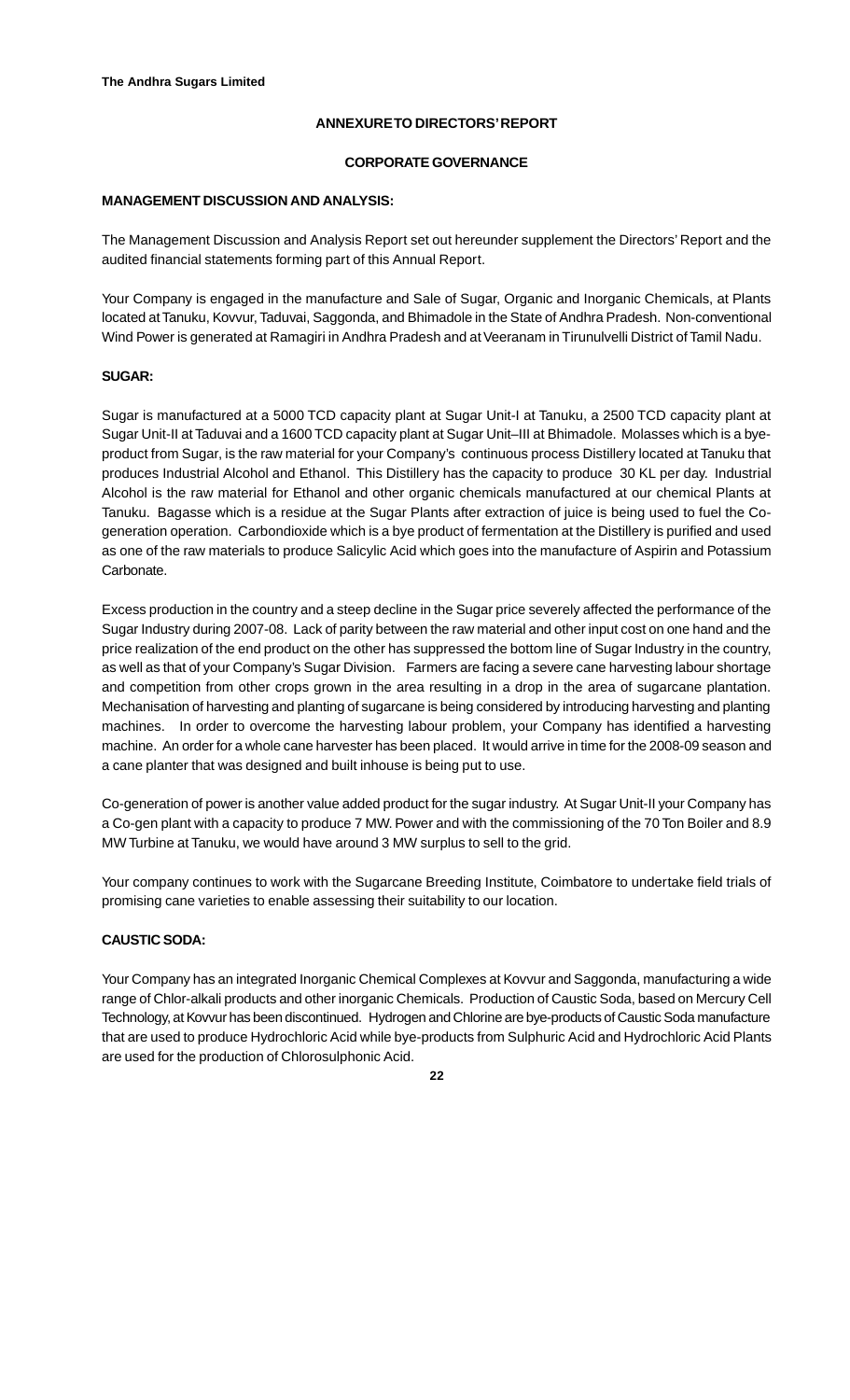The Caustic Soda Industry is a Power intensive Industry, with Power constituting a major part of the input cost. High cost of Power has been a cause of concern, putting the Caustic Soda Industry under severe pressure and affecting its competitiveness. This has necessitated most of the Chloro-alkali Units in India, including your Company, to install their own captive Power Plants to get uninterrupted quality Power at a competitive price. This Industry would derive the much needed relief if a policy is devised by Electricity Boards to grant concession in the payment of Electricity duty on captive power generation. Another aspect for the sustainable growth of the Caustic Soda Industry is the availability of enough quantity of Salt at reasonable prices.

Your Company's Caustic Soda Plant at Saggonda uses an energy efficient and environmentally friendly Membrane Cells. The expanded 400 TPD Plant has come into operation to meet the demand of the end user Industry. Your Company delivers Caustic Soda to the bulk customers through its own railway wagons to effect deliveries at an economical price.

Disposal of Chlorine, which is a bye-product of Caustic Soda, presents a challenge to the Caustic Soda industry, more so, with the paper manufacturers going in for production of Chlorine free paper. Keeping this in mind your Company considered it logical to opt for Forward Integration strategy to utilize the existing plant output as an input to other products. Your Company is in the process of setting up a Poly Alluminium Chloride plant and a Monochloride Acetic Acid plant. Both these plants will utilise Chlorine generated from your Caustic Soda and Caustic Potash plants as one of the raw material. With the end user industries continuing to indicate a healthy growth, your Company expects to perform better of its Caustic Soda and Chlor-alkali operations.

#### **OTHER OPPORTUNITIES:**

Getting into Pharma operations is viewed as a new business opportunity. Land has been acquired at Jawharlal Nehru Pharmacity, Visakhapatnam. The Main focus will initially be to supply Bulk Drugs and fine chemicals to the Pharma Sector.

With the receiving of USFDA and EDQM approvals for the Aspirin Plant, your Company could successfully make a beginning in the export operations. There is scope to broaden exports to more regions of the world.

#### **POWER:**

Your Company's major segment is the Chlor-Alkali division, which is Power intensive. It is therefore essential to have access to quality and sufficient Power at a competitive price. Your Company has invested in the equity capital of the Andhra Pradesh Gas Power Corporation Ltd. (APGPCL) which is a gas based Power generating Company located at Vijjeswaram in West Godavari District to avail Power that is cheaper than Power from the State Electricity Board. This provides your Company's Caustic Soda a competitive edge in the market. Keeping in view the future expansion programme your Company proposes to set up a 120 MW Coal based Power plant at Saggonda. This would complement the existing Power generation through the 7 MW Co-gen Power generated at Sugar Unit II and 70 Ton Boiler and 8.9 MW Turbine at Sugar Unit I and 2.025 MW Wind Power at Ramagiri.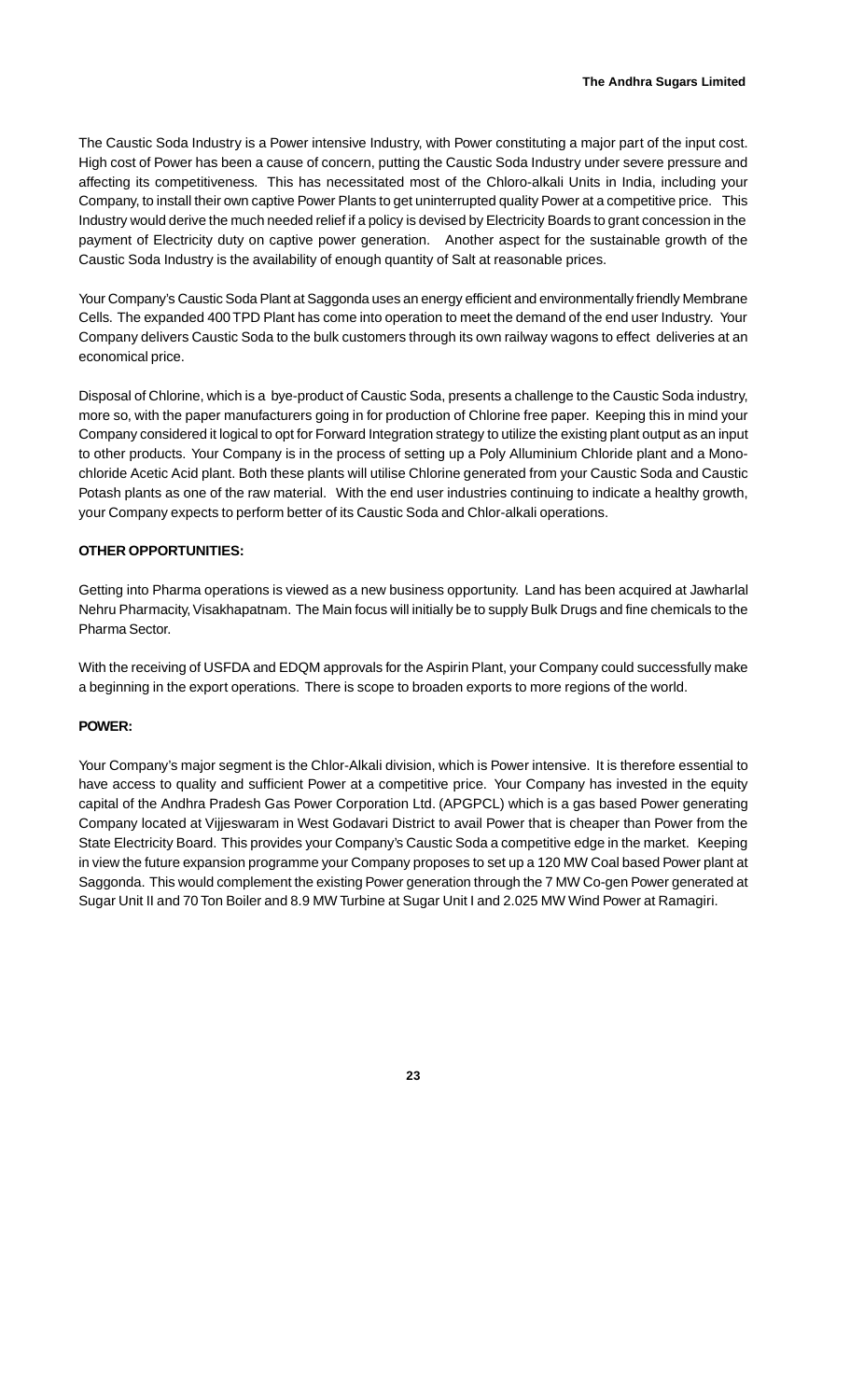#### **INTERNAL CONTROL SYSTEM**

Your Company conducts a review of the financial and operating controls of the various Units. The Internal Control System of your Company is commensurate with its size and nature of business.

#### **SEGMENT-WISE PERFORMANCE**

Segment-wise performance has been given separately vide Annexure – II of Group Consolidated Accounts.

#### **FINANCIAL PERFORMANCE WITH RESPECT TO OPERATIONAL PERFORMANCE**

Your Company has earned a Gross Profit of Rs. 95.54 Crores (before interest and depreciation) against Gross Profit of Rs. 146.63 Crores (before interest and depreciation) in the previous year.

The Fund based working capital limits were enhanced from Rs. 150.00 Crores to Rs. 160.00 Crores by the Consortium of Banks to meet the increased funds requirement.

 The gross Fixed Assets of your Company as on 31.3.2008 is Rs. 649.25 Crores compared to Rs. 619.32 Crores during the previous year 2006-07. Your Company has a net worth of Rs. 299.39 Crores.

Your Company is eligible for interest free Sales Tax Deferment Loan of Rs. 82.07 Crores upto the financial year 2012-13. During the year 2007-08, the Company has availed a deferment loan of Rs. 2.87 Crores and the aggregate deferment loan availed as at 31<sup>st</sup> March, 2008 was Rs. 33.77 Crores leaving a balance of Rs. 48.30 Crores. Your Company has availed interest Subvention loan from the Consortium of Bankers to an extent of Rs. 18.82 Crores as per the facility provided by the Government of India to the Sugar Industry. The loan is repayable in 24 instalments after a moratorium of two years from the date of availment.

#### **HUMAN RESOURCE DEVELOPMENT / INDUSTRIAL RELATIONS**

Your Company continuously reviews and monitors its manpower requirements to ensure that it has human skills commensurate with its needs. Industrial relations continued to be cordial. As on 31.3.2008 your Company's employees strength stood at 2180.

#### **CAUTIONARY STATEMENT**

Statement in this Management Discussion and Analysis describing the Company's objectives, projections, estimates, expectations or predictions may be "forward-looking statements" within the meaning of applicable securities laws and regulations. Actual results could differ materially from these expressed or implied. The Company assumes no responsibility in respect of these forward looking statements that may be amended or modified later, on the basis of subsequent developments, information or events and in view of the changes brought by the Government Rules and Regulations.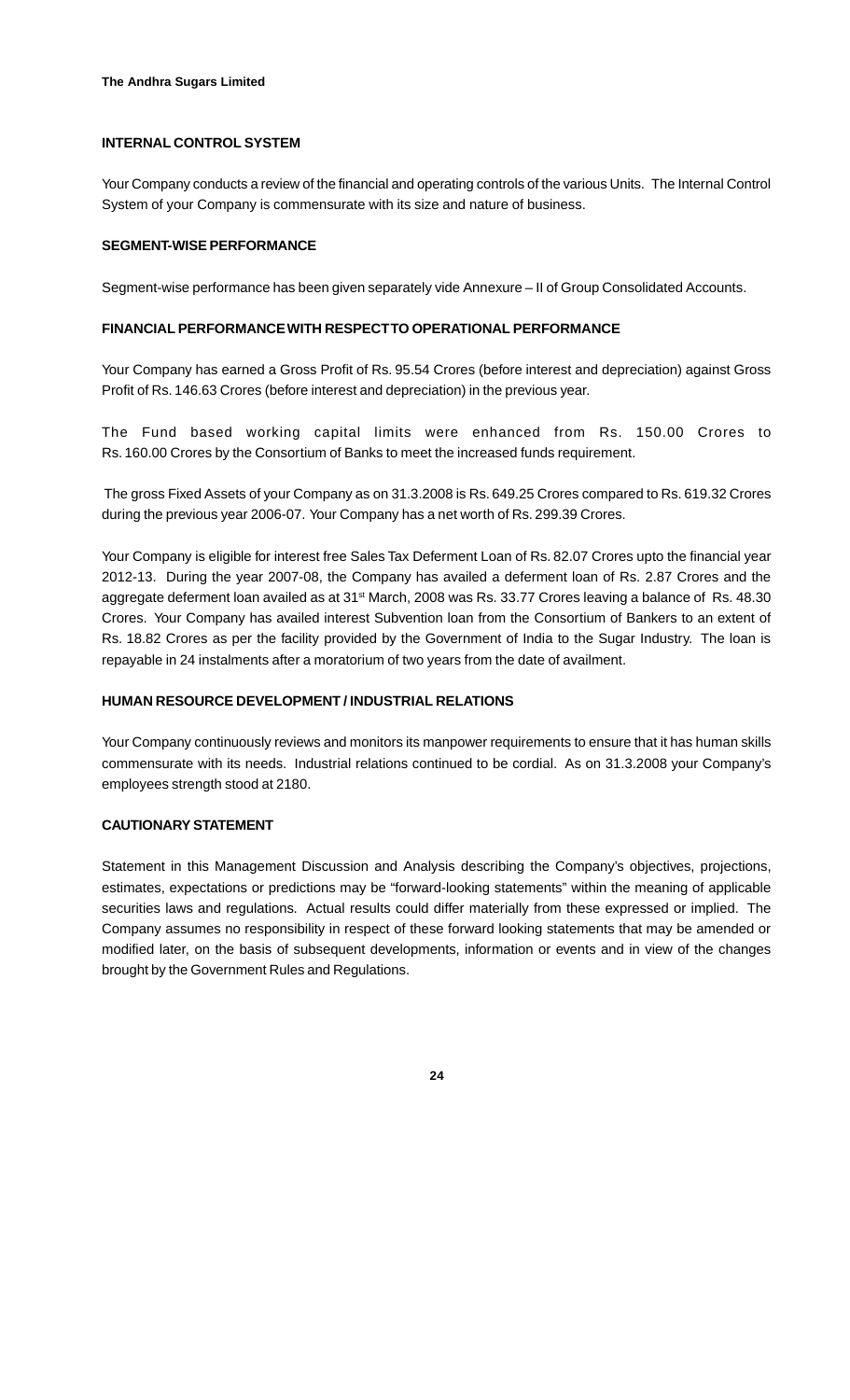# **REPORT ON CORPORATE GOVERNANCE**

#### **1. COMPANY'S PHILOSOPHY ON CODE OF CORPORATE GOVERNANCE:**

The Andhra Sugars Ltd. (ASL) always believes that good Corporate Governance ensures proper and adequate protection of the interests of all the stake-holders in the Company. ASL affirm that healthy Corporate Governance leads to the operations and actions which serve the underlying goal of continuously enhancing the value that the Company can create for the stake-holders including Shareholders, Employees, Customers, Suppliers, Lenders, Government and other parties having association with ASL.

### **2. BOARD OF DIRECTORS**

a) As on 31.3.2008, the Board of Directors consisted of 14 Directors.

COMPOSITION AND CATEGORY OF DIRECTORS IS AS FOLLOWS:

| Category                     | <b>Name of the Director</b>                                       |
|------------------------------|-------------------------------------------------------------------|
| Promoter/Executive Directors | Dr. Mullapudi Harischandra Prasad<br>Chairman & Managing Director |
|                              | Dr. B.B. Ramaiah<br>Managing Director (Tech.)                     |
|                              | Sri P. Narendranath Chowdary<br>Joint Managing Director           |
|                              | Sri M. Narendranath<br>Joint Managing Director                    |
|                              | Sri M. Thimmaraja<br>Joint Managing Director                      |
|                              | Sri P. Achuta Ramayya<br><b>Executive Director</b>                |
|                              | Sri P.S.R.V.K. Ranga Rao<br><b>Executive Director</b>             |
| Non-Executive and            | Sri A. Ranga Rao                                                  |
| <b>Independent Directors</b> | Sri Justice G. Ramanujam                                          |
|                              | Dr. A.V. Rama Rao                                                 |
|                              | Dr. P. Kotaiah                                                    |
|                              | Sri V.S. Raju                                                     |
|                              | Dr. Alapaty Appa Rao                                              |
|                              | Dr. Anumolu Ramakrishna                                           |

# **Interse Relationship among Directors (as per Section 6 of the Companies Act, 1956)**

Dr. Mullapudi Harischandra Prasad - Father of Sri M. Narendranath & Sri M. Thimmaraja

Sri M. Narendranath & Sri M. Thimmaraja - Brothers

Dr. B.B. Ramaiah - Sister's Husband of Sri P. Narendranath Chowdary & Sri P. Achuta Ramayya

Sri P. Narendranath Chowdary & Sri P. Achuta Ramayya - Brothers

Sri P. Narendranath Chowdary - Daughter's Husband of Dr. B.B. Ramaiah

b) Non-executive Director remuneration : Please refer Point No. 6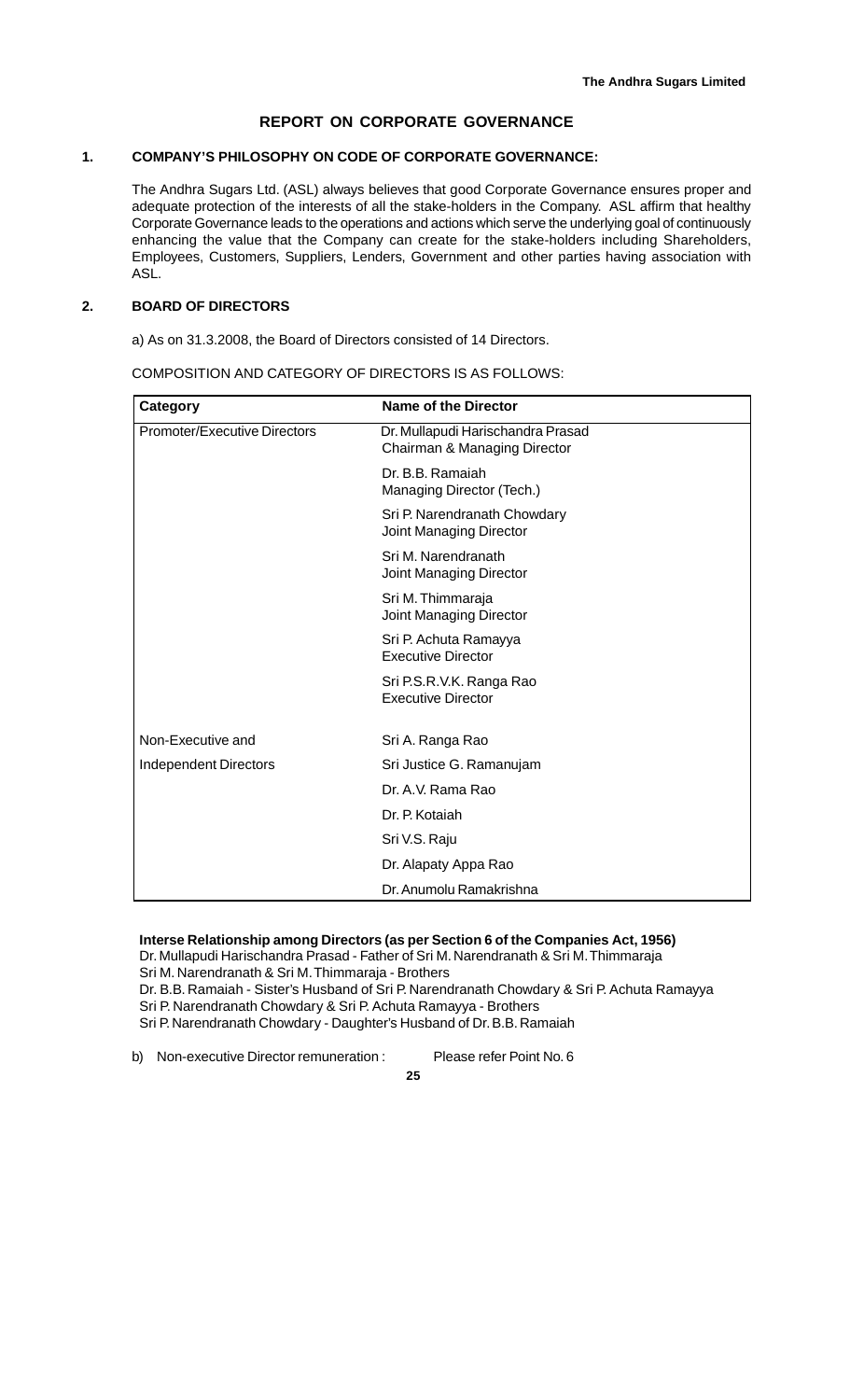#### **The Andhra Sugars Limited**

c) Attendance of each Director at the Board Meetings, last Annual General Meeting and number of other Directorship and Chairmanship / Membership of Committee of each Director in various Companies:

| Name of the<br>Director      | Attendance<br><b>Particulars</b> |                    | Directorship, Chairmanship, Committee Membership<br>and Chairmanship in other Companies |                |                          |                           |
|------------------------------|----------------------------------|--------------------|-----------------------------------------------------------------------------------------|----------------|--------------------------|---------------------------|
|                              | <b>Board</b><br>Meetings         | Last<br><b>AGM</b> | Other<br>Directorship                                                                   | Chairman       | *Committee<br>Membership | Committee<br>Chairmanship |
| Dr. M. Harischandra Prasad   | 3                                | Yes                | 8                                                                                       | 6              | $\overline{2}$           | 2                         |
| Dr. B. B. Ramaiah            | 4                                | Yes                | 2                                                                                       |                |                          |                           |
| Sri P. Narendranath Chowdary | 4                                | Yes                | 6                                                                                       |                | 2                        |                           |
| Sri M. Narendranath          | $\overline{2}$                   | Yes                | 4                                                                                       |                |                          |                           |
| Sri M. Thimmaraja            | 3                                | Yes                | $\overline{2}$                                                                          |                | 3                        |                           |
| Sri P. Achuta Ramayya        | 4                                | No                 |                                                                                         |                |                          |                           |
| Sri P.S.R.V.K. Ranga Rao     | 3                                | No                 |                                                                                         |                |                          |                           |
| Sri A. Ranga Rao             | 4                                | Yes                | $\overline{2}$                                                                          |                |                          |                           |
| Sri Justice G. Ramanujam     |                                  | No.                | 5                                                                                       |                | 5                        | 4                         |
| Dr. A.V. Rama Rao            | 3                                | No.                | $\overline{2}$                                                                          | $\overline{2}$ |                          |                           |
| Dr. P. Kotaiah               | 4                                | No.                | 8                                                                                       |                | 5                        | 4                         |
| Sri V.S. Raju                | 4                                | No.                | 3                                                                                       |                | 2                        | $\overline{2}$            |
| Dr. Alapaty Appa Rao         | 3                                | <b>No</b>          | 2                                                                                       |                | 3                        |                           |
| Dr. Anumolu Ramakrishna      | $\overline{2}$                   | <b>No</b>          | 12                                                                                      |                | 9                        |                           |

Sri A. Ranga Rao, Chairman of the Audit Committee was present at the last Annual General Meeting to answer the queries of the shareholders.

\* Represents Membership / Chairmanship of Audit committee & Investors Grievance Committee of other Public Limited Companies

d) NUMBER OF BOARD MEETINGS HELD DURING THE FINANCIAL YEAR 2007-08 AND THE DATES ON WHICH HELD

| SI.No. | Date of Board Meeting |
|--------|-----------------------|
|        | 28.04.2007            |
| 2      | 28.07.2007            |
| 3      | 27.10.2007            |
|        | 25.01.2008            |
|        |                       |

#### **3. CODE OF CONDUCT :**

The Board of Directors has adopted the Code of Business Conduct and Ethics for Directors and Senior Managers of the Company. The said Code has been communicated to the Directors and the Senior Managers from whom the necessary affirmation has been received with regard to the compliance of Code. A declaration in this regard by the Managing Director is furnished at the end of the report. The Code has also been posted on the Company's website – theandhrasugars.com.

#### **4. AUDIT COMMITTEE**

a) A qualified Audit Committee meeting the requirements as stipulated in the Clause 49 of the Listing Agreement has been constituted. Audit Committee consists of 3 non-Executive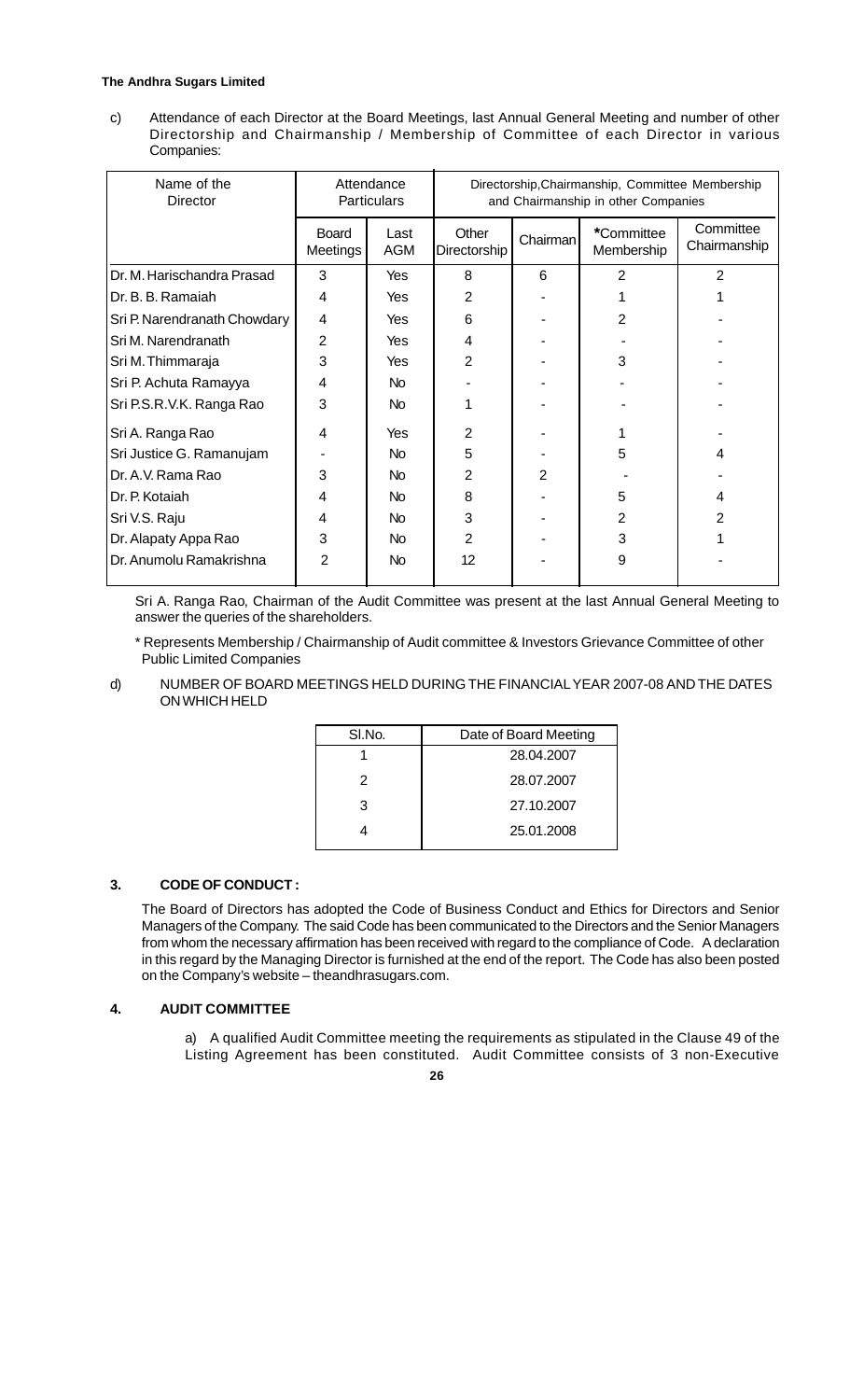Independent Directors Sri A. Ranga Rao, Dr. P. Kotaiah and Sri V.S. Raju. Sri A. Ranga Rao is Chairman of the Committee. All the Members of the Committee are financially literate and have accounting or related financial management experience.

This Committee also meets the requirement of Section 292A of the Companies Act, 1956.

- b) The terms of reference of the Audit Committee as detailed hereunder are in terms of Clause 49 of the Listing Agreement :
	- i) Oversee the Company's financial reporting process and the disclosure of its financial information to ensure that the financial statement is correct, sufficient and credible.
	- ii) Recommending to the Board the appointment, re-appointment and if required the replacement or removal of the Statutory Auditor and fixation of audit fees.
	- iii) Approval of payment to the Statutory Auditors for any service rendered by them.
	- iv) Review with the management the annual financial statements before submission to the Board for approval with particular reference to :
		- a) Matters required to be included in the Directors responsibility statement to be included in the Board's Report in terms of clause (2AA) of section 217 of the Companies Act, 1956.
		- b) Changes if any in the accounting policies and practices and reasons for the same.
		- c) Major accounting entries involving estimates based on exercise of judgement by management
		- d) Significant adjustments made in the financial statements arising out of audit findings.
		- e) Compliance with listing and other legal requirements relating to financial statements.
		- f) Disclosure of any related party transaction.
		- g) Qualification in the draft Audit Report.
	- v) Review with the management, the quarterly financial statements before submission to the Board for approval.
	- vi) Review with the management performance of Statutory and Internal Auditors, adequacy of the Internal Control Systems.
	- vii) Review the adequacy of internal audit function if any, including the structure of the internal audit department, staffing and seniority of the official heading the department, reporting structure, coverage and frequency of internal audit.
	- viii) Discussions with the Internal Auditors any significant findings and follow up thereon.
	- ix) Review the findings of any internal investigations by the Internal Auditors into matters where there is suspected fraud or irregularity or a failure of internal control systems of a material nature and reporting the matter to the Board.
	- x) Discussions with the Statutory Auditors before the audit commences about the nature and scope of audit as well as post-audit discussion to ascertain any area of concern.
	- xi) To look into the reasons for substantial defaults in the payment to the depositors, debenture holders, shareholders (in case of non payment of declared dividends) and creditors.
	- xii) To review the functioning of the Whistle Blower mechanism, in case the same is existing.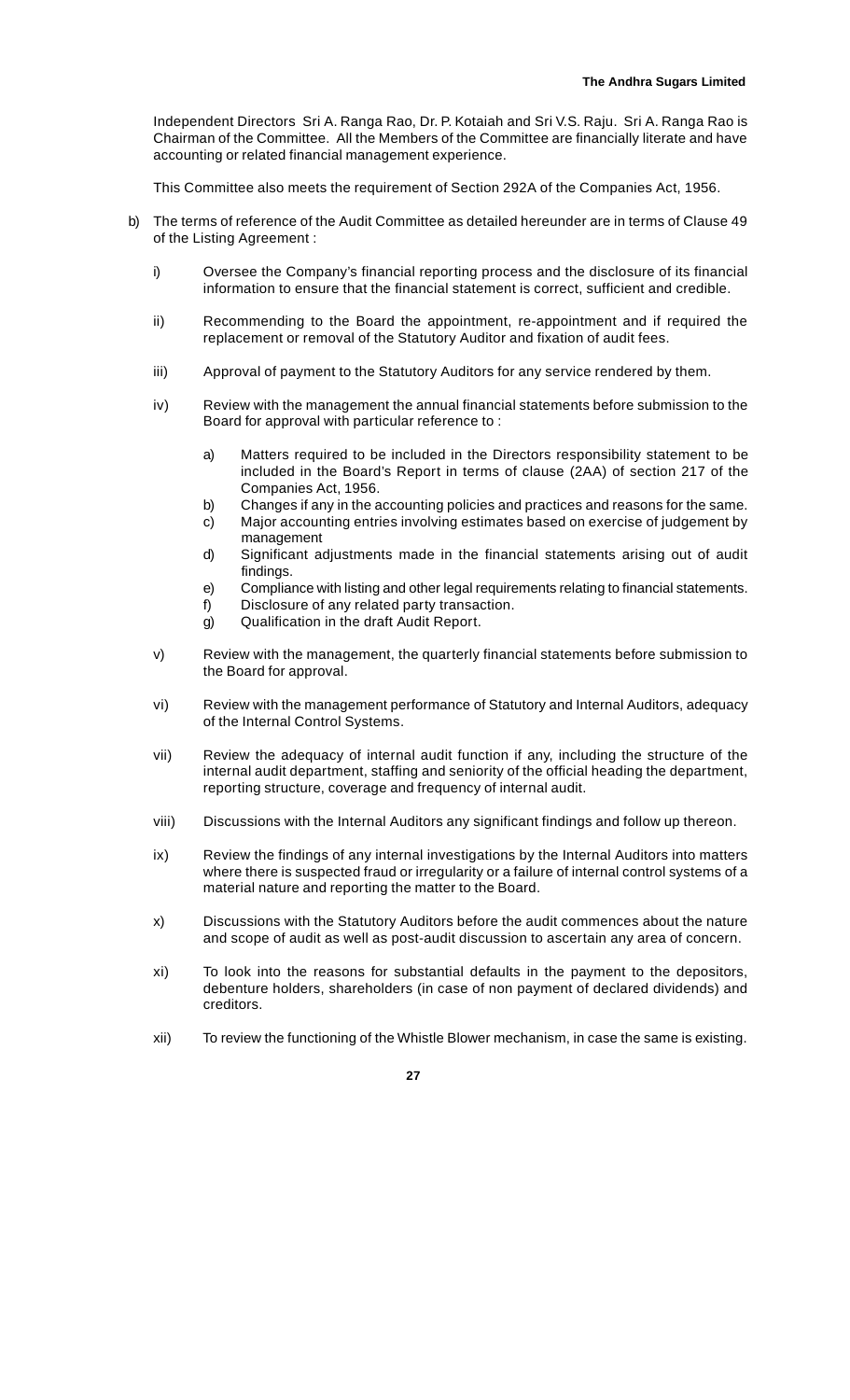xiii) Carrying any other function as is mentioned in the terms of reference of the Audit Committee.

The Audit Committee also reviews the following information as and when required.

- a. Management discussion and analysis of financial condition and results of operations;
- b. Statement of Significant Related Party Transactions (as defined by the Audit Committee)
- c. Management letters / letters of internal control weakness issued by the statutory auditors;
- d. Internal Audit Reports relating to internal control weaknesses
- e. The appointment, removal and terms of remuneration of the Chief Internal Auditor shall be subject to review by the Audit Committee.
- c) NUMBER OF AUDIT COMMITTEE MEETINGS HELD DURING THE FINANCIAL YEAR 2007-08 AND THE DATES ON WHICH HELD

| SI. No. | Dates of Audit<br><b>Committee Meeting</b> |
|---------|--------------------------------------------|
|         | 28.04.2007                                 |
| 2       | 28.07.2007                                 |
| 3       | 27.10.2007                                 |
|         | 25.01.2008                                 |

d) ATTENDANCE OF THE MEMBERS OF AT THE AUDIT COMMITTEE, AT ITS MEETINGS HELD DURING THE FINANCIAL YEAR 2007-08

| Name of the Director | No. of Meetings attended |
|----------------------|--------------------------|
| Sri A. Ranga Rao     |                          |
| Dr. P. Kotaiah       |                          |
| Sri V.S. Raju        |                          |

Executive Director, Vice President (Finance), Chief Internal Auditor, Statutory Auditors and Cost Auditors whenever required also attend the Audit Committee Meetings to answer the queries raised by the Committee Members.

Company Secretary acts as a Secretary to the Committee.

e) The Audit Committee considers periodically statement of related party transactions at its meeting.

#### **5. SUBSIDIARIES :**

- a) Company does not have any material non-listed Indian subsidiary as defined in Clause 49 of the Listing Agreement regarding Corporate Governance.
- b) Company has one un-listed subsidiary Company, which is not in operation.
- c) Minutes of the Board Meeting of the unlisted Company are placed before the Board Meeting of the Holding Company.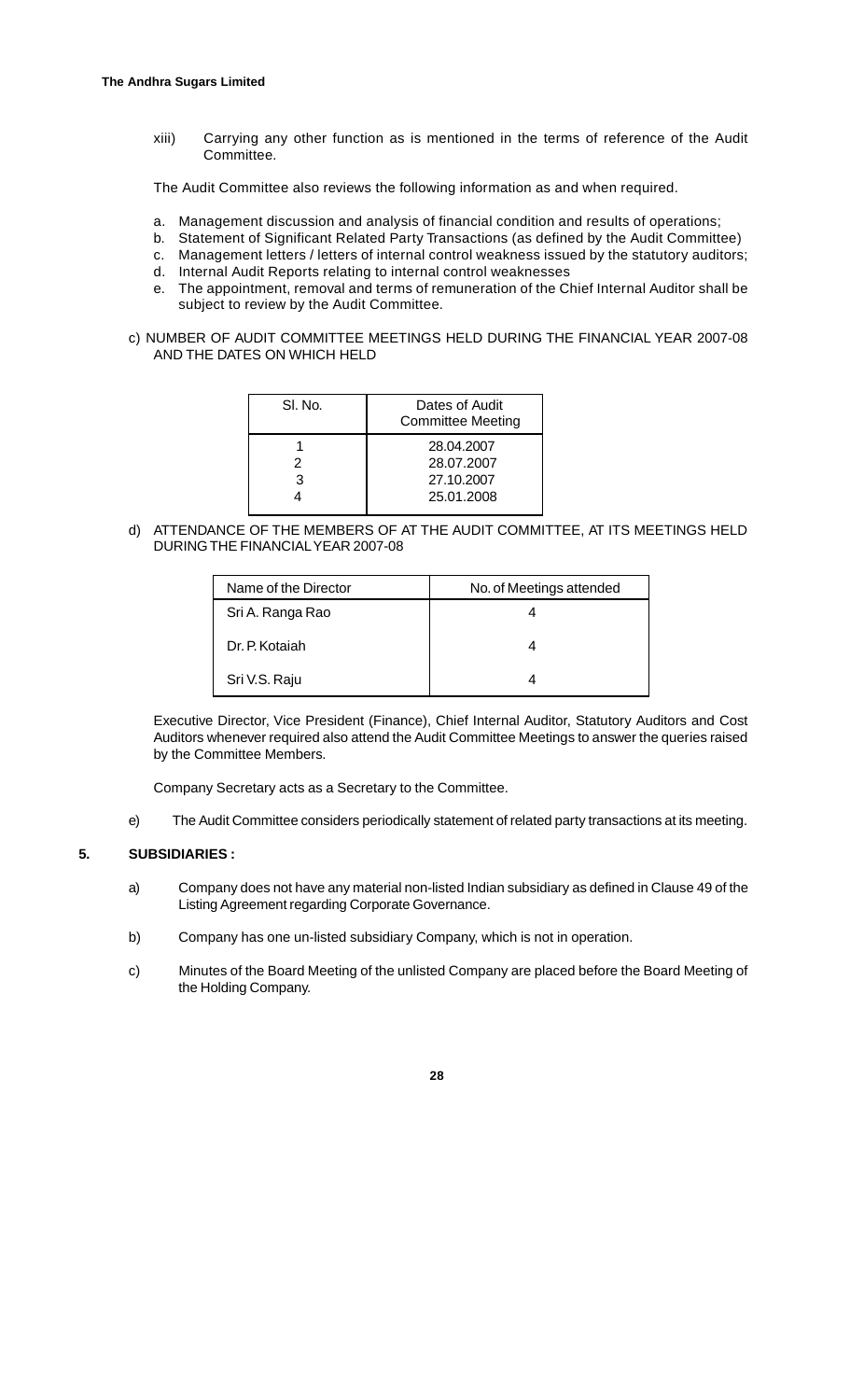#### **6. REMUNERATION COMMITTEE, POLICY, DETAILS**

- · Company is not required to and does not have a Remuneration Committee.
- The Company does not remunerate nor the Company has any pecuniary relationship with the Non-Executive Directors except for the payment of sitting fees for attending each Meeting of the Board or Committee thereof.

Details of the remuneration paid / payable to the Directors during the year 2007-08 are as hereunder:-

|                              | Remuneration paid to the Directors |                           |            |           |  |  |
|------------------------------|------------------------------------|---------------------------|------------|-----------|--|--|
| Name of Director             | <b>Sitting Fees</b>                | Salaries &<br>Perquisites | Commission | Total     |  |  |
|                              | Rs.                                | Rs.                       | Rs.        | Rs.       |  |  |
| Dr. M. Harischandra Prasad   | Nil                                | 11,95,188                 | 65,68,636  | 77,63,824 |  |  |
| Dr. B. B. Ramaiah            | Nil                                | 20,92,595                 | 65,68,636  | 86,61,232 |  |  |
| Sri P. Narendranath Chowdary | Nil                                | 8,76,555                  | 32,84,319  | 41,60,874 |  |  |
| Sri M. Narendranath          | Nil                                | 36,49,287                 | 32,84,319  | 69,33,606 |  |  |
| Sri M. Thimmaraja            | Nil                                | 24,18,907                 | 32,84,319  | 57,03,226 |  |  |
| Sri P. Achuta Ramayya        | Nil                                | 6,76,979                  | 32,84,319  | 39,61,298 |  |  |
| Sri P.S.R.V.K. Ranga Rao     | Nil                                | 6,62,779                  | 16,42,159  | 23,04,938 |  |  |
| Sri A. Ranga Rao             | 80,000                             | Nil                       | Nil        | 80,000    |  |  |
| Justice G. Ramanujam         | Nil                                | Nil                       | Nil        | Nil       |  |  |
| Dr. A.V. Rama Rao            | 30,000                             | Nil                       | Nil        | 30,000    |  |  |
| Dr. P. Kotaiah               | 80,000                             | Nil                       | Nil        | 80,000    |  |  |
| Sri V.S. Raju                | 80,000                             | Nil                       | Nil        | 80,000    |  |  |
| Dr. Alapaty Appa Rao         | 30,000                             | Nil                       | Nil        | 30,000    |  |  |
| Dr. Anumolu Ramakrishna      | 20,000                             | Nil                       | Nil        | 20,000    |  |  |

Remuneration is fixed and paid to the Managing Director / Whole-time Directors as approved by the Shareholders of the Company and is in accordance with and subject to the limits prescribed by the Companies Act, 1956. The Company enters into an agreement with the Managing Director / Whole-time Directors relating to their appointment / re-appointment. There is no severance fee.

#### **7. SHAREHOLDING OF NON-EXECUTIVE DIRECTORS :**

As on 31.03.2008 Sri A. Ranga Rao held 200 equity shares in the Company. No other Non-executive Director holds any equity shares in the Company. During the year 2007-2008 Company has not issued any convertible instruments.

#### **8. MANAGEMENT**

- a) Management Discussion and Analysis forms the part of Annual Report.
- b) Disclosure by the Management to the Board : Please refer point No. 12

#### **9. CEO / CFO CERTIFICATION**

In accordance with the requirements of Clause 49(V) of the Listing Agreement the Board of Directors of the Company, Audit Committee and Auditors have been furnished with the requisite certificate from the Managing Director and CFO.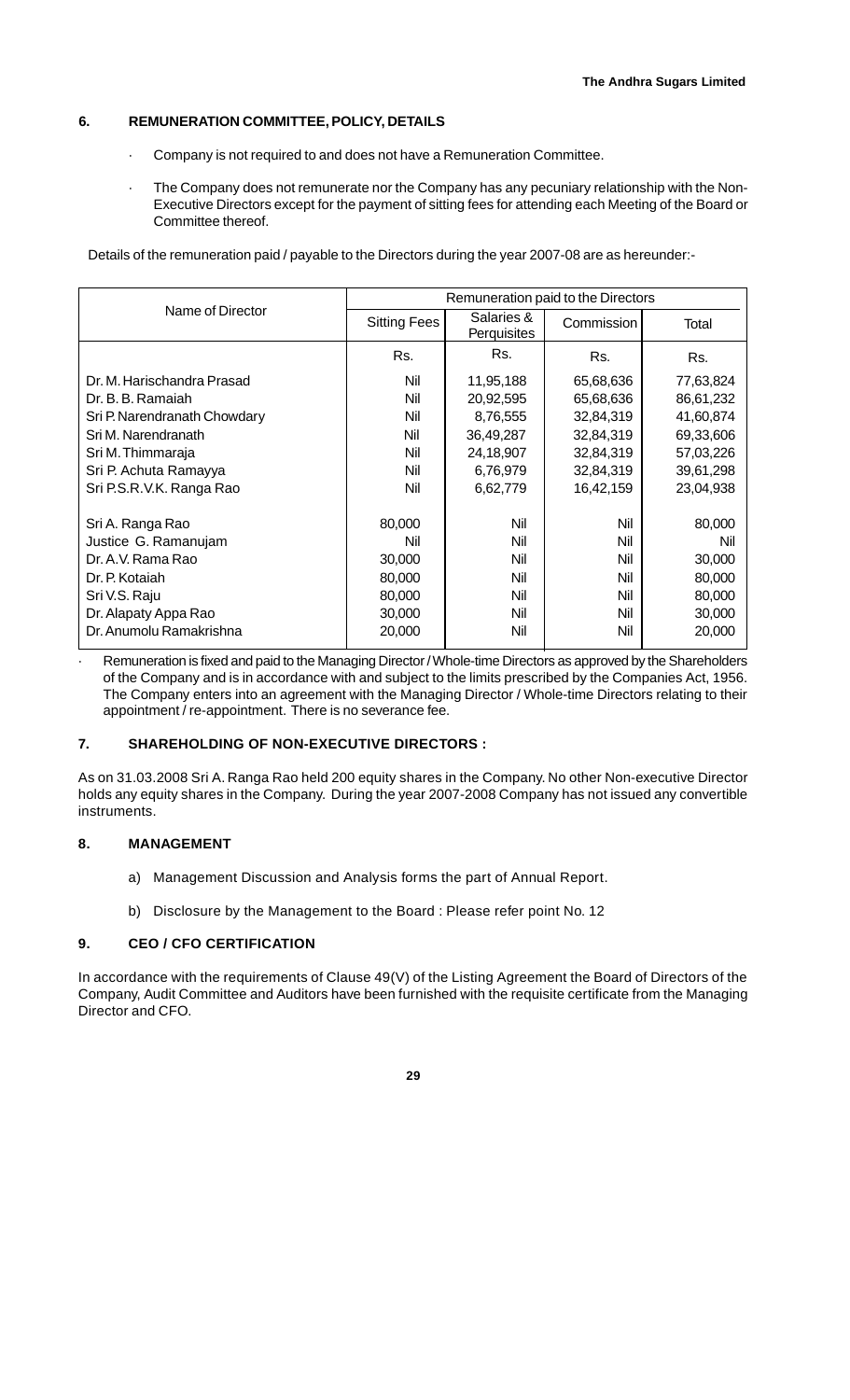#### **10. SHAREHOLDERS' GRIEVANCES COMMITTEE**

- a) The Board has constituted Shareholders' / Investors' Grievances Committee comprising Sri Justice G. Ramanujam (Chairman of the Committee – Non-Executive independent Director), Sri P. Narendranath Chowdary and Sri M. Thimmaraja as Members of the Committee. The Committee looks into redressal of the Shareholders' complaints like Transfer of Shares, nonreceipt of Balance Sheet, non-receipt of declared Dividend and other matters.
- b) The Board has designated Sri M. Palachandra, Addl. Company Secretary as the Compliance Officer.
- c) During the year 2007-08, four Committee Meetings were held on dates viz., 28.04.2007, 28-07-2007, 27-10-2007 and 25-01.2008. The Company received a total number of 305 letters in respect of various matters viz., non-receipt / revalidation of dividend warrants, change of address, change of Bank account etc. and all of them were attended to and replied to the satisfaction of the Shareholders. As on 31.3.2008 no Share Transfers were pending and there were no pending complaints.
- d) ATTENDANCE OF DIRECTORS AT THE SHAREHOLDERS GRIEVANCE COMMITTEE MEETING HELD DURING FINANCIAL YEAR 2007-08

| Name of the Director         | No. of Meetings attended |  |  |
|------------------------------|--------------------------|--|--|
| Sri Justice G. Ramanujam     | Nil                      |  |  |
| Sri P. Narendranath Chowdary |                          |  |  |
| Sri M. Thimmaraja            |                          |  |  |

#### **11. ANNUAL GENERAL BODY MEETINGS**

a) PARTICULARS OF ANNUAL GENERAL BODY MEETINGS HELD DURING THE LAST THREE YEARS.

| Financial Year - 1st April to 31st March |                                                                          |           |           |  |  |
|------------------------------------------|--------------------------------------------------------------------------|-----------|-----------|--|--|
| <b>Financial Year</b>                    | Venue<br>Date<br>Time                                                    |           |           |  |  |
| 2004-2005                                | <b>Registered Office</b><br>VENKATARAYAPURAM,<br>TANUKU - 534 215 (A.P.) | 24-9-2005 | 3.00 p.m. |  |  |
| 2005-2006                                | $-$ do $-$                                                               | 20-9-2006 | 3.00 p.m. |  |  |
| 2006-2007                                | -- do --                                                                 | 29-9-2007 | 3.00 p.m. |  |  |

At the last Annual General Meeting, there were no Special Resolutions that were required to be put through postal ballot.

At the ensuing Annual General Meeting there is no Special Resolution proposed to be passed through postal ballot.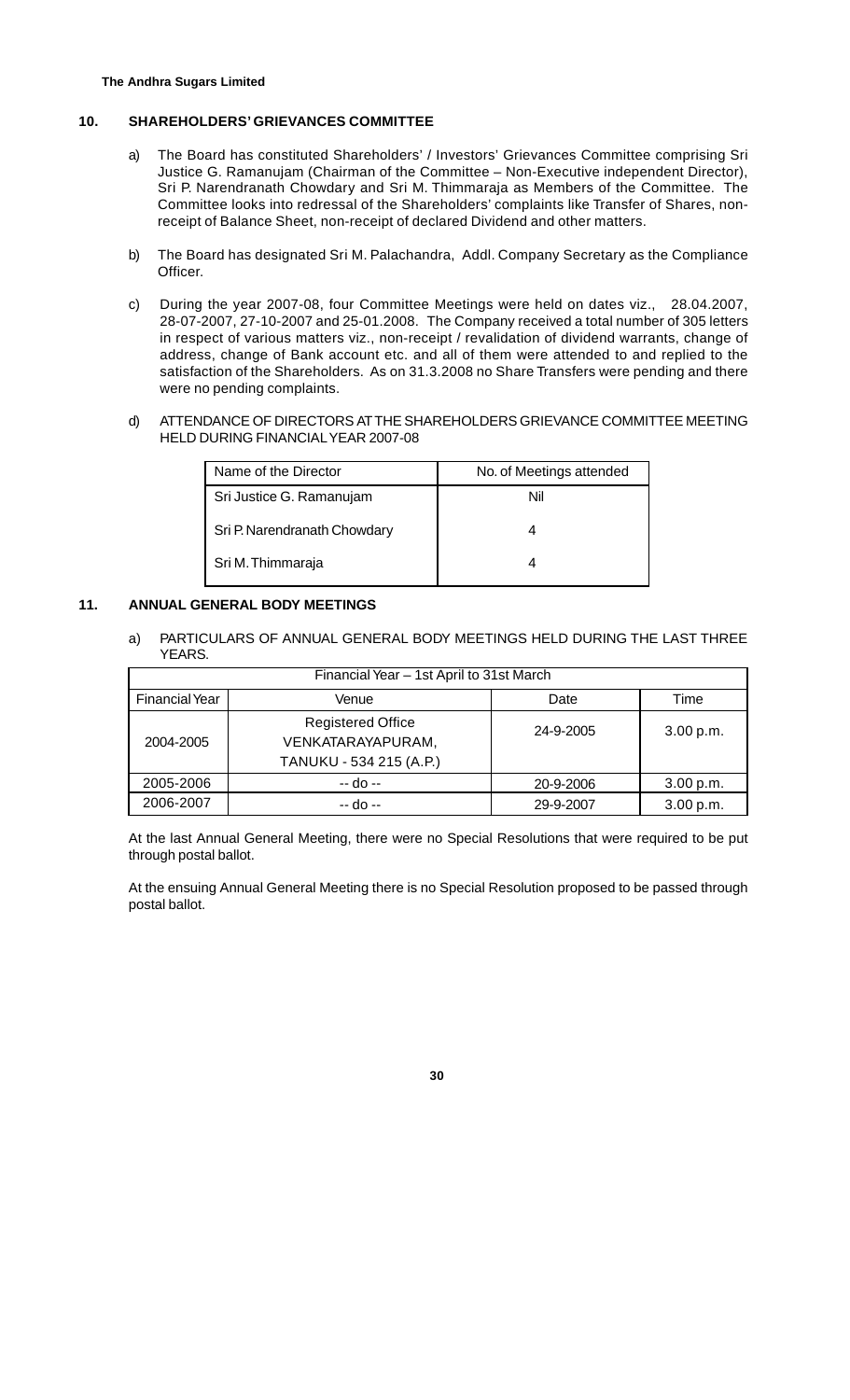#### b) SPECIAL RESOLUTIONS PASSED AT THE LAST THREE ANNUAL GENERAL MEETINGS :

| DATE OF AGM | NO. OF SPECIAL<br><b>RESOLUTIONS</b> | <b>SUBJECT MATTER</b>                                                                                                                                             |
|-------------|--------------------------------------|-------------------------------------------------------------------------------------------------------------------------------------------------------------------|
| 29-09-2007  | 5                                    | Re-appointment of Managing Director / Whole-time<br><b>Directors</b>                                                                                              |
| 20-09-2006  |                                      | Alteration of Articles of Association with regard<br>to revision in the payment of Sitting Fee to the<br>Directors.                                               |
| 24-09-2005  | 8                                    | Revision in the remuneration of Managing Director /<br>Whole-time Directors and the re-appointment of Sri P.<br>Narendranath Chowdary as Joint Managing Director. |

#### **12. OTHER DISCLOSURES**

i. There is no materially significant pecuniary or business transaction of the Company with its promoters, Directors or the Management, their Subsidiaries or relatives etc. that may have potential conflict with the interests of the Company at large.

The Company enters into contracts from time to time with its Directors, Companies, Firms in which the Directors are interested. These contracts are in the ordinary course of Company's business and the concerned Directors regularly make full disclosures to the Board of Directors regarding the nature of their interest. Full particulars of contracts entered into with the parties in which Directors are directly or indirectly concerned or interested are entered in the Register of Contracts maintained under Section 301 of the Companies Act, 1956 and the same is placed at every Board Meeting for the information of the Directors. Further, necessary approvals have also been obtained from the Central Government under Section 297 of the Companies Act with regard to specific contracts requiring the approval of the Central Government.

- ii. There were no instances of non-compliance by the Company, penalties, strictures imposed on the Company by Stock Exchange or SEBI or any Statutory Authorities, on any matter related to Capital markets during last three years.
- iii. Company does not have any Whistle Blower Policy.
- iv. Company has complied with the mandatory requirements of Clause 49 of the Listing Agreement.
- v. Details regarding Non-Mandatory requirements are enumerated under point No. 14.

# **13. MEANS OF COMMUNICATION**

- i. Quarterly Results are not sent to each household of shareholders, since they are being published in leading news papers.
- ii. Quarterly, Half Yearly and Annual Results are published in "The Hindu Business Line", and "Eenadu".
- iii. The Company displays its periodical results on the Company's Web Site www.theandhrasugars.com and on EDIFAR Web Site as required by the Listing Agreement.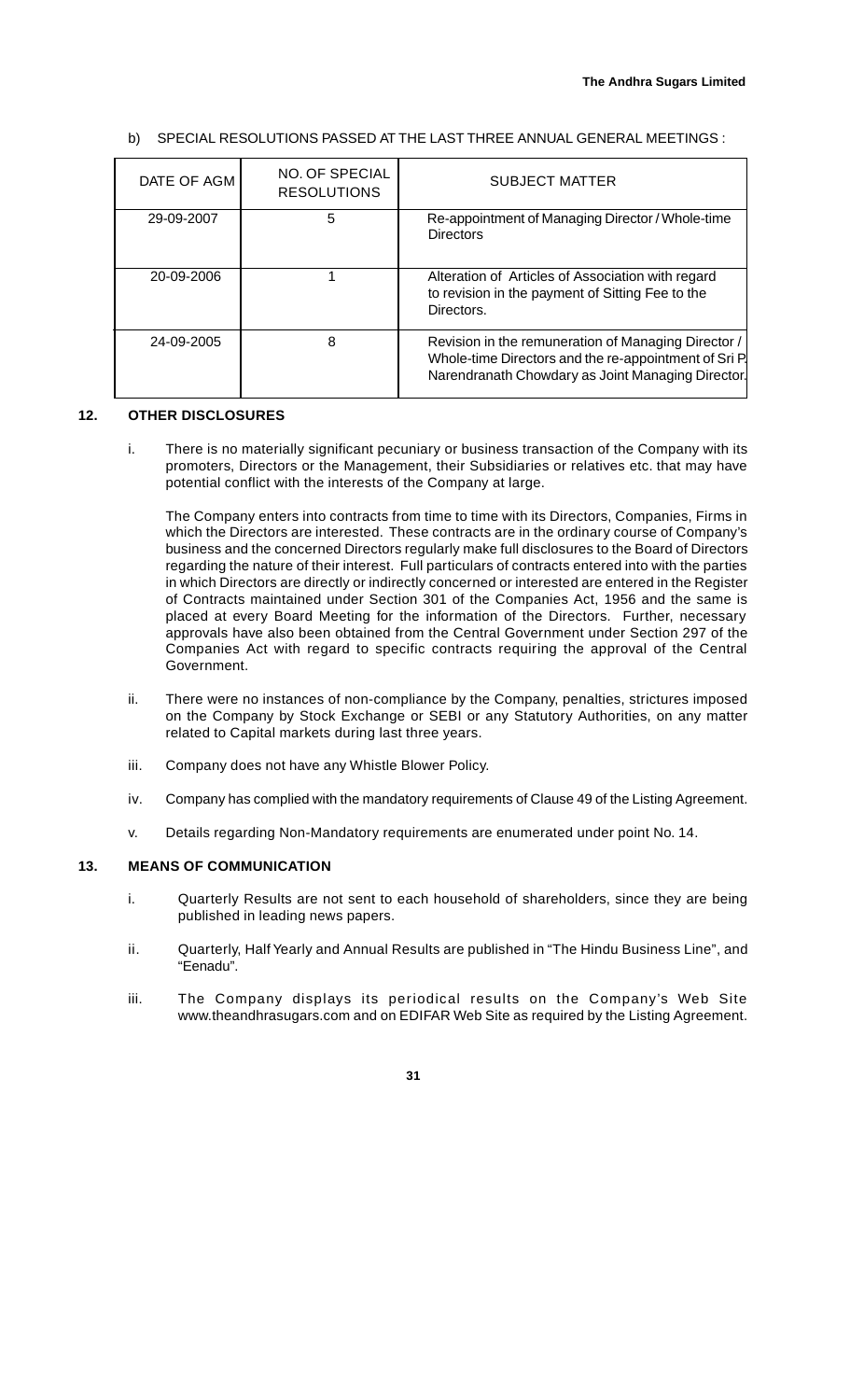# **The Andhra Sugars Limited**

iv. Company has not issued any press release or made any presentations to the investors or to analysts about its financial results during the year.

# **General Shareholder Information**

| (i)   | <b>Annual General Meeting</b><br>Date & Time<br>Venue | Thursday, 25th September, 2008, 3:00 PM<br><b>Registered Office</b><br>Venkatarayapuram, Tanuku - 534 215<br>West Godavari Dist. (A.P.)                                                                                 |
|-------|-------------------------------------------------------|-------------------------------------------------------------------------------------------------------------------------------------------------------------------------------------------------------------------------|
| (ii)  | <b>Financial Year</b>                                 | The Company follows April to March as its financial<br>year. The results of every quarter beginning from April<br>are declared in the first month following each quarter<br>as per the provisions of Listing Agreement. |
| (iii) | Date of book closure                                  | 16th September, 2008 to 25th September, 2008<br>(both days inclusive)                                                                                                                                                   |
| (iv)  | Dividend payment date                                 | 3rd October, 2008                                                                                                                                                                                                       |
| (v)   | Listing on Stock<br>Exchanges at:                     | <b>Hyderabad Stock Exchange</b><br>Madras Stock Exchange<br>National Stock Exchange                                                                                                                                     |
| (vi)  | Stock code                                            | HSE-CODE-ANDSUG, ID No. 158<br>MSE-CODE-ASR<br>NSE-CODE-ANDHRSUGAR                                                                                                                                                      |

(vii) Stock Market Data : National Stock Exchange

| Month             | High   | Low   |
|-------------------|--------|-------|
|                   | Rs.    | Rs.   |
| April, 2007       | 97.00  | 83.55 |
| May, 2007         | 108.00 | 82.65 |
| June, 2007        | 101.85 | 85.50 |
| <b>July, 2007</b> | 112.00 | 81.70 |
| August, 2007      | 96.80  | 81.00 |
| September, 2007   | 107.95 | 89.10 |
| October, 2007     | 100.90 | 77.50 |
| November, 2007    | 96.00  | 80.30 |
| December, 2007    | 133.90 | 85.50 |
| January, 2008     | 164.90 | 81.65 |
| February, 2008    | 115.00 | 85.05 |
| March, 2008       | 97.00  | 75.00 |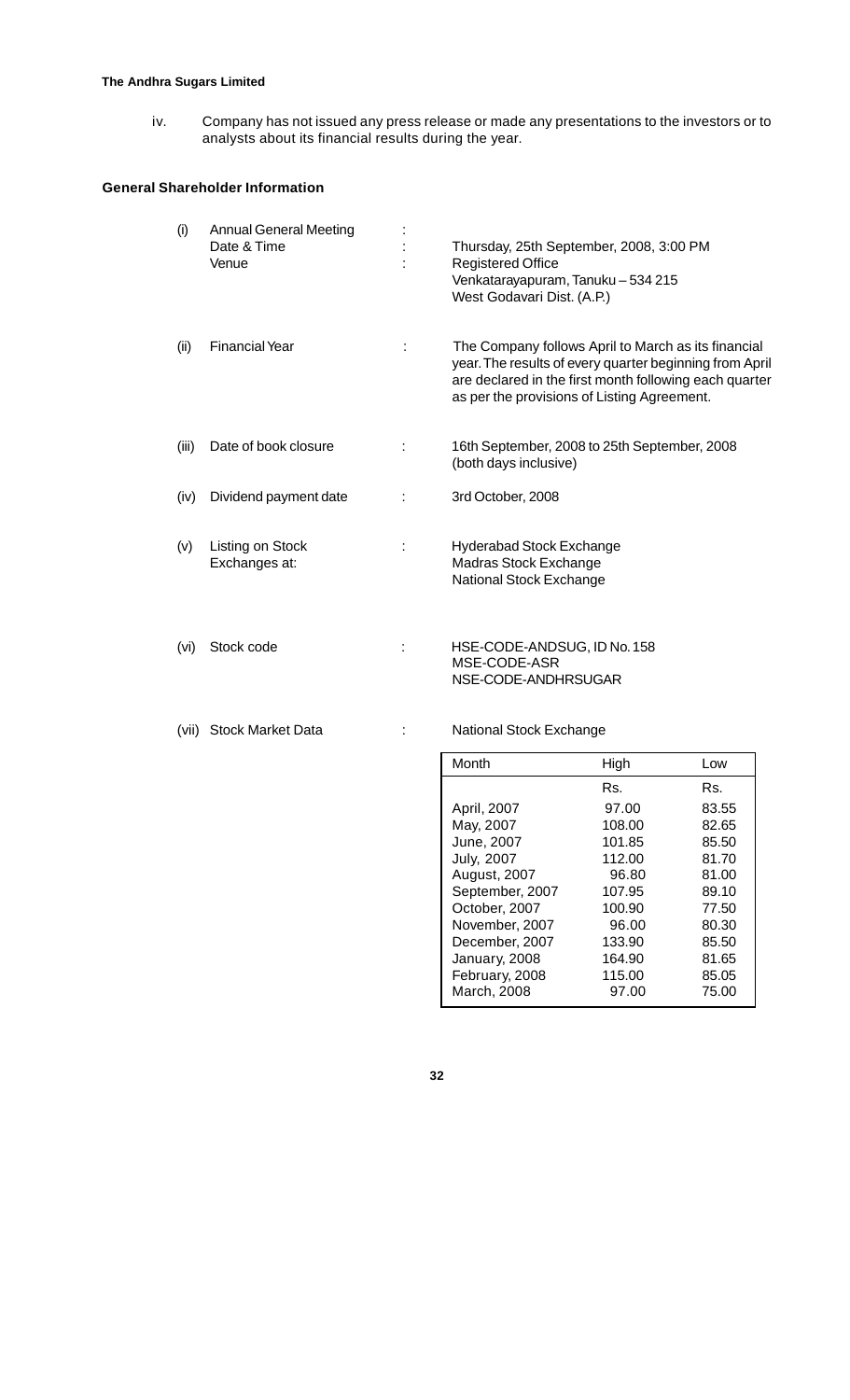(viii) Performance in comparison to : See chart broad-based indices such as BSE Sensex, CRISIL etc.



(ix) Registrars & Share Transfer Agents : Company has not appointed any Share Transfer Agents. The share transfer work is carried out in-house at the Company's Registered Office, Venkatarayapuram, Tanuku – 534 215, West Godavari Dist. (A.P.)

> Telephone Nos. 224911 (8 lines) Fax No. 224168 Email: elr\_asltnk@sancharnet.in info.tnk@theandhrasugars.com

- (x) Share Transfer System : Shareholders have an option to hold the Shares in physical form or in demat form. In the case of physical form, Company is taking care to ensure that the Share Transfer work gets completed within the stipulated time of one month period. The Board of Directors have delegated the power of approving transfer of Shares severally to Chairman & Managing Director and two Joint Managing Directors. The Board has also constituted a Share Transfer Committee which has been assigned the task of approving splitting of Shares, Issue of duplicate Share Certificates, consolidation of Share Certificates, change of status of a shareholder and other allied matters. With regard to Shares in demat mode, the procedure is adopted as per theprovisions of Depository Act, 1996.
- (xi) Shareholding pattern as on 31<sup>st</sup> March, 2008

| Category                                       | No. of Shares<br>Held | % of Shareholding |
|------------------------------------------------|-----------------------|-------------------|
| Promoters                                      | 1,45,92,524           | 53.83             |
| Institutions, Mutual Funds and Banks           | 4,24,710              | 1.57              |
| FII's / OCB's                                  | 1,27,600              | 0.47              |
| NRI's                                          | 3,79,962              | 1.40              |
| Bodies Corporates, Trusts and Clearing members | 19,91,695             | 7.35              |
| Public                                         | 95,90,587             | 35.38             |
| Total                                          | 2,71,07,078           | 100.00            |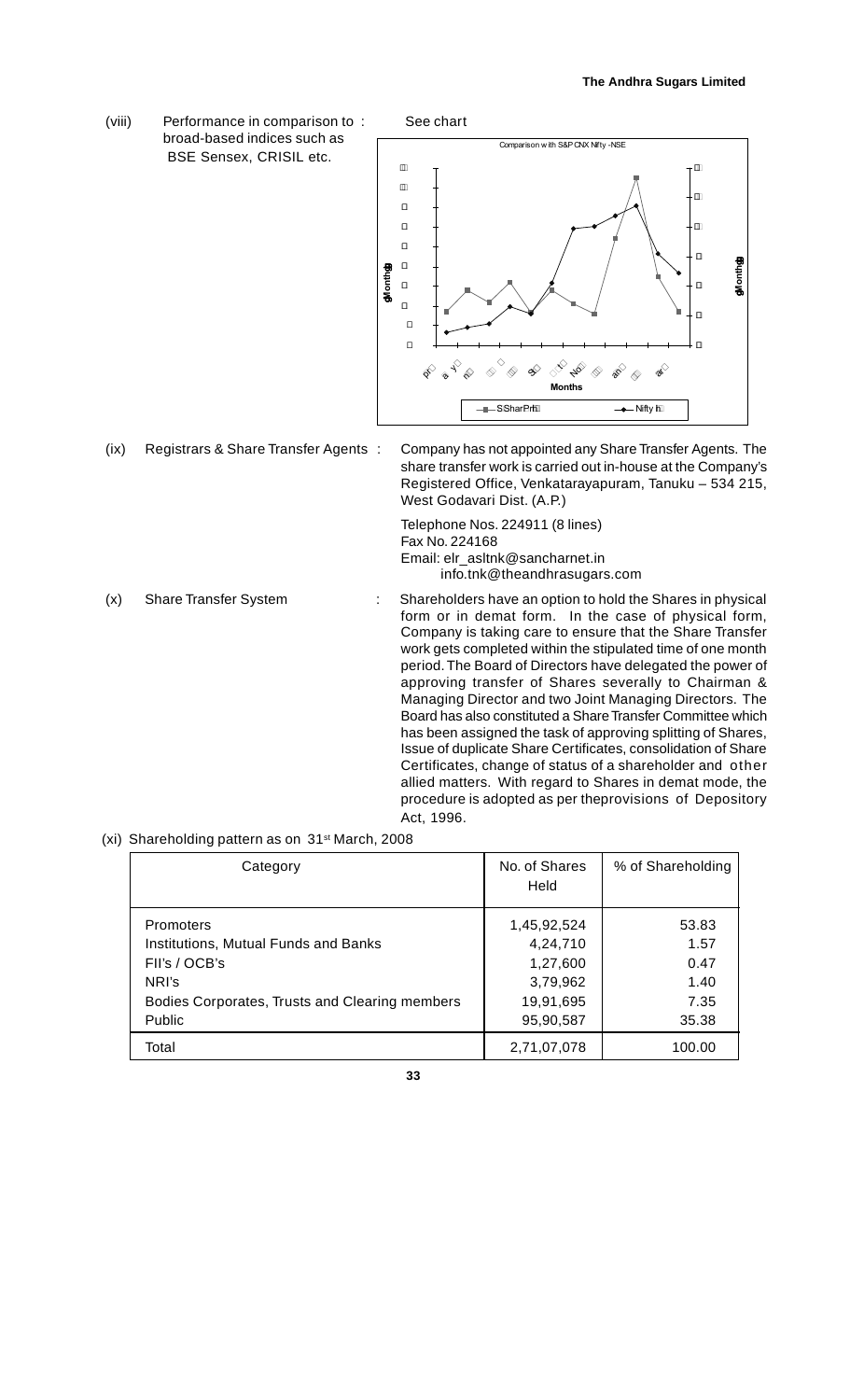#### **The Andhra Sugars Limited**

40001 to 50000 50001 to 100000 100001 onwards

**Total** 

No. of **Shareholders** Shareholding of Nominal value of Rs. Share amount in Rs. % to total Upto 5000 5001 to 10000 10001 to 20000 20001 to 30000 30001 to 40000 13,788 1,177 613 205 135 84.063 7.176 3.737 1.250 .823 2,73,39,340 1,34,43,400 1,32,25,010 79,66,910 64,97,790

> 129 175 180

16,402

(b) Distribution of Shareholding as on 31<sup>st</sup> March, 2008

#### (xii) **Dematerialisation of Equity Shares and liquidity:**

Company's Equity Shares are listed on Hyderabad, Madras and National Stock Exchanges with a view to provide liquidity to the Shareholders. As per the SEBI notification, the Company's Equity Shares have been compulsorily dematerialised with effect from 25th October, 2000. The Company has appointed XL Softech Systems,3 Sagar Society, Road No.2, Banjara Hills, Hyderabad-500 034 to establish Electronic connectivity with the Depositories viz., NSDL and CDSL. The ISIN No. is INE715B01013. As on 31.3.2008 38.40% of Equity Shares have been dematerialised.

.787 1.067 1.097

100.00

- (xiii) Outstanding GDRs / ADRs / Warrants of any other Convertible Instruments, Conversion date and likely impact on equity.  $\cdot$  : Nil
- 

(xiv) Plant Locations : 1. VENKATARAYAPURAM, Tanuku, West Godavari Dist., Andhra Pradesh 2. KOVVUR, West Godavari Dist., Andhra Pradesh

1,09,08,360 2,07,13,910 17,09,76,060

27,10,70,780

 $%$  to Total

10.086 4.959 4.879 2.939 2.397 4.024 7.642 63.074

100.00

3. SAGGONDA, Gopalapuram Mandal, West Godavari Dist. Andhra Pradesh

- 4. TADUVAI, Jangareddygudem Mandal, West Godavari Dist., Andhra Pradesh
- 5. BHIMADOLE, W.G.Dist., Andhra Pradesh
- 6. PERECHERLA, GUNTUR, Andhra Pradesh.
- **Wind Power Units:** 7. RAMGIRI, Ananthapur Dist., Andhra Pradesh
- 8. (a) Kurichampatti Village,

(b) Surandai Village, Veeranam Region, Tirunelveli District, Tamilnadu.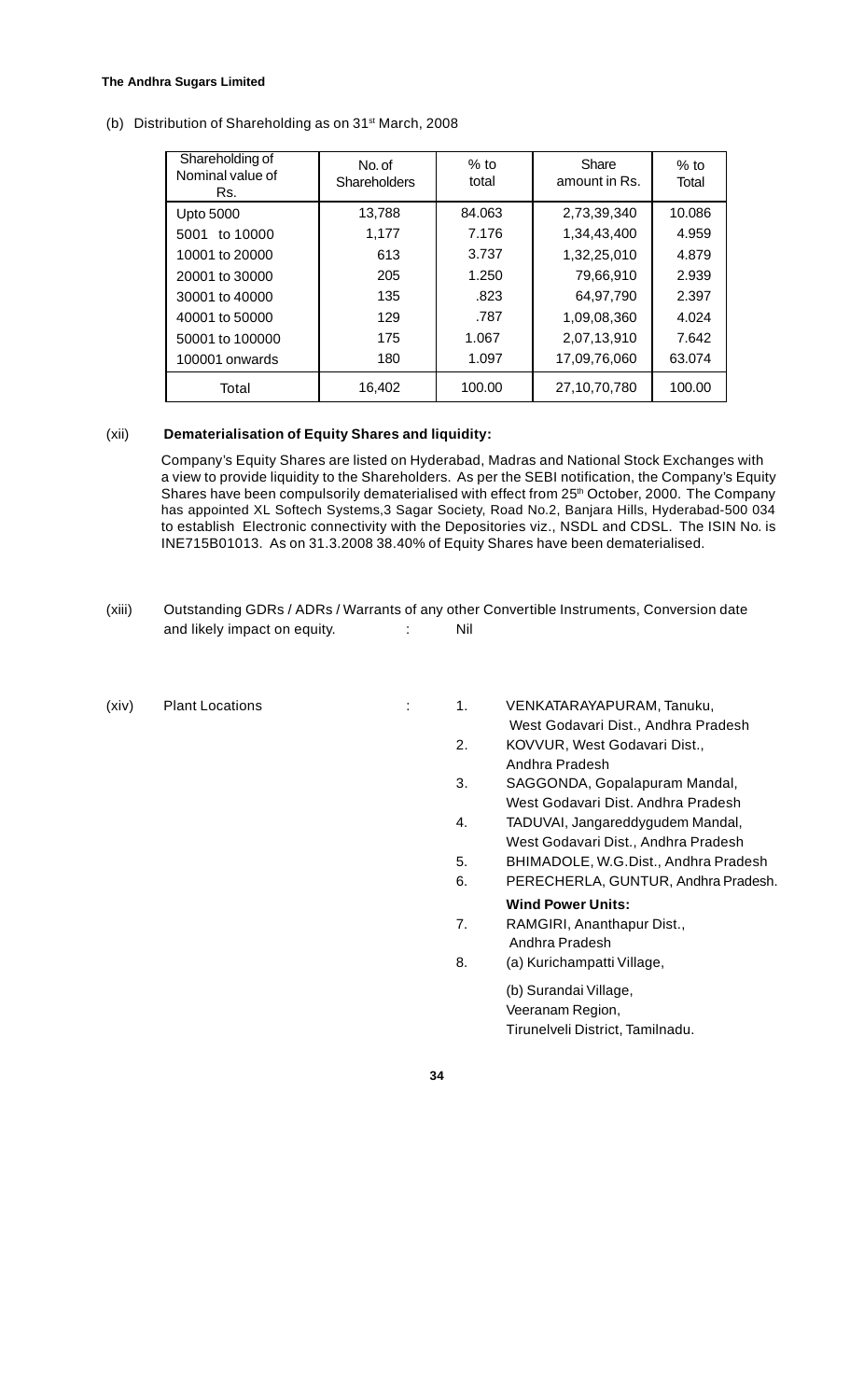(xv) Address for correspondence for all matters including Shares. The Contract of the Registered Office:

VENKATARAYAPURAM Tanuku – 534 215 West Godavari Dist., Andhra Pradesh. E-mail : investors@theandhrasugars.com

# **14. NON-MANDATORY REQUIREMENTS :**

Mandatory requirements of Clause 49 of the Listing Agreement have been complied with by the Company. Adoption of non-mandatory requirement is as hereunder :

# **1. The Board**

The Company has an Executive Chairman. Ceiling on the tenure of the Independent Director of the Company as mentioned is not adopted.

#### **2. Remuneration Committee**

The Company has not constituted any Remuneration Committee and is not required to do so.

#### **3. Shareholders Rights**

The quarterly, Half Yearly and Annual Results are published in leading English news papers having circulation all over India and also in Telugu News Papers circulating in the District and are also posted on the Company's website and SEBI Edifar Website, therefore the same are not sent to each household of Shareholders.

#### **4. Audit Qualification**

There are no qualifications by the Auditors in their Report for the year ending 31<sup>st</sup> March, 2008.

#### **5. Training of Board Members**

In the opinion of the Board, its Members are all business professionals having considerable experience and expertise in their respective fields and industry.

#### **6. Mechanism for evaluating Non-Executive Board Members**

As the Non-Executive Directors are professionals, no such mechanism exists.

#### **7. Whistle Blower Policy**

There is no Whistle Blower Policy. However the Company recognises the importance of reporting to the management by employee at any level about unethical behavior or suspected fraud in violation of the Company's Code of Conduct or any other point of concern.

#### **DECLARATION ON COMPLIANCE WITH CODE OF CONDUCT**

As required under Clause 49 of the Listing Agreement with the Stock Exchanges, all Board members and Senior Management personnel have affirmed the compliance of The Andhra Sugars Limited Code of Conduct for the year ended 31<sup>st</sup> March, 2008.

Place : TANUKU DR. MULLAPUDI HARISCHANDRA PRASAD Date : 28-07-2008 Chairman & Managing Director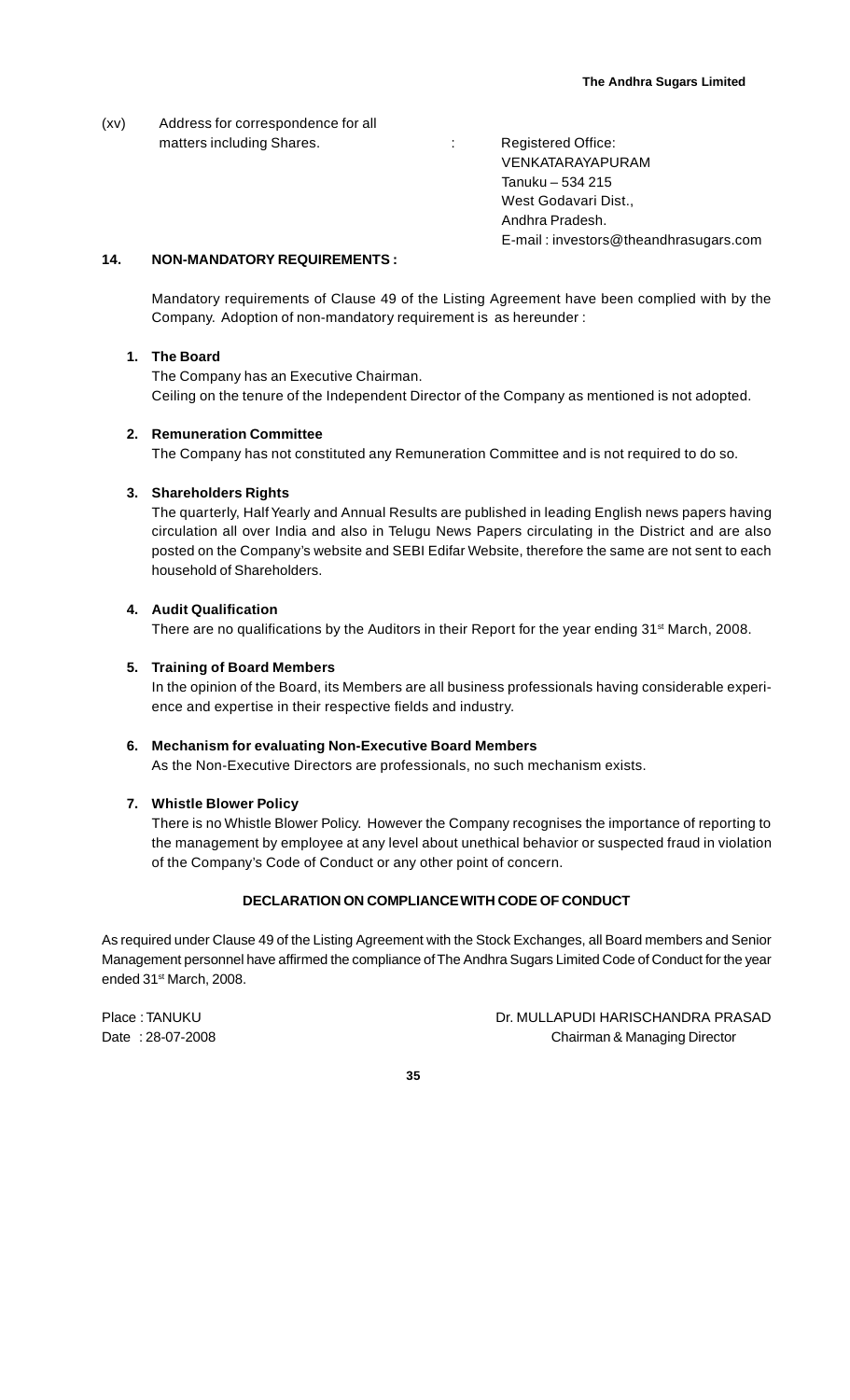# **CERTIFICATE**

To The Shareholders of The Andhra Sugars Limited Tanuku.

We have examined the compliance of conditions of Corporate Governance by The Andhra Sugars Limited for the year ended on 31<sup>st</sup> March, 2008 as stipulated in Clause 49 of the Listing Agreement of the said company with Stock exchanges in India.

The compliance of conditions of Corporate Governance is the responsibility of the management. Our examination was limited to procedures and implementation thereof, adopted by the company for ensuring the compliance of the conditions of Corporate Governance. It is neither an audit nor an expression of opinion on the financial statements of the Company.

In our opinion and to the best of our information and according to the explanations given to us, we certify that the company has complied with the conditions of Corporate Governance as stipulated in the above-mentioned Listing Agreement.

We state that in respect of investor grievances received during the year ended 31<sup>st</sup> March 2008, no investor grievances were pending against the company as per the records maintained by the company and presented to the investor Grievances Committee.

We further state that such compliance is not an assurance either to the future viability of the company or the efficiency or effectiveness with which the management has conducted the affairs of the company.

Camp : TANUKU Date : 28<sup>th</sup> July, 2008

For BRAHMAYYA & CO., Chartered Accountants C. MURALI KRISHNA (ICAI Membership No. 20884) Partner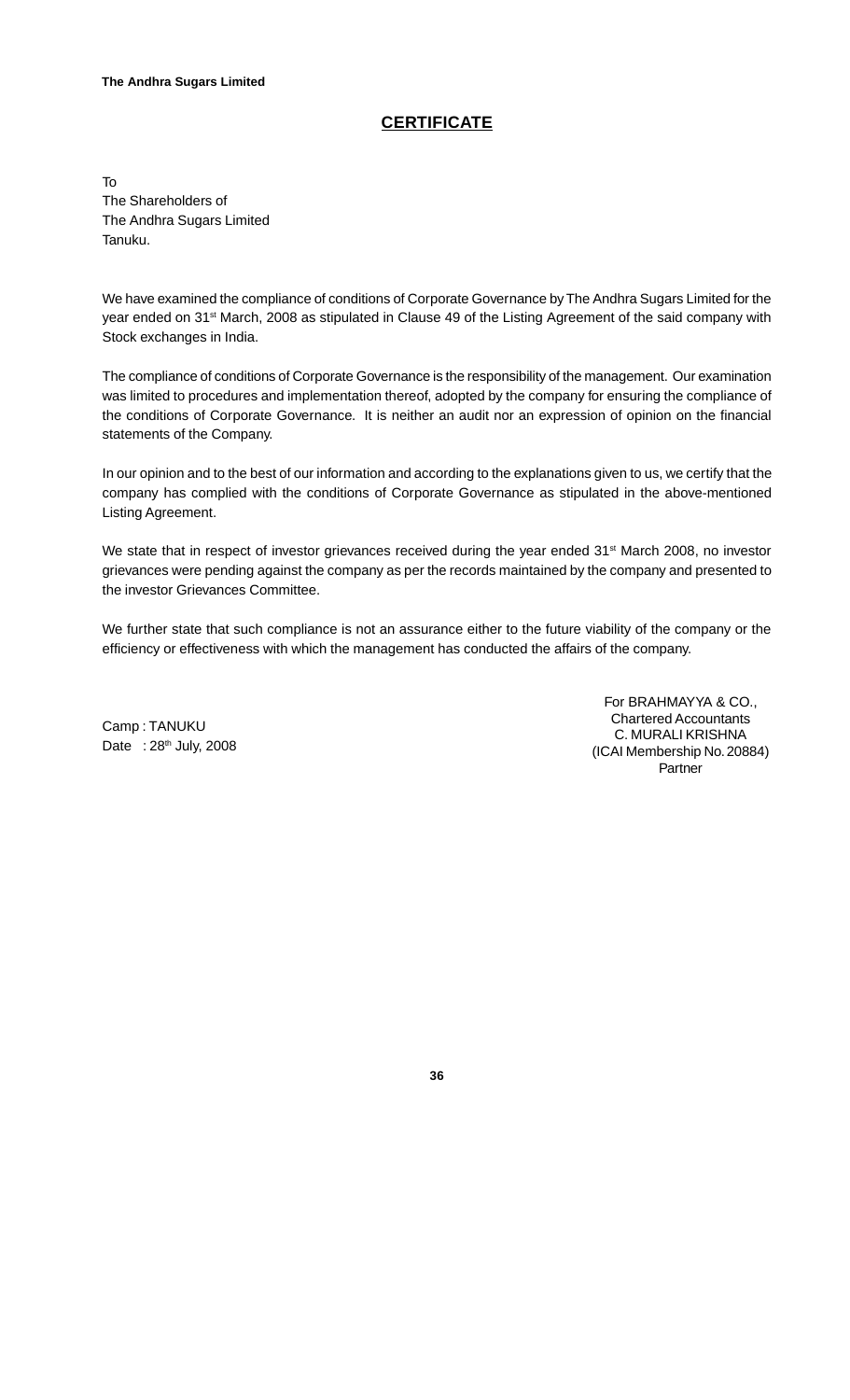## **AUDITORS' REPORT**

TO THE SHAREHOLDERS OF THE ANDHRA SUGARS LIMITED TANUKU

We have audited the attached Balance Sheet of THE ANDHRA SUGARS LIMITED, as at 31 March 2008, its Profit and Loss account and also the Cash-Flow Statement for the year ended on that date annexed thereto. These financial statements are the responsibility of the company's management. Our responsibility is to express an opinion on these financial statements based on our audit.

We conducted our audit in accordance with auditing standards generally accepted in India, which require that we plan and perform the audit to obtain reasonable assurance that the financial statements are free from material misstatement. An audit includes examining, on a test basis, evidence supporting the amounts and disclosures in the financial statements. An audit also includes an assessment of the accounting principles used and significant estimates made by management, as well as evaluating the overall financial statement presentation. We believe that our audit provides a reasonable basis for our opinion.

As required by the Companies (Auditors' Report) Order, 2003 issued by the Government of India in terms of sub-Section (4A) of Section 227 of the Companies Act, 1956, we enclose in the Annexure a statement on the matters specified in paragraphs 4 and 5 of the said Order.

Further to our comments in the Annexure referred to above, we report that:

- a. We have obtained all the information and explanations, which to the best of our knowledge and belief were necessary for the purposes of our audit;
- b. In our opinion, proper books of account as required by law have been kept by the company so far as appears from our examination of such books;
- c. The Balance Sheet and Profit and Loss Account and Cash-flow Statement dealt with by this report are in agreement with the books of account;
- d. In our opinion, the Balance Sheet, Profit and Loss account and Cash-flow Statement dealt with by this report comply with the Accounting Standards referred to in sub-section (3C) of Section 211 of the Companies Act, 1956;
- e. On the basis of written representations received from the directors, as on March 31, 2008, and taken on record by the Board of Directors, we report that none of the directors is disqualified as on March 31, 2008 from being appointed as a director in terms of clause (g) of sub-section (1) of Section 274 of the Companies Act, 1956;
- f. In our opinion and to the best of our information and according to the explanations given to us, the said accounts give the information required by the Companies Act, 1956, in the manner so required and give a true and fair view in conformity with the accounting principles generally accepted in India;
	- I. in the case of the Balance Sheet, of the state of affairs of the Company as at 31<sup>st</sup> March, 2008;
	- II. in the case of the Profit and Loss Account, of the Profit for the year ended on that date, and
	- III. in the case of the Cash-flow Statement of the cash-flows of the company for the year ended on that date.

Camp : TANUKU Date : 28<sup>th</sup> July, 2008

For BRAHMAYYA & CO., Chartered Accountants C. MURALI KRISHNA (ICAI Membership No. 20884) Partner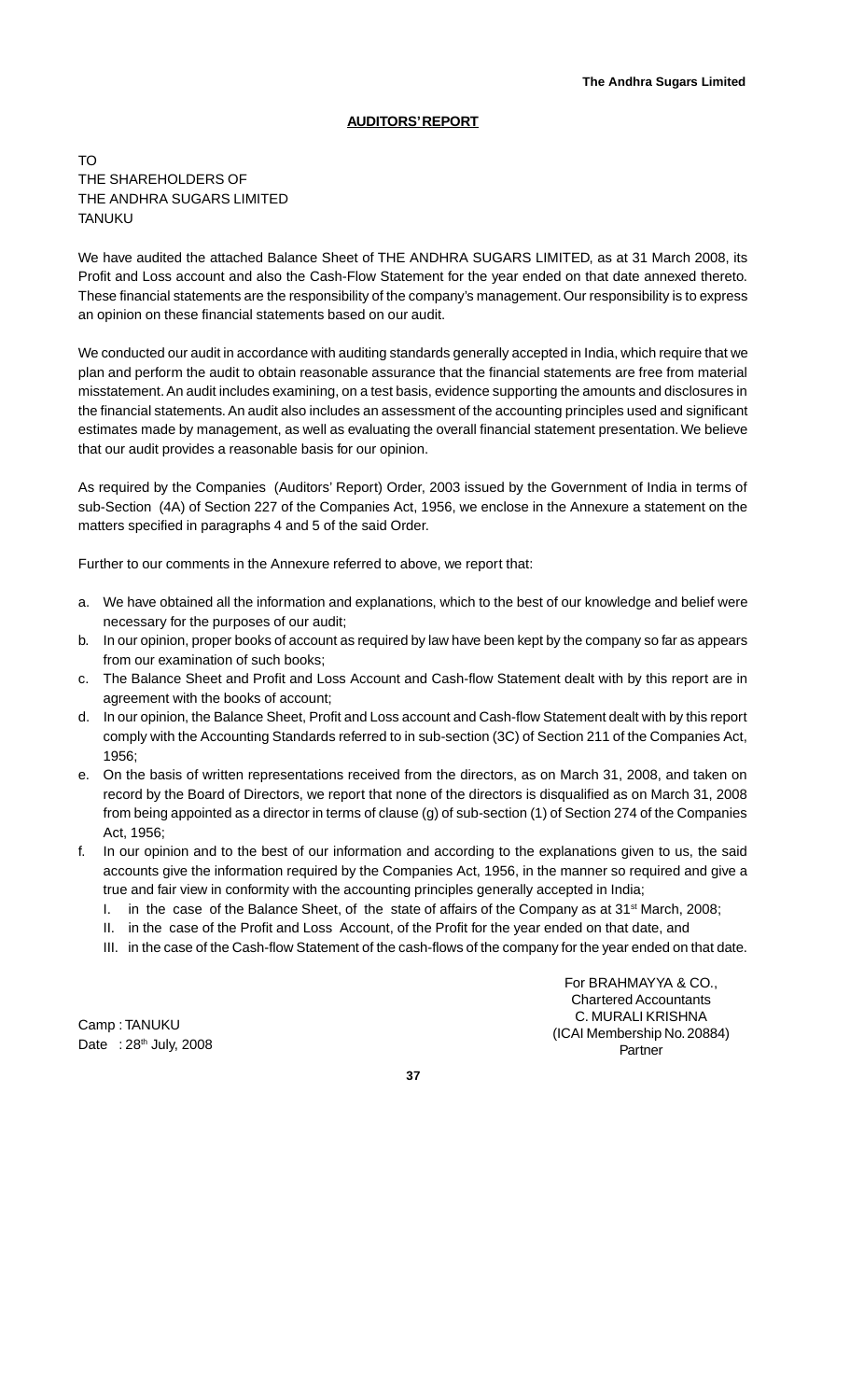## **Annexure referred to in paragraph 3 of our report of even date**

- 1.1 According to the information and explanations furnished to us, the company has maintained proper records showing full particulars including quantitative details and situation of its fixed assets.
- 1.2 According to the information and explanations furnished to us, the company has physically verified during the year its fixed assets situated at Sugar unit – I at Tanuku, and no material discrepancies were noticed on such physical verification. The company has informed us that it has adopted a phased programme of verification of its fixed assets other than furniture and fixtures.
- 1.3 According to the information and explanations furnished to us, the company has not disposed of a substantial part of its fixed assets during the year as to affect the going concern assumption in preparing the financial statements under report.
- 2.1 According to the information and explanations furnished to us, during the year under report the company has physically verified its inventories of Raw materials, Finished goods & stores and spares. In our opinion, the frequency of such verification to the extent carried out is reasonable.
- 2.2 In our opinion, the procedures of physical verification of inventories, as followed by the management in respect of such verification carried out during the year are reasonable and adequate in relation to the size of the company and the nature of its business.
- 2.3 According to the information furnished to us, the company is maintaining proper records of its inventory. The discrepancies if any noticed on verification of Raw Materials, Finished goods & Stores and Spares between the physical stocks to the extent verified during the year and the book records were not material, and have been properly dealt with in the books of account.
- 3.1 According to the information and explanations furnished to us, the company has not granted any loans secured or unsecured to companies, firms or other parties covered in the register maintained under Section 301 of the Companies Act 1956, at the beginning of the year or during the year, and consequently reporting under sub-clauses b, c and d of clause 4(iii) of the Order does not arise during the year.
- 3.2 According to the information and explanations furnished to us, the company has taken Fixed deposits/ inter-corporate loans aggregating at the date of the Balance Sheet to Rs.5907.80 lakhs from forty nine parties covered in the register maintained under Section 301 of the Companies Act 1956.
- 3.3 In our opinion, the rate of interest and other terms and conditions on which loans/deposits have been taken by the company from parties covered in the register maintained under section 301 of the Companies Act, 1956 are not, prima facie, prejudicial to the interest of the company.
- 3.4 According to the information and explanations furnished to us, the company has been regular in repaying the principal and interest amounts as stipulated on the loans taken by it from the parties covered in the register maintained under Section 301 of the Companies Act 1956.
	- 4. In our opinion and according to the information and explanations given to us, there are adequate internal control systems commensurate with the size of the company and the nature of its business, for the purchase of inventory, fixed assets and with regard to the sale of goods and services. Further, during the course of our audit, we have not come across any instances of major weaknesses in internal control system that in our opinion, require correction but have so continued without correction.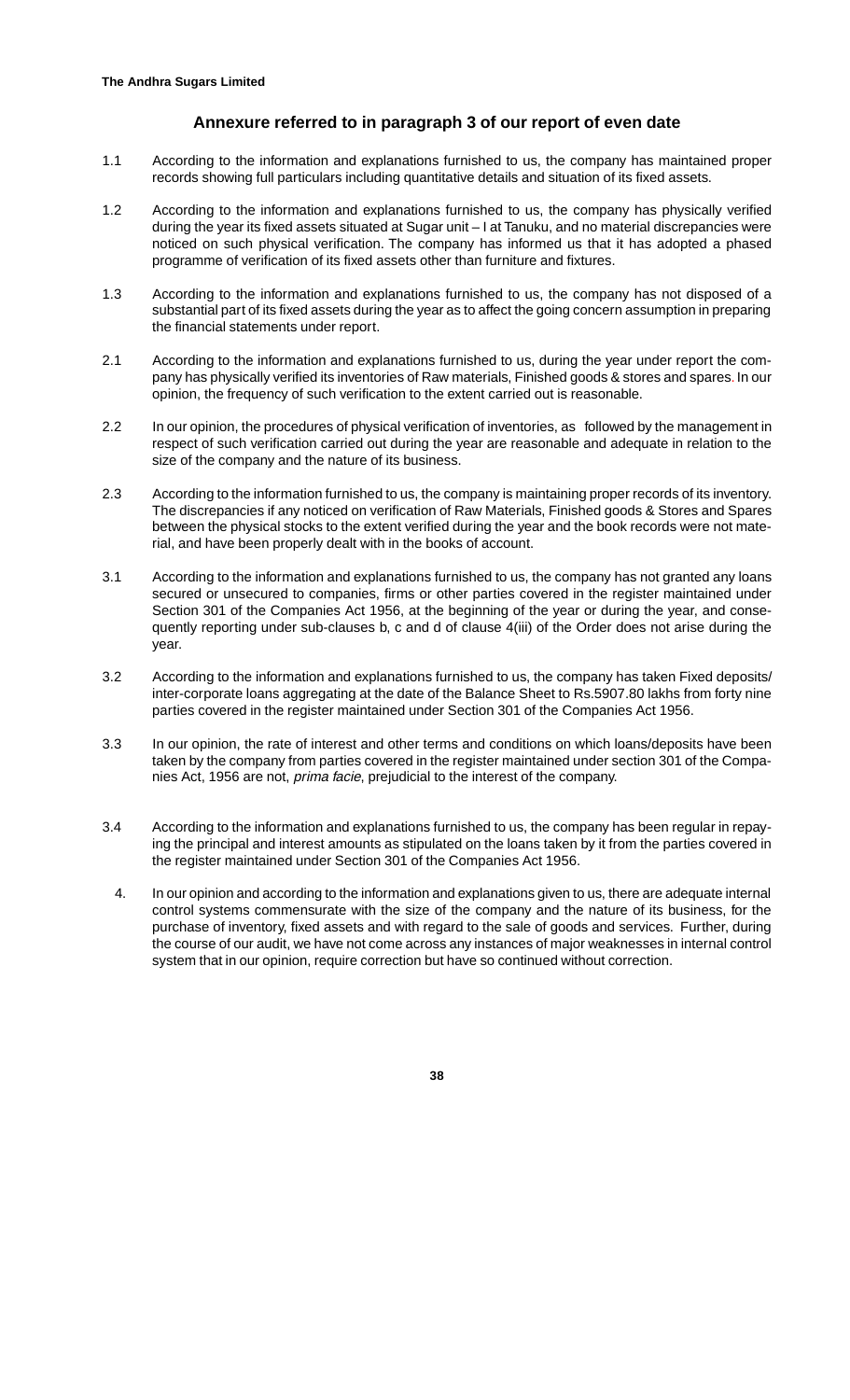- 5.1 Based on the information and explanations given to us, we are of the opinion that the particulars of contracts or arrangements referred to in section 301 of the Act have been entered in the register required to be maintained under that section.
- 5.2 In our opinion and according to the information and explanations given to us, the transactions made in pursuance of such contracts or arrangements that have been entered in the Register referred to in Section 301 of the Companies Act have been made at prices which are reasonable having regard to prevailing market prices and other terms of business with such parties, at the relevant time.
- 6. In our opinion and according to the information and explanations given to us, the company has complied with the provisions of section 58A, 58AA and other relevant provisions of the Act and Companies (Acceptance of Deposits) Rules, 1975 with regard to the deposits accepted from the public. According to the information furnished to us, no order has been passed on the company by the Company Law Board or National Company Law Tribunal or Reserve Bank of India or any Court or any other Tribunal for noncompliance with the provisions of Sections 58A, 58AA of the Companies Act 1956.
- 7. In our opinion, the company has an internal audit system commensurate with the size and nature of its business.
- 8. We have broadly reviewed the books of account and records maintained by the company pursuant to the Rules made by the Central Government for the maintenance of Cost Records under section 209 (1) (d) of the Companies Act, 1956, wherever prescribed, and we are of the opinion that prima facie the prescribed accounts and records have been made and maintained. However, we are not required to and have not carried out a detailed audit of the same.
- 9.1 According to the information furnished to us, the company has been generally regular in depositing with the appropriate authorities, the undisputed statutory dues including Provident Fund, Investor Education Protection Fund, Employees' State Insurance, Income Tax, Sales Tax, Wealth Tax, Service Tax, Custom Duty, Excise Duty, Cess and other material statutory dues applicable to it; and the following undisputed statutory dues were outstanding, as at the date of the Balance Sheet under report, for a period of more than six months from the date they became payable,.

| SI.No. | Period<br>Name of the statute   |                              | Amount<br>Rs.                        | Remarks                                        |  |  |
|--------|---------------------------------|------------------------------|--------------------------------------|------------------------------------------------|--|--|
| 1.     | Andhra pradesh State Excise Act | Upto Aug., 1976              | 358290<br>(establishment<br>charges) | Pending receipt of<br>demand by the<br>company |  |  |
| 2.     | Andhra pradesh State Excise Act | August, 76 to<br>March, 2008 | 1359527<br>(Interest on above)       | Pending receipt of<br>demand by the<br>company |  |  |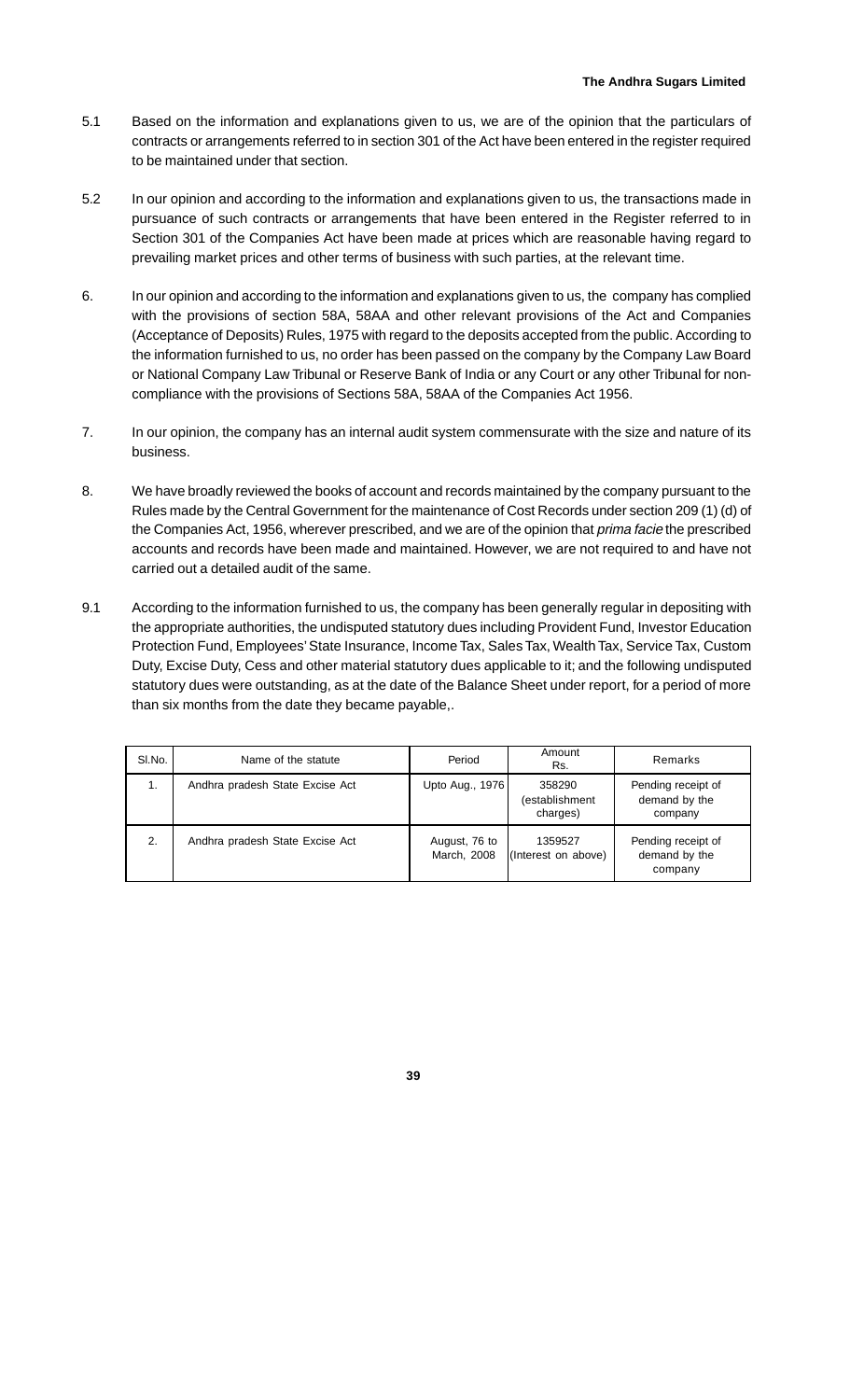## **The Andhra Sugars Limited**

9.2 According to the information furnished to us, at the date of the Balance Sheet, there were no amounts of Sales Tax, Customs Duty, Excise Duty, Cess, Income Tax, Wealth Tax and Service Tax that were disputed by the company and hence were not remitted to the concerned authorities, except the following:

| SI.No. | Name of the statute                                             | Nature of the Dues  | Amount<br>Rs. | Forum where dispute is<br>Pending                |
|--------|-----------------------------------------------------------------|---------------------|---------------|--------------------------------------------------|
| 1      | Water (Prevention and control of Pollution)<br>Cess Act of 1997 | Cess                | 48703         | <b>Appellate Committee</b><br>of the Govt. of AP |
| 2      | Standing orders of the Govt. of AP                              | Water charges       | 1002116       | Govt. of AP                                      |
| 3      | Sales Tax laws in different states                              | Sales Tax           | 29879931      | Different appellate authorities                  |
| 4      | Income Tax Act, 1961                                            | Income Tax          | 8334949       | Income Tax Appeliate<br>Tribunal                 |
| 5      | Central Excise Act, 1944                                        | <b>Excise Duty</b>  | 365730        | Different departmental<br>appellate authorities  |
| 6      | Customs Act                                                     | <b>Customs Duty</b> | 292004        | Dy.Commisioner<br>Customs                        |
| 7      | Service Tax Law                                                 | Service Tax         | 1343267       | Commissioner of<br>Service Tax                   |

- 10. According to the information and explanations furnished to us the company had no accumulated losses at the end of the year under report and it did not incur cash losses during the said year or in the immediately preceeding financial year.
- 11. In our opinion and according to the information and explanations furnished to us by the company, there were no defaults in repayment of its dues to financial institutions, banks or debenture holders at the date of the Balance Sheet.
- 12. According to the information furnished to us, the company has not granted any loans or advances on the basis of security by way of pledge of shares, debentures, and other securities.
- 13. In our opinion and according to the information and explanations furnished to us, the company is not a chit fund or a nidhi / mutual benefit fund/ society and hence, the requirements of clause 4(xiii) of the Companies (Auditor's Report) Order, 2003 are not applicable to the company during the year under report.
- 14. According to the information furnished to us, the company is not dealing in or trading in shares, securities, debentures and other investments. Accordingly, the requirements of clause 4(xiv) of the Companies (Auditor's Report) Order, 2003 are not applicable to the company.
- 15. According to the information furnished to us, the company has not given any guarantees for loans taken by others from any banks or financial institutions, except in respect of repayment, out of its cane price dues to its sugarcane suppliers, the agricultural loans taken by them from banks, the terms and conditions of which, in our opinion are not prima facie prejudicial to the company.
- 16. In our opinion and according to the information and explanations furnished to us, the term loans obtained by the company have been applied for the purpose for which they were raised.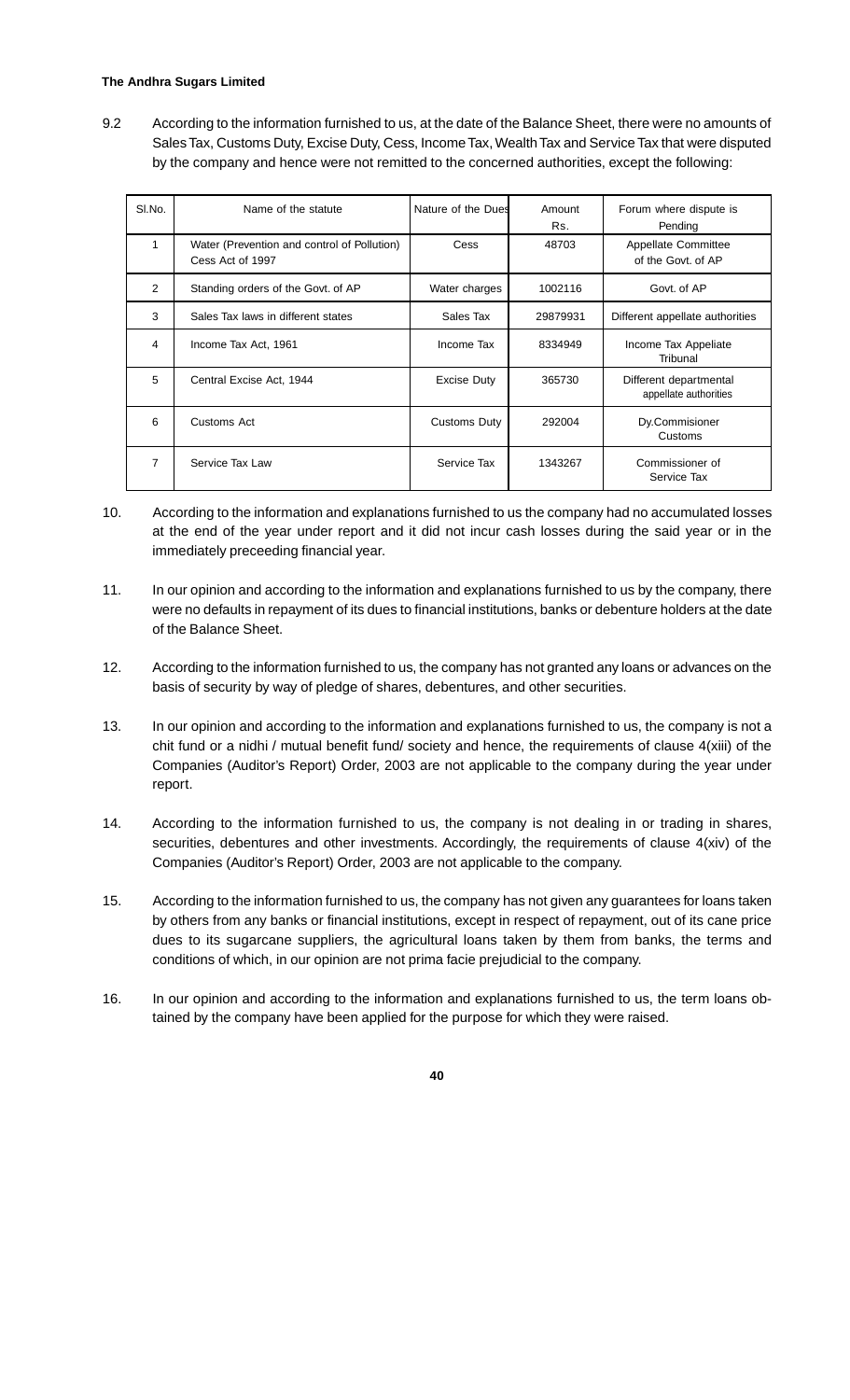- 17. According to the information and explanations given to us and on an overall examination of the Balance Sheet of the company, we are of the opinion that considering the internal accruals of the company during the year under report, funds raised by the company on short term basis have prima facie not been used for long term investment.
- 18. According to the information and explanations furnished to us, the company has not made any preferential allotment of shares during the year to parties and companies covered in the register maintained under section 301 of the Companies Act 1956.
- 19. According to the information and explanations given to us, the company has not issued any debentures during the year under report.
- 20. The company has not raised any moneys through public issue of its securities during the year, and the question of end use of such moneys does not arise during the year.
- 21. During the course of our examination of the accounts of the company in accordance with generally accepted auditing practices, we have not come across any instances of fraud on or by the company, nor have we been informed by the management, of any such instance being noticed or reported during the year.

Camp : TANUKU Date: 28<sup>th</sup> July, 2008

For BRAHMAYYA & CO., Chartered Accountants C. MURALI KRISHNA (ICAI Membership No. 20884) Partner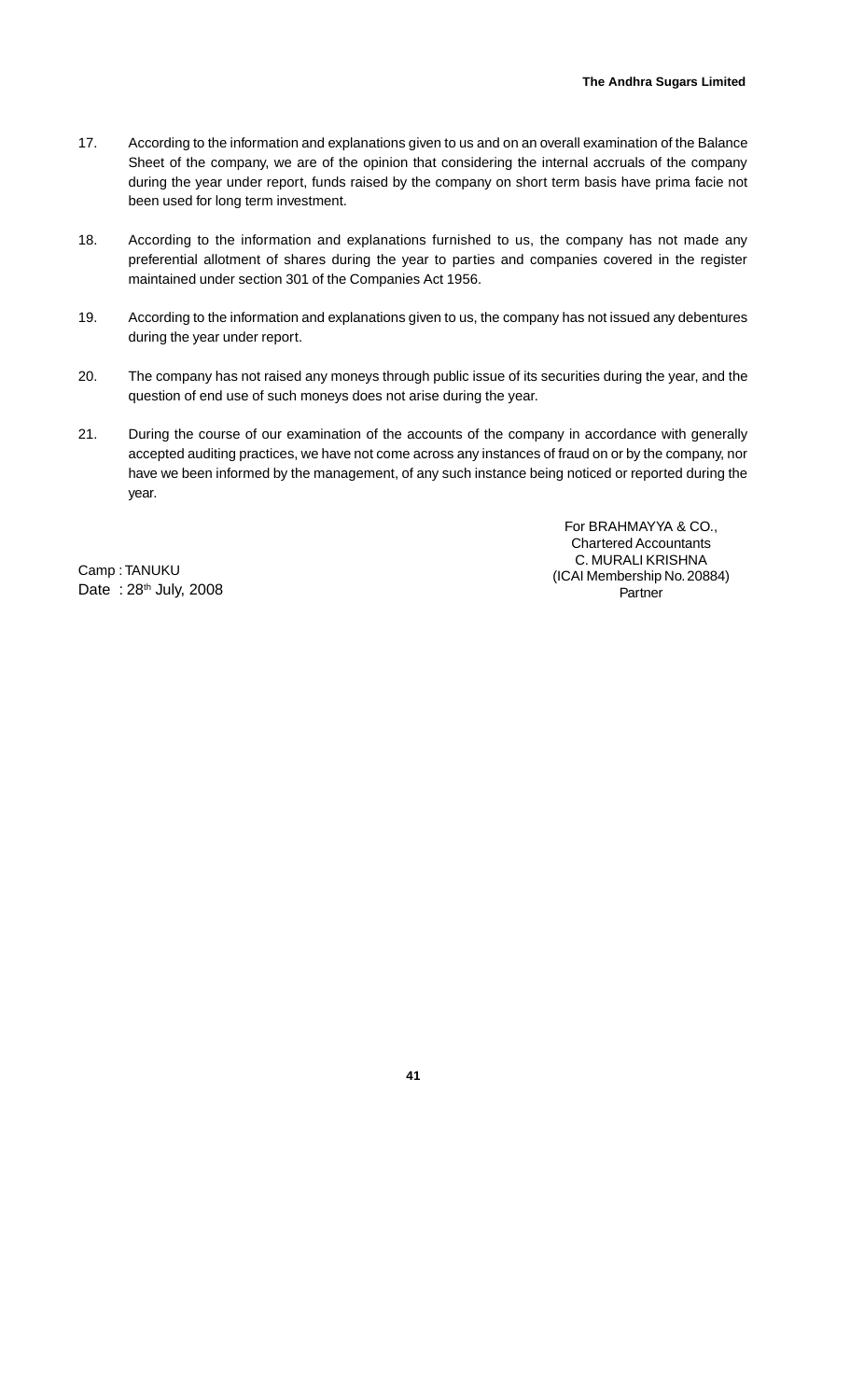## **ACCOUNTING POLICIES**

#### **1. GENERAL**

The Accounts are prepared under the historical cost convention and in accordance with generally accepted accounting practices.

## **2. FIXED ASSETS :**

Fixed Assets are capitalised at acquisition cost, net of Cenvat, less accumulated depreciation. Cost of acquisition of fixed assets is inclusive of directly attributable cost of bringing the assets to their working condition for the intended use. Financing costs incurred up to the date of commissioning of assets are capitalized. Revenue expenses incidental to new projects are capitalized

## **3. BORROWING COSTS:**

Borrowing costs incurred in connection with the funds borrowed for acquisition / erection of assets that necessarily take substantial period of time to get ready for intended use, are capitalized as part of cost of such assets. All other borrowing costs are charged to revenue.

## 4. **INVESTMENTS:**

Long Term Investments are stated at cost and income thereon is accounted for on accrual. Provision towards decline in the value of long-term investments is made only when such decline is other than temporary.

## **5. INVENTORIES:**

- Finished goods are valued at lower of cost or net realisable value.
- Work -in- process, Raw-materials, Stores, Spares and Materials in transit are valued at cost except where net realisable value of the finished goods they are used in is less than the cost of finished goods and in such an event, if the replacement cost of such materials etc., is less than their book values, they are valued at replacement cost.
- By-products and scrap are valued at net realisable value.
- Machinery spares which can be used only in connection with an item of fixed assets and whose use is expected to be irregular are amortised over the life of the principal assets.

## 6. **SALES:**

Sales are inclusive of Excise Duty, packing charges and Freight charges, wherever applicable, and net of rebates and Sales Tax.

#### 7. **INTER UNIT TRANSFERS:**

The product of one unit used as raw materials, stores and spares and energy in another unit of the company is adjusted at market value.

#### **8**. **EMPLOYEE BENEFITS**

## **a) Short Term Employee Benefits:**

Short-term employee benefits are recognized as an expense at the undiscounted amount in the profit and loss account of the year in which the related service is rendered.

#### **b) Post-Employment Benefits:**

- Defined Contribution plans: The company's superannuation scheme, state governed provident fund scheme, employee state insurance scheme and employee pension scheme are defined contribution plans. The contribution paid/payable under the schemes is recognized during the period in which the employee renders the related service.
- (ii) Defined Benefit plans: The employees' gratuity fund schemes and compensated absences schemes are under defined benefit plans. The present value of the obligation under such defined benefit plans is determined based on actuarial valuation using the Projected Unit Credit Method.

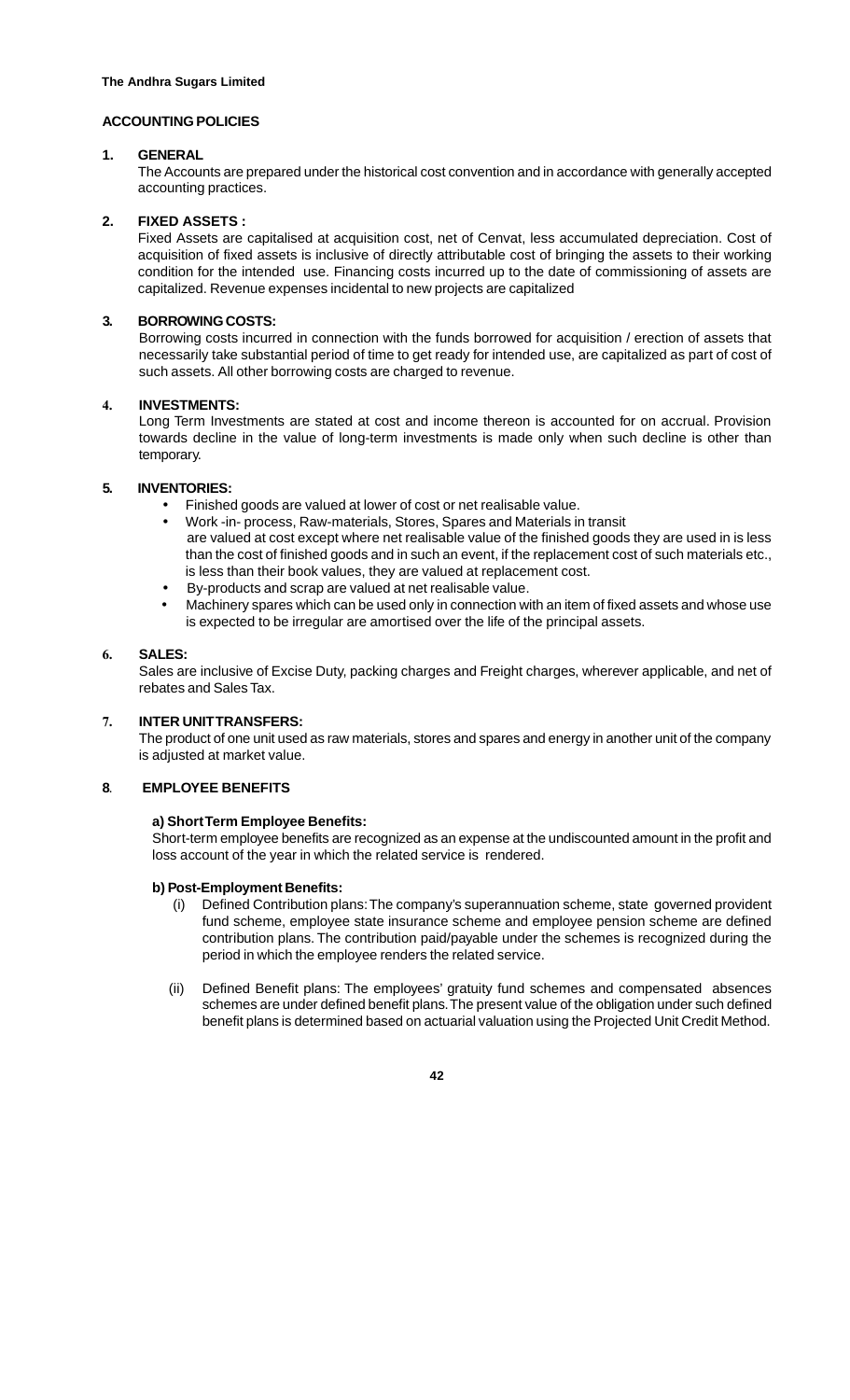The company's liability to gratuity on retirement of its eligible employees is funded with the Life Insurance Corporation of India. The fair value of the plan assets there under is reduced from the gross plan obligation, to recognize the obligation on net basis.

The incremental expense thereon for each year is arrived at as per actuarial valuation and is recognized and charged to the Profit and loss account in the year in which the employee has rendered service.

- Expense on account of unutilized compensated absences is arrived at as per actuarial valuation and is recognized and charged to the Profit and loss account in the year in which employee has rendered services in lieu of such leave.
- Gains/losses arrived at in the above actuarial valuations are charged to the profit and loss account immediately in each year.

## **9. EXPENDITURE:**

Revenue expenditure is charged to Profit & Loss Account and Capital expenditure is added to the cost of Fixed Assets in the year in which it is incurred.

## **10. DEPRECIATION:**

Depreciation is provided in the accounts, in accordance with Schedule XIV of the Companies Act on the following basis:

- On part of Buildings, Main Plant and Machinery and Electrical Installations of Caustic Soda, Chlorosulphonic Acid, Aspirin, Wind Power at Ramagiri, Power Generation and Sugar Units at Taduvai and Bhimadole and all Buildings, Plant and machinery, Electrical Installations, Weigh Bridges and Scales and Workshop Equipment of Cotton and Oil Products Unit and Sulphuric Acid unit at Saggonda under Straight Line Method.
- On the remaining assets of the above units and all assets of the other units, under Written Down Value Method.
- In respect of Inter Unit transfer of assets, depreciation IS computed on the same basis as in the transferor unit.

## **11. FOREIGN EXCHANGE TRANSACTIONS:**

- Transactions in foreign currency are initially accounted at the exchange rate prevailing on the date of the transaction, and adjusted appropriately with the difference in the rate of exchange arising on actual receipt/payment during the year.
- At each Balance Sheet date foreign currency monetary items are reported using the rate of exchange on that date. Foreign currency non-monetary items are reported using the exchange rate at which they were initially recognized.
- In respect of forward exchange contracts in the nature of hedges
	- a) Premium or discount on the contract is amortized over the term of the contract,
		- b) Exchange differences on the contract are recognized as profit or loss in the period in which they arise.

## **12. IMPAIRMENT OF ASSETS:**

An asset is treated as impaired when the carrying cost of the same exceeds its recoverable amount. An impairment loss is charged to the Profit and loss account in the year in which an asset is identified as impaired. The impairment loss recognized in prior accounting period is reversed if there has been a change in the estimate of recoverable amount.

#### **13. CONTINGENT LIABILITIES:**

Contingent liabilities are not recognized'in the accounts, but are disclosed after a careful evaluation of the concerned facts and legal issues involved.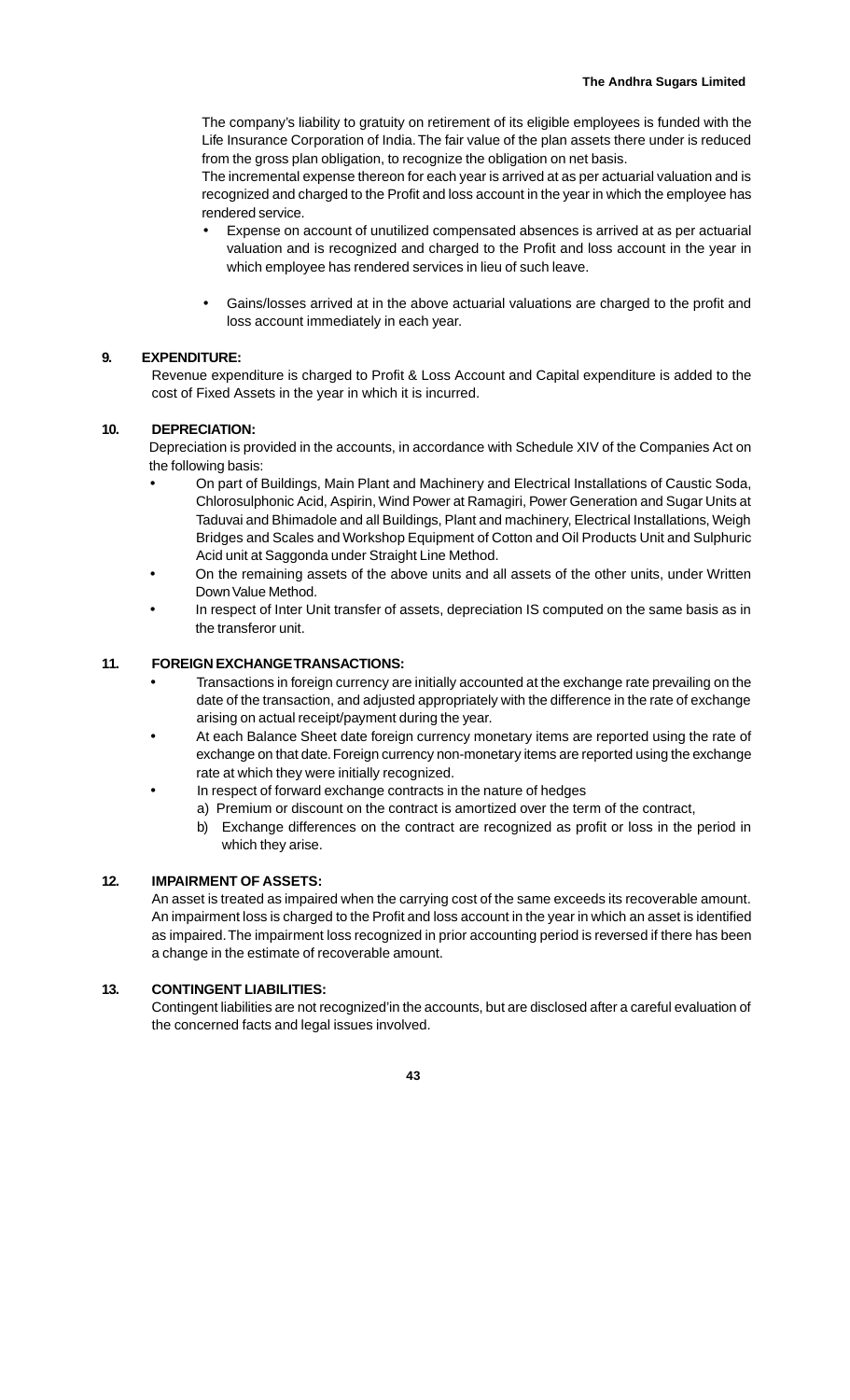## **14. INTANGIBLE ASSETS:**

Costs incurred on intangible assets, resulting in future economic benefits are capitalized as intangible assets and amortized on written down value method beginning from the date of capitalization.

## **15. TAXATION:**

- Provision is made for income tax liability estimated to arise on the results for the year at the current rate of tax in accordance with the Income Tax Act.1961.
- Deferred tax resulting from timing differences between book and tax profits is accounted for under the liability method, at the current rate of tax.
- Deferred tax assets arising on account of brought forward losses and unabsorbed depreciation are recognized only when there is virtual certainty supported by convincing evidence that such assets will be realised. Deferred tax assets arising on other temporary timing differences are recognized only if there is a reasonable certainty of realization.

## **16. DIVIDENDS:**

Provision is made in the Accounts for the Dividends payable by the Company as recommended by the Board of Directors, pending approval of the Shareholders at the Annual General Meeting. Tax on distributable Profits is provided for in the year to which such distributable Profits relate.

## **17. MISCELLANEOUS EXPENDITURE:**

Debentures / Shares issue expenditure is amortised as per Sec.35D of the Income Tax Act.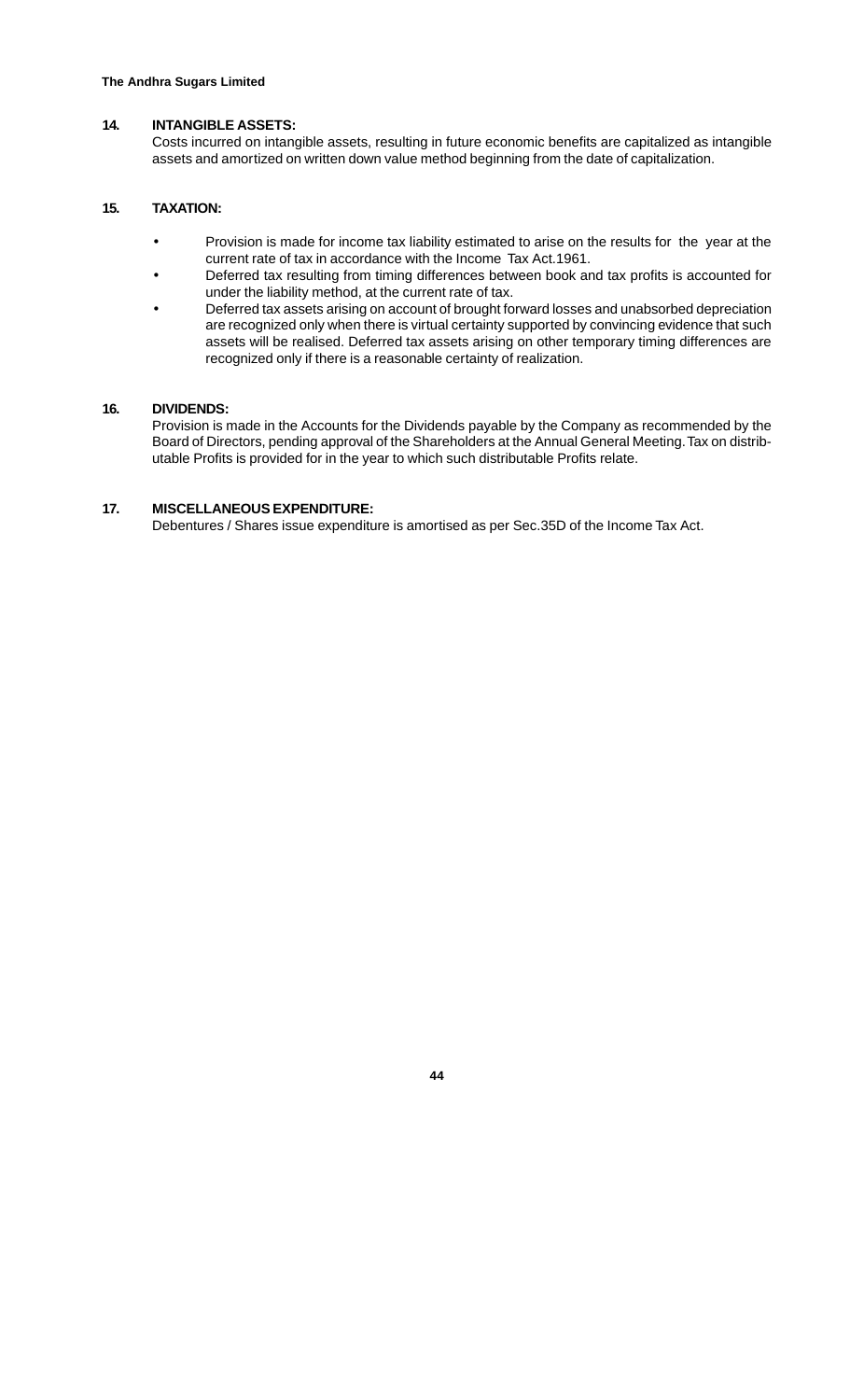## **Additional Information as required under part - IV of Schedule VI to the Companies Act,1956.**

| I.   | <b>Registration Details</b>                                                                                                                                                                  | (Amounts in Rs. Thousands)                                                            |
|------|----------------------------------------------------------------------------------------------------------------------------------------------------------------------------------------------|---------------------------------------------------------------------------------------|
|      | Registration No.<br>a)<br><b>State Code</b><br>b)<br><b>Balance Sheet date</b><br>c)                                                                                                         | 01-00326<br>01<br>31-03-2008                                                          |
| Π.   | Capital Raised during the Year                                                                                                                                                               |                                                                                       |
|      | Public Issue<br>a)<br><b>Rights Issue</b><br>b)<br>Bonus Issue<br>c)<br><b>Private Placement</b><br>d)                                                                                       | <b>NIL</b><br><b>NIL</b><br><b>NIL</b><br><b>NIL</b>                                  |
| III. | Position of Mobilisation & Deployment of Funds                                                                                                                                               |                                                                                       |
|      | <b>Total Assets</b><br>a)<br><b>Total Liabilities</b><br>b)                                                                                                                                  | 9229755<br>9229755                                                                    |
|      | Sources of Funds:                                                                                                                                                                            |                                                                                       |
|      | a) Paid-up Capital<br>Reserves & Surplus<br>b)<br>Deferred Tax (Net)<br>c)<br>d) Secured Loans<br>e) Unsecured Loans                                                                         | 271101<br>2722809<br>645724<br>2233636<br>1242831                                     |
|      | <b>TOTAL:</b>                                                                                                                                                                                | 7116101                                                                               |
|      | <b>Applications of Funds:</b><br>Net Fixed assets<br>a)<br>Investments<br>b)<br><b>Net Current Assets</b><br>c)<br>Miscellaneous Expenses<br>d)                                              | 4651211<br>725331<br>1739559                                                          |
|      | <b>TOTAL:</b>                                                                                                                                                                                | 7116101                                                                               |
| IV.  | Performance of Company:                                                                                                                                                                      |                                                                                       |
|      | a) Turnover<br>b) Other Income<br>c) Total Expenditure<br>Profit Before Tax<br>d)<br><b>Profit After Tax</b><br>e)<br>Earnings Per Share in Rs.<br>f)<br>Dividend Rate %<br>g)               | 5153809<br>266426<br>4821650<br>345838<br>425843<br>15.71<br>50%                      |
| V.   | Generic Names of Three Principal Products / Services<br>of Company (As per monetary terms)                                                                                                   |                                                                                       |
|      | Item Code No. (ITC Code)<br>1.<br><b>Product Description</b><br>Item Code No. (ITC Code)<br>2.<br><b>Product Description</b><br>Item Code No. (ITC Code)<br>3.<br><b>Product Description</b> | 17011109<br>Sugar<br>281512.00<br><b>Caustic Soda</b><br>280110.00<br><b>Chlorine</b> |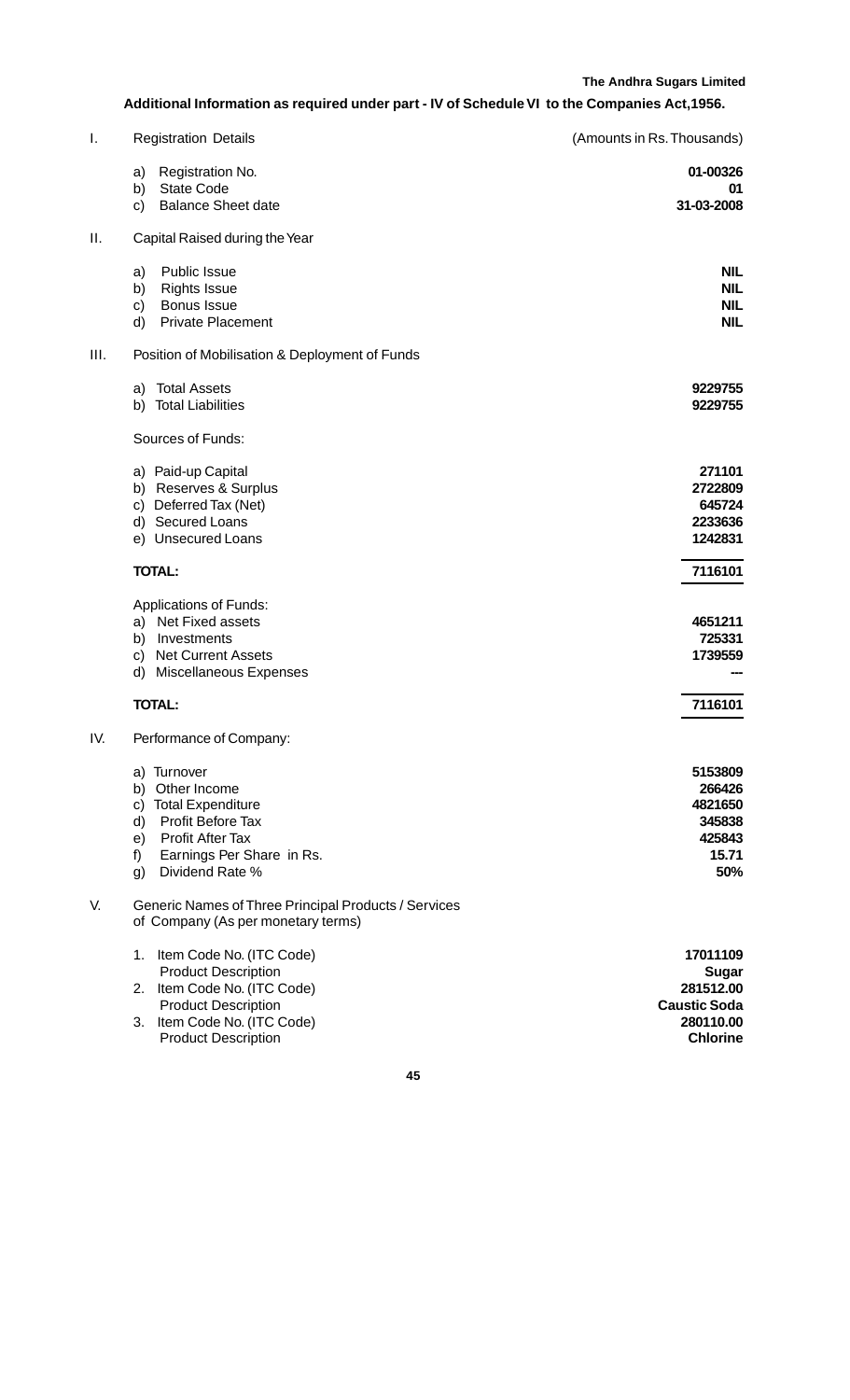## **The Andhra Sugars Limited BALANCE SHEET AS AT 31st MARCH, 2008**

|   |                                                                                                                                                             |                         |                                                    | (Rupees in lakhs)                                 |
|---|-------------------------------------------------------------------------------------------------------------------------------------------------------------|-------------------------|----------------------------------------------------|---------------------------------------------------|
| L | <b>SOURCES OF FUNDS</b>                                                                                                                                     | Schedule                | 31-3-2008                                          | 31-3-2007                                         |
|   | 1) Shareholders' Funds                                                                                                                                      |                         |                                                    |                                                   |
|   | a) Capital<br>b) Reserves & Surplus                                                                                                                         | 1<br>$\overline{2}$     | 2711.01<br>27228.09                                | 2711.01<br>24833.55<br>---------------            |
|   |                                                                                                                                                             |                         | 29939.10                                           | 27544.56                                          |
|   | 2) Loan Funds<br>a) Secured Loans<br>b) Unsecured Loans                                                                                                     | 3<br>4                  | 22336.36<br>12428.31                               | 18580.46<br>12240.94                              |
|   |                                                                                                                                                             |                         | 34764.67                                           | 30821.40                                          |
|   | 3) Deferred Tax<br>a) Liability<br>b) Asset                                                                                                                 |                         | 7316.31<br>859.07                                  | 6974.41<br>362.22                                 |
|   |                                                                                                                                                             |                         | 6457.24                                            | 6612.19                                           |
|   | <b>TOTAL</b>                                                                                                                                                |                         | 71161.01                                           | 64978.15                                          |
|   | <b>II APPLICATION OF FUNDS</b>                                                                                                                              |                         |                                                    |                                                   |
|   | 1) Fixed Assets<br>a) Gross Block<br>b) Less: Depreciation                                                                                                  |                         | 64925.37<br>23402.38                               | 61932.45<br>20264.55                              |
|   | c) Net Block<br>d) Capital work-in-progress                                                                                                                 | 5                       | 41522.99<br>4989.12                                | 41667.90<br>2258.05                               |
|   |                                                                                                                                                             |                         | 46512.11                                           | 43925.95                                          |
|   | 2) Investments                                                                                                                                              | 6                       | 7253.31                                            | 5032.40                                           |
|   | 3) Current Assets, Loans & Advances<br>a) Inventories<br>b) Sundry Debtors<br>c) Cash and Bank Balances<br>d) Other Current Assets<br>e) Loans and Advances | 7<br>8<br>9<br>10<br>11 | 24345.00<br>3384.47<br>1322.80<br>37.46<br>9442.39 | 19578.40<br>3250.54<br>830.61<br>23.76<br>9634.53 |
|   |                                                                                                                                                             |                         | 38532.12                                           | 33317.84                                          |
|   | Less: Current Liabilities & Provisions:<br>a) Liabilities<br>b) Provisions                                                                                  | 12<br>13                | 13999.64<br>7136.89                                | 10360.30<br>6937.75                               |
|   |                                                                                                                                                             |                         | 21136.53                                           | 17298.04                                          |
|   | <b>Net Current Assets</b>                                                                                                                                   |                         | 17395.59                                           | 16019.80                                          |
|   | 4) Miscellaneous Expenditure                                                                                                                                | 14                      |                                                    |                                                   |
|   | <b>TOTAL</b>                                                                                                                                                |                         | 71161.01                                           | 64978.15                                          |
|   | The schedules, notes and Statement on Accounting Policies form an integral part of the<br>OTE:                                                              |                         |                                                    |                                                   |

NOTE: The schedules, notes and Statement on Accounting Policies form an integral part of the Balance Sheet.

Per our report of even date: FOR AND ON BEHALF OF THE BOARD<br>For Brahmayya & Company Dr. Mullapudi Harischandra Prasad Dr. Mullapudi Harischandra Prasad Chairman & Managing Director Chartered Accountants A. Ranga Rao Director C. Murali Krishna (C. Murali Addl. Co Addl. Company Secretary Partner Camp : TANUKU TANUKU Date : 28-07-2008 28-07-2008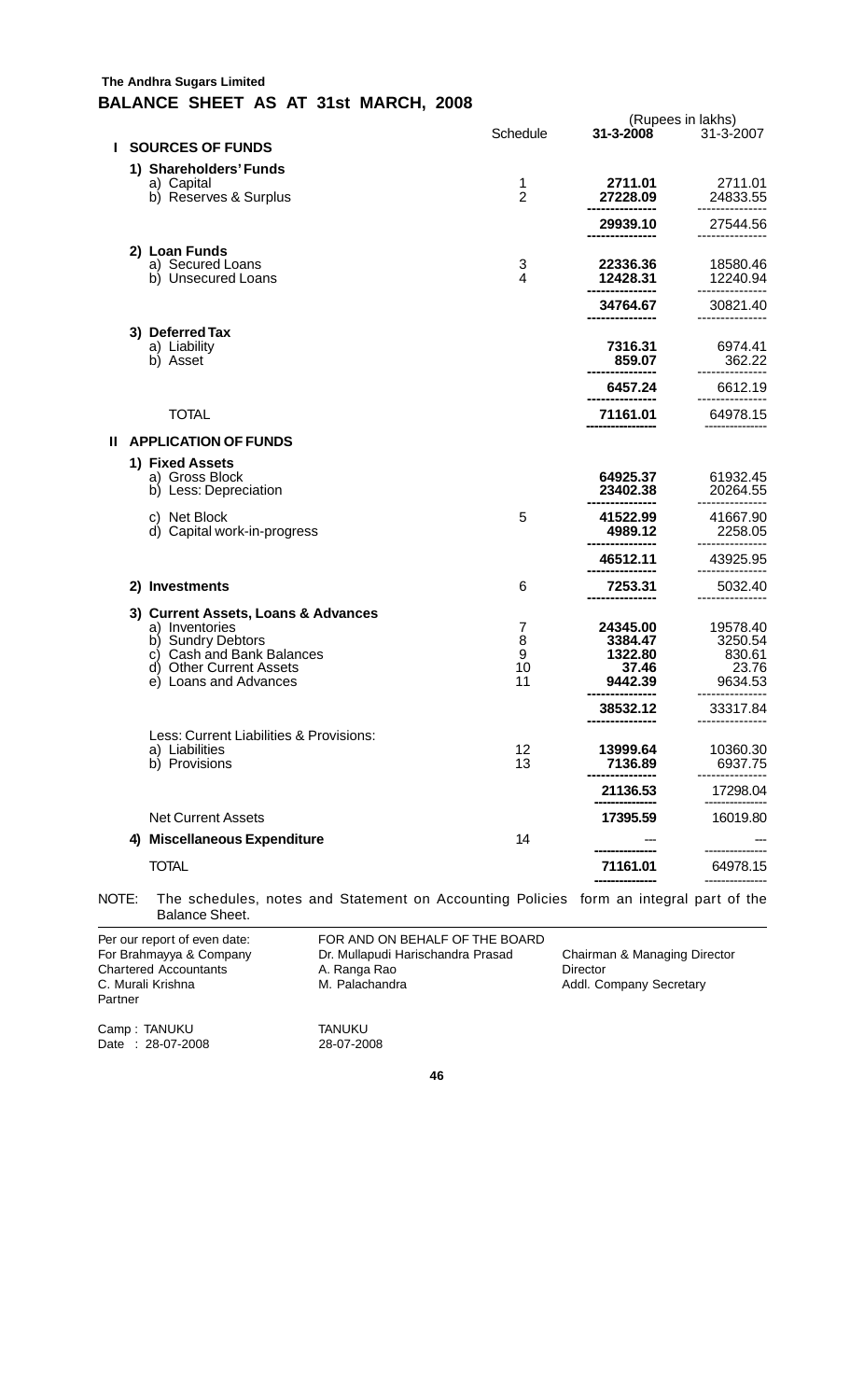# **PROFIT AND LOSS ACCOUNT FOR THE YEAR ENDED 31st MARCH, 2008.**

|                       |                                                                                                                                                                                  |                            |                                                                  | (Rupees in lakhs)                                                           |
|-----------------------|----------------------------------------------------------------------------------------------------------------------------------------------------------------------------------|----------------------------|------------------------------------------------------------------|-----------------------------------------------------------------------------|
|                       |                                                                                                                                                                                  | Schedule                   | <b>This Year</b>                                                 | <b>Previous Year</b>                                                        |
| <b>INCOME</b>         | Sales (including Excise Duty recovered)<br>Less: Excise duty recovered                                                                                                           |                            | 51538.09<br>5139.43                                              | 63181.05<br>5569.03                                                         |
|                       | Other Income<br><b>Accretion to Stocks</b>                                                                                                                                       | 15<br>16                   | 46398.66<br>2664.26<br>2611.96                                   | 57612.02<br>2712.56                                                         |
|                       |                                                                                                                                                                                  |                            | 51674.88                                                         | 60324.58                                                                    |
| <b>EXPENDITURE</b>    |                                                                                                                                                                                  |                            |                                                                  |                                                                             |
|                       | Raw Materials consumed<br>Payments & Benefits to Employees<br>Expenses<br>Taxes and licences<br>Decretion in stock<br>Interest<br>Depreciation                                   | 17<br>18<br>19<br>16<br>20 | 21323.36<br>4545.77<br>15327.44<br>923.74<br>22878.19<br>3218.00 | 22368.08<br>3964.77<br>16090.28<br>1029.42<br>2209.16<br>2343.00<br>2955.83 |
|                       |                                                                                                                                                                                  |                            |                                                                  |                                                                             |
|                       | Profit for the year                                                                                                                                                              |                            | 48216.50<br>3458.38                                              | 50960.54<br>9364.04                                                         |
|                       | Add: Income Tax refund received<br>Excess provision of Income Tax<br>Provision for Deminution in value of invst cr back                                                          |                            | 2055.22                                                          | 145.77                                                                      |
|                       | Less: Short provision of Income Tax                                                                                                                                              |                            | 5513.60<br>177.90                                                | 9509.81<br>0.00                                                             |
|                       |                                                                                                                                                                                  |                            | 5335.70                                                          | 9509.81                                                                     |
|                       | <b>Less: Provisons for:</b><br><b>Current Tax</b><br>Fringe Benefit Tax<br>Deferred Tax<br><b>Wealth Tax</b>                                                                     |                            | 1050.00<br>20.00<br>3.27<br>4.00                                 | 2000.00<br>17.00<br>1076.05<br>2.00                                         |
|                       | Profit after tax<br>Add: Balance brought forward from last year                                                                                                                  |                            | 4258.43<br>3258.86                                               | 6414.76<br>2746.92                                                          |
|                       | Balance available for appropriation                                                                                                                                              |                            | 7517.29                                                          | 9161.69                                                                     |
| <b>APPROPRIATIONS</b> | <b>General Reserve</b><br>Dividends (See Directors' Report)<br>Balance taken to Blance Sheet                                                                                     | 21                         | 2500.00<br>1556.63<br>3460.66                                    | 4000.00<br>1902.83<br>3258.86                                               |
|                       |                                                                                                                                                                                  |                            | 7517.29                                                          | 9161.69                                                                     |
|                       | <b>Basic Earnings per Share:</b><br>(Profit after tax/No. of equity shares)<br>Profit after tax (Rs.)<br>No. of equity shares of Rs. 10/- each<br>Basic Earnings per share (Rs.) |                            | 425843180<br>27107078<br>15.71                                   | 641477907<br>27107078<br>23.66                                              |
|                       | Notes forming part of the accounts.                                                                                                                                              | 22                         |                                                                  |                                                                             |
|                       |                                                                                                                                                                                  |                            |                                                                  |                                                                             |

NOTE : The schedules, notes and Statement on Accounting Policies form an integral part of the Profit & Loss Account.

| Per our report of even date: | FOR AND ON BEHALF OF THE BOARD    |                              |
|------------------------------|-----------------------------------|------------------------------|
| For Brahmayya & Company      | Dr. Mullapudi Harischandra Prasad | Chairman & Managing Director |
| <b>Chartered Accountants</b> | A. Ranga Rao                      | Director                     |
| C. Murali Krishna            | M. Palachandra                    | Addl. Company Secretary      |
| Partner                      |                                   |                              |
| Camp: TANUKU                 | <b>TANUKU</b>                     |                              |
| Date: 28-07-2008             | 28-07-2008                        |                              |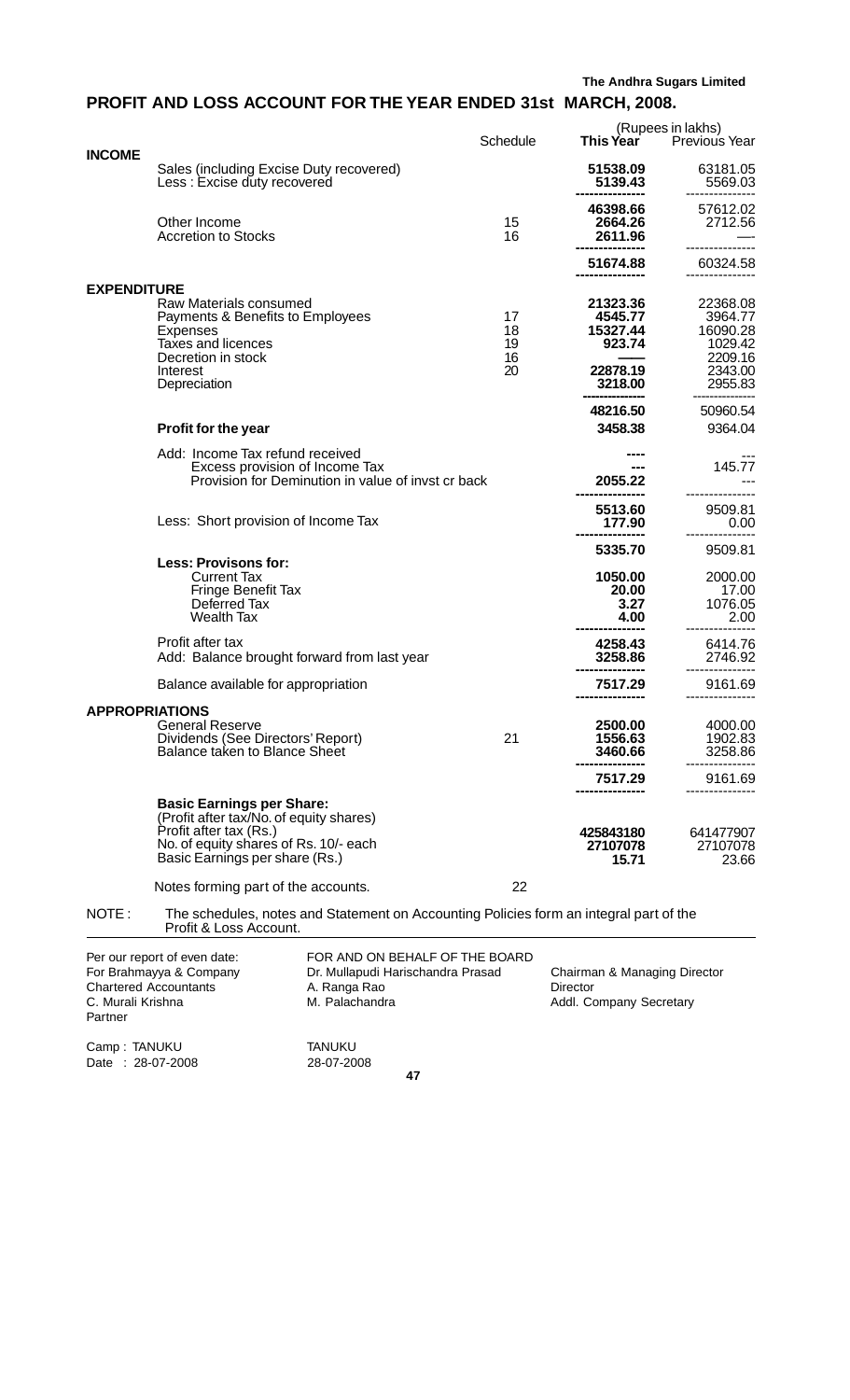# **The Andhra Sugars Limited SCHEDULES TO BALANCE SHEET**

| <b>SHARE CAPITAL</b> |                                                                                                                 |                    | <b>SCHEDULE -1</b><br>(Rupees in lakhs) |  |  |
|----------------------|-----------------------------------------------------------------------------------------------------------------|--------------------|-----------------------------------------|--|--|
|                      | <b>AUTHORISED CAPITAL</b>                                                                                       | As at<br>31-3-2008 | As at<br>31-3-2007                      |  |  |
| 28750000<br>30000    | Equity shares of Rs.10/- each<br>9.5% First Cumulative Redeemable                                               | 2875.00            | 2875.00                                 |  |  |
| 95000                | Preference Shares of Rs.100/- each<br>9.5% Second Cumulative Redeemable                                         | 30.00              | 30.00                                   |  |  |
|                      | Preference Shares of Rs.100/- each                                                                              | 95.00              | 95.00                                   |  |  |
|                      |                                                                                                                 | 3000.00            | 3000.00                                 |  |  |
|                      | <b>ISSUED CAPITAL</b>                                                                                           |                    |                                         |  |  |
| 27113091             | Equity Shares of Rs.10/- each                                                                                   | 2711.31            | 2711.31                                 |  |  |
|                      |                                                                                                                 | 2711.31            | 2711.31                                 |  |  |
|                      | <b>SUBSCRIBED AND PAID UP CAPITAL</b>                                                                           |                    |                                         |  |  |
| 27107078             | Equity Shares of Rs.10/- each fully paid up<br>Forfeited amount on 6013 shares of Rs.10/ each,<br>Rs.5/ paid up | 2710.71<br>0.30    | 2710.71<br>0.30                         |  |  |
|                      |                                                                                                                 | 2711.01            | 2711.01                                 |  |  |
|                      |                                                                                                                 |                    |                                         |  |  |

NOTES: The above includes:

i) 2,08,24,431 shares allotted as fully paid up by way of Bonus shares .

 ii) 2,52,000 Shares allotted at par to the shareholders of amalgamating company pursuant to the scheme of amalgamation (without payment being received in cash)

## **RESERVES AND SURPLUS SCHEDULE - 2**

| 1) | <b>GENERAL RESERVE</b><br>As per last Balance Sheet<br>Add: Transferred from Profit & Loss A/c | 20400.00 | 16400.00 |          |
|----|------------------------------------------------------------------------------------------------|----------|----------|----------|
|    | during the year                                                                                | 2500.00  |          |          |
|    | *Less: Transitional adj on Application of AS-15                                                | 307.27   | 22592.73 | 4000.00  |
|    | (Refer note no.27)                                                                             |          |          |          |
|    |                                                                                                |          | 22592.73 | 20400.00 |
| 2) | <b>SECURITIES PREMIUM</b>                                                                      |          | 1129.40  | 1129.40  |
| 3) | <b>CAPITAL RESERVE</b>                                                                         |          |          |          |
|    | Capital investment subsidy                                                                     |          | 45.00    | 45.00    |
|    | <b>Forfeited Debentures</b> **                                                                 |          | 0.30     | 0.30     |
| 4) | SURPLUS IN PROFIT & LOSS ACCOUNT                                                               |          | 3460.66  | 3258.85  |
|    |                                                                                                |          |          |          |
|    |                                                                                                |          | 27228.09 | 24833.55 |
|    |                                                                                                |          |          |          |

Note: \*Transational adjustement of Rs.307.27 lakhs (Net of Deferred tax impact of Rs.158.22 lakhs, refer Note No:27 to the accounts) on application of AS-15 Employee benefits during the year has been shown under deduction to General Resereve above.

Note: \*\* Forfeited Debentures have been transferred to Capital Reserve on total redemption of the remaining debentures in the same series.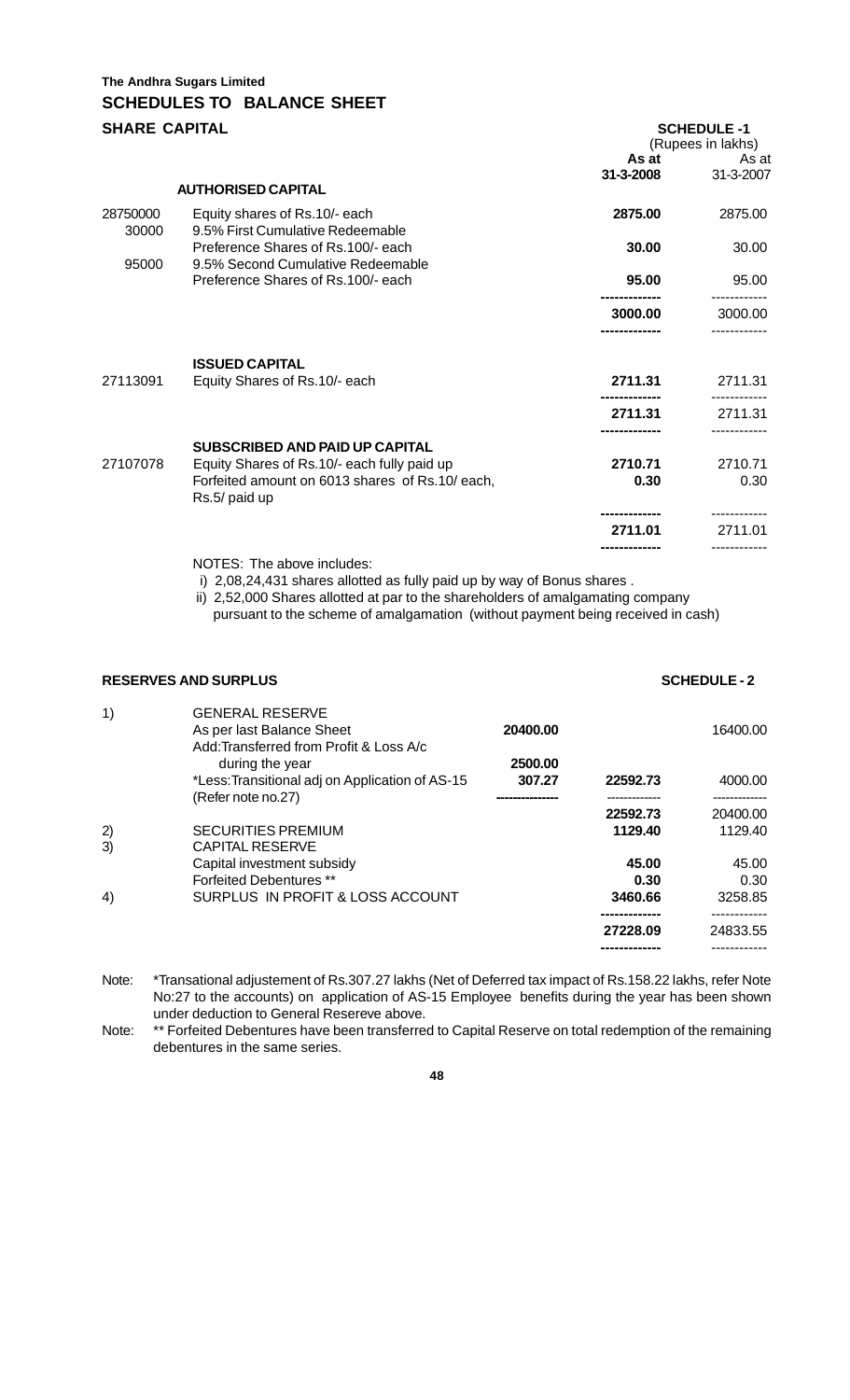| <b>SCHEDULE-3</b><br><b>SECURED LOANS:</b><br>(Rupees in lakhs)                                                                                                                                                                                                                                                                                               |                               |                                          |
|---------------------------------------------------------------------------------------------------------------------------------------------------------------------------------------------------------------------------------------------------------------------------------------------------------------------------------------------------------------|-------------------------------|------------------------------------------|
|                                                                                                                                                                                                                                                                                                                                                               | As at<br>31-03-2008           | As at<br>31-03-2007                      |
| <b>FROM BANKS:</b><br>i) Term Loans<br>a) From Andhra Bank (against exclusive first charge<br>on assets created out of the loan)<br>ii) Cash Credit (from Banks)<br>(Secured by hypothecation of inventories and receivables, and<br>second charge on the Fixed Assets of the Company of Sugar<br>and Chemical Divisions ranking pari passu among the members | 6000.00<br>16336.36           | 7500.00<br>11080.46                      |
| of the consortium of working capital lending banks)                                                                                                                                                                                                                                                                                                           | 22336.36                      | ------------<br>18580.46<br>------------ |
| UNSECURED LOANS                                                                                                                                                                                                                                                                                                                                               |                               | <b>SCHEDULE-4</b>                        |
| <b>Fixed Deposits:</b>                                                                                                                                                                                                                                                                                                                                        |                               |                                          |
| From Share Holders<br>From Public<br><b>From Directors</b>                                                                                                                                                                                                                                                                                                    | 1074.35<br>5522.40<br>2050.45 | 922.10<br>4723.65<br>1551.50             |
| Loans:                                                                                                                                                                                                                                                                                                                                                        |                               |                                          |
| From other companies *<br>From Banks - Short term                                                                                                                                                                                                                                                                                                             | 404.00<br>0.00                | 454.00<br>1500.00                        |
| Sales Tax Deferment Loan<br>(Repayable at the end of 14th Year from the<br>year of receipt. First repayment falls due<br>during the accounting year 2012 - 2013)                                                                                                                                                                                              | 3377.11                       | 3089.69                                  |
|                                                                                                                                                                                                                                                                                                                                                               | 12428.31                      | 12240.94                                 |
| *Include amounts due to subsidiary companies :<br>JOCIL Ltd.,<br>Hindustan Allied Chemicals Ltd.,                                                                                                                                                                                                                                                             | 400.00<br>4.00                | 450.00<br>4.00                           |

Note :Fixed deposits matured and remaining unclaimed aggregating to Rs.37.54 lakhs are not included above, but shown in Schedule 12.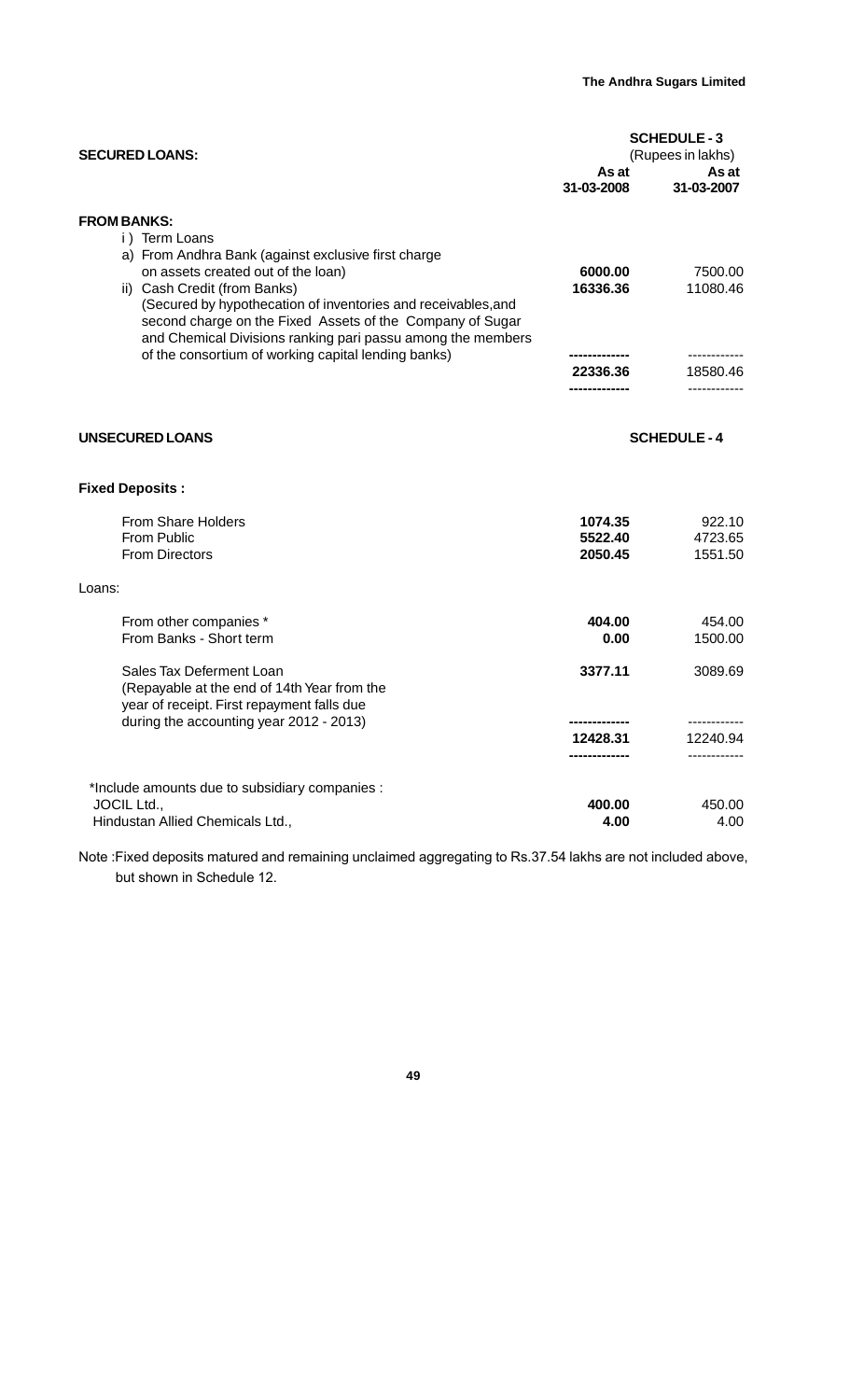#### **FIXED ASSETS**

## **SCHEDULE - 5**

(Rupees in lakhs)

|   |             | <b>GROSS BLOCK</b>                |                                |                                 |                                          | <b>DEPRECIATION BLOCK</b> |                               |                      | <b>IMPAIRMENT BLOCK</b> |                          |                         |                                                       | <b>NET BLOCK</b>      |                                      |                                      |                                      |
|---|-------------|-----------------------------------|--------------------------------|---------------------------------|------------------------------------------|---------------------------|-------------------------------|----------------------|-------------------------|--------------------------|-------------------------|-------------------------------------------------------|-----------------------|--------------------------------------|--------------------------------------|--------------------------------------|
|   |             |                                   | Cost as<br>at<br>$31 - 3 - 07$ | Additions<br>during the<br>year | Deductions Cost as<br>during the<br>year | at<br>$31 - 3 - 08$       | Dep.<br>upto<br>$31 - 3 - 07$ | Dep. for<br>07-08*** | Dep. on<br>Dedn         | Dep.<br>Upto<br>31-03-08 | ment<br>Upto<br>31-0307 | Impair- Additions Deductions<br>during<br>the<br>year | during<br>the<br>vear | Impair-<br>ment<br>Upto<br>131-03-08 | <b>WDV</b><br>AS AT<br>$31 - 3 - 08$ | <b>WDV</b><br>AS AT<br>$31 - 3 - 07$ |
|   | 1) Land $*$ |                                   | 966.25                         | 4.25                            | 0.10                                     | 970.40                    | ---                           | ---                  | $--$                    | $- - -$                  | ---                     | ---                                                   | ---                   | $- - -$                              | 970.40                               | 966.25                               |
|   | 2)          | Buildings**                       | 4849.87                        | 121.93                          | $\qquad \qquad \cdots$                   | 4971.80                   | 1339.45                       | 137.44               | $\cdots$                | 1476.89                  | $---$                   | ---                                                   | $---$                 |                                      | 3494.91                              | 3506.10                              |
| g | 3)          | Plant and Machinery               | 48394.97                       | 2677.42                         | 59.54                                    | 51012.85                  | 16476.31                      | 2576.48              | 56.84                   | 18995.95                 | 353.25                  | $\qquad \qquad -$                                     | 20.97                 | 332.28                               | 31684.62                             | 31569.72                             |
|   | 4)          | <b>Transport Equipment</b>        | 1868.77                        | 251.60                          | 27.16                                    | 2093.21                   | 842.76                        | 207.70               | 21.97                   | 1028.49                  | $---$                   | $---$                                                 | $---$                 | $---$                                | 1064.72                              | 1026.01                              |
|   | 5)          | Furniture & Fittings              | 559.28                         | 26.64                           | 2.11                                     | 583.81                    | 386.48                        | 41.49                | 1.66                    | 426.31                   | $---$                   | ---                                                   | ---                   | ---                                  | 157.50                               | 172.80                               |
|   | 6)          | Tramways and Railway Sidings      | 733.00                         | $\qquad \qquad \cdots$          | $\cdots$                                 | 733.00                    | 173.03                        | 35.38                | $\cdots$                | 208.41                   | $---$                   | ---                                                   | ---                   | ---                                  | 524.59                               | 559.97                               |
|   | 7)          | Renewable Energy Plant: Wind Farm | 4560.30                        | $---$                           | $\cdots$                                 | 4560.30                   | 693.27                        | 240.78               | $\cdots$                | 934.05                   | $---$                   | ---                                                   | ---                   |                                      | 3626.25                              | 3867.03                              |
|   |             | <b>TOTAL</b>                      | 61932.44                       | 3081.84                         | 88.91                                    | 64925.37                  | 19911.30                      | 3239.27              | 80.47                   | 23070.10                 | 353.25                  | $\cdots$                                              | 20.97                 | 332.28                               | 41522.99                             | 41667.88                             |
|   |             | Previous Year                     | 56187.83                       | 6628.43                         | 883.83                                   | 61932.44                  | 17435.62                      | 2978.20              | 502.53                  | 19911.30                 | 537.44                  | $\qquad \qquad \cdots$                                | 184.19                | 353.25                               | 41667.88                             | 38214.77                             |

\*Registration of transfer of title in the name of the Company is pending for Ac. 4.19 of land of the cost of Rs. 3.53 lakhs included in above.

\*\*Including Buildings of the Gross value of Rs. 42.50 lakhs constructed on leasehold land.

\*\*\*Depreciation for the year includes depreciation on impaired assets to the extent of Rs. 2097470/- and depreciation capitalised to the extent of Rs. 28466/-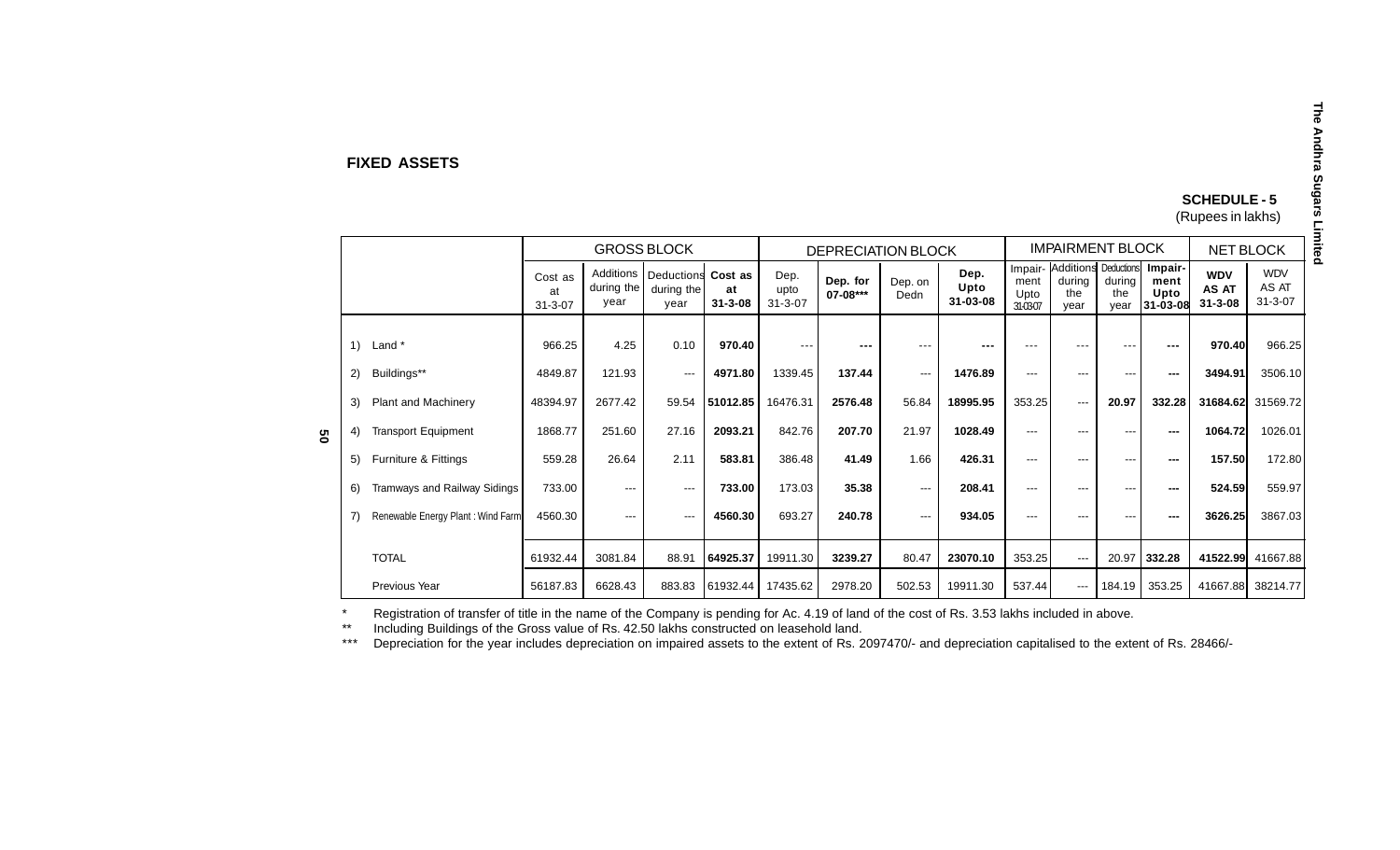| <b>INVESTMENTS</b> |    |  |                                                                                                                                                                                                   |                              | The Andhra Sugars Limited<br><b>SCHEDULE - 6</b><br>(Rupees in lakhs) |                    |  |
|--------------------|----|--|---------------------------------------------------------------------------------------------------------------------------------------------------------------------------------------------------|------------------------------|-----------------------------------------------------------------------|--------------------|--|
|                    |    |  |                                                                                                                                                                                                   |                              | As at<br>31-3-2008                                                    | As at<br>31-3-2007 |  |
|                    |    |  | A) TRADE INVESTMENTS<br>1) IN SUBSIDIARY COMPANIES                                                                                                                                                |                              |                                                                       |                    |  |
|                    |    |  | a) 3,28,760 partly paid Equity shares of<br>Rs.10/- each (Rs.2.50 per share paid up)<br>in Hindustan Allied Chemicals Ltd., (Unquoted)                                                            |                              | 2.74                                                                  | 2.74               |  |
|                    |    |  | b) 3,45,700 fully paid Equity shares of<br>Rs.10/- each in The Andhra Farm<br>Chemicals Corpn.Ltd., (UnQuoted)                                                                                    |                              | 34.57                                                                 | 34.57              |  |
|                    |    |  | c) 24,43,250 fully paid Equity shares of<br>Rs.10/- each in JOCIL LTD., (Quoted)                                                                                                                  |                              | 441.79                                                                | 441.79             |  |
|                    | 2) |  | <b>IN OTHER COMPANIES</b>                                                                                                                                                                         |                              |                                                                       |                    |  |
|                    |    |  | a) 1,40,000 fully paid Equity Shares of Rs.10/-<br>each in Sree Akkamamba Textiles Ltd., (Quoted)                                                                                                 |                              | 1.75                                                                  | 1.75               |  |
|                    |    |  | b) 2,28,92,410 fully paid Equity shares of Rs.10/-<br>each in The Andhra Petrochemicals Ltd.,<br>Add:10,53,044 shares purchased during the year<br>(a company under the same management) (Quoted) | 2827.81<br>187.01<br>3014.82 |                                                                       |                    |  |
|                    |    |  | Less: Provision for diminution in value                                                                                                                                                           |                              | 3014.82                                                               | 772.59             |  |
|                    |    |  | c) 96,64,080 fully paid Equity Shares of Rs.10/-<br>each in Andhra Pradesh Gas Power Corporation Ltd.,<br>(Unquoted)                                                                              |                              | 3656.74                                                               | 3656.74            |  |
|                    |    |  | d) 25,052 fully paid equity shares of Rs.10/- each in<br>Andhra Bank (Quoted)                                                                                                                     |                              | 4.31                                                                  | 4.31               |  |
|                    |    |  | <b>B) NON-TRADE INVESTMENTS</b>                                                                                                                                                                   |                              |                                                                       |                    |  |
|                    |    |  | a) In Government Securities:<br>National Plan Saving Certificates<br>(lodged with Govt.Departments towards security)                                                                              |                              | 0.12                                                                  | 0.17               |  |
|                    |    |  | b) 1000000 Equity Shares of Rs.10/-each in<br>Agri Business Finance (AP) Ltd., (Unquoted)<br>Less: Calls due                                                                                      | 100.00<br>50.00              | 50.00                                                                 | 50.00              |  |
|                    |    |  | c) 45200, 6.75% Tax free U.S.64 bonds of Rs.100/- each<br>in Unit Trust of India.                                                                                                                 |                              | 45.20                                                                 | 45.20              |  |
|                    |    |  | d) 69798 Units of UTI Mutual Fund Service sector<br>Less:69798 units sold during the year                                                                                                         | 21.27<br>21.27               |                                                                       | 21.27              |  |
|                    |    |  | e) 1391 Fully paid Equity Shares of Rs.10/- each<br>in Indian Bank (Quoted)                                                                                                                       |                              | 1.27                                                                  | 1.27               |  |
|                    |    |  |                                                                                                                                                                                                   |                              | 7253.31                                                               | 5032.40            |  |
|                    |    |  | All the above investments, unless otherwise specified, are long term investments.                                                                                                                 |                              |                                                                       |                    |  |
|                    |    |  | Cost of unquoted investments<br>Cost of quoted investments                                                                                                                                        |                              | 3744.16<br>3509.15                                                    | 3754.85<br>3343.40 |  |
|                    |    |  |                                                                                                                                                                                                   |                              | 7253.31                                                               | 7098.25            |  |
|                    |    |  | Market value of quoted investments<br>51                                                                                                                                                          |                              | 4519.97                                                               | 3717.44            |  |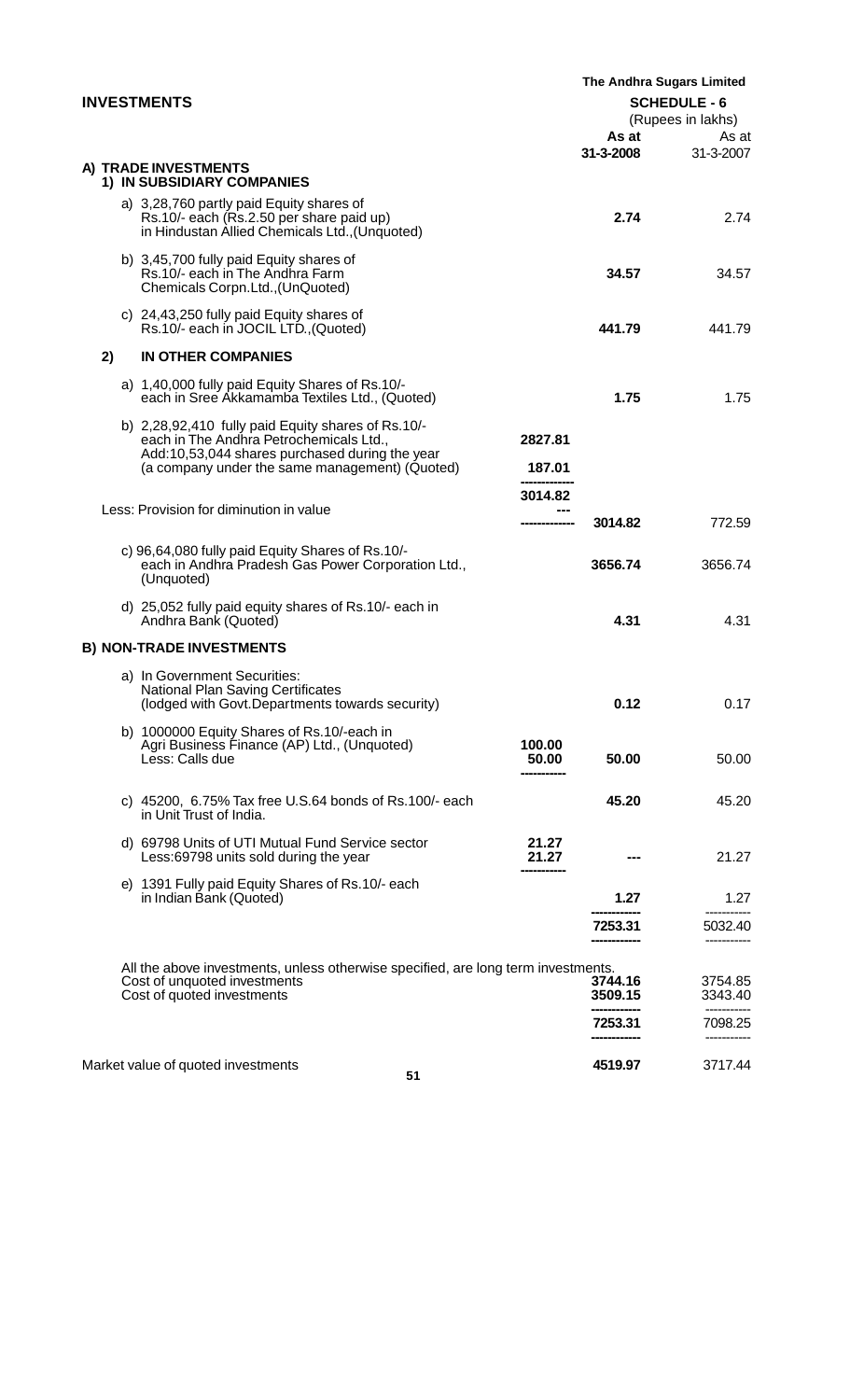## **SCHEDULE - 7**

| <b>INVENTORIES</b><br>(As certified by the Managing Director)                                                                                                                                                            |                                                                                  | (Rupees in lakhs)                                                       |
|--------------------------------------------------------------------------------------------------------------------------------------------------------------------------------------------------------------------------|----------------------------------------------------------------------------------|-------------------------------------------------------------------------|
|                                                                                                                                                                                                                          | As at<br>31-03-2008                                                              | As at<br>31-03-2007                                                     |
| <b>Stores and Spares</b><br><b>Raw Materials</b><br>Work-in-process<br>Finished Goods - at Cost<br>- at Market value<br>Goods in Transit<br>Crops under cultivation                                                      | 2526.78<br>3538.99<br>275.73<br>7159.17<br>10819.87<br>22.48<br>1.98<br>24345.00 | 2577.71<br>1672.73<br>416.60<br>11427.27<br>3482.36<br>1.73<br>19578.40 |
| <b>SUNDRY DEBTORS</b>                                                                                                                                                                                                    |                                                                                  | <b>SCHEDULE - 8</b>                                                     |
|                                                                                                                                                                                                                          |                                                                                  |                                                                         |
| a) Debts outstanding for a period exceeding six months<br>Unsecured-considered good<br>Unsecured-considered doubtful                                                                                                     | 58.79<br>19.81                                                                   | 101.63<br>19.81                                                         |
| Less: Provision for Doubtful Debts                                                                                                                                                                                       | 78.60<br>19.81                                                                   | 121.44<br>19.81                                                         |
| b) Other Debts: Unsecured-considered good                                                                                                                                                                                | 58.79<br>3325.68                                                                 | 101.63<br>3148.91                                                       |
|                                                                                                                                                                                                                          | 3384.47                                                                          | 3250.54                                                                 |
| Due from a Subsidiary Company<br>(included in "b" above)                                                                                                                                                                 | ---                                                                              | 4.81                                                                    |
| <b>CASH AND BANK BALANCES</b>                                                                                                                                                                                            |                                                                                  | <b>SCHEDULE - 9</b>                                                     |
| Cash and Cheques on hand<br>Balances with Scheduled Banks in<br>- Current Accounts<br>- Fixed Deposit Accounts<br>- With Post Office Savings Bank (Maximum balance<br>during the year Rs.220/-)<br>Remittance in transit | 8.93<br>973.62<br>321.65<br>---<br>18.60<br>1322.80                              | 14.87<br>601.38<br>214.36<br>830.61                                     |
| Balances with Scheduled Banks, include<br>inter-alia, the following:                                                                                                                                                     |                                                                                  |                                                                         |
| a) In "Unclaimed Dividend Accounts" u/s 205A of<br>The Companies Act, 1956<br>b) Towards unencashed interest/redemption warrants                                                                                         | 109.98                                                                           | 103.75                                                                  |
| on 16.5% Non Convertible Debentures<br>c) Towards staff security deposit                                                                                                                                                 | 0.88<br>30.48                                                                    | 0.90<br>20.34                                                           |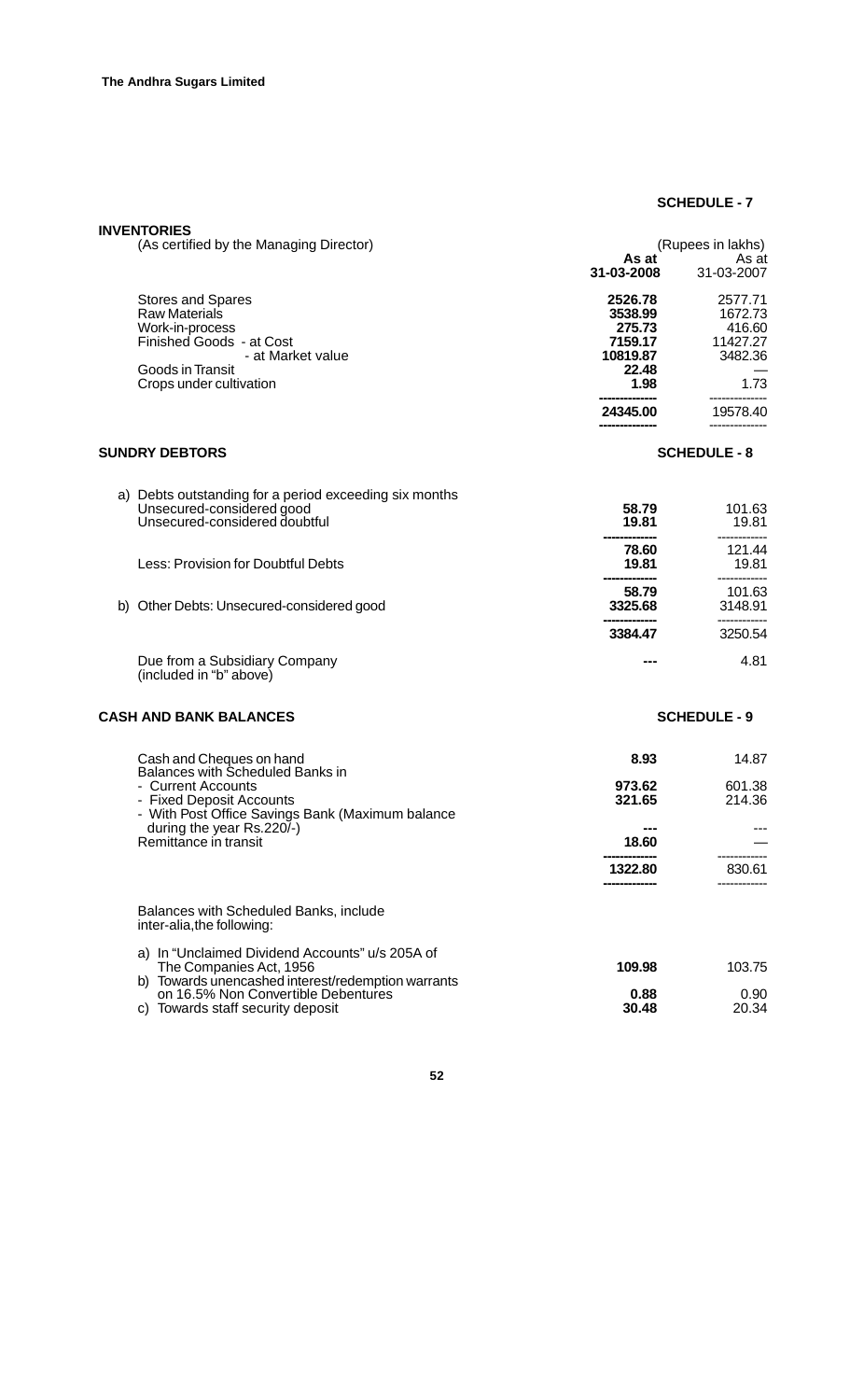| As at<br>As at<br>31-3-2008<br>31-3-2007<br>Interest accrued on Investments and deposits<br>37.46<br>23.76<br>23.76<br>37.46<br><b>SCHEDULE - 11</b><br><b>LOANS AND ADVANCES</b><br>Advances<br>(recoverable in cash or in kind for value<br>to be received)<br>Unsecured considered good<br>2553.28<br>3232.78<br>Unsecured considered doubtful<br>0.03<br>0.03<br>3232.81<br>2553.31<br>Less: Provision for doubtful Advances<br>0.03<br>0.03<br>3232.78<br>2553.28<br>65.19<br>91.27<br>Prepaid expenses<br>Excise Duty paid in advance (including<br>Cenvat credit pending utilisation)<br>1487.96<br>1050.39<br>Advance payment of Direct Taxes<br>4129.05<br>4557.21<br>Income Tax deducted at source<br>74.51<br>62.29<br>697.60<br>489.64<br>Deposits recoverable<br>Claims recoverable<br>374.89<br>142.50<br>Balance with Customs, Port Trust, etc.,<br>59.91<br>8.45<br>9634.53<br>9442.39<br>0.21<br>0.83<br>Due from a Subsidiary Company<br>(included in"advances" above)<br><b>LIABILITIES</b><br><b>SCHEDULE-12</b><br><b>Sundry Creditors</b><br>Due to Micro and Small Enterprises<br>(see Note No.9)<br>13315.91<br>9814.68<br>Due to Others<br>(Includes Rs.279.17 lakhs(Rs.862.90 lakhs) due to Directors)<br>Due to Subsidiaries<br>Advances received against sales<br>215.31<br>132.96<br>86.03<br>78.23<br><b>Trade Deposits</b><br>24.40<br>20.21<br>Staff security deposit<br>203.51<br>Interest accrued but not due on Loans & Fixed Deposits<br>161.89<br>(Includes Rs.52.61 lakhs (Rs.37.22 lakhs) due to directors)<br>(Includes 0.09 (Rs.Nil lakhs) due to Subsidiary Company<br>103.75<br>Dividends pending encashment *<br>109.98<br>Unclaimed matured Fixed Deposits *<br>37.54<br>41.28<br>Unclaimed interest on matured Deposits *<br>7.30<br>and debentures<br>6.96 | <b>OTHER CURRENT ASSETS</b> | <b>SCHEDULE-10</b><br>(Rupees in lakhs) |
|-----------------------------------------------------------------------------------------------------------------------------------------------------------------------------------------------------------------------------------------------------------------------------------------------------------------------------------------------------------------------------------------------------------------------------------------------------------------------------------------------------------------------------------------------------------------------------------------------------------------------------------------------------------------------------------------------------------------------------------------------------------------------------------------------------------------------------------------------------------------------------------------------------------------------------------------------------------------------------------------------------------------------------------------------------------------------------------------------------------------------------------------------------------------------------------------------------------------------------------------------------------------------------------------------------------------------------------------------------------------------------------------------------------------------------------------------------------------------------------------------------------------------------------------------------------------------------------------------------------------------------------------------------------------------------------------------------------------------------------------------------------------------------------------------------------|-----------------------------|-----------------------------------------|
|                                                                                                                                                                                                                                                                                                                                                                                                                                                                                                                                                                                                                                                                                                                                                                                                                                                                                                                                                                                                                                                                                                                                                                                                                                                                                                                                                                                                                                                                                                                                                                                                                                                                                                                                                                                                           |                             |                                         |
|                                                                                                                                                                                                                                                                                                                                                                                                                                                                                                                                                                                                                                                                                                                                                                                                                                                                                                                                                                                                                                                                                                                                                                                                                                                                                                                                                                                                                                                                                                                                                                                                                                                                                                                                                                                                           |                             |                                         |
|                                                                                                                                                                                                                                                                                                                                                                                                                                                                                                                                                                                                                                                                                                                                                                                                                                                                                                                                                                                                                                                                                                                                                                                                                                                                                                                                                                                                                                                                                                                                                                                                                                                                                                                                                                                                           |                             |                                         |
|                                                                                                                                                                                                                                                                                                                                                                                                                                                                                                                                                                                                                                                                                                                                                                                                                                                                                                                                                                                                                                                                                                                                                                                                                                                                                                                                                                                                                                                                                                                                                                                                                                                                                                                                                                                                           |                             |                                         |
|                                                                                                                                                                                                                                                                                                                                                                                                                                                                                                                                                                                                                                                                                                                                                                                                                                                                                                                                                                                                                                                                                                                                                                                                                                                                                                                                                                                                                                                                                                                                                                                                                                                                                                                                                                                                           |                             |                                         |
|                                                                                                                                                                                                                                                                                                                                                                                                                                                                                                                                                                                                                                                                                                                                                                                                                                                                                                                                                                                                                                                                                                                                                                                                                                                                                                                                                                                                                                                                                                                                                                                                                                                                                                                                                                                                           |                             |                                         |
|                                                                                                                                                                                                                                                                                                                                                                                                                                                                                                                                                                                                                                                                                                                                                                                                                                                                                                                                                                                                                                                                                                                                                                                                                                                                                                                                                                                                                                                                                                                                                                                                                                                                                                                                                                                                           |                             |                                         |
|                                                                                                                                                                                                                                                                                                                                                                                                                                                                                                                                                                                                                                                                                                                                                                                                                                                                                                                                                                                                                                                                                                                                                                                                                                                                                                                                                                                                                                                                                                                                                                                                                                                                                                                                                                                                           |                             |                                         |
|                                                                                                                                                                                                                                                                                                                                                                                                                                                                                                                                                                                                                                                                                                                                                                                                                                                                                                                                                                                                                                                                                                                                                                                                                                                                                                                                                                                                                                                                                                                                                                                                                                                                                                                                                                                                           |                             |                                         |
|                                                                                                                                                                                                                                                                                                                                                                                                                                                                                                                                                                                                                                                                                                                                                                                                                                                                                                                                                                                                                                                                                                                                                                                                                                                                                                                                                                                                                                                                                                                                                                                                                                                                                                                                                                                                           |                             |                                         |
|                                                                                                                                                                                                                                                                                                                                                                                                                                                                                                                                                                                                                                                                                                                                                                                                                                                                                                                                                                                                                                                                                                                                                                                                                                                                                                                                                                                                                                                                                                                                                                                                                                                                                                                                                                                                           |                             |                                         |
|                                                                                                                                                                                                                                                                                                                                                                                                                                                                                                                                                                                                                                                                                                                                                                                                                                                                                                                                                                                                                                                                                                                                                                                                                                                                                                                                                                                                                                                                                                                                                                                                                                                                                                                                                                                                           |                             |                                         |
|                                                                                                                                                                                                                                                                                                                                                                                                                                                                                                                                                                                                                                                                                                                                                                                                                                                                                                                                                                                                                                                                                                                                                                                                                                                                                                                                                                                                                                                                                                                                                                                                                                                                                                                                                                                                           |                             |                                         |
|                                                                                                                                                                                                                                                                                                                                                                                                                                                                                                                                                                                                                                                                                                                                                                                                                                                                                                                                                                                                                                                                                                                                                                                                                                                                                                                                                                                                                                                                                                                                                                                                                                                                                                                                                                                                           |                             |                                         |
|                                                                                                                                                                                                                                                                                                                                                                                                                                                                                                                                                                                                                                                                                                                                                                                                                                                                                                                                                                                                                                                                                                                                                                                                                                                                                                                                                                                                                                                                                                                                                                                                                                                                                                                                                                                                           |                             |                                         |
|                                                                                                                                                                                                                                                                                                                                                                                                                                                                                                                                                                                                                                                                                                                                                                                                                                                                                                                                                                                                                                                                                                                                                                                                                                                                                                                                                                                                                                                                                                                                                                                                                                                                                                                                                                                                           |                             |                                         |
|                                                                                                                                                                                                                                                                                                                                                                                                                                                                                                                                                                                                                                                                                                                                                                                                                                                                                                                                                                                                                                                                                                                                                                                                                                                                                                                                                                                                                                                                                                                                                                                                                                                                                                                                                                                                           |                             |                                         |
|                                                                                                                                                                                                                                                                                                                                                                                                                                                                                                                                                                                                                                                                                                                                                                                                                                                                                                                                                                                                                                                                                                                                                                                                                                                                                                                                                                                                                                                                                                                                                                                                                                                                                                                                                                                                           |                             |                                         |

1**3999.64**<br>--------------<br>These amounts have not fallen due for remittance to Investor Education and Protection Fund in accordance with \* Sec. 205C of the Companies Act, 1956, as at the date of the Balance Sheet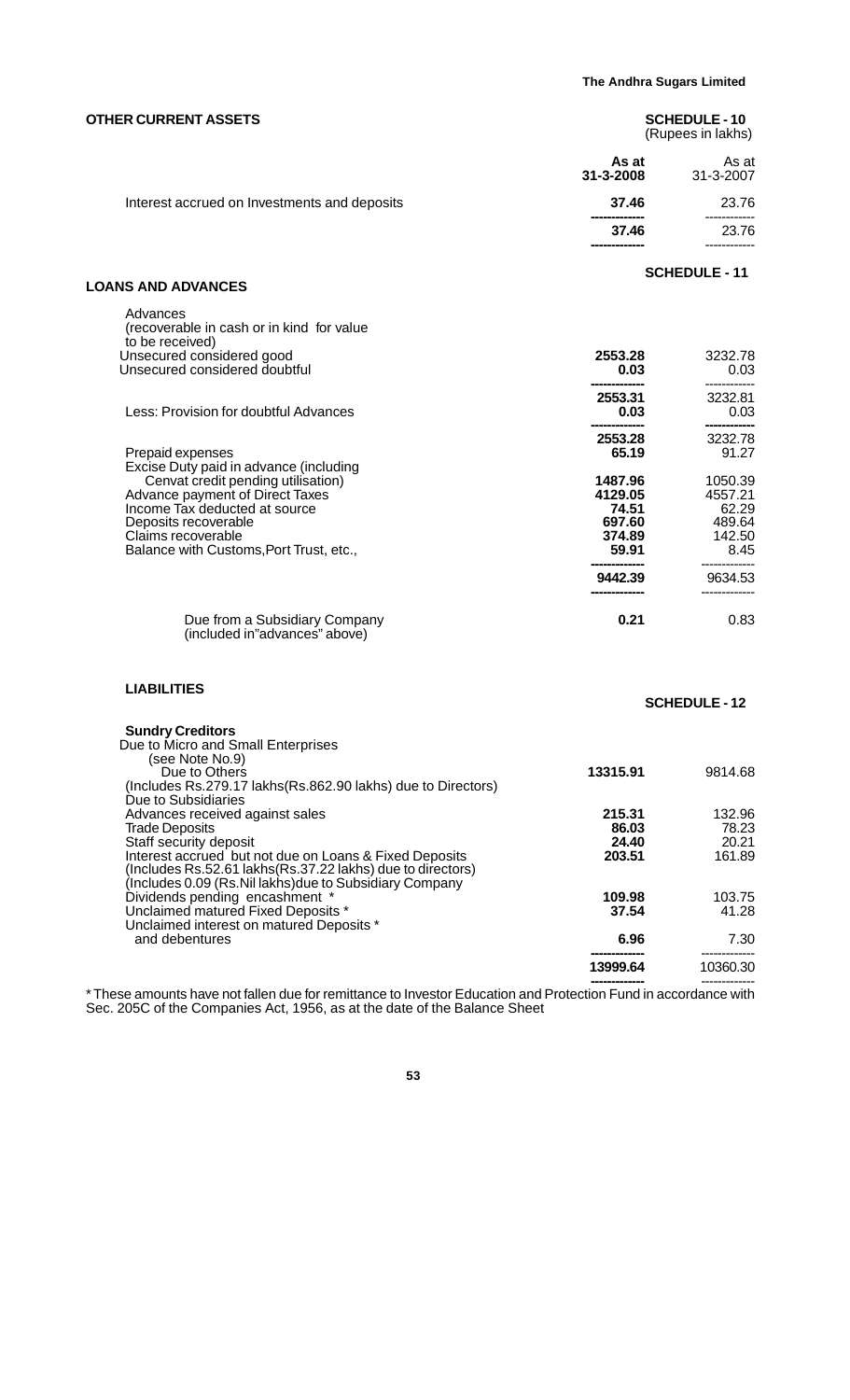|                                                                                                                                                                                                                                                                                                                                                                                                                                                                                                                             | As at<br>31-3-2008                                                                                                                      | <b>SCHEDULE-13</b><br>(Rupees in lakhs)<br>As at<br>31-3-2007                                                                                      |
|-----------------------------------------------------------------------------------------------------------------------------------------------------------------------------------------------------------------------------------------------------------------------------------------------------------------------------------------------------------------------------------------------------------------------------------------------------------------------------------------------------------------------------|-----------------------------------------------------------------------------------------------------------------------------------------|----------------------------------------------------------------------------------------------------------------------------------------------------|
| <b>PROVISIONS</b>                                                                                                                                                                                                                                                                                                                                                                                                                                                                                                           |                                                                                                                                         |                                                                                                                                                    |
| For Income Tax and Fringe Benefit Tax<br>For Wealth Tax<br>For Proposed Dividend<br>For Tax on Distributable Profits<br>For Compensated absences<br><b>For Gratuity</b>                                                                                                                                                                                                                                                                                                                                                     | 4637.00<br>8.00<br>1355.35<br>201.28<br>234.07<br>701.19<br>7136.89                                                                     | 4767.00<br>6.00<br>1626.42<br>276.41<br>261.91<br>0.00<br>6937.75                                                                                  |
|                                                                                                                                                                                                                                                                                                                                                                                                                                                                                                                             |                                                                                                                                         |                                                                                                                                                    |
| <b>MISCELLANEOUS EXPENDITURE</b>                                                                                                                                                                                                                                                                                                                                                                                                                                                                                            |                                                                                                                                         | <b>SCHEDULE-14</b>                                                                                                                                 |
| Issue expenses of Debentures / Shares<br>on Rights basis<br>Less: Written off during the year                                                                                                                                                                                                                                                                                                                                                                                                                               |                                                                                                                                         | 4.35<br>4.35                                                                                                                                       |
| <b>SCHEDULESTO PRFIT &amp; LOSS ACCOUNT</b>                                                                                                                                                                                                                                                                                                                                                                                                                                                                                 |                                                                                                                                         |                                                                                                                                                    |
| <b>OTHER INCOME</b>                                                                                                                                                                                                                                                                                                                                                                                                                                                                                                         |                                                                                                                                         | <b>SCHEDULE - 15</b>                                                                                                                               |
| Processing and Job work income<br>Freight and other sales expenses recovered<br>Subsidy on Superphosphate sales<br>Rents received<br>Dividends received<br>Interest from Banks and Others<br>Interest on Investments<br>Miscellaneous receipts<br>Profit on Sale of Assets<br>Provisions/ Credit balances written back<br>Claims received<br>Income from agriculture (Net)<br>Impairment provision written back<br>Difference in exchange<br>Income of earlier years<br>Bad debts recovered<br>1) Dividend income includes: | 51.70<br>1321.18<br>347.75<br>56.49<br>308.00<br>73.29<br>3.05<br>177.35<br>3.86<br>9.40<br>190.25<br>9.08<br>112.48<br>0.38<br>2664.26 | 40.81<br>1266.03<br>406.23<br>53.04<br>309.96<br>55.90<br>11.19<br>296.36<br>26.89<br>10.56<br>51.69<br>6.88<br>162.24<br>12.27<br>2.51<br>2712.56 |
| i) From Trade Investments - In subsidiaries<br>- In others<br>ii) From Non-Trade investments                                                                                                                                                                                                                                                                                                                                                                                                                                | 66.15<br>241.85                                                                                                                         | 254.46<br>4.18<br>51.32                                                                                                                            |
| 2) Tax deducted at source :<br>- on Interest income<br>- on Processing charges received<br>- on Rents received<br>- on Technical and proffesinal services                                                                                                                                                                                                                                                                                                                                                                   | 12.34<br>2.30<br>10.40<br>1.03                                                                                                          | 9.86<br>1.69<br>9.13                                                                                                                               |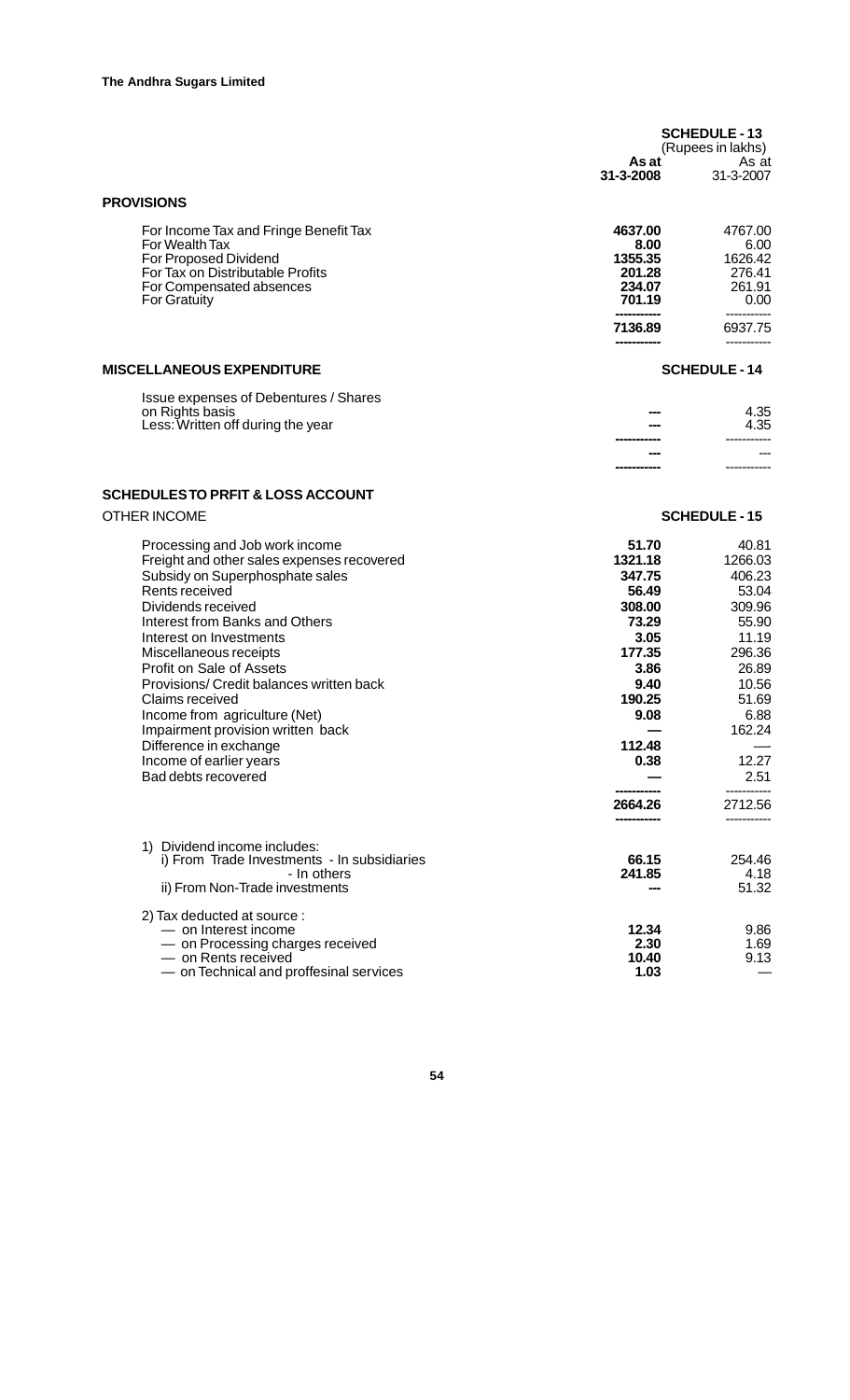|                                                                                                                                                                                                                                                                                                                                                                                                                                                                                                                                                                                                                                                                                                                                                                          | As at<br>31-3-2008                                                                                                                                                                                                   | <b>SCHEDULE-16</b><br>(Rupees in lakhs)<br>As at<br>31-3-2007                                                                                                                                                                    |
|--------------------------------------------------------------------------------------------------------------------------------------------------------------------------------------------------------------------------------------------------------------------------------------------------------------------------------------------------------------------------------------------------------------------------------------------------------------------------------------------------------------------------------------------------------------------------------------------------------------------------------------------------------------------------------------------------------------------------------------------------------------------------|----------------------------------------------------------------------------------------------------------------------------------------------------------------------------------------------------------------------|----------------------------------------------------------------------------------------------------------------------------------------------------------------------------------------------------------------------------------|
| <b>OPENING AND CLOSING STOCKS</b>                                                                                                                                                                                                                                                                                                                                                                                                                                                                                                                                                                                                                                                                                                                                        |                                                                                                                                                                                                                      |                                                                                                                                                                                                                                  |
| <b>Opening Stock:</b><br>Work-in-process<br>Finished goods                                                                                                                                                                                                                                                                                                                                                                                                                                                                                                                                                                                                                                                                                                               | 416.60<br>14909.64<br>-------------                                                                                                                                                                                  | 252.70<br>17433.12<br>-------------                                                                                                                                                                                              |
| Total (A)                                                                                                                                                                                                                                                                                                                                                                                                                                                                                                                                                                                                                                                                                                                                                                | 15326.24                                                                                                                                                                                                             | 17685.82                                                                                                                                                                                                                         |
| Closing Stock:                                                                                                                                                                                                                                                                                                                                                                                                                                                                                                                                                                                                                                                                                                                                                           |                                                                                                                                                                                                                      |                                                                                                                                                                                                                                  |
| Work-in-process<br>Finished goods                                                                                                                                                                                                                                                                                                                                                                                                                                                                                                                                                                                                                                                                                                                                        | 275.73<br>17979.04                                                                                                                                                                                                   | 416.60<br>14909.64                                                                                                                                                                                                               |
| Total (B)                                                                                                                                                                                                                                                                                                                                                                                                                                                                                                                                                                                                                                                                                                                                                                | 18254.77                                                                                                                                                                                                             | 15326.24<br>------------                                                                                                                                                                                                         |
| Add: (Increase)/Decrease in Excise duty on stocks(c)                                                                                                                                                                                                                                                                                                                                                                                                                                                                                                                                                                                                                                                                                                                     | $-316.57$                                                                                                                                                                                                            | 150.40<br>-------------                                                                                                                                                                                                          |
| Accretion to stock<br>Decretion in stock                                                                                                                                                                                                                                                                                                                                                                                                                                                                                                                                                                                                                                                                                                                                 | 2611.96                                                                                                                                                                                                              | 2209.16                                                                                                                                                                                                                          |
|                                                                                                                                                                                                                                                                                                                                                                                                                                                                                                                                                                                                                                                                                                                                                                          |                                                                                                                                                                                                                      |                                                                                                                                                                                                                                  |
|                                                                                                                                                                                                                                                                                                                                                                                                                                                                                                                                                                                                                                                                                                                                                                          |                                                                                                                                                                                                                      | <b>SCHEDULE - 17</b>                                                                                                                                                                                                             |
| <b>PAYMENTS AND BENEFITS TO EMPLOYEES</b>                                                                                                                                                                                                                                                                                                                                                                                                                                                                                                                                                                                                                                                                                                                                |                                                                                                                                                                                                                      |                                                                                                                                                                                                                                  |
| Salaries, Wages and Bonus<br>Contribution to Provident, Gratuity                                                                                                                                                                                                                                                                                                                                                                                                                                                                                                                                                                                                                                                                                                         | 3715.39                                                                                                                                                                                                              | 3355.14                                                                                                                                                                                                                          |
| and other funds<br>Workmen and Staff Welfare Expenses                                                                                                                                                                                                                                                                                                                                                                                                                                                                                                                                                                                                                                                                                                                    | 592.10<br>238.28                                                                                                                                                                                                     | 440.21<br>169.42                                                                                                                                                                                                                 |
|                                                                                                                                                                                                                                                                                                                                                                                                                                                                                                                                                                                                                                                                                                                                                                          | 4545.77                                                                                                                                                                                                              | 3964.77                                                                                                                                                                                                                          |
| <b>MANUFACTURING AND OTHER EXPENSES</b>                                                                                                                                                                                                                                                                                                                                                                                                                                                                                                                                                                                                                                                                                                                                  |                                                                                                                                                                                                                      | <b>SCHEDULE - 18</b>                                                                                                                                                                                                             |
| Stores & Spares consumed (including packing materials)<br>Power and Fuel<br>Insurance<br><b>Sugarcane Development Expenses</b><br><b>Repairs to Buildings</b><br><b>Repairs to Machinery</b><br><b>Repairs to Other Assets</b><br><b>Advertisement and Sales Promotion</b><br>Handling, Transport & Expenses at Sales Depots<br><b>Commission on Sales</b><br>Rent<br>Directors' Sitting Fee<br>Managerial Remuneration (Note No.25)<br>Payments to Auditors (Note No.22)<br>Miscellaneous expenses<br>Donations<br>Loss on sale of Assets<br>Issue expenses of Shares/Debentures written off<br>Expenses of earlier years<br><b>Bad debts</b><br>Assets written off<br>Stores & spares written off<br>Loss on sale/ conversion of Investments<br>Difference in exchange | 1507.26<br>7760.19<br>130.28<br>46.56<br>212.53<br>2482.26<br>516.54<br>13.71<br>1556.02<br>59.87<br>9.78<br>3.20<br>394.89<br>11.48<br>546.80<br>27.00<br>0.13<br>0.22<br>0.02<br>4.11<br>4.82<br>39.77<br>15327.44 | 1641.89<br>7375.04<br>191.06<br>47.16<br>224.21<br>2469.88<br>516.91<br>30.47<br>1590.91<br>62.54<br>11.22<br>2.60<br>923.74<br>9.15<br>515.60<br>59.40<br>1.03<br>4.35<br>0.57<br>333.77<br>26.68<br>23.60<br>28.49<br>16090.28 |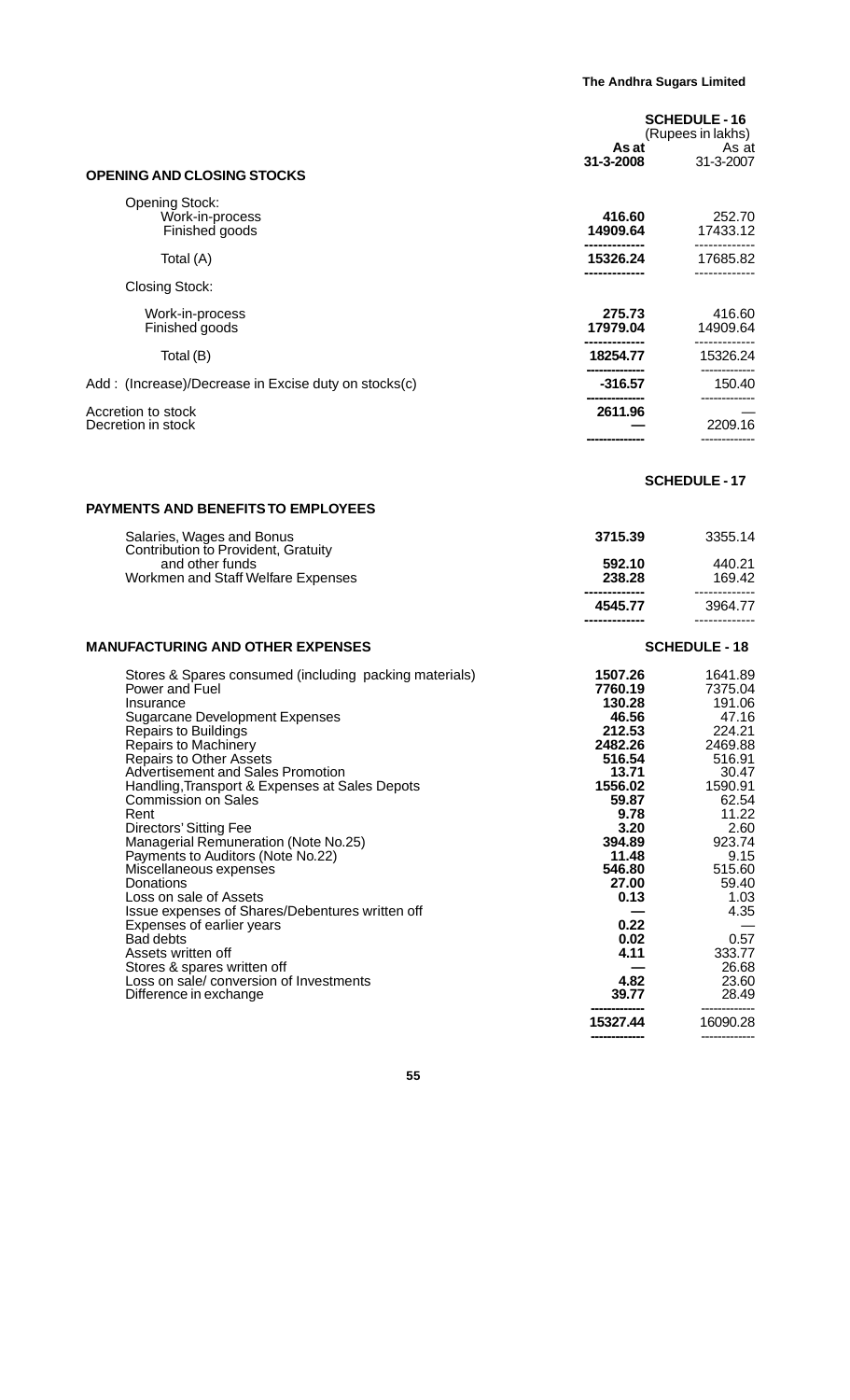|                                                                                                       | As at                        | <b>SCHEDULE-19</b><br>(Rupees in lakhs)<br>As at |
|-------------------------------------------------------------------------------------------------------|------------------------------|--------------------------------------------------|
| <b>TAXES AND LICENCES</b>                                                                             | 31-3-2008                    | 31-3-2007                                        |
| Excise Duty (Net)<br>Purchase Tax on Sugarcane<br><b>Rates and Taxes</b>                              | 0.62<br>709.16<br>213.96     | 0.40<br>809.25<br>219.77                         |
|                                                                                                       | 923.74                       | 1029.42                                          |
| <b>INTEREST</b>                                                                                       |                              | <b>SCHEDULE - 20</b>                             |
| On Fixed period loans from banks<br>On Fixed deposits from Whole- time Directors<br>On Other accounts | 1234.71<br>181.53<br>1461.95 | 1382.86<br>132.30<br>827.84                      |
|                                                                                                       | 2878.19                      | 2343.00                                          |
| <b>DIVIDENDS</b>                                                                                      |                              | <b>SCHEDULE - 21</b>                             |

| Proposed dividend | 1355.35                                   | 1626.42                                   |
|-------------------|-------------------------------------------|-------------------------------------------|
| Tax on above      | 201.28                                    | 276.41                                    |
|                   | -------------<br>1556.63<br>------------- | -------------<br>1902.83<br>------------- |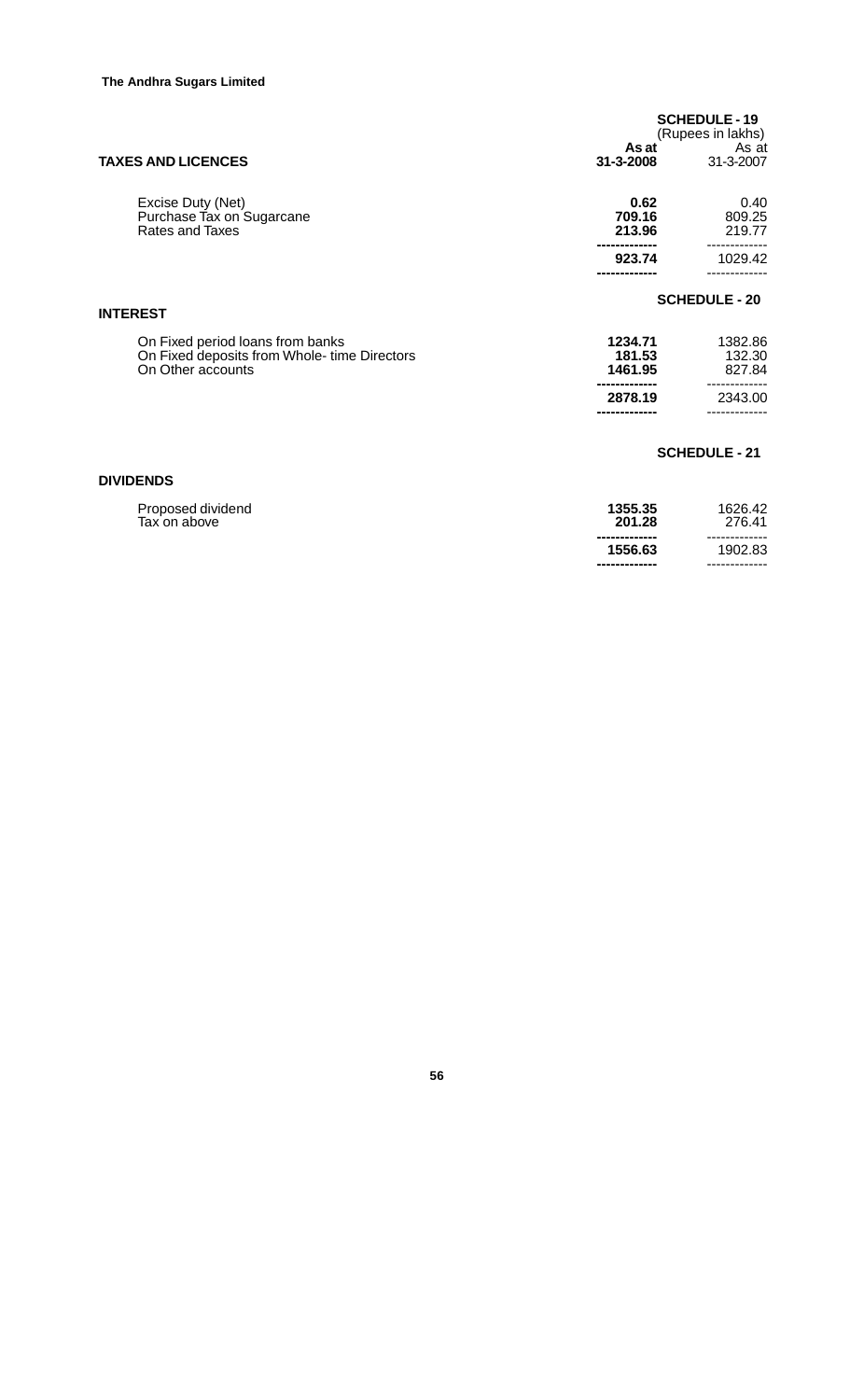| NOTES FORMING PART OF THE ACCOUNTS                                                                                     |                    | The Andhra Sugars Limited<br><b>SCHEDULE - 22</b> |
|------------------------------------------------------------------------------------------------------------------------|--------------------|---------------------------------------------------|
|                                                                                                                        |                    | (Rupees in lakhs)                                 |
|                                                                                                                        | As at<br>31-3-2008 | As at<br>31-3-2007                                |
| 1. Estimated amount of contracts remaining to be<br>executed on Capital Account and not provided for                   | 1653.40            | 3782.70                                           |
| 2. a) Uncalled liability on partly paid shares held as Investments                                                     | 24.66              | 24.66                                             |
| b) Liability on account of membership in Alkali Manufacturers'<br>Association of India, a Company limited by Guarantee | 0.01               | 0.01                                              |
| 3. Claims against the company not acknowledged as debts<br>relating to the following areas:                            |                    |                                                   |
| Excise<br>i)                                                                                                           | 17.09              | 25.17                                             |
| ii) Customs                                                                                                            | 2.92               | 2.92                                              |
| iii) Sales Tax                                                                                                         | 28.14              | 28.14                                             |
| iv) State Levies                                                                                                       | 170.70             | 164.14                                            |
| v) Suppliers and Service contract                                                                                      | 175.51             | 160.89                                            |
| vi) Labour related                                                                                                     | 17.71              | 17.71                                             |
| 4. Other monies for which the company is contingently liable                                                           |                    |                                                   |
| a) Guarantees issued by the company for obligations                                                                    |                    |                                                   |
| arising out of events occurred at the Balance Sheet date.                                                              | 40.49              |                                                   |

b) Under the provisions of "The Levy Sugar Price Equalisation Fund Act, 1976" the excess amount collected over the notified levy sale price pursuant to the interim stay granted by the Courts vests in the fund. In a writ petition No: 1534/76 filed by the Company against these provisions, the High Court of Andhra Pradesh has held that provisions of the said Act are not applicable to the excess collections made prior to 15-6-1972, against which the Union Government filed a civil appeal No: 274/79 before the Supreme Court, which is pending.

While admitting the appeal, the Supreme Court granted stay of operation of Judgement of A.P. High Court in W.P.No: 1534/76 and directed the Company to furnish a Bank Guarantee for Rs.9.60 lakhs being the difference in levy Sugar price for the Sugar Season 1969-70. The Bank Guarantee was furnished on 7-12-1979 in favour of Registrar, High Court of Andhra Pradesh. Interest, if any, payable under the said Act, estimated at Rs. 57.47 lakhs (Rs.55.74 lakhs) has not been provided for in the accounts pending final legal decision in the matter.

c) No provision has been made towards the liability if any that may arise towards the sales tax portion of the cost of Rock Phosphate purchased on high seas basis from Minerals and Metal Trading Corporation of India (MMTC) for the years 1977-78 to 1988-89 estimated at Rs.23.22 lakhs. The Company has furnished an indemnity to MMTC for the amount.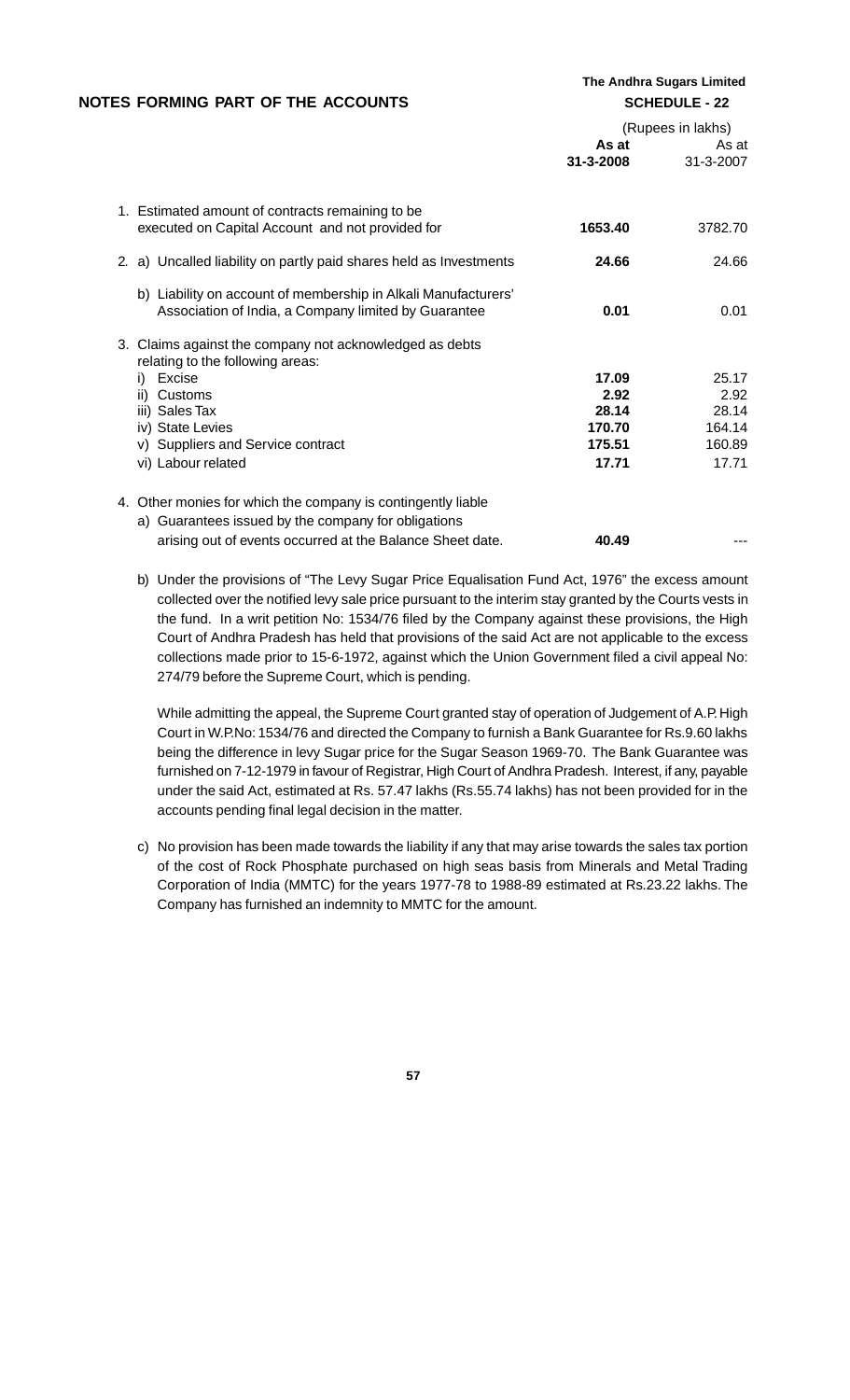#### **The Andhra Sugars Limited**

- 5. "Sundry Creditors" includes Rs.7.53 lakhs received from State Trading Corporation (STC) towards damages for breach of Contract pursuant to the orders of the Appellate Authorities/ Arbitrators. Since, further Appeals preferred by the S.T.C. before the higher appellate authorities are pending, the said amount is not recognised as revenue in the year of receipt, pending disposal of final appeal.
- 6. The Company has given undertakings / assurance to IDBI not to dispose of its share holdings in The Andhra Petrochemicals Limited, without the prior consent of the IDBI until the loan payable by the said company to IDBI are fully repaid.
- 7. In the opinion of the management, all the amounts stated under sundry debtors and loans and advances are recoverable at the values at which they are stated.
- 8. Balances in personal accounts of various parties are subject to confirmation by and reconciliation with the said parties.
- 9. The company, despite its efforts, has not received from the concerned creditors, the necessary details to identify Micro and Small enterprises among them, in terms of the Micro and Small Enterprises Development Act, 2006. Therefore, company is unable to furnish the prescribed information with regard to its dues if any, to such enterprises. However, according to the information available with and in the opinion of the company, there are no claims/dues from any such parties for interest etc., on such dues/payments at the date of the Balance Sheet.
- 10. Loans and Advances in the nature of loans given to subsidiary Hindustan Allied Chemicals Limited as per clause 32 of the listing agreement is Rs.0.21 lakhs as on 31.3.2008. (Maximum balance outstanding during the year is Rs.0.83 lakhs). The investment in the Equity shares of the company is Nos. 328760.
- 11. Closing stock units of Wind farm at Ramagiri and power generation unit at Taduvai as per the books of the company and as confirmed by the AP Genco is subject to reconciliation due to certain matters pending before Honourable High Court of Andhra Pradesh.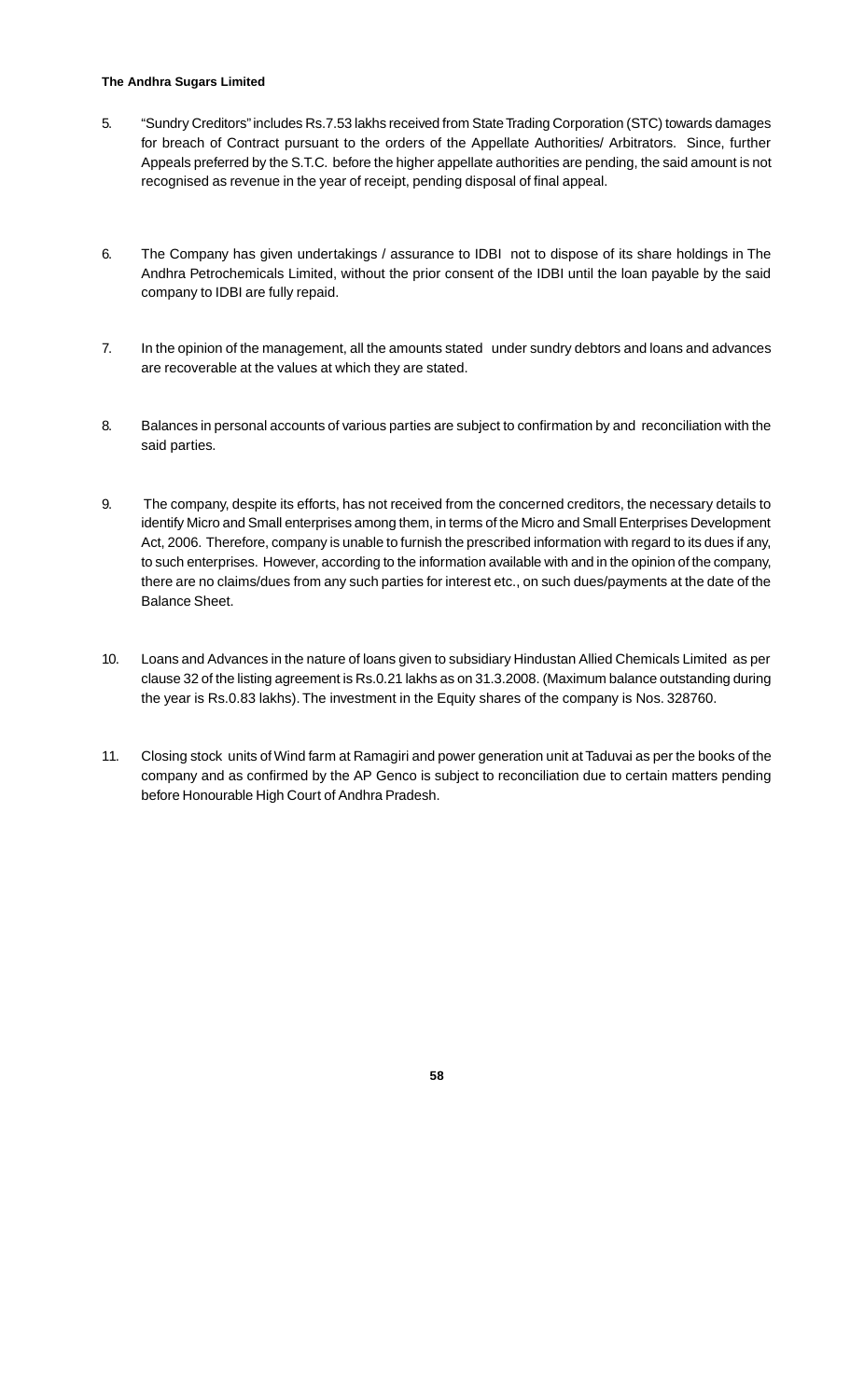|                                                        |                   |                 |              | The Andhra Sugars Limited |                          |  |  |
|--------------------------------------------------------|-------------------|-----------------|--------------|---------------------------|--------------------------|--|--|
| <b>12. SALES</b>                                       | (Rupees in lakhs) |                 |              |                           |                          |  |  |
|                                                        |                   |                 | This year    | Previous year             |                          |  |  |
|                                                        |                   | Quantity        | <b>Value</b> | Quantity                  | value                    |  |  |
| Sugar                                                  | M.T               | 114720          | 16030.45     | 164279                    | 28462.08                 |  |  |
| Molasses                                               | M.T               | 27325           | 491.73       | 38028                     | 893.99                   |  |  |
| <b>Industrial Alcohols &amp; Ethanol</b>               | K.L               | 4995            | 1267.80      | 2770                      | 800.46                   |  |  |
| Acetic Acid                                            | M.T               | 669             | 235.45       | 981                       | 377.66                   |  |  |
| Acetic Anhydride                                       | M.T               | 539             | 369.39       | 705                       | 480.11                   |  |  |
| Aspirin                                                | M.T               | 351             | 566.85       | 385                       | 600.35                   |  |  |
| Caustic Soda                                           | M.T               | 92032           | 18507.84     | 96422                     | 18237.53                 |  |  |
| Caustic Potash                                         | M.T               | 8068            | 2977.25      | 8326                      | 3020.79                  |  |  |
| Chlorine                                               | M.T               | 46329           | 2018.67      | 50917                     | 2390.27                  |  |  |
| Hydrochloric Acid                                      | M.T               | 126787          | 1825.12      | 124093                    | 1478.28                  |  |  |
| Sodium Hypochlorite                                    | M.T               | 14761           | 450.46       | 15419                     | 516.33                   |  |  |
| Hydrogen gas                                           | <b>CU.MTR</b>     | 2410811         | 435.54       | 2496007                   | 417.07                   |  |  |
| Chlorosulphonic Acid                                   | M.T               | 0               | 0            | 0                         | 0.01                     |  |  |
| Sulphuric Acid                                         | M.T               | 67823           | 2764.21      | 101000                    | 2321.46                  |  |  |
| Superphosphate                                         | M.T               | 30911           | 934.96       | 42241                     | 1270.67                  |  |  |
| UDMH/UH25                                              | M.T               | 166             | 1127.43      | 105                       | 664.13                   |  |  |
| Mono Methyl Hydrazine                                  | M.T               | $6\phantom{1}6$ | 125.98       | 6                         | 108.08                   |  |  |
| HTPB                                                   | M.T               | 83              | 500.10       | 53                        | 272.74                   |  |  |
| <b>Electrical Energey</b>                              | <b>KWH</b>        | 15696720        | 423.81       | 17467510                  | 471.62                   |  |  |
| Cattle Feed                                            | M.T               | 3562            | 232.12       | 2756                      | 173.54                   |  |  |
| Others                                                 |                   |                 | 252.93       |                           | 223.88                   |  |  |
|                                                        |                   |                 | 51538.09     |                           | ------------<br>63181.05 |  |  |
| NOTE: The above figures include Excise Duty recovered: |                   |                 | 5139.43      |                           | 5569.03                  |  |  |

## **13. Stores and Spares consumed and the value of 'Sales' are after excluding the value of the Products internally produced and consumed at the market value of : 96.51** 96.51 79.72

| <b>14. RAW MATERIALS CONSUMED:</b> | (Rupees in lakhs) |         |           |         |               |  |  |
|------------------------------------|-------------------|---------|-----------|---------|---------------|--|--|
|                                    |                   |         | This year |         | Previous year |  |  |
|                                    | Quantity          | Value   | Quantity  | value   |               |  |  |
| Sugarcane                          | M.T.              | 1182507 | 13103.08  | 1349171 | 14954.29      |  |  |
| Phenol                             | M.T.              | 388     | 291.45    | 375     | 257.80        |  |  |
| Sulphur                            | M.T.              | 27961   | 1975.94   | 41759   | 1835.84       |  |  |
| Rockphosphate                      | M.T.              | 15350   | 550.74    | 24663   | 852.07        |  |  |
| Salt                               | M.T.              | 158686  | 3040.66   | 163478  | 2498.47       |  |  |
| Potassium Chloride                 | M.T.              | 10951   | 1399.23   | 11238   | 1356.25       |  |  |
| <b>Extractions for Cattle feed</b> | M.T.              | 3840    | 156.55    | 2896    | 100.27        |  |  |
| Other raw materials                |                   |         | 805.71    |         | 513.09        |  |  |
|                                    |                   |         | 21323.36  |         | 22368.08      |  |  |

Note: Where one class of goods is used in the manufacture of another, consumption of raw materials and sales have been arrived at after deducting inter unit transfers. Excise duty, if any, is adjusted in Schedule No. 19.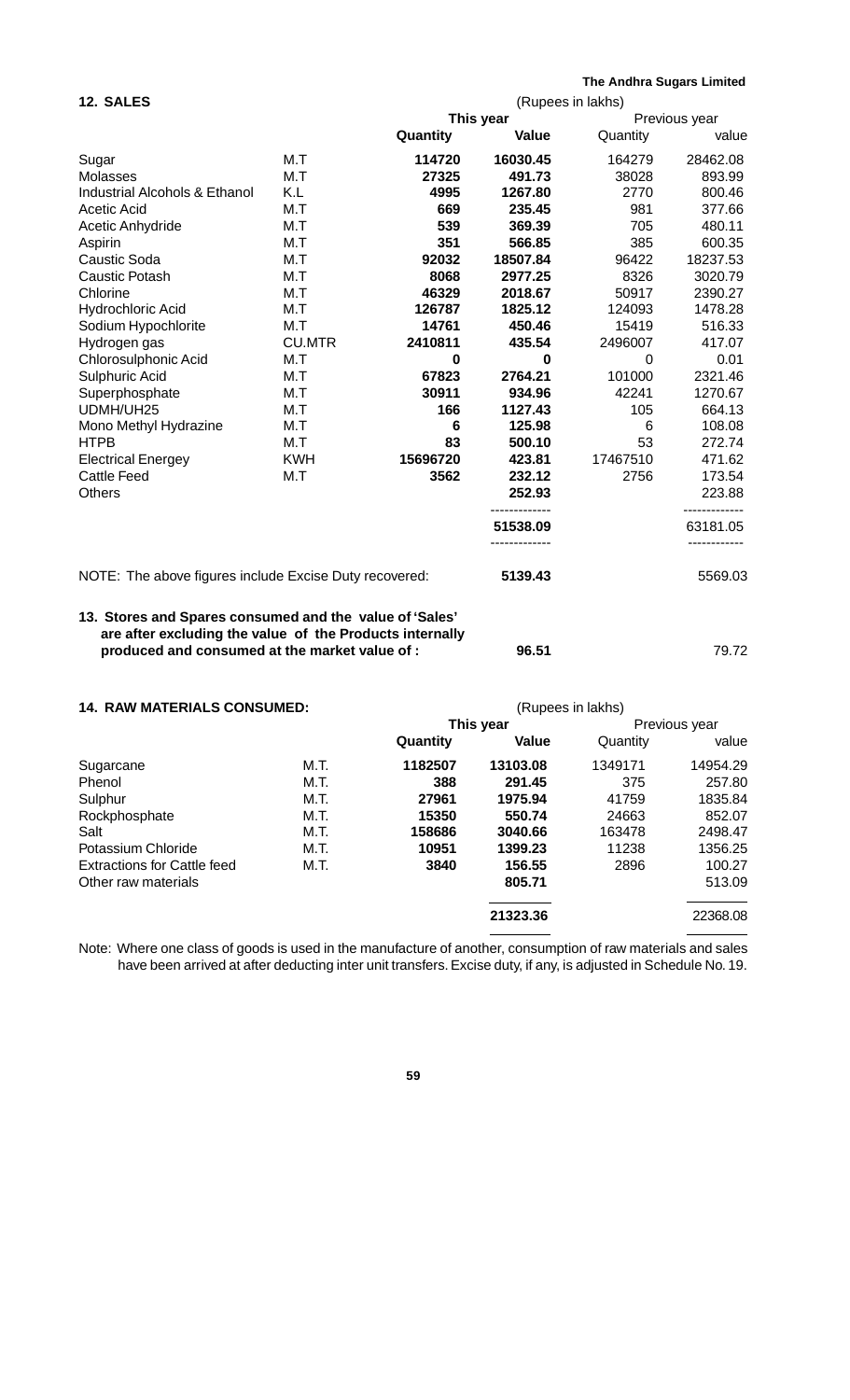**15. OPENING AND CLOSING STOCKS OF FINISHED GOODS:**

|    |                            |               |                       |                |                |               |                       |                       |               | (Rupees in lakhs) |
|----|----------------------------|---------------|-----------------------|----------------|----------------|---------------|-----------------------|-----------------------|---------------|-------------------|
|    |                            |               |                       | OPENING STOCKS |                |               | <b>CLOSING STOCKS</b> |                       |               |                   |
|    | <b>PRODUCTS</b>            | <b>UNIT</b>   | <b>THIS YEAR</b>      |                |                | PREVIOUS YEAR |                       | <b>THIS YEAR</b>      | PREVIOUS YEAR |                   |
|    |                            |               | <b>QUANTITY VALUE</b> |                | QUANTITY VALUE |               |                       | <b>QUANTITY VALUE</b> |               | QUANTITY VALUE    |
|    | <b>SUGAR</b>               | MT            | 95708                 | 13341.76       | 112709         | 16145.65      | 112409                | 16556.56              | 95708         | 13341.76          |
|    | <b>MOLASSES</b>            | MT            | 29920                 | 710.98         | 32782          | 440.44        | 33356                 | 436.51                | 29920         | 710.98            |
|    | <b>SULPHURIC ACID</b>      | <b>MT</b>     | 2471                  | 52.93          | 1177           | 29.02         | 3866                  | 147.04                | 2471          | 52.93             |
|    | <b>OLEUM</b>               | MT            |                       |                |                |               | —                     | $\hspace{0.05cm}$     |               |                   |
|    | <b>SUPERPHOSPHATE</b>      | <b>MT</b>     | 7175                  | 212.94         | 4916           | 141.18        | 3219                  | 99.27                 | 7175          | 212.94            |
|    | <b>CAUSTIC SODA</b>        | <b>MT</b>     | 1024                  | 124.72         | 1319           | 155.49        | 1453                  | 186.88                | 1024          | 124.72            |
|    | <b>CAUSTIC POTASH</b>      | <b>MT</b>     | 170                   | 58.56          | 306            | 89.50         | 352                   | 125.31                | 170           | 58.56             |
|    | <b>CHLORINE</b>            | <b>MT</b>     | 215                   | 6.64           | 217            | 11.70         | 153                   | 4.91                  | 215           | 6.64              |
|    | SODIUM HYPOCHLORITE        | <b>MT</b>     | 28                    | 0.75           | 41             | 1.54          | 20                    | 0.60                  | 28            | 0.75              |
|    | <b>HYDROCHLORIC ACID</b>   | <b>MT</b>     | 508                   | 3.90           | 404            | 5.34          | 297                   | 4.20                  | 508           | 3.90              |
|    | INDUSTRIAL ALCOHOL&ETHANOL | <b>KL</b>     | 443                   | 66.68          | 280            | 44.60         | 452                   | 66.00                 | 443           | 66.68             |
|    | <b>FUSEL OIL</b>           | KL            | 1                     | 0.10           | 3              | 0.47          | $\overline{2}$        | 0.23                  | $\mathbf 1$   | 0.10              |
|    | <b>ACETIC ACID</b>         | MT            | 11                    | 2.19           | 57             | 14.96         | 37                    | 7.50                  | 11            | 2.19              |
| ဇွ | <b>ACETIC ANHYDRIDE</b>    | <b>MT</b>     | 129                   | 67.84          | 102            | 43.54         | 81                    | 37.88                 | 129           | 67.84             |
|    | ETHYL ACETATE              | MT            | 16                    | 5.77           | 13             | 5.33          | 14                    | 4.50                  | 16            | 5.77              |
|    | CHLOROSULPHONIC ACID       | <b>MT</b>     | 53                    | 3.52           | 53             | 3.08          | $\bf{0}$              | 0.00                  | 53            | 3.52              |
|    | <b>ASPIRIN</b>             | <b>MT</b>     | 146                   | 101.75         | 106            | 144.89        | 93                    | 185.89                | 146           | 101.75            |
|    | ORGANIC DIERVATIVES OF     |               |                       |                |                |               |                       |                       |               |                   |
|    | HYDRAZINE OR OF HYDROXYL   |               |                       |                |                |               |                       |                       |               |                   |
|    | <b>AMINE</b>               | <b>MT</b>     | 3                     | 19.75          | 4              | 26.10         | 11                    | 71.58                 | 3             | 19.75             |
|    | H.T.P.B                    | <b>MT</b>     | 5                     | 6.98           | $\overline{2}$ | 5.46          | 1                     | 0.91                  | 5             | 6.98              |
|    | <b>HYDROGEN GAS</b>        | <b>CU.MTR</b> | 3809                  | 0.19           | 5187           | 0.27          | 2652                  | 0.19                  | 3809          | 0.19              |
|    | <b>BARIUM SULPHATE</b>     | MT            |                       | 0.05           | 1              | 0.04          |                       |                       |               | 0.05              |
|    | ELECTRICAL ENERGEY         | <b>UNITS</b>  | 1483794               | 15.88          | 246817         | 4.02          |                       |                       | 1483794       | 15.88             |
|    | <b>OTHERS</b>              |               |                       | 105.76         |                | 120.49        |                       | 43.08                 |               | 105.76            |
|    | <b>TOTAL</b>               |               |                       | 14909.64       |                | 17433.11      |                       | 17979.04              |               | 14909.64          |

The Andhra Sugars Limited **The Andhra Sugars Limited**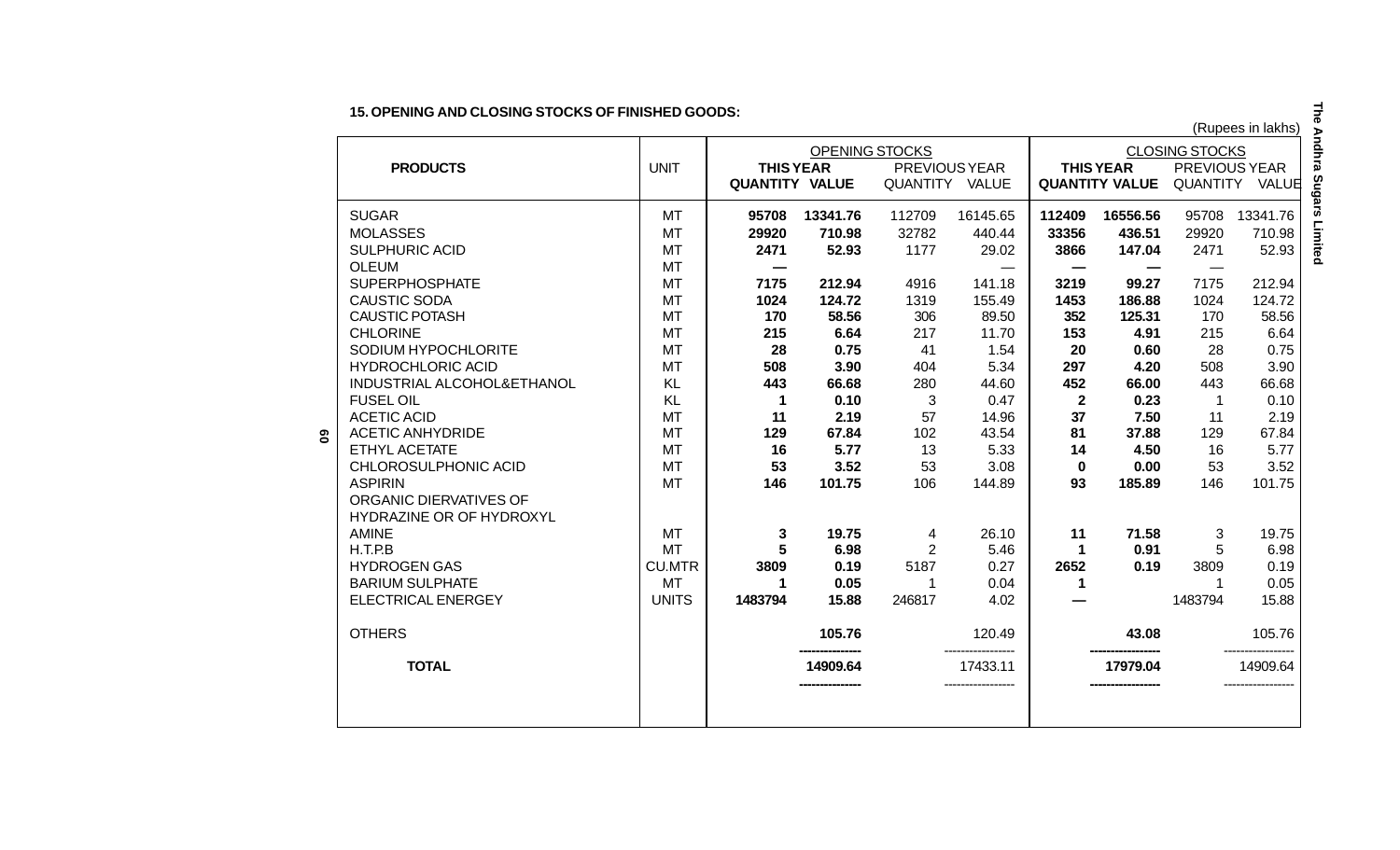| CLASS OF GOODS |       | CAPACITY                                              |                 |        |                  | <b>ACTUAL PRODUCTION</b>         |              |                           |           |       |           |
|----------------|-------|-------------------------------------------------------|-----------------|--------|------------------|----------------------------------|--------------|---------------------------|-----------|-------|-----------|
|                |       |                                                       | <b>LICENCED</b> |        | <b>INSTALLED</b> | Year ended<br><b>March, 2008</b> |              | Year ended<br>March, 2007 |           |       |           |
| 1              | Sugar |                                                       |                 |        |                  |                                  |              |                           |           |       |           |
|                |       | a. Tanuku                                             |                 | 5,000  | MT Cane/Day      | 5,000                            | MT Cane/Day  | 53684 MT                  |           | 63277 | MT        |
|                |       | Molasses (By-product of Sugar)                        |                 |        |                  |                                  |              | 22836                     | МT        | 26143 | MT        |
|                | b.    | Taduvai                                               |                 | 5,500  | MT Cane/Day      | 2,500                            | MT Cane/Day  | 53838 MT                  |           | 62224 | MT        |
|                |       | Molasses (By-product of Sugar)                        |                 |        |                  |                                  |              | 21566 MT                  |           | 23168 | MT        |
|                | C.    | Bhimadole                                             |                 | 5,500  | MT Cane/Day      | 1,600                            | MT Cane/Day  | 25395                     | <b>MT</b> | 21777 | MT        |
|                |       | Molasses (By-product of Sugar)                        |                 |        |                  |                                  |              | 11379                     | <b>MT</b> | 9430  | MT        |
| 2              |       | Acetic Acid                                           |                 | 1,080  | MT/annum         | 1,080                            | MT/annum     | 613                       | <b>MT</b> | 826   | MT        |
|                |       | Acetic Anhydride                                      |                 | 720    | MT/annum         | 720                              | MT/annum     | 744                       | MТ        | 996   | MT        |
|                |       | <b>Ethyl Acetate</b>                                  |                 | 1,268  | MT/annum         | 1,268                            | MT/annum     | 32                        | <b>MT</b> | 45    | <b>MT</b> |
|                |       | <b>Butyl Acetate</b>                                  |                 | 1,268  | MT/annum         | 1,268                            | MT/annum     | ----                      |           | $---$ |           |
|                |       | <b>Industrial Alcohol</b>                             |                 | 9,900  | KL/annum         | 9,900                            | KL/annum     | 10324 KL                  |           | 5764  | KL        |
|                |       | Carbon Dioxide                                        |                 | 5,000  | MT/annum         | 5,000                            | MT/annum     | ---                       | <b>MT</b> | 200   | MT        |
| 5              |       | Aspirin                                               |                 | 2,500  | MT/annum         | 1,000                            | MT/annum     | 312                       | <b>MT</b> | 334   | MT        |
| 6              |       | H.T.P.B.                                              |                 | 180    | MT/annum         | 180                              | MT/annum     | 79                        | МT        | 56    | MT.       |
|                |       | <b>Diffusers</b>                                      |                 | 4 Nos. | per annum        | 4 Nos.                           | per annum    |                           |           | ---   |           |
| 8              |       | <b>Chemical Equipment</b>                             |                 | 392    | MT/annum         | 500                              | MT/annum     |                           |           | $---$ | MT        |
| 9              |       | Sugar Factory Boiling House Equipment                 |                 | 1,000  | MT/annum         | 1,000                            | MT/annum     |                           |           | ----  |           |
| 10             |       | Organic Derivatives of Hydrazine or of Hydroxyl Amine |                 | 250    | MT/annum         | 250                              | MT/annum     |                           | 174 MT    | 110   | MT        |
| 11             |       | Caustic Soda (Kovvur)                                 |                 |        |                  |                                  |              |                           |           |       |           |
|                | a.    | Caustic Soda                                          | (Up to Aug-06)  |        | MT/annum         |                                  | MT/annum     |                           |           |       | MT        |
|                | b.    | Hydrochloric Acid                                     |                 |        | MT/annum         |                                  | MT/annum     |                           | MТ        | 586   | MT        |
|                |       |                                                       |                 |        | (100% basis)     | (100% basis)                     |              |                           |           |       |           |
|                | C.    | Chlorine                                              |                 |        | MT/annum         |                                  | MT/annum     |                           | MТ        | 1891  | MT        |
|                | d.    | <b>Caustic Potash</b>                                 | (Up to Aug-06)  | 2,500  | MT/annum         | 2,500                            | MT/annum     |                           | <b>MT</b> | 3774  | MT        |
|                | е.    | Sodium Hypochlorite                                   |                 | 1,650  | MT/annum         | 1,650                            | MT/annum     | 7589                      | <b>MT</b> | 8505  | MT        |
|                | a.    | <b>Caustic Potash</b>                                 | (From Sep-06)   | 16,500 | MT/annum         | 16,500                           | MT/annum     | 8036                      | МT        | 4169  |           |
|                |       | (Membrance Cell Process)                              |                 |        |                  |                                  |              |                           |           |       |           |
|                | b.    | Hydrochloric Acid                                     |                 | 6,600  | MT/annum         | 6,600                            | MT/annum     | 2464 MT                   |           | 2458  |           |
|                |       |                                                       |                 |        | (100% basis)     |                                  | (100% basis) |                           |           |       |           |
|                | C.    | Chlorine                                              |                 | 9,900  | MT/annum         | 9,900                            | MT/annum     | 4013 MT                   |           | 1755  |           |
|                |       |                                                       |                 |        |                  |                                  |              |                           |           |       |           |

#### **16. PARTICULARS REGARDING CAPACITY AND PRODUCTION:**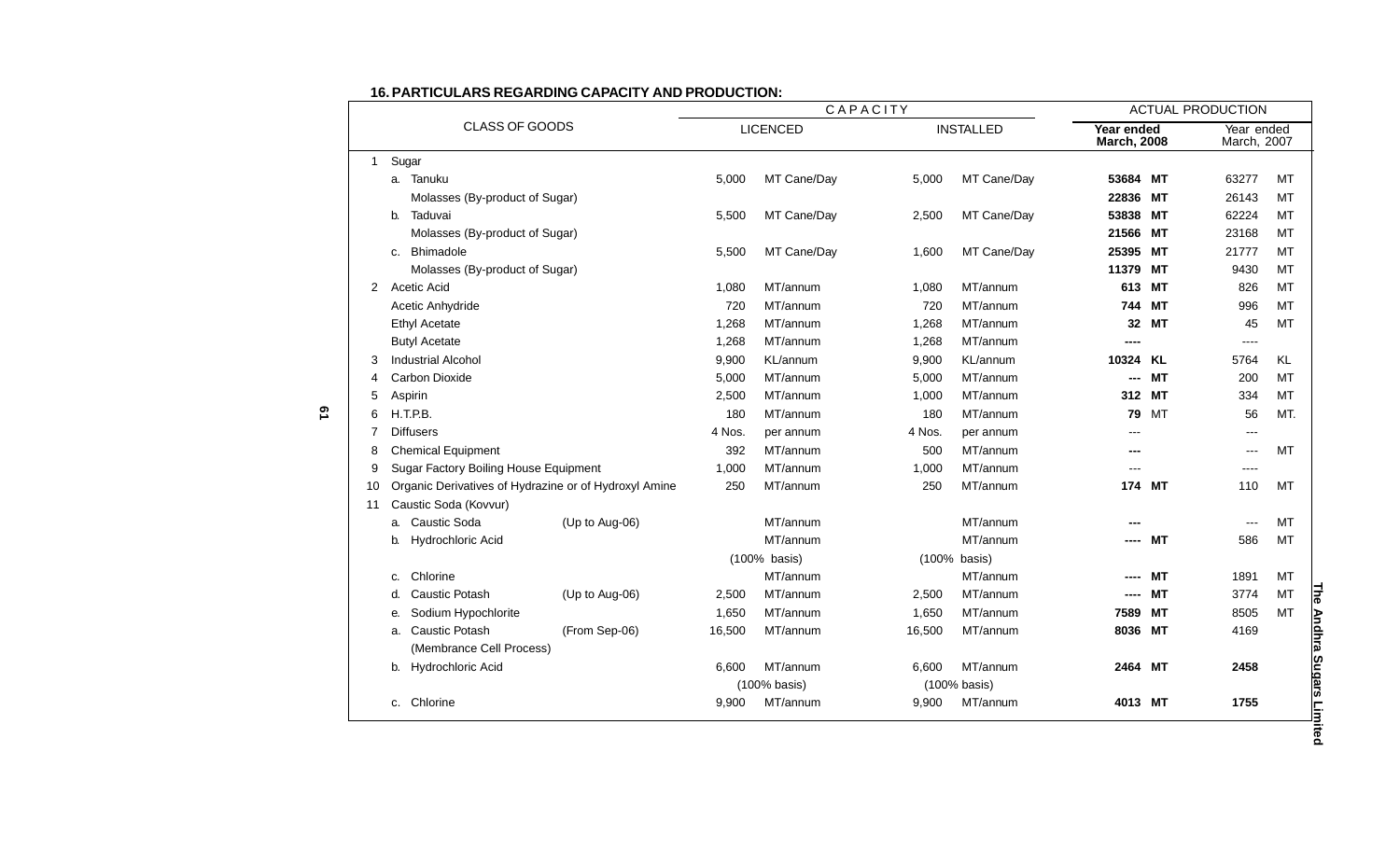|     |                                                                       |                | CAPACITY        |                |                                      | <b>ACTUAL PRODUCTION</b>         |               |                           |               |
|-----|-----------------------------------------------------------------------|----------------|-----------------|----------------|--------------------------------------|----------------------------------|---------------|---------------------------|---------------|
|     | CLASS OF GOODS                                                        |                | <b>LICENCED</b> |                | <b>INSTALLED</b>                     | Year ended<br><b>March, 2008</b> |               | Year ended<br>March, 2007 |               |
| 12  | Sulphuric Acid                                                        | 45,000         | MT/annum        | 45,000         | MT/annum                             | 22066                            | МT            | 63277                     | <b>MT</b>     |
| l13 | Superphosphate                                                        | 66,000         | MT/annum        | 66.000         | MT/annum                             | 26955                            | МT            | 26143                     | <b>MT</b>     |
| 14  | Chlorosulphonic Acid                                                  | 20,000MT/annum |                 | 20,000MT/annum | 3                                    |                                  |               | 26011                     | MT            |
| h5  | Oleum                                                                 | 6.600          | MT/annum        | 6,600          | MT/annum                             |                                  |               | 44500                     | MT            |
| l16 | Caustic Soda (Saggonda)                                               |                |                 |                |                                      |                                  |               |                           |               |
|     | <b>Caustic Soda</b><br>a.                                             | 132,000        | MT/annum        | 132,000        | MT/annum                             | 99144                            | МT            | 102064                    | MT            |
|     | <b>Hydrochloric Acid</b>                                              | 40,000         | MT/annum        | 40,000         | MT/annum                             | 139337                           | МT            | 131928                    | MT            |
|     | Chlorine<br>C.                                                        | 76,000         | MT/annum        | 76,000         | MT/annum                             | 43065                            | МT            | 47951                     | MT            |
|     | Sodium Hypochlorite<br>d.                                             | 6,600          | MT/annum        | 6,600          | MT/annum                             | 7165                             | MТ            | 6901                      | <b>MT</b>     |
|     | Hydrogen gas<br>е.                                                    | 1,000          | MT/annum        | 1,000          | MT/annum                             | 2409654                          | <b>CU.MTR</b> | 2494629                   | <b>CU.MTR</b> |
|     | <b>Barium Sulphate</b>                                                | 330            | MT/annum        | 330            | MT/annum                             | ---                              |               | $---$                     | MT            |
| 17  | Sulphuric Acid (Saggonda)                                             | 99,000         | MT/annum        | 99,000         | MT/annum                             | 57639                            | MТ            | 82663                     | MT            |
| 18  | Chlorosulphonic Acid (Saggonda)                                       | 33,000         | MT/annum        | ----           |                                      |                                  |               | ----                      |               |
| 19  | Liquid Hydrogen                                                       | 330            | MT/annum        | 330            | MT/annum                             | ----                             |               | $---$                     |               |
| 20  | Crushing and processing of seeds<br>and oil bearing vegetable produce | 63,000         | MT/annum        | 125<br>300     | MT/day crushing<br>MT/day processing |                                  |               | ----                      |               |
| 21  | Vegetable oil refining                                                | 18,000         | MT/annum        | 60             | MT/day                               | ----                             |               | $---$                     |               |
| 22  | Hydrogenation of Oils                                                 | 12600          | MT/annum        | 40             | MT/day                               | ----                             |               | ----                      |               |
| 23  | Cattle and Poultry Feed                                               | 15000          | MT/annum        | 15             | MT/day                               | 3562                             | МT            | 2756                      | MT            |
| 24  | Wind Power (Anantapuram)                                              | 2.025          | <b>MW</b>       | 2.025          | <b>MW</b>                            | 2251300                          | <b>Units</b>  | 2510300                   | Units         |
| 25  | Wind Power (Tamilanadu)                                               | 6.600          | <b>MW</b>       | 6.600          | <b>MW</b>                            | 15696720                         | Units         | 17467510                  | Units         |
| 26  | Electricity (Co.Gen. at Taduvai)                                      |                | <b>MW</b>       |                | <b>MW</b>                            | 26992260                         | Units         | 28102140                  | Units         |
| 27  | Potassium Carbonate                                                   | 75.            | MT              |                |                                      |                                  |               |                           |               |
| 28  | Bagasse                                                               | ----           |                 | ----           |                                      | 360992 MT                        |               | 411814                    | MT            |

1. The above licenced capacities are as registered with the concerned authorities, wherever necessary, consequent to delicencing of the respective products.

2. Production of Electrical energy is net after deductions towards wheeling and banking charges.

3. The installed capacities are as certified by the Managing Director.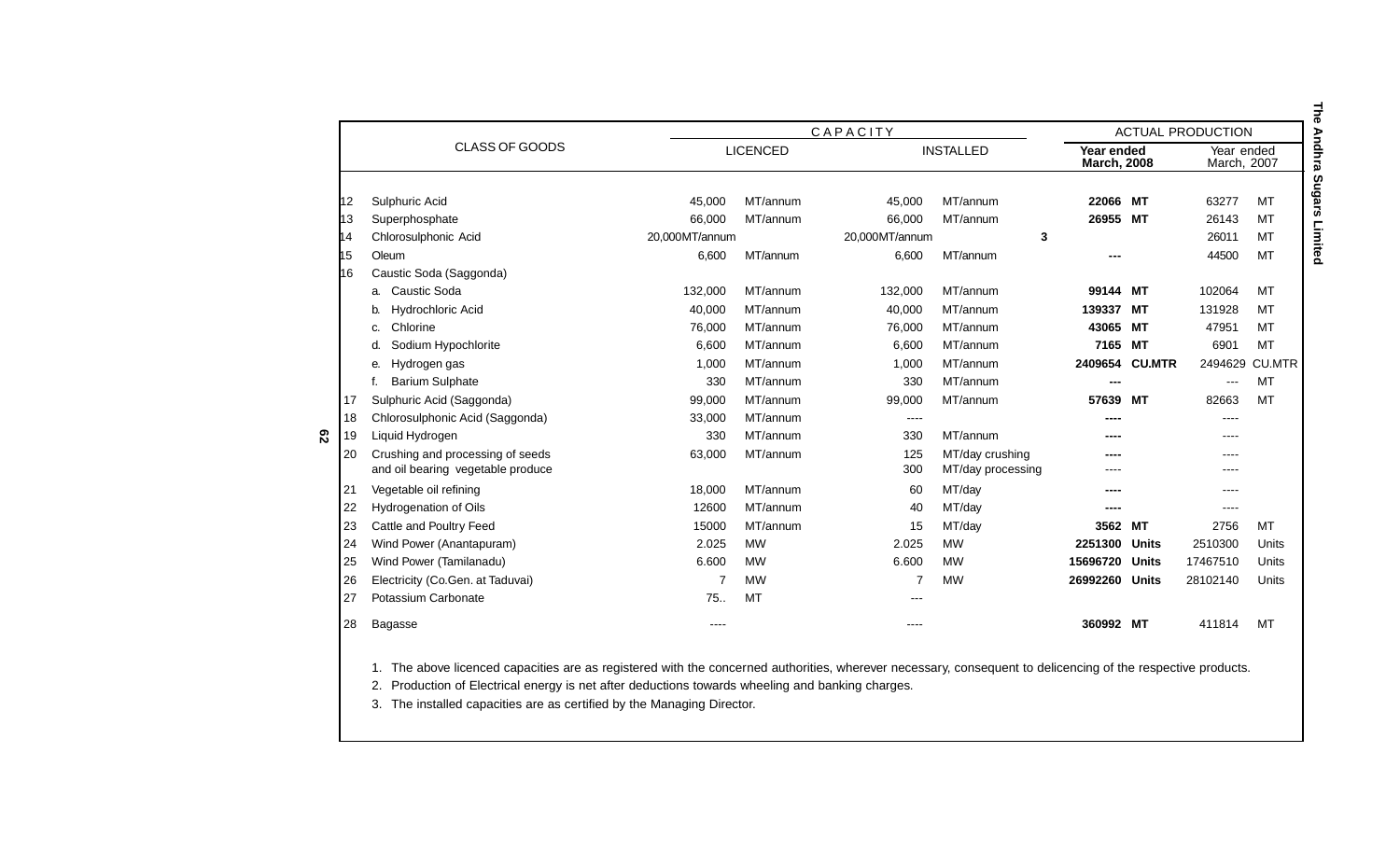## **17. Comparison between consumption of Imported and Indigenous Raw Materials during the year :**

|            |          |            | (Rupees in lakhs) |               |
|------------|----------|------------|-------------------|---------------|
|            |          | This year  |                   | Previous year |
|            | Value    | Percentage | Value             | Percentage    |
| Imported   | 3997.75  | 19         | 4047.39           | 18            |
| Indigenous | 17325.61 | 81         | 18320.69          | 82            |
|            | 21323.36 | 100        | 22368.08          | 100           |
|            |          |            |                   | -------       |

## **18. Comparison between Consumption of Imported and Indigenous spare parts and components during the year (charged to appropriate heads):**

| Imported   | 97.65                                   | 2  | 379.07                                  | 6                         |
|------------|-----------------------------------------|----|-----------------------------------------|---------------------------|
| Indigenous | 4666.39                                 | 98 | 5964.05                                 | 94                        |
|            | ------------<br>4764.04<br>------------ |    | ------------<br>6343.12<br>------------ | -------<br>100<br>------- |

## **19. Value of Imports made by the company during the year calculated on C.I.F. basis**

|     | <b>Capital Goods</b>                                              | 370.77        |                            |                  |
|-----|-------------------------------------------------------------------|---------------|----------------------------|------------------|
|     | Components and<br>spare parts                                     | 163.53        | 262.02                     |                  |
|     | Raw - materials                                                   | 4408.17       | 3790.06                    |                  |
|     |                                                                   | 4942.47       | 4052.08                    |                  |
|     |                                                                   | ------------- | -------------<br>This year | Previous Year    |
| 20. | Earnings in foreign exchange                                      |               |                            |                  |
|     | on FOB basis:                                                     |               | 29.63                      | 115.19           |
|     | 21. Expenditure incurred in foreign currency:                     |               |                            |                  |
|     | <b>Books and Periodicals</b><br>Foreign travel (excluding tickets |               | 0.72                       | 1.14             |
|     | purchased in India)                                               |               | 5.62                       | 14.48            |
|     | Delegation fee                                                    |               | 6.19                       | 2.08             |
|     | Professional charges                                              |               | 1.11                       | 14.06            |
|     | Managerial remuneration(Medical expenses                          |               |                            |                  |
|     | to WholeTime Directors)                                           |               | 54.83                      |                  |
|     | Capital work in progress- Poly Aluminium Chloride Plant           |               | 24.38                      |                  |
|     | 22. Payments made to Auditors:                                    |               |                            |                  |
|     | <b>As Auditors</b>                                                |               | 5.00                       | 3.50             |
|     | As Tax Auditors and for other Tax matters                         |               | 1.15                       | 1.15             |
|     | Fee for Certification including limited review etc.,              |               | 3.38                       | 2.88             |
|     | Reimbursement of out of pocket expenses                           |               | 0.69                       | 0.45             |
|     |                                                                   |               | 10.22                      | 7.98             |
|     | <b>As Cost Auditors</b>                                           |               | 0.90                       | 0.90             |
|     | Fee for Certification                                             |               | 0.15                       | 0.15             |
|     | Reimbursement of out of pocket expenses                           |               | 0.21                       | 0.12<br>-------- |
|     |                                                                   |               | 11.48                      | 9.15             |
|     |                                                                   |               |                            |                  |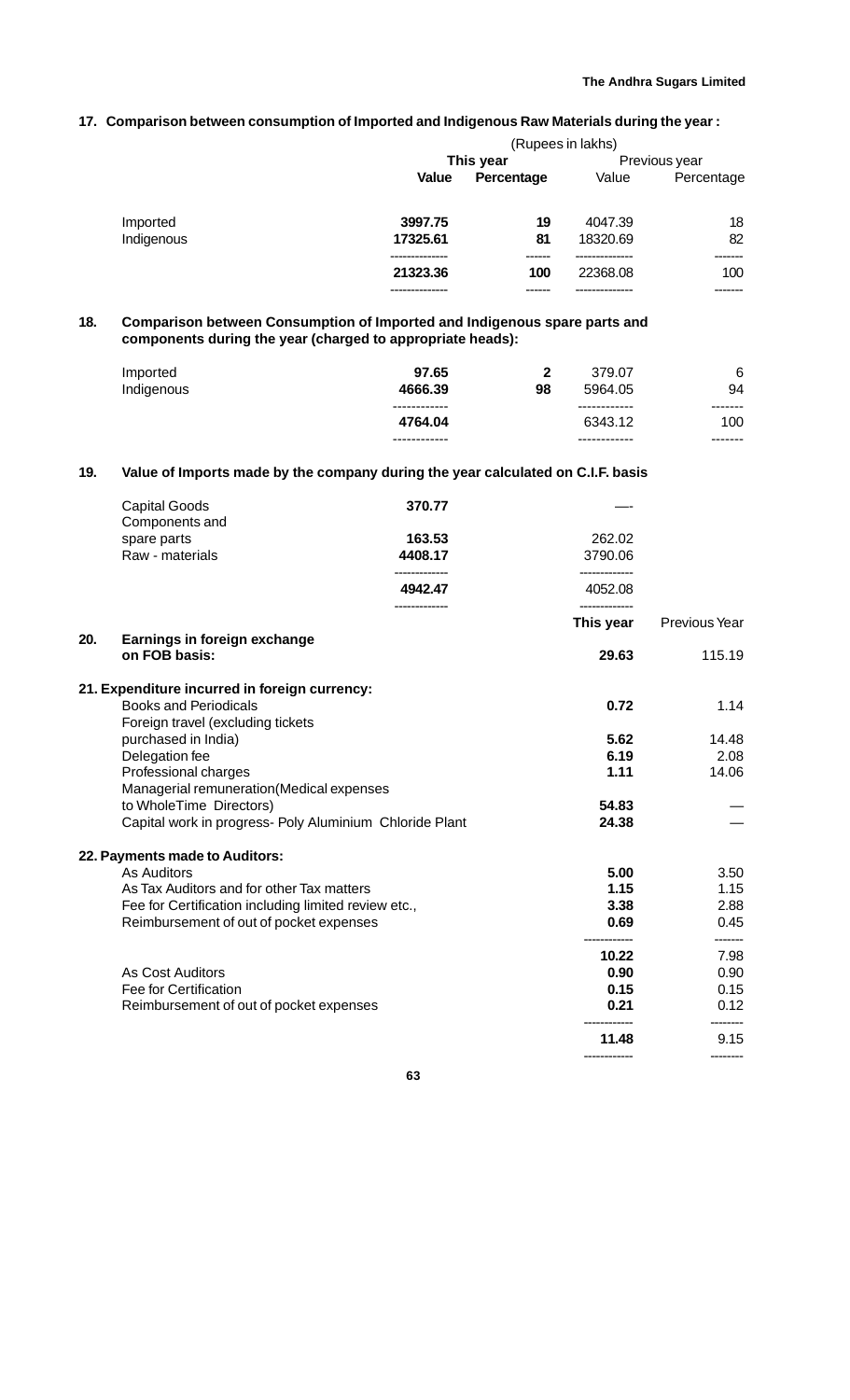|            | (Rs. in lakhs) |
|------------|----------------|
| エレ しょ Vィー・ | $D2 = 1$       |

**---------** --------- **6.06** 36.57 **---------** ---------

|    |                                                                                       | <b>This Year</b> | Previous Year      |
|----|---------------------------------------------------------------------------------------|------------------|--------------------|
| 23 | During the year the company has incurred<br>the following expenditure on Research and |                  |                    |
|    | Development which was included under                                                  |                  |                    |
|    | respective heads in the Profit and Loss                                               |                  |                    |
|    | account:                                                                              |                  |                    |
|    | Salaries, Wages and Bonus                                                             | 60.05            | 59.41              |
|    | Contribution to Provident, Gratuity and                                               |                  |                    |
|    | other funds                                                                           | 5.09             | 8.14               |
|    | Workmen and Staff Welfare Expenses                                                    | 3.10             | 1.92               |
|    | Materials consumed                                                                    | 4.01             | 3.36               |
|    | Power and Fuel                                                                        | 0.21             | 0.23               |
|    | <b>Repairs to Assets</b>                                                              | 3.77             | 2.69               |
|    | Miscellaneous Expenses<br>Depreciation                                                | 3.18             | 5.74<br>---------- |
|    |                                                                                       | 79.41            | 81.49              |
|    |                                                                                       |                  |                    |
| 24 | (A) Revenue expenditure does not include<br>the following, which formed part of the   |                  |                    |
|    | cost of capital equipment internally                                                  |                  |                    |
|    | manufactured for capitive usage.                                                      |                  |                    |
|    |                                                                                       |                  |                    |
|    | Salaries, Wages and Bonus<br>Contribution to Provident, Gratuity and                  | 42.27            | 48.15              |
|    | other funds                                                                           | 3.66             | 4.21               |
|    | Workmen and Staff Welfare Expenses                                                    | 2.55             | 2.66               |
|    | Power and Fuel                                                                        | 4.55             | 6.22               |
|    | Insurance                                                                             | 0.11             | 0.22               |
|    | <b>Repairs to Buildings</b>                                                           | 0.28             | 1.20               |
|    | Repairs to P &M                                                                       | 0.83             |                    |
|    | Miscellaneous Expenses                                                                | 0.34             | 0.42               |
|    | Depreciation                                                                          | 0.28             | 0.42               |
|    |                                                                                       | 54.87            | 63.50              |
|    |                                                                                       |                  |                    |
|    | (B)<br>Revenue expenditure capitalised during the<br>year includes among others:      |                  |                    |
|    |                                                                                       |                  |                    |
|    | Salaries, Wages and Bonus                                                             |                  | 4.71               |
|    | <b>Bank charges</b>                                                                   | 7.52             |                    |
|    | Insurance                                                                             |                  | 0.43               |
|    | Power and Fuel                                                                        |                  | 16.43              |
|    | <b>Taxes &amp; Licences</b><br>Repairs & Maintainance - Plant & Machinery             |                  | 2.01               |
|    | Consultancy charges                                                                   |                  |                    |
|    | Miscellaneous expenses                                                                |                  | 13.81              |
|    | <b>Tools Written off</b>                                                              |                  |                    |
|    | Borrowing Costs as per AS16                                                           |                  |                    |
|    | -Term Loan Processing & Upfront fee                                                   |                  |                    |
|    | - Interest Paid to Banks on fixed period loans                                        |                  | 1.40               |
|    |                                                                                       | 7.52             | 38.79              |
|    | Less: Interest received                                                               | 1.46             | 2.22               |
|    |                                                                                       |                  |                    |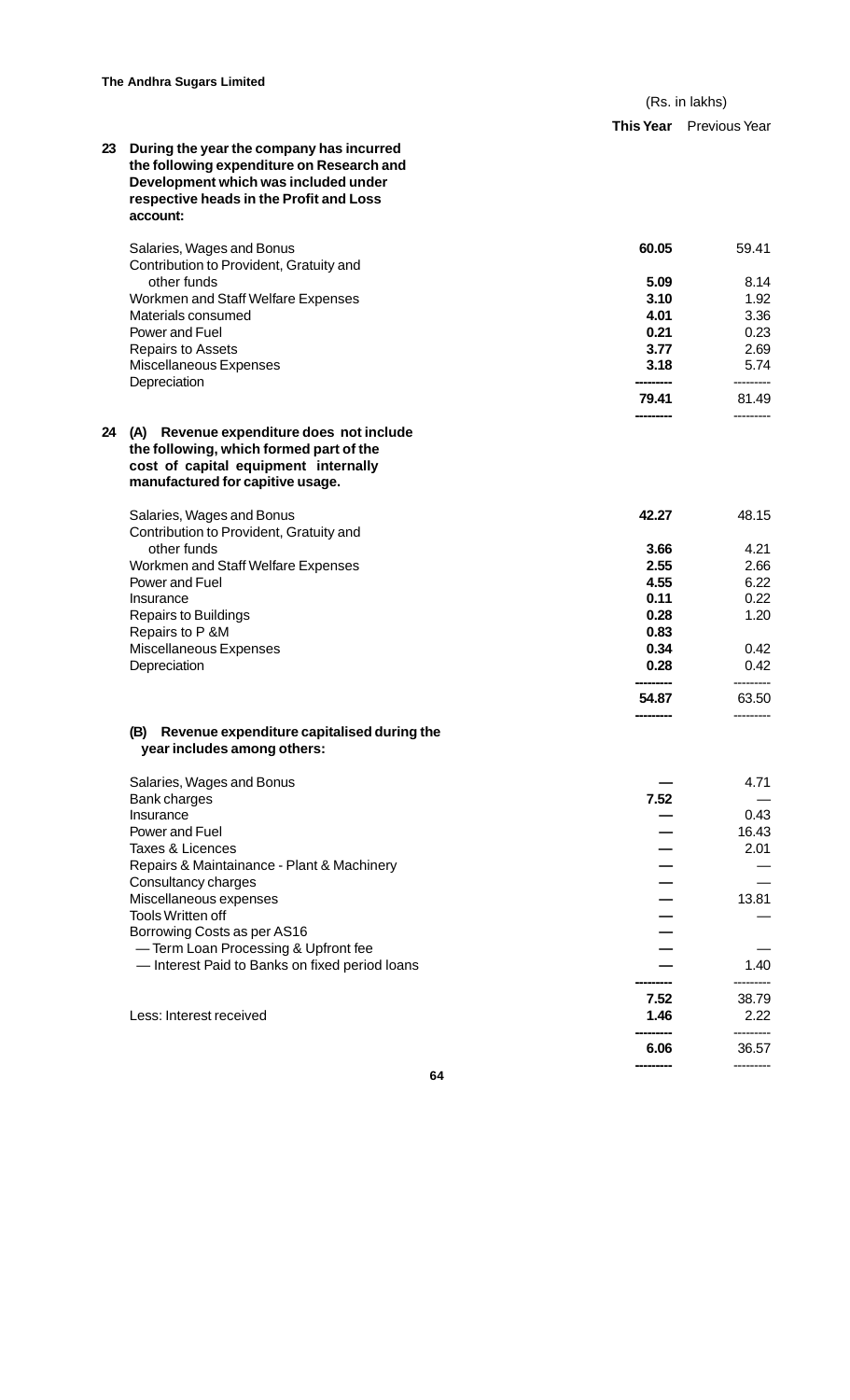**394.89** 923.74

**-----------** -----------

| 25 | <b>Computation of Net Profits in accordance</b><br>with Sec.349 of the Companies Act. |         | (Rupees in lakhs)              |  |
|----|---------------------------------------------------------------------------------------|---------|--------------------------------|--|
|    | Net Profit as per Profit & Loss account                                               |         | 3458.38                        |  |
|    | Add: Sitting fees                                                                     | 3.20    |                                |  |
|    | Remuneration provided                                                                 | 394.89  |                                |  |
|    | Profit on sale of assets in accordance with<br>Section 349                            | 3.86    |                                |  |
|    | Loss on sale of investments                                                           | 4.82    |                                |  |
|    | Depreciation provided                                                                 | 3218.00 |                                |  |
|    | Transitional adjustment of employee benefits directly                                 |         |                                |  |
|    | taken to General Reserve                                                              | 87.61   | 3712.38                        |  |
|    |                                                                                       |         | 7170.76                        |  |
|    | Less: Depreciation in accordance with Sec.350                                         | 3218.00 |                                |  |
|    | Profit on sale of assets                                                              | 3.86    |                                |  |
|    | Impairment provision reversed                                                         |         | 3221.86                        |  |
|    | Net Profit in accordance with Sec.349                                                 |         | 3948.90                        |  |
|    |                                                                                       |         | (Rupees in lakhs)              |  |
|    | Details of the remuneration to the Whole-time                                         |         |                                |  |
|    | Directors (including Managing Directors)                                              |         | <b>This Year</b> Previous Year |  |
|    | Salary                                                                                | 34.80   | 34.80                          |  |
|    | Contribution to Provident, Gratuity and                                               |         |                                |  |
|    | other Funds                                                                           | 10.00   | 10.02                          |  |
|    | Other perquisites                                                                     | 70.92   | 16.02                          |  |
|    | Commission on profits                                                                 | 279.17  | 862.90                         |  |
|    |                                                                                       |         | -----------                    |  |

The cost to the Company of the perquisites allowed during the year to the Managing Director (Tech.) & Executive Director in addition to the remuneration shown above works out to Rs.56339/-. The value of the said perquisites computed in accordance with Income Tax Rules 1962, works out to Nil.

**26** Major components of deferred tax assets and liabilities arising on account of timing

differences are:

|    | <b>Particulars</b>           | Assets            | Liabilties |
|----|------------------------------|-------------------|------------|
|    |                              | (Rupees in lakhs) |            |
| 1  | Depreciation                 |                   | 7316.31    |
| 2  | Amounts disallowed u/s 43B   |                   |            |
|    | of Income Tax Act, 1961      | 848.92            |            |
| 3. | Provision for doubtful debts | 6.74              |            |
| 4  | Amount disallowed u/s 40(1A) | 3.41              |            |
|    |                              |                   |            |
|    |                              | 859.07            | 7316.31    |
|    |                              |                   |            |
|    | Deferred Tax (Net)           |                   | 6457.24    |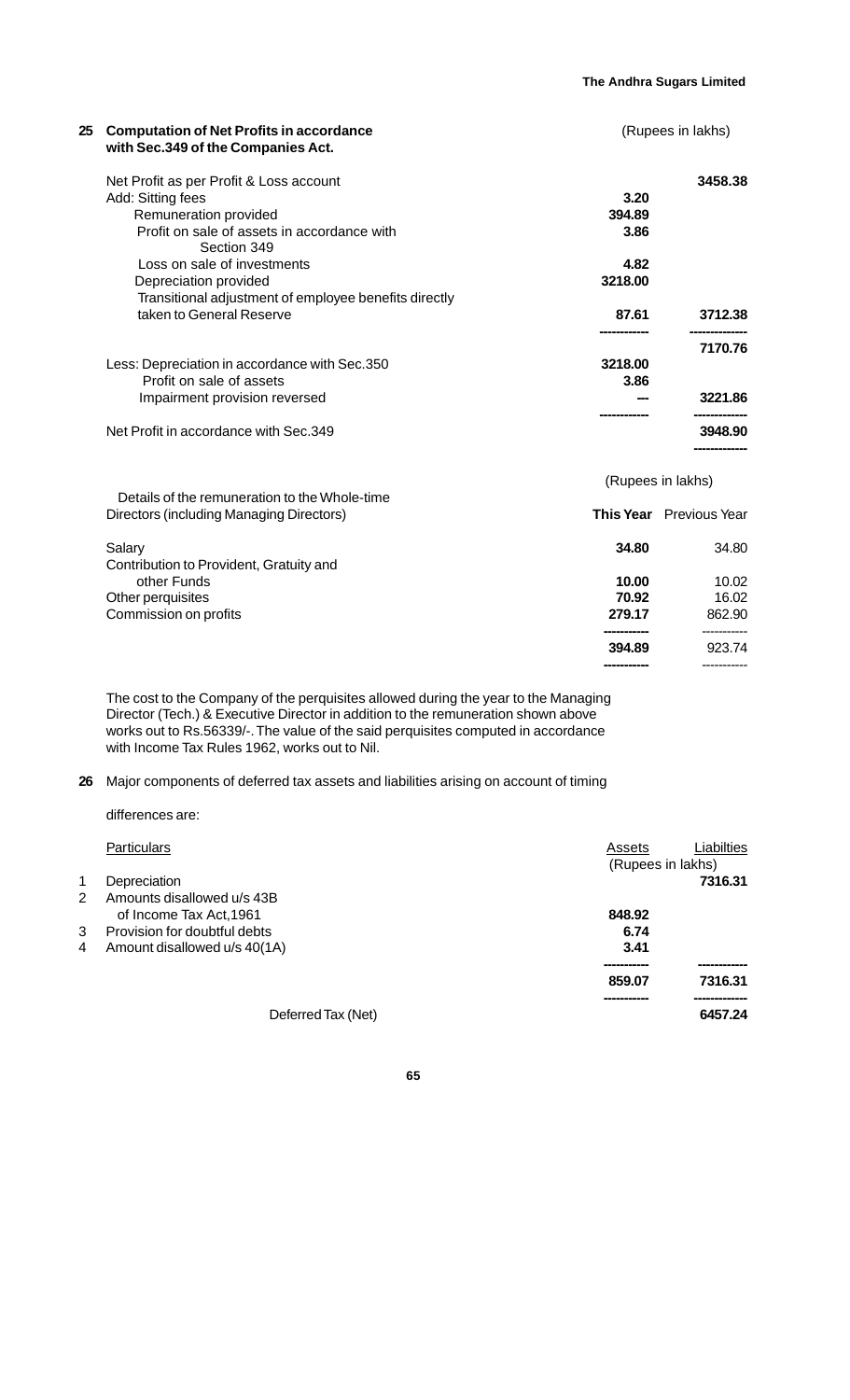## **The Andhra Sugars Limited**

## **27. DISCLOSURES REQUIRED BY ACCOUNTING STANDARD-15 (REVISED)- EMPLOYEE BENEFITS**

Pursuant to the adoption of Accounting Standard-15 (Revised), "Employee Benefits" with effect from 1st April, 2007, the past service liability arrived at based on acturial valuation as on the said date of adoption for the Defined Benefit Plan has been adjusted against General Reserve as at 1st April 2007, in accordance with transitional provisions in the Standard.

Rs.

| Net Transitional adjustment on application of AS-15"Employees Benefits"<br>Less: Deferred Tax<br>Adjusted against General Reserve                                                                             | 46548184<br>15821728<br>30726456                                                                                                                                   |
|---------------------------------------------------------------------------------------------------------------------------------------------------------------------------------------------------------------|--------------------------------------------------------------------------------------------------------------------------------------------------------------------|
| <b>Gratuity</b>                                                                                                                                                                                               | Compensated<br>Absences                                                                                                                                            |
| a) Reconciliation for present value of obligations                                                                                                                                                            |                                                                                                                                                                    |
| Present value of obligations as at beginning of year<br><b>Interest Cost</b><br><b>Current Service Cost</b><br>Benefits paid<br>Acturial loss on obligation<br>Present value of obligations as at end of year | 17253011<br>100755809<br>8060465<br>1466505<br>6682285<br>6877131<br>9839536<br>8189314<br>5756334<br>13646787<br>23163667<br>119305810                            |
| b) Reconciliation for Fair Value of Plan Assets                                                                                                                                                               |                                                                                                                                                                    |
| Fair value of plan assets at beginning of year<br>Expected return on plan assets<br>Contributions<br>Benefits paid<br>Acturial gain on plan assets                                                            | 45446459<br>4317414<br>9262478<br>9839536                                                                                                                          |
| Fair value of plan assets at the end of year                                                                                                                                                                  | 49186815                                                                                                                                                           |
| c) Expenses Recognised in statement of Profit & Loss a/c                                                                                                                                                      |                                                                                                                                                                    |
| <b>Current Service cost</b><br><b>Interest Cost</b><br>Expected return on plan assets<br>Net Acturial loss recognised in the year<br>Expenses to be Recognised in the profit & loss                           | 6682285<br>6877131<br>8060465<br>1466505<br>4317414<br>5756334<br>13646787<br>24072123<br>14099970                                                                 |
| d) Net Liability Recognised in the Balance Sheet                                                                                                                                                              |                                                                                                                                                                    |
| Present value of obligations as at the end of year<br>Fair value of plan assets as at the end of the year<br><b>Funded status</b><br>Net Liability Recognised in the Balance Sheet                            | 119305810<br>23163667<br>49186815<br>70118995<br>70118995<br>23163667                                                                                              |
| e) Acturial Assumptions<br>Assumptions<br><b>Discount Rate</b><br><b>Salary Escalation</b><br><b>Attrition rate</b><br>Expected return on plan assets<br>Mortality                                            | 31/03/2008<br>31/03/2008<br>8.00%<br>8.00%<br>7.00%<br>4.00%<br>$1 - 3%$<br>8.00%<br>0%<br><b>LIC 94-96</b><br>LIC 94-96<br><b>Mortality Rates Mortality Rates</b> |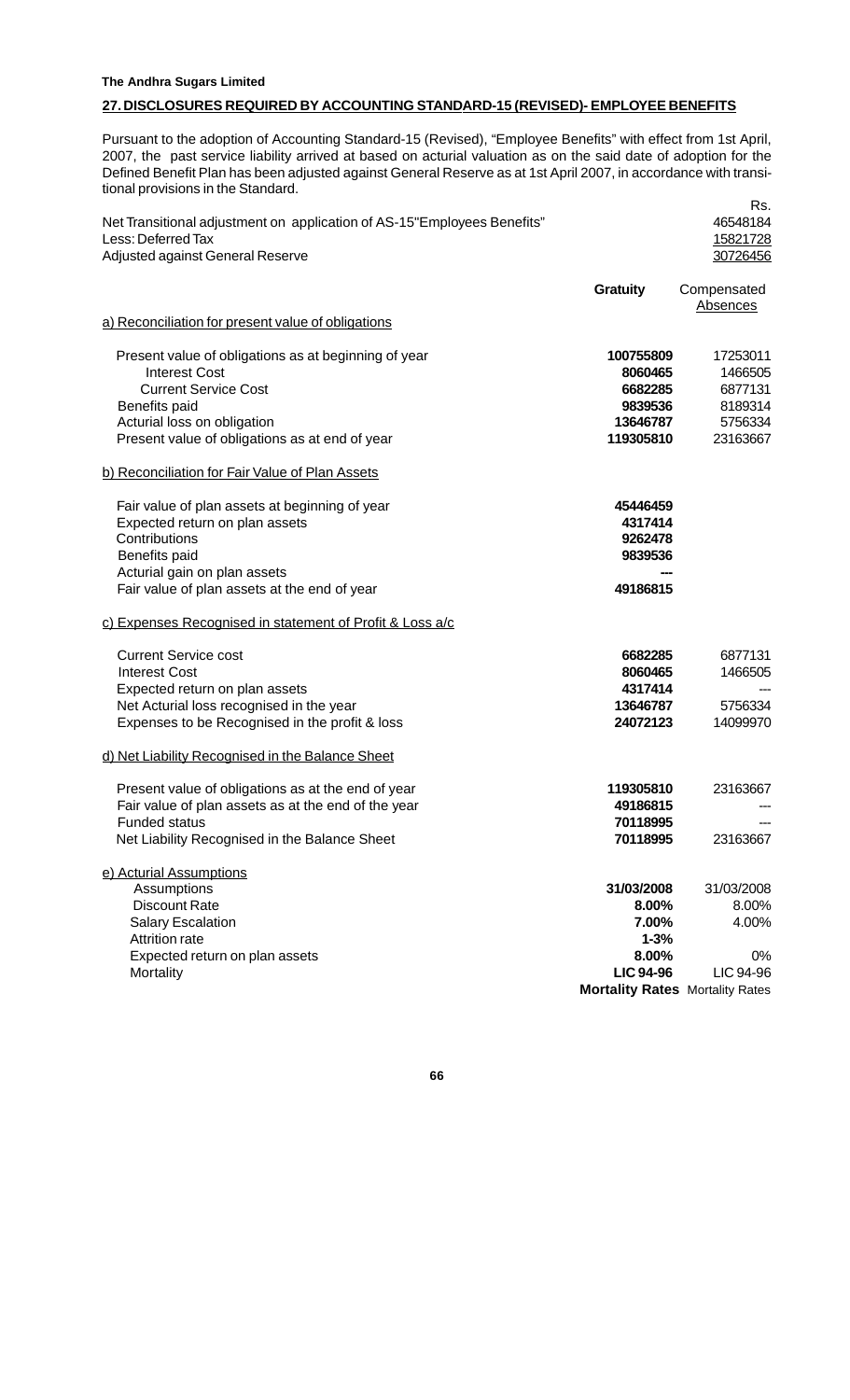## **28. GENERAL:**

Figures have been rounded off to the nearest thousand. Previous year figures have been regrouped wherever necessary. Figures in brackets are for previous year.

Per our report of even date: FOR AND ON BEHALF OF THE BOARD<br>For Brahmayya & Company Dr. Mullapudi Harischandra Prasad C Chartered Accountants A. Ranga Rao Director<br>C. Murali Krishna M. Palachandra Addl. Co Partner

Camp : TANUKU TANUKU  $Date : 28-07-2008$ 

Dr. Mullapudi Harischandra Prasad Chairman & Managing Director<br>A. Ranga Rao Chairman Birector Addl. Company Secretary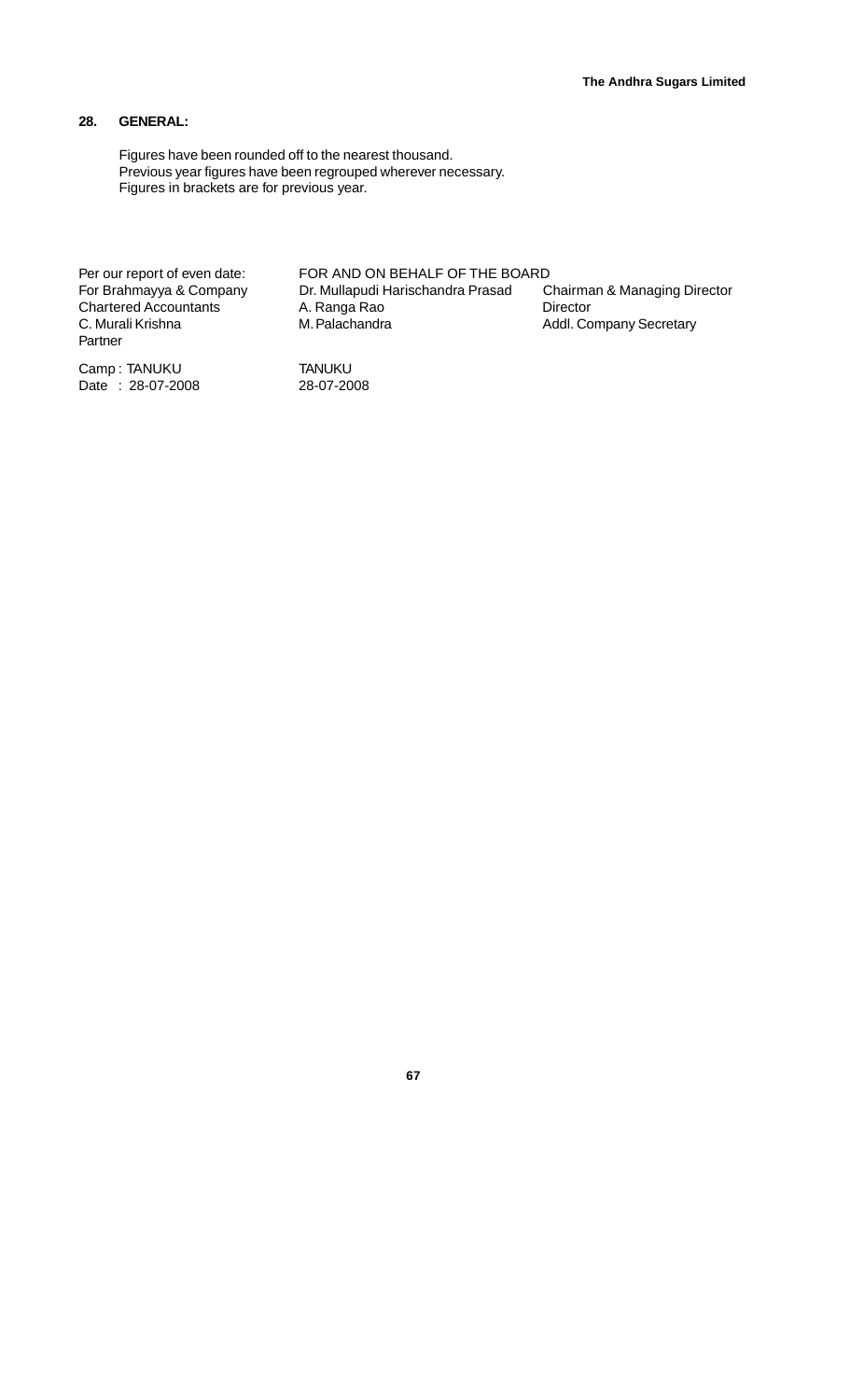## **CASH FLOW STATEMENT FOR THE YEAR**

|    |                                                                                           |                                                               |                                     | (Rupees in lakhs)      |
|----|-------------------------------------------------------------------------------------------|---------------------------------------------------------------|-------------------------------------|------------------------|
|    |                                                                                           |                                                               | 2007-2008                           | 2006-2007              |
|    | A. CASH FLOW FROM OPERATING ACTIVITIES                                                    |                                                               |                                     |                        |
|    | Net Profit before Tax and extra-ordinary items<br><b>ADJUSTMENTS FOR:</b>                 |                                                               | 3458.38                             | 9364.04                |
|    | Depreciation                                                                              |                                                               | 3218.00                             | 2955.83                |
|    | Assets written off                                                                        |                                                               | 4.11                                | 333.77                 |
|    | Interest (Net)<br>Impairment provision reversed credited to P&L a/c                       |                                                               | 2801.85                             | 2275.91<br>(162.24)    |
|    | Profit/Loss on sale of assets(Net)                                                        |                                                               | (3.73)                              | (25.86)                |
|    | Dividends received                                                                        |                                                               | (308.00)                            | (309.96)               |
|    | Issue expenses of shares/debentures written off<br>Loss on conversion/sale of investments |                                                               | 4.82                                | 4.35<br>23.60          |
|    |                                                                                           |                                                               |                                     |                        |
|    |                                                                                           | OPERATING PROFIT BEFORE WORKING CAPITAL CHANGES               | 9175.43                             | 14459.44               |
|    | Trade and other receivables<br>Inventories                                                |                                                               | (371.42)<br>(4766.58)               | (1521.67)<br>2266.70   |
|    | Trade payables                                                                            |                                                               | 3847.21                             | (1699.46)              |
|    | CASH GENERATED FROM OPERATIONS                                                            |                                                               | 7884.64                             | ----------<br>13505.01 |
|    | Direct taxes paid                                                                         |                                                               | (1240.37)                           | (2321.52)              |
|    | <b>NET CASH FROM OPERATING ACTIVITIES A</b>                                               |                                                               | 6644.27                             | ----------<br>11183.49 |
|    |                                                                                           |                                                               |                                     |                        |
| В. | <b>CASH FLOW FROM INVESTING ACTIVITIES:</b>                                               |                                                               |                                     |                        |
|    |                                                                                           | Purchase of Fixed Assets (Including Capital Work-in-progress, |                                     |                        |
|    | unallocated capital expenditure)                                                          |                                                               | (5812.62)                           | (5420.41)              |
|    | Sale of Investments<br>Sale of Fixed assets                                               |                                                               | 16.49<br>8.06                       | 258.19<br>73.39        |
|    | Purchase of investments                                                                   |                                                               | (187.01)                            | (562.93)               |
|    | Interest received                                                                         |                                                               | 76.34                               | 67.09                  |
|    | Dividends received                                                                        |                                                               | 308.00                              | 309.96                 |
|    | <b>NET CASH USED IN INVESTING ACTIVITIESB</b>                                             |                                                               | (5590.74)                           | (5274.71)              |
| C. | <b>CASH FLOW FROM FINANCING ACTIVITIES:</b>                                               |                                                               |                                     |                        |
|    | Proceeds from borrowings/loans                                                            |                                                               | 3943.27                             | (1808.79)              |
|    | Dividends paid                                                                            |                                                               | (1626.42)                           | (2033.03)              |
|    | Interest paid                                                                             |                                                               | (2878.19)                           | (2343.00)              |
|    | NET CASH USED IN FINANCING ACTIVITIESC                                                    |                                                               | (561.34)                            | (6184.82)              |
|    |                                                                                           | INCREASE/(-) DECREASE IN CASH AND CASH EQUIVALENTS (A+B+C)    | 492.19                              | (276.04)               |
|    | Cash and Cash equivalents as on 01.4.2007                                                 |                                                               | 830.61                              | 1106.65                |
|    | Cash and Cash equivalents as on 31.3.2008                                                 |                                                               | 1322.80                             | 830.61                 |
|    |                                                                                           |                                                               | 492.19                              | (276.04)               |
|    |                                                                                           |                                                               |                                     |                        |
|    | Per our report of even date:                                                              | FOR AND ON BEHALF OF THE BOARD                                |                                     |                        |
|    | For Brahmayya & Company                                                                   | Dr. Mullapudi Harischandra Prasad                             | Chairman & Managing Director        |                        |
|    | <b>Chartered Accountants</b><br>C. Murali Krishna                                         | A. Ranga Rao<br>M. Palachandra                                | Director<br>Addl. Company Secretary |                        |
|    |                                                                                           |                                                               |                                     |                        |

Camp : TANUKU TANUKU Date : 28-07-2008 28-07-2008

Partner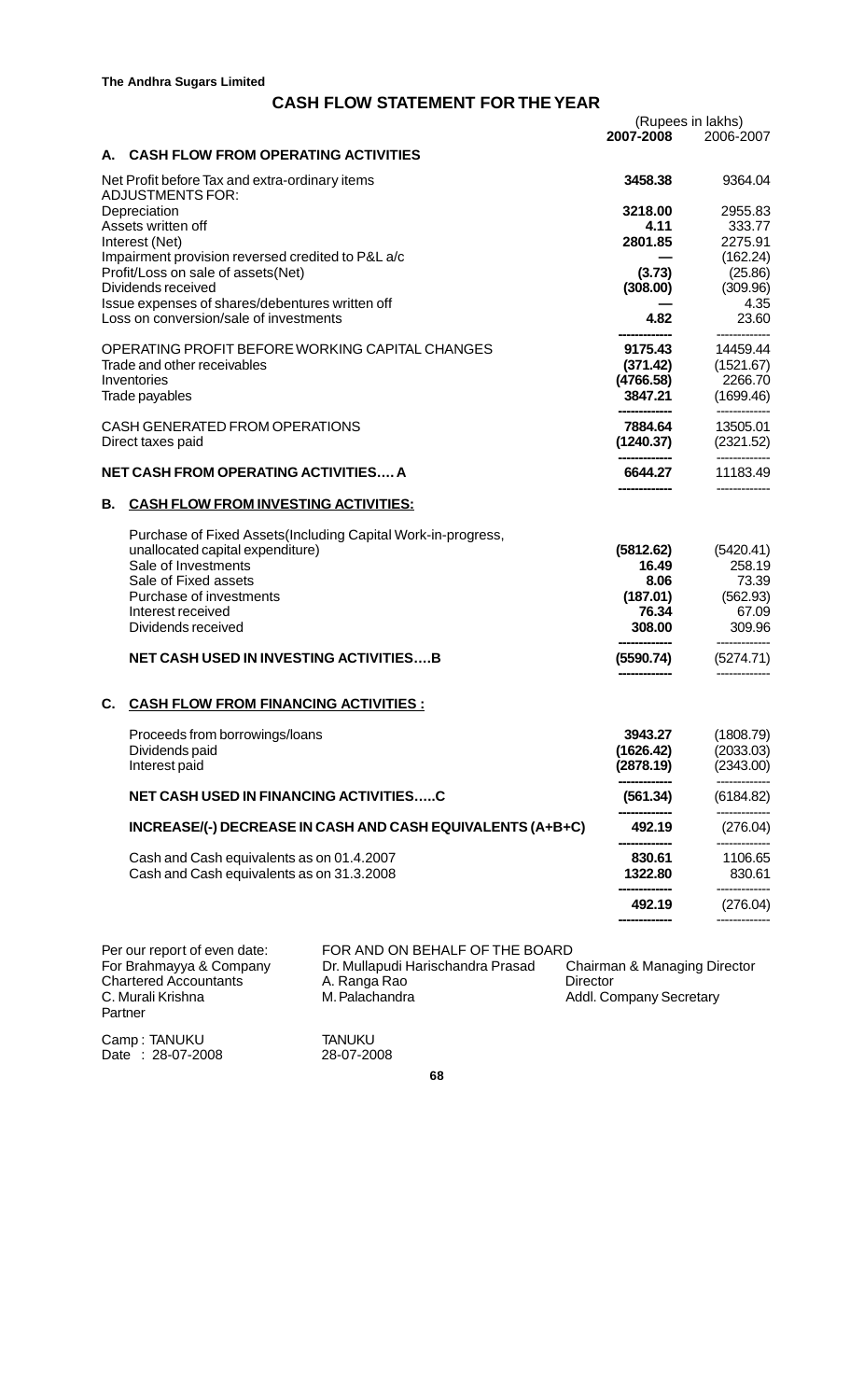## **Statement Pursuant to Section 212 of the Companies Act, 1956.**

## **JOCIL LIMITED**

- 1. The Andhra Sugars Limited held 24,43,250 Equity Shares of Rs.10/- each fully paid-up out of the total paid-up shares of 44,40,575 amounting to Rs.4,44,05,750/-.
- 2. The Subsidiary Company earned a Profit of Rs. 11,86,45,479/- for the year ended 31st March, 2008 and no part of this dealt with in the Holding Company's Accounts.

## **THE ANDHRA FARM CHEMICALS CORPORATION LIMITED**

- 1. The Andhra Sugars Limited held 3,45,700 Equity Shares of Rs.10/- each fully paid-up out of the total subscribed shares of 4,50,000.
- 2. The Subsidiary Company earned a Profit of Rs. 16,15,881/- for the year ended 31st March, 2008 and no part of this dealt with in the Holding Company's Accounts.

## **HINDUSTAN ALLIED CHEMICALS LIMITED**

- 1. The Andhra Sugars Limited held 3,28,760 Equity Shares of Rs.2.50 ps. per share called and paid-up out of the total subscribed shares of 4,25,012 of Rs.10/- each.
- 2. The Subsidiary Company earned a Profit of Rs.22,925/- for the year ended 31st March, 2008 and no part of this dealt with in the Holding Company's Accounts.

Since the accounting year of the Subsidiary Companies, coincide with that of the Holding Company, furnishing of information relating to material changes of Subsidiary Companies, does not arise.

#### FOR AND ON BEHALF OF THE BOARD

Dr. Mullapudi Harischandra Prasad Chairman & Managing Director TANUKU A. Ranga Rao Director Addl. Company Secretary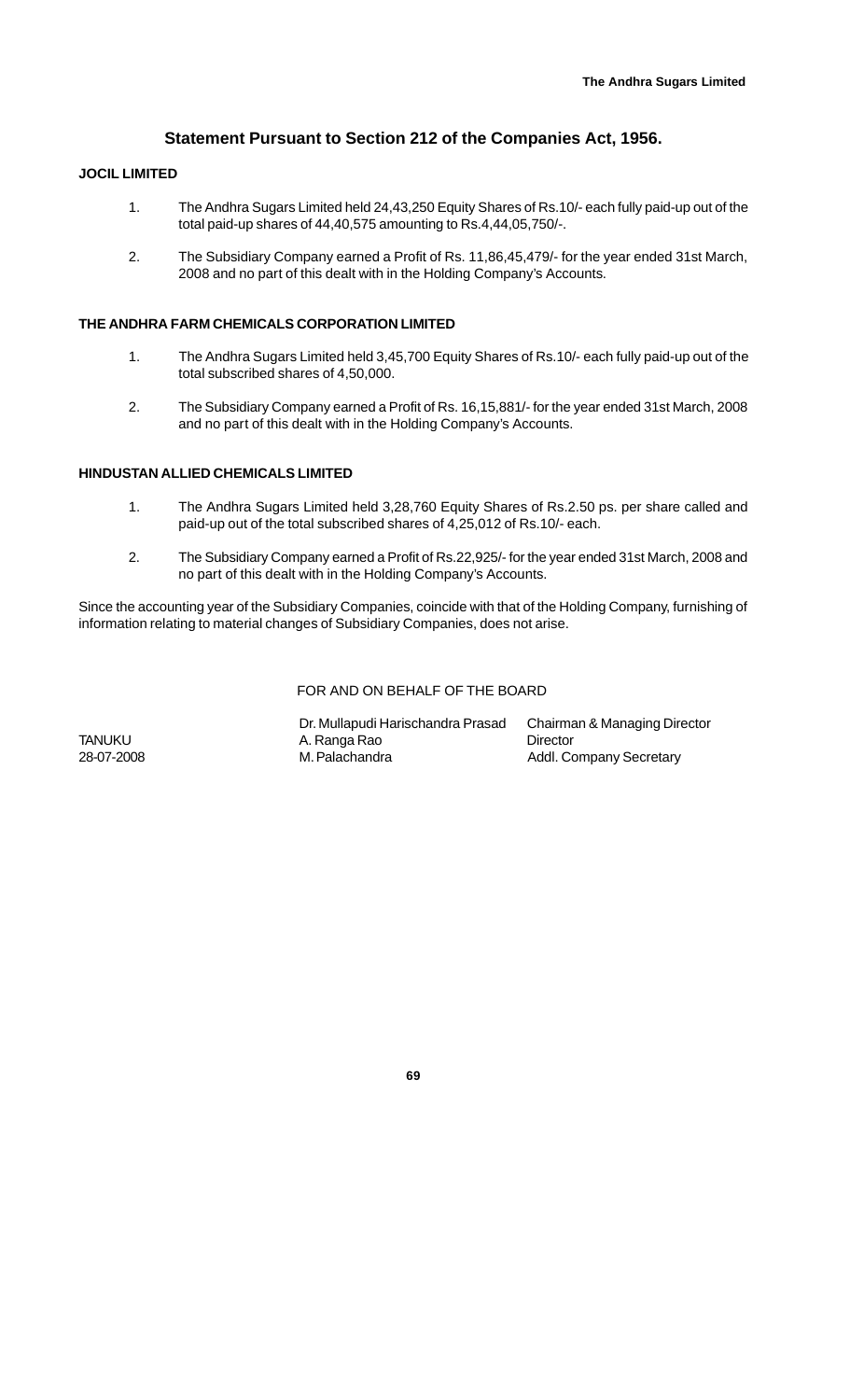## **PARTICULARS DISCLOSED PURSUANT TO "ACCOUNTING STANDARD -18 RELATED PARTY DISCLOSURES"**

## **(A) LIST OF RELATED PARTIES:**

#### **1) Subsidiary Companies:**

- (a) JOCIL Limited
- (b) The Andhra Farm Chemicals Corpn. Ltd.,
- (c) Hindustan Allied Chemicals Ltd.,

## **2) Key Management Personnel (KMP):**

## **Wholetime Directors**

Dr. Mullapudi Harischandra Prasad Dr. B.B. Ramaiah Sri P. Narendranath Chowdary Sri M. Narendranath Sri M. Thimmaraja Sri P. Achuta Ramayya Sri P.S.R.V.K. Ranga Rao

## **3) Relatives of Key Management Personnel:**

Sri B.V.V.S. Ramesh Kumar Son of Dr. B.B.Ramaiah Smt. M. Narayanamma **Wife of Sri M. Narendranath** Sri M. Vikram Prasad Son of Sri M. Narendranath Smt. M. Renuka Wife of Sri M. Thimmaraja Smt. G. Devi **Daughter of Sri M.Thimmaraja** Sri M. Mrutyumjaya Prasad Son of Sri M. Thimmaraja

Smt. M. Chandramathi Devi Wife of Dr.Mullapudi Harischandra Prasad Smt. CH. Ravanamba Sister of Dr.Mullapudi Harischandra Prasad Smt. J. Gangabhavani Devi Sister of Dr.Mullapudi Harischandra Prasad Smt. Y. Rajeshwari Devi **Sister of Dr.Mullapudi Harischandra Prasad**  Smt. J. Anantha Lakshmi Daughter of Dr.Mullapudi Harischandra Prasad Smt. K. Rama Lakshmi Daughter of Dr.Mullapudi Harischandra Prasad Smt. N.V. Ramanamma Daughter of Dr.Mullapudi Harischandra Prasad Smt. Y. Narayanamma Daughter of Dr. Mullapudi Harischandra Prasad Smt. P. Jhansi Jayalakshmi Wife of Sri P. Narendranath Chowdary Sri P. V. Krishna Rao Brother of Sri P. Narendranath Chowdary Smt. S.B. Ranganayaki Sister of Sri P. Narendranath Chowdary Smt. E. Rama Lakshmi Sister of Sri P. Narendranath Chowdary Smt. J. Akkamamba Sister of Sri P. Narendranath Chowdary Smt. J. Usha Rani Sister of Sri P. Narendranath Chowdary Smt. M. Kamala Devi Sister of Sri P. Narendranath Chowdary Smt. N. Anantha Lakshmi Sister of Sri P. Narendranath Chowdary Kum. P. A. L. Satyavathi Devi Daughter of Sri P. Narendranath Chowdary Smt. G. Anuradha **Daughter of Sri M.Narendranath** Kum. M. Jayashree **Daughter of Sri M. Narendranath**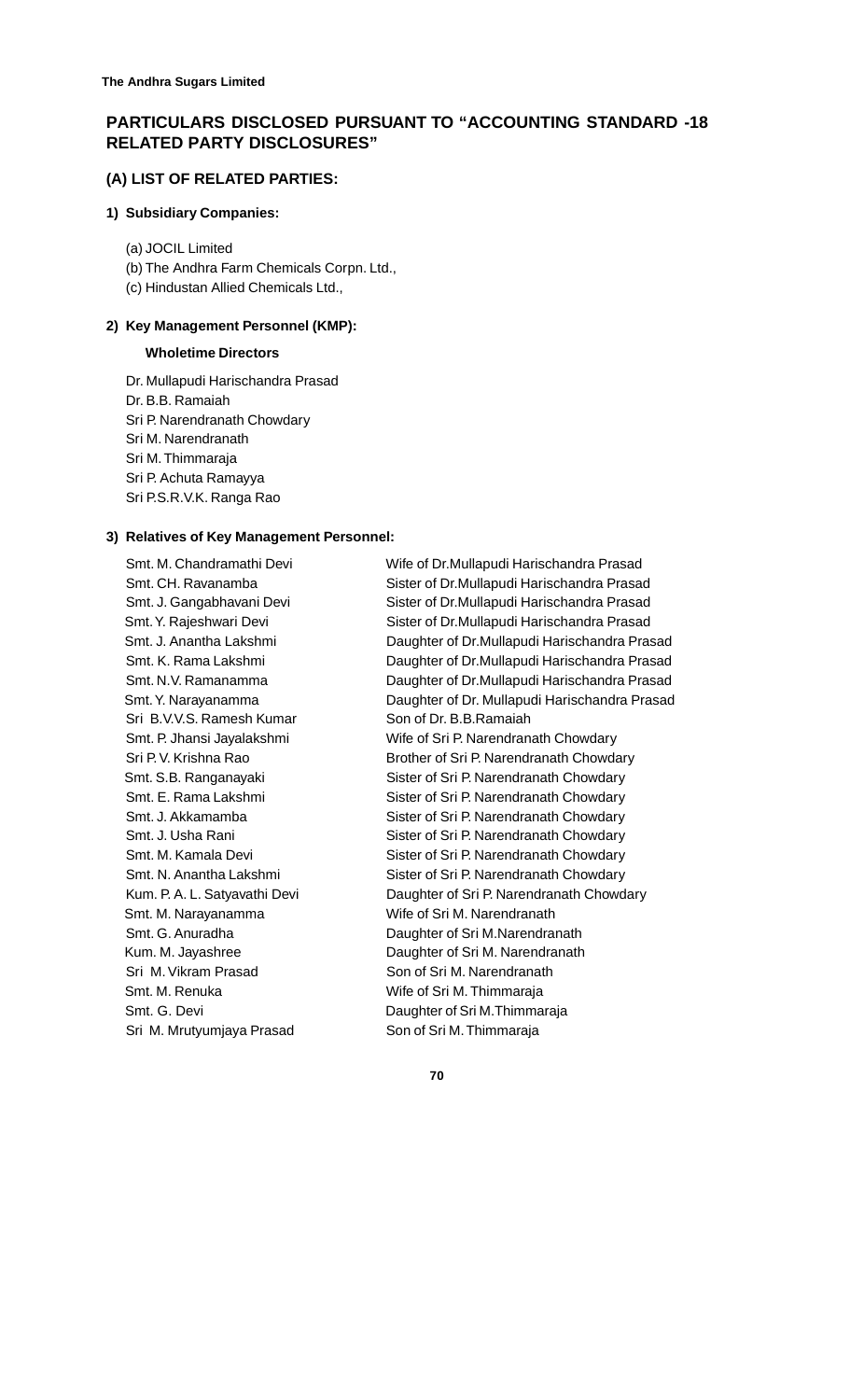Chy. P. P. Sri Narendrarayudu Son of Sri P.S.R.V.K. Ranga Rao

Smt. P. Sesha Shailaja Wife of Sri P. Achuta Ramayya Kum. P. Divya Atchimamba Daughter of Sri P. Achuta Ramayya Kum. P. Sruthi Rajeswari **Namagia Amazukari Caughter of Sri P. Achuta Ramayya** Smt. P. Sujatha Mother of Sri P.S.R.V.K. Ranga Rao Smt. P. Usha Lakshmi Wife of Sri P.S.R.V.K. Ranga Rao Kum. P. Meghana Srisai Sujatha Daughter of Sri P.S.R.V.K. Ranga Rao

## **4) Enterprises in which Key Management Personnel and/or their relatives have significant influence :**

Jaya Industries Jayalakshmi Fertilisers Jayalakshmi Estates Jaya Agro Chemicals Jayalakshmi Chemical Enterprises Pvt. Ltd., S P V K R M Trust, Dommeru Sree Akkamamba Textiles Limited Sree Satyanarayana Spinning Mills Limited Mullapudi Venkatarayudu Eye Centre Mullapudi Kamala Devi Cardio Vascular Centre Sree Mullapudi Venkataramanamma Memorial Hospital SMTRM Library and Cultural Centre Royal Printing Works

## **5) Associate Company:**

The Andhra Petrochemicals Limited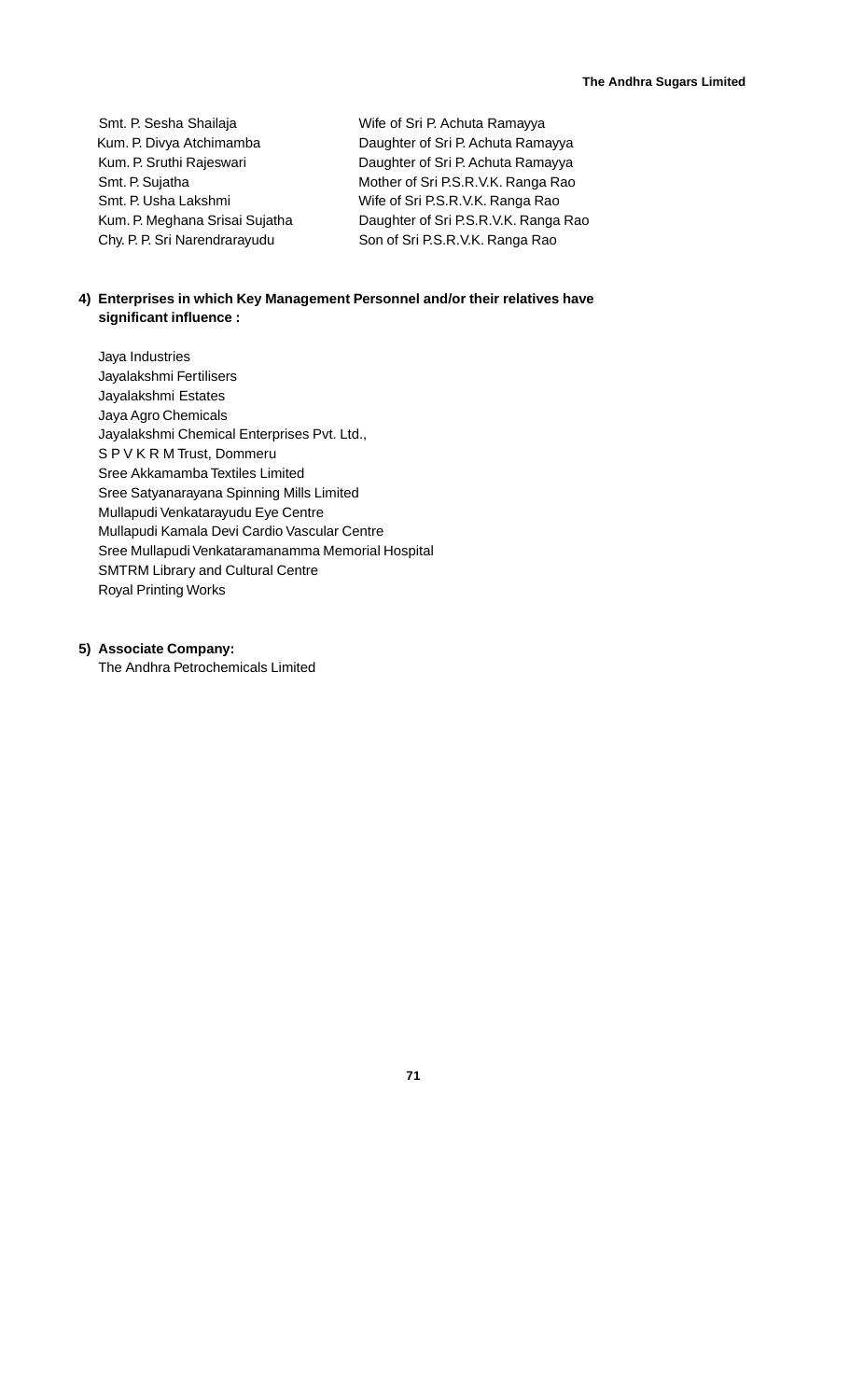# **(B) TRANSACTIONS WITH THE RELATED PARTIES:**

| <b>PARTICULARS</b>                          | Subsidiary<br>Companies | Entities in which<br>KMP or their<br>relatives have<br>significant<br>influence | Associate<br>Company | Key Manage-<br>ment<br>Personnel | Relatives of<br>Key<br>Management<br>Personnel |
|---------------------------------------------|-------------------------|---------------------------------------------------------------------------------|----------------------|----------------------------------|------------------------------------------------|
| Purchase of Goods from                      | 174.27                  | 286.25                                                                          | 0.00                 | 18.35                            | 21.01                                          |
|                                             | (119.00)                | (389.96)                                                                        | (0.00)               | (27.00)                          | (19.97)                                        |
| Purchase of Fixed Assets from               | 0.00                    | 0.00                                                                            | 0.00                 | 0.00                             | 0.00                                           |
|                                             | (0.00)                  | (0.00)                                                                          | (000)                | (0.00)                           | (0.00)                                         |
| Services Rendered by                        | 0.24                    | 0.00                                                                            | 0.00                 | 10.29                            | 0.88                                           |
|                                             | (0.48)                  | (0.00)                                                                          | (0.00)               | (10.62)                          | (0.88)                                         |
| Sale of Goods to                            | 311.70                  | 563.95                                                                          | 26.27                | 3.28                             | 0.00                                           |
|                                             | (563.12)                | (759.67)                                                                        | (24.36)              | (1.84)                           | (0.00)                                         |
| Sale of Fixed Assets to                     | 0.00                    | 0.00                                                                            | 000                  | 0.00                             | 0.00                                           |
|                                             | (0.73)                  | (0.00)                                                                          | (0.62)               | (0.00)                           | (0.00)                                         |
| Services Rendered to                        | 0.82                    | 0.00                                                                            | 0.35                 | 1.16                             | 0.77                                           |
|                                             | (1.12)                  | (0.15)                                                                          | (0.33)               | (1.37)                           | (0.43)                                         |
| Interest Paid to                            | 67.22                   | 0.00                                                                            | 185.38               | 181.53                           | 275.60                                         |
|                                             | (41.87)                 | (0.00)                                                                          | (17.26)              | (132.30)                         | (211.44)                                       |
| Remuneration (including Comm.) paid to      | 0.00                    | 0.00                                                                            | 0.00                 | 394.89                           | 0.00                                           |
|                                             | (0.00)                  | (0.00)                                                                          | (0.00)               | (923.74)                         | (0.00)                                         |
| Donations Paid to                           | 0.00                    | 27.00                                                                           | 0.00                 | 0.00                             | 0.00                                           |
|                                             | (0.00)                  | (55.00)                                                                         | (0.00)               | (0.00)                           | (0.00)                                         |
| Dividend Paid to                            | 0.00                    | 87.34                                                                           | 0.00                 | 234.09                           | 435.19                                         |
|                                             | (0.00)                  | (105.80)                                                                        | (0.00)               | (267.57)                         | (518.47)                                       |
| Dividend Received from                      | 66.15                   | 1.40                                                                            | 239.45               | 0.00                             | 0.00                                           |
|                                             | (254.46)                | (2.80)                                                                          | (0.00)               | (0.00)                           | (0.00)                                         |
| Balances as at 31-03-2008:                  | 479.10                  | 1.75                                                                            | 959.60               | 0.00                             | 0.00                                           |
| a) Share Capital held by the Company, in    | (479.10)                | (1.75)                                                                          | (772.59)             | (0.00)                           | (0.00)                                         |
| b) Receivables-Trade dues from              | 0.21                    | 8.84                                                                            | 0.00                 | 0.00                             | 0.00                                           |
|                                             | (5.64)                  | (20.83)                                                                         | (0.00)               | (0.00)                           | (0.00)                                         |
| c) Share Capital of the company held by     | 0.00                    | 145.57                                                                          | 0.00                 | 390.59                           | 723.43                                         |
|                                             | (0.00)                  | (141.07)                                                                        | (0.00)               | (369.18)                         | (631.30)                                       |
| d) Loans/Intercorporate loans received from | 400.00                  | 0.00                                                                            | 0.00                 | 0.00                             | 0.00                                           |
|                                             | (450.00)                | (0.00)                                                                          | (0.00)               | (0.00)                           | (0.00)                                         |
| e) Fixed Deposits Received from             | 4.00                    | 0.00                                                                            | 000                  | 2050.45                          | 3041.80                                        |
|                                             | (4.00)                  | (0.00)                                                                          | (0.00)               | (1551.50)                        | (2409.95)                                      |
| f) Payables :                               |                         |                                                                                 |                      |                                  |                                                |
| -Trade dues                                 | 10.26                   | 1.95                                                                            | 0.00                 | 0.00                             | 0.00                                           |
|                                             | (0.00)                  | (11.05)                                                                         | (000)                | (1.16)                           | (0.86)                                         |
| -Dues on Current a/c                        | 0.00                    | 0.00                                                                            | 0.00                 | 0.00                             | 0.00                                           |
|                                             | (0.00)                  | (0.00)                                                                          | (0.00)               | (0.00)                           | (0.00)                                         |
| -Interest on F D's.                         | 0.09                    | 0.00                                                                            | 0.00                 | 47.19                            | 71.46                                          |
|                                             | (0.08)                  | (0.00)                                                                          | (0.00)               | (37.22)                          | (59.14)                                        |
| - Remuneration (including Comm.)            | 0.00                    | 0.00                                                                            | 0.00                 | 280.18                           | 0.00                                           |
|                                             | (0.00)                  | (0.00)                                                                          | (0.00)               | (865.19)                         | (0.00)                                         |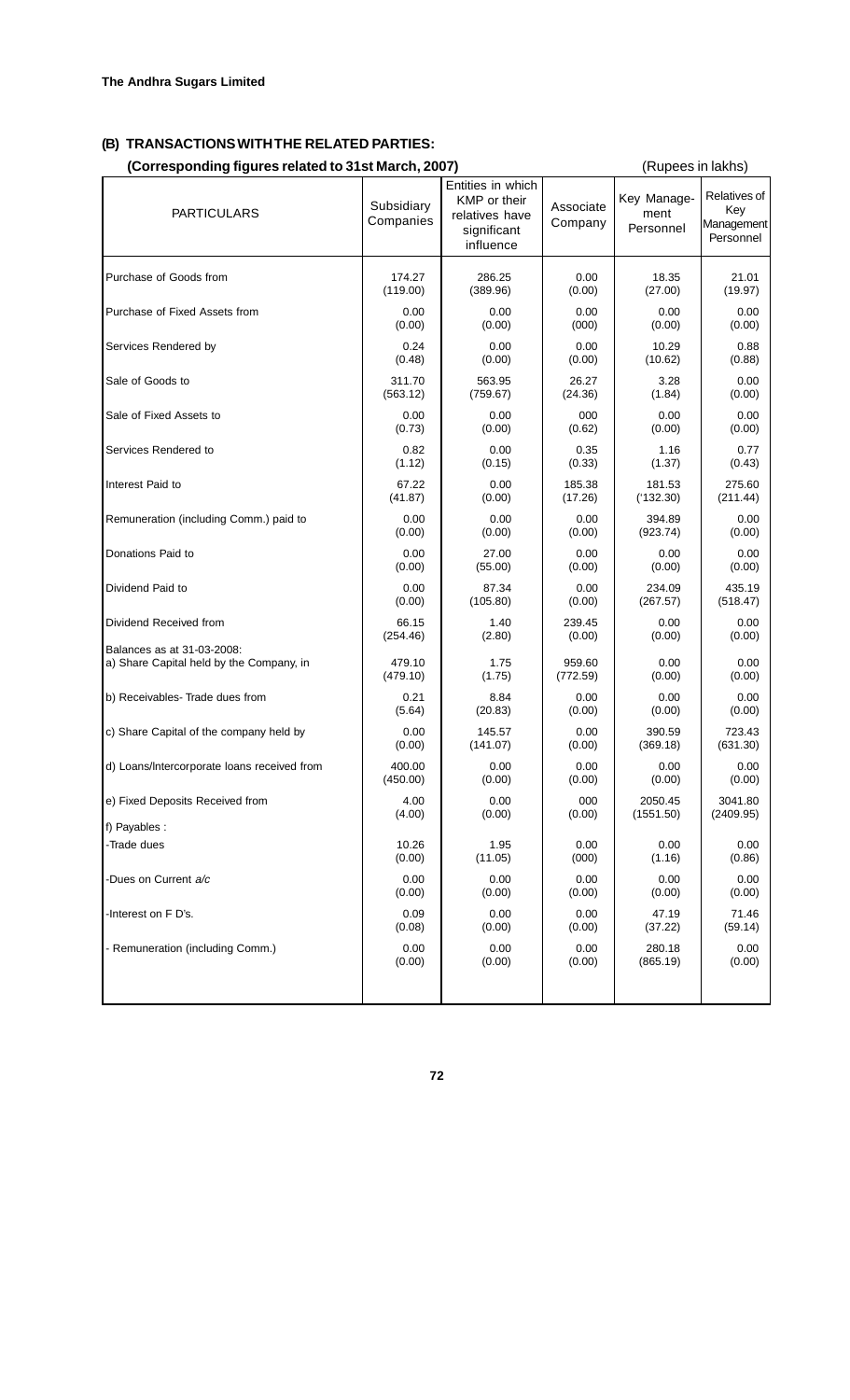## **AUDITORS' REPORT**

To The Board of Directors THE ANDHRA SUGARS LIMITED **TANUKU** 

We have examined the attached Consolidated Balance Sheet of THE ANDHRA SUGARS LIMITED and its subsidiaries as at March 31, 2008, and the Consolidated Profit and Loss Account and the Cash flow Statement for the year ended on that date. These financial statements are the responsibility of the company's management. Our responsibility is to express an opinion on these financial statements based on our audit.

We conducted our audit in accordance with generally accepted auditing standards in India which require that we plan and perform the audit to obtain reasonable assurance that the financial statements are prepared, in all material respects, in accordance with an identified financial reporting framework and are free from material misstatements. An audit includes, examining on a test basis, evidence supporting the amounts and disclosures in the financial statements. An audit also includes assessing the accounting principles used and significant estimates made by the management, as well as evaluating the overall financial statements. We believe that our audit provides a reasonable basis for our opinion.

We report that the consolidated financial statements have been prepared by the Company in accordance with the requirements of Accounting Standard 21 "Consolidated Financial Statements", prescribed by Companies (Accounting Standards) Rules, 2006 and on the basis of the separate audited financial statements of THE ANDHRA SUGARS LIMITED and its subsidiaries included in the consolidated financial statements and in accordance with the requirements of Accounting Standard 23 "Accounting for Investments in Associates in Consolidated Financial Statements ",Also prescribed by the afore side Rules with regard to the investment of The Andhra Sugars Limited in its Associate company.

On the basis of the information and explanations given to us and on the consideration of the separate audit reports on individual audited financial statements of THE ANDHRA SUGARS LIMITED and its aforesaid subsidiaries, we are of the opinion that:

- a) the Consolidated Balance Sheet gives a true and fair view of the consolidated state of affairs of THE ANDHRA SUGARS LIMITED and its subsidiaries as at March 31, 2008
- b) the Consolidated Profit and Loss Account gives a true and fair view of the consolidated results of operations of THE ANDHRA SUGARS LIMITED and its subsidiaries for the year then ended, and

the Consolidated Cash flow statement is in agreement with the aforesaid consolidated Profit and Loss Account and Balance Sheet and gives a true and fair view of the consolidated cash flows of the company for the year ended on that date.

> for BRAHMAYYA & CO Chartered Accountants C. MURALI KRISHNA (ICAI Membership No.20884) Partner

Camp : TANUKU DATE : 28<sup>th</sup> July, 2008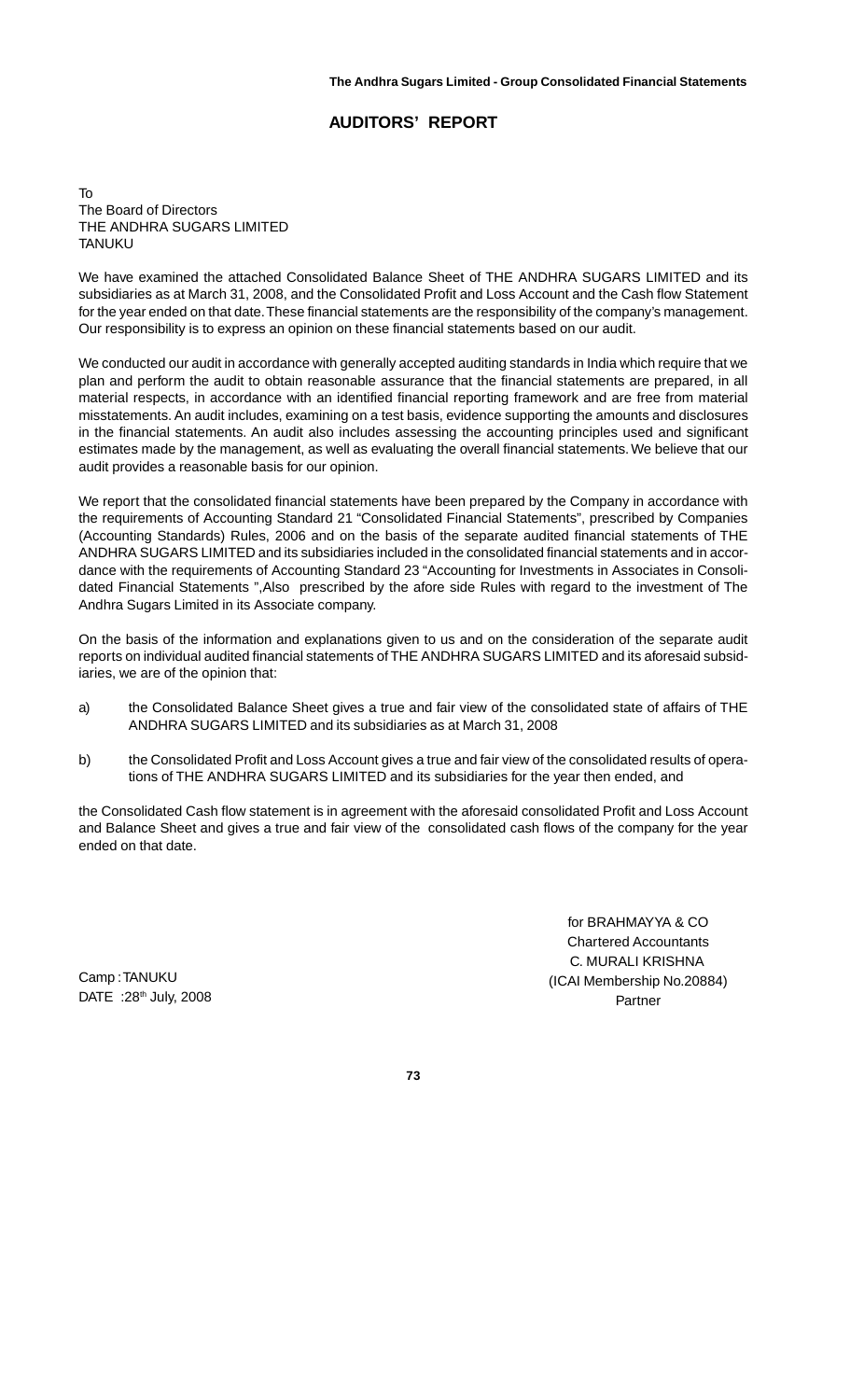## **The Andhra Sugars Limited The Andhra Sugars Limited - Group Consolidated Financial StatementsBALANCE SHEET AS AT 31st MARCH, 2008** (Rupees in lakhs)

| L        | <b>SOURCES OF FUNDS:</b>                                                                                                                             | Schedule                | 31-3-2008                                             | $(1.99000 \text{ m} \cdot \text{cm} \cdot \text{cm})$<br>31-3-2007 |
|----------|------------------------------------------------------------------------------------------------------------------------------------------------------|-------------------------|-------------------------------------------------------|--------------------------------------------------------------------|
| 1)       | Shareholders' Funds<br>a) Capital<br>b) Reserves & Surplus                                                                                           | 1<br>$\overline{2}$     | 2711.01<br>33632.80                                   | 2711.01<br>30205.90                                                |
|          |                                                                                                                                                      |                         | 36343.81                                              | 32916.91                                                           |
| 2)       | <b>Minority Interest</b>                                                                                                                             |                         | 4008.18<br>-------------                              | 3666.18<br>-------------                                           |
| 3)       | Loan Funds<br>a) Secured Loans<br>b) Unsecured Loans                                                                                                 | 3<br>4                  | 22416.01<br>12215.31<br>--------------                | 18733.33<br>11967.67<br>--------------                             |
| 4)       | Deferred Tax (Net)                                                                                                                                   |                         | 34631.32                                              | 30701.00                                                           |
|          | a) Liability<br>b) Asset                                                                                                                             |                         | 8404.29<br>894.15                                     | 7951.35<br>369.70                                                  |
|          |                                                                                                                                                      |                         | 7510.14                                               | 7581.65                                                            |
|          | <b>TOTAL</b>                                                                                                                                         |                         | 82493.45<br>-------------                             | 74865.74<br>-------------                                          |
| Ш.       | <b>APPLICATION OF FUNDS:</b>                                                                                                                         |                         |                                                       |                                                                    |
| 1)       | <b>Fixed Assets</b><br>a) Gross Block<br>b) Less: Depreciation and impairment<br>c) Net Block<br>d) Capital work-in-progress at cost<br>e) Good Will | 5                       | 76187.13<br>29281.61<br>46905.52<br>4992.86<br>191.98 | 72209.40<br>25608.70<br>46600.70<br>2270.72<br>191.98              |
|          |                                                                                                                                                      |                         | 52090.36                                              | ---------<br>49063.40<br>-------------                             |
| 2)<br>3) | Investments<br>Current Assets, Loans & Advances                                                                                                      | 6                       | 8599.37                                               | 5525.04                                                            |
|          | a) Inventories<br>b) Sundry Debtors<br>c) Cash and Bank Balances<br>d) Other Current Assets<br>e) Loans and Advances                                 | 7<br>8<br>9<br>10<br>11 | 25888.65<br>5504.23<br>2009.78<br>53.62<br>11500.90   | 21065.94<br>4854.30<br>2105.41<br>38.47<br>11880.11                |
|          |                                                                                                                                                      |                         | -------------<br>44957.18                             | -------------<br>39944.23<br>                                      |
|          | Less: Current Liabilities & Provisions:<br>a) Liabilities<br>b) Provisions                                                                           | 12<br>13                | 14672.17<br>8482.23                                   | 11354.36<br>8313.51                                                |
|          |                                                                                                                                                      |                         | 23154.40<br>-------------                             | 19667.87<br>------------                                           |
| 4)       | <b>Net Current Assets</b><br><b>Miscellaneous Expenditure</b>                                                                                        | 14                      | 21802.78<br>0.94                                      | 20276.36<br>0.94                                                   |
|          | <b>TOTAL</b>                                                                                                                                         |                         | 82493.45                                              | ---------<br>74865.74                                              |
| NOTE:    | The schedules, notes and Statement on Accounting Policies form an integral part of the<br>Balance Sheet.                                             |                         | -------------                                         | --------------                                                     |

| Per our report of even date:<br>For Brahmayya & Company<br><b>Chartered Accountants</b><br>C. Murali Krishna<br>Partner | FOR AND ON BEHALF OF THE BOARD<br>Dr. Mullapudi Harischandra Prasad<br>A. Ranga Rao<br>M. Palachandra | Chairman & Managing Director<br>Director<br>Addl. Company Secretary |
|-------------------------------------------------------------------------------------------------------------------------|-------------------------------------------------------------------------------------------------------|---------------------------------------------------------------------|
| Camp: TANUKU<br>Date: 28-07-2008                                                                                        | <b>TANUKU</b><br>28-07-2008                                                                           |                                                                     |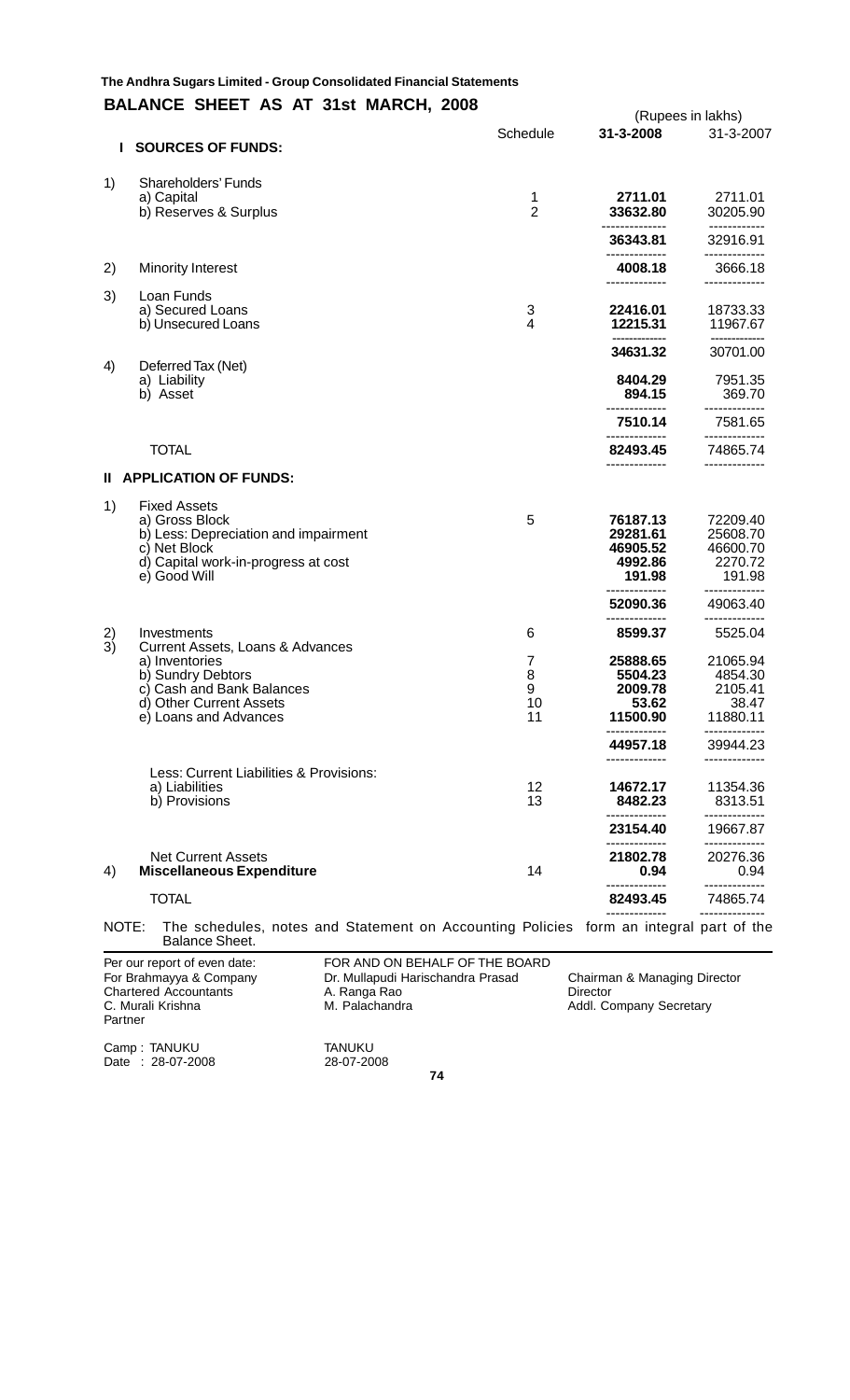## **PROFIT AND LOSS ACCOUNT FOR THE YEAR ENDED 31st MARCH, 2008.**

|                                                     |          |                    | (Rupees in lakhs)          |
|-----------------------------------------------------|----------|--------------------|----------------------------|
|                                                     | Schedule | <b>This Year</b>   | <b>Previous Year</b>       |
| <b>INCOME</b><br><b>Sales</b>                       |          |                    | 65973.80                   |
|                                                     |          | 57435.95<br>433.23 |                            |
| <b>Transport charges</b>                            |          |                    | 539.98                     |
| Other Income                                        | 15       | 2830.38            | 2726.93                    |
| Accretion to /(Decretion in )stocks                 | 16       | 2710.89            | (2067.07)<br>-----------   |
|                                                     |          | 63410.45           | 67173.64                   |
| <b>EXPENDITURE</b>                                  |          |                    |                            |
| Raw Materials consumed                              |          | 27935.95           | 26814.72                   |
| Payments & Benefits to Employees                    | 17       | 5362.13            | 4693.87                    |
| <b>Expenses</b>                                     | 18       | 17906.79           | 18555.23                   |
| <b>Excise Duty and Taxes</b>                        | 19       | 936.19             | 1045.41                    |
| Interest                                            | 20       | 2835.17            | 2306.16                    |
| Depreciation                                        |          | 3772.89            | 3577.23                    |
|                                                     |          | 58749.12           | -------------<br>56992.62  |
| Profit for the year                                 |          | 4661.33            | --------------<br>10181.02 |
| Add: Profit from Associate                          |          | 814.21             | 904.99                     |
| Excess provision of Income Tax                      |          | 2.39               | 146.99                     |
| Tax credit under MAT                                |          | 0.00               | 80.56                      |
| Provision for Deminutiion in value of investments   |          |                    |                            |
| <b>Credited back</b>                                |          | 2094.42            |                            |
|                                                     |          | 7572.35            | 11313.56                   |
|                                                     |          |                    |                            |
| Provisions for<br>Less:                             |          |                    |                            |
| <b>Current tax</b>                                  |          | 1317.60            | 2107.60                    |
| Deferred tax (Net)                                  |          | 94.14              | 1368.48                    |
| <b>Wealth Tax</b>                                   |          | 4.00               | 2.00                       |
| Fringe benefit tax                                  |          | 22.67              | 19.15                      |
| Short provision of Income Tax made in earlier years |          | 177.90             | 0.00                       |
| Profit after Tax                                    |          | 5956.04            | 7816.33                    |
|                                                     |          | 5956.04            | 7816.33                    |
| Less: Minority Interest                             |          | 394.23             | 115.10                     |
| Profit after Taxes and Minority Interest            |          | 5561.81            | 7701.23                    |
| Add: Balance brought forward from last year         |          | 4575.77            | 3150.47                    |
| Balance available for appropriation                 |          | 10137.58           | 10851.70                   |
|                                                     |          |                    |                            |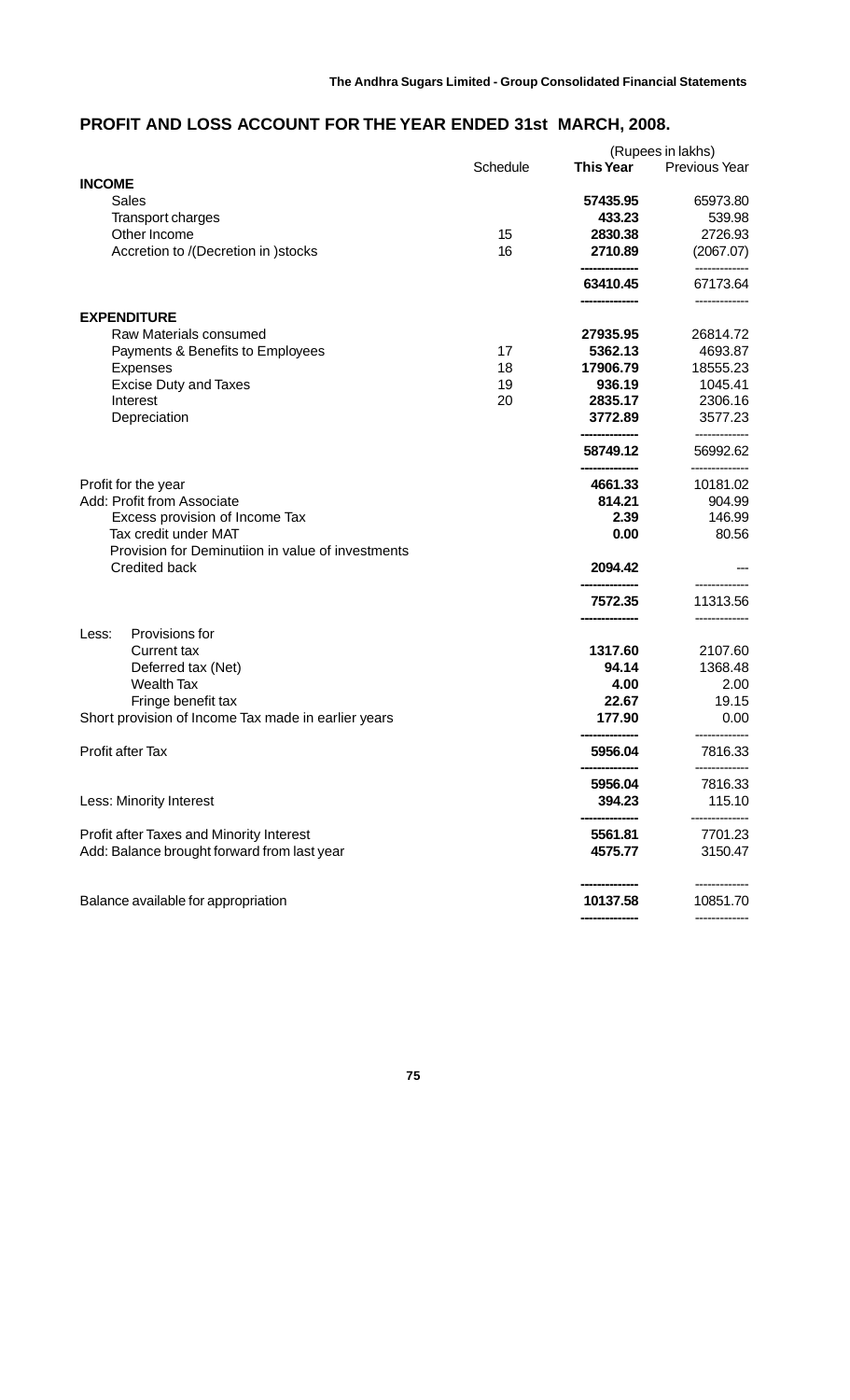|                                                            |          |                  | (Rupees in lakhs)    |
|------------------------------------------------------------|----------|------------------|----------------------|
|                                                            | Schedule | <b>This Year</b> | <b>Previous Year</b> |
| General Reserve                                            |          | 2779.95          | 4138.08              |
| Interim dividend paid                                      |          | 0.00             | 79.89                |
| Tax on Interim dividend                                    |          | 0.00             | 24.91                |
| Provision for final dividend                               |          | 1526.41          | 1737.73              |
| Provision for Tax on distributable profits                 |          | 230.35           | 295.32               |
| Balance taken to Balance Sheet                             |          | 5600.87          | 4575.77              |
|                                                            |          | 10137.58         | 10851.70             |
| <b>Basic Earnings per Shares:</b>                          |          |                  |                      |
| (Profit after tax/ No.of equity shares)                    |          |                  |                      |
| Profit after tax                                           |          | 5561.81          | 7701.23              |
| No.of equity shares                                        |          | 27107078         | 27107078             |
| Basic Earnings per share (Face value of Rs. 10/- each) Rs. |          | 20.52            | 28.41                |
| Notes forming part of the accounts.                        | 21       |                  |                      |

NOTE : The schedules, notes and Statement on Accounting Policies form an integral part of the Profit & Loss Account.

| Per our report of even date:<br>For Brahmayya & Company<br><b>Chartered Accountants</b><br>C. Murali Krishna<br>Partner | FOR AND ON BEHALF OF THE BOARD<br>Dr. Mullapudi Harischandra Prasad<br>A. Ranga Rao<br>M. Palachandra | Chairman & Managing Director<br>Director<br>Addl. Company Secretary |
|-------------------------------------------------------------------------------------------------------------------------|-------------------------------------------------------------------------------------------------------|---------------------------------------------------------------------|
|                                                                                                                         |                                                                                                       |                                                                     |

Camp : TANUKU TANUKU Date : 28-07-2008 28-07-2008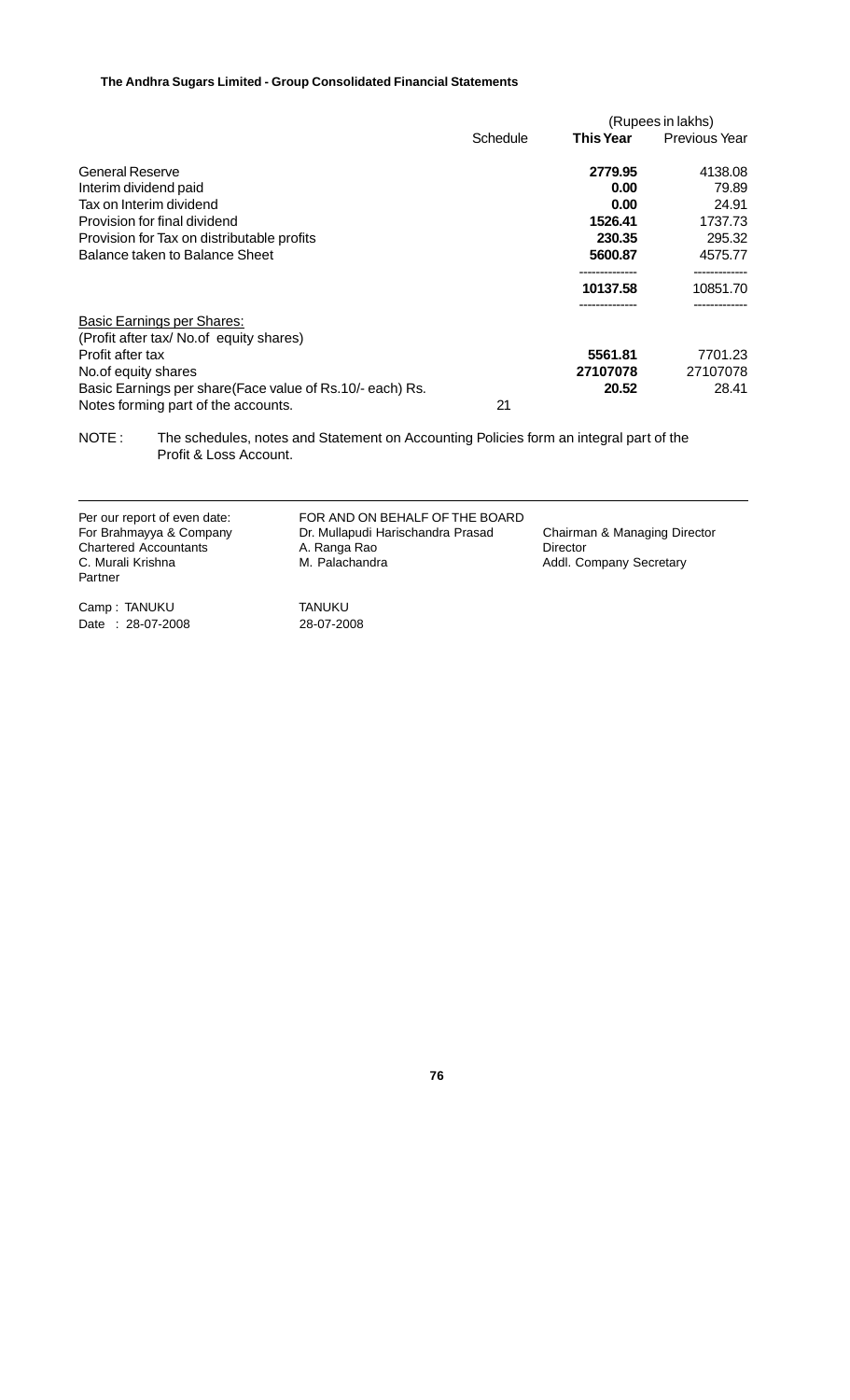# **SCHEDULES TO CONSOLIDATED BALANCE SHEET**

|                                                                                                               |                   | (Rupees In lakhs)          |
|---------------------------------------------------------------------------------------------------------------|-------------------|----------------------------|
|                                                                                                               |                   | <b>SCHEDULE - 1</b>        |
|                                                                                                               | As at<br>31-03-08 | As at<br>31-03-07          |
| <b>SHARE CAPITAL:</b>                                                                                         |                   |                            |
| <b>AUTHORISED CAPITAL</b><br>Equity shares of Rs.10/- each<br>9.5% First Cumulative Redeemable                | 2875.00           | 2875.00                    |
| Preference Shares of Rs.100/- each<br>9.5% Second Cumulative Redeemable<br>Preference Shares of Rs.100/- each | 30.00<br>95.00    | 30.00<br>95.00             |
|                                                                                                               | 3000.00           | 3000.00                    |
| <b>ISSUED CAPITAL</b><br>Equity Shares of Rs.10/- each                                                        | 2711.31           | 2711.31                    |
|                                                                                                               | 2711.31           | 2711.31                    |
| <b>SUBSCRIBED AND PAID UP CAPITAL</b>                                                                         |                   |                            |
| Equity Shares of Rs.10/- each<br>Add: Forfeited shares                                                        | 2710.66<br>0.35   | 2710.66<br>0.35            |
|                                                                                                               | 2711.01           | 2711.01                    |
| <b>RESERVES &amp; SURPLUS</b>                                                                                 |                   |                            |
|                                                                                                               | As AT             | <b>SCHEDULE-2</b><br>As AT |
|                                                                                                               | 31-03-08          | 31-03-07                   |
| <b>General Reserve</b>                                                                                        | 26400.26          | 23998.46                   |
| <b>Securities Premium</b>                                                                                     | 1560.70           | 1560.70                    |
| <b>Capital Reserve</b><br><b>Forfeited Debentures</b>                                                         | 70.67<br>0.30     | 70.67<br>0.30              |
| Surplus in Profit & Loss A/c                                                                                  | 5600.87           | 4575.77                    |
|                                                                                                               | 33632.80          | 30205.90                   |
| <b>SECURED LOANS</b>                                                                                          |                   | <b>SCHEDULE-3</b>          |
|                                                                                                               | As AT             | As AT                      |
| <b>FROM BANKS:</b>                                                                                            | 31-03-08          | 31-03-07                   |
| <b>Term Loans</b>                                                                                             | 6000.00           | 7500.00                    |
| <b>Cash Credit</b>                                                                                            | 16416.01          | 11233.33                   |
|                                                                                                               | 22416.01          | 18733.33                   |
| <b>UNSECURED LOANS:</b>                                                                                       |                   | <b>SCHEDULE-4</b>          |
| <b>Fixed Deposits from Shareholders</b>                                                                       | 724.83            | 521.61                     |
| <b>Fixed Deposits from Others</b>                                                                             | 8003.20           | 6746.20                    |
| Short term loan from banks<br>Sales Tax Deferment Loan                                                        | 3487.28           | 1500.00<br>3199.86         |
|                                                                                                               |                   | -----------                |

**12215.31** 11967.67 **------------- -------------**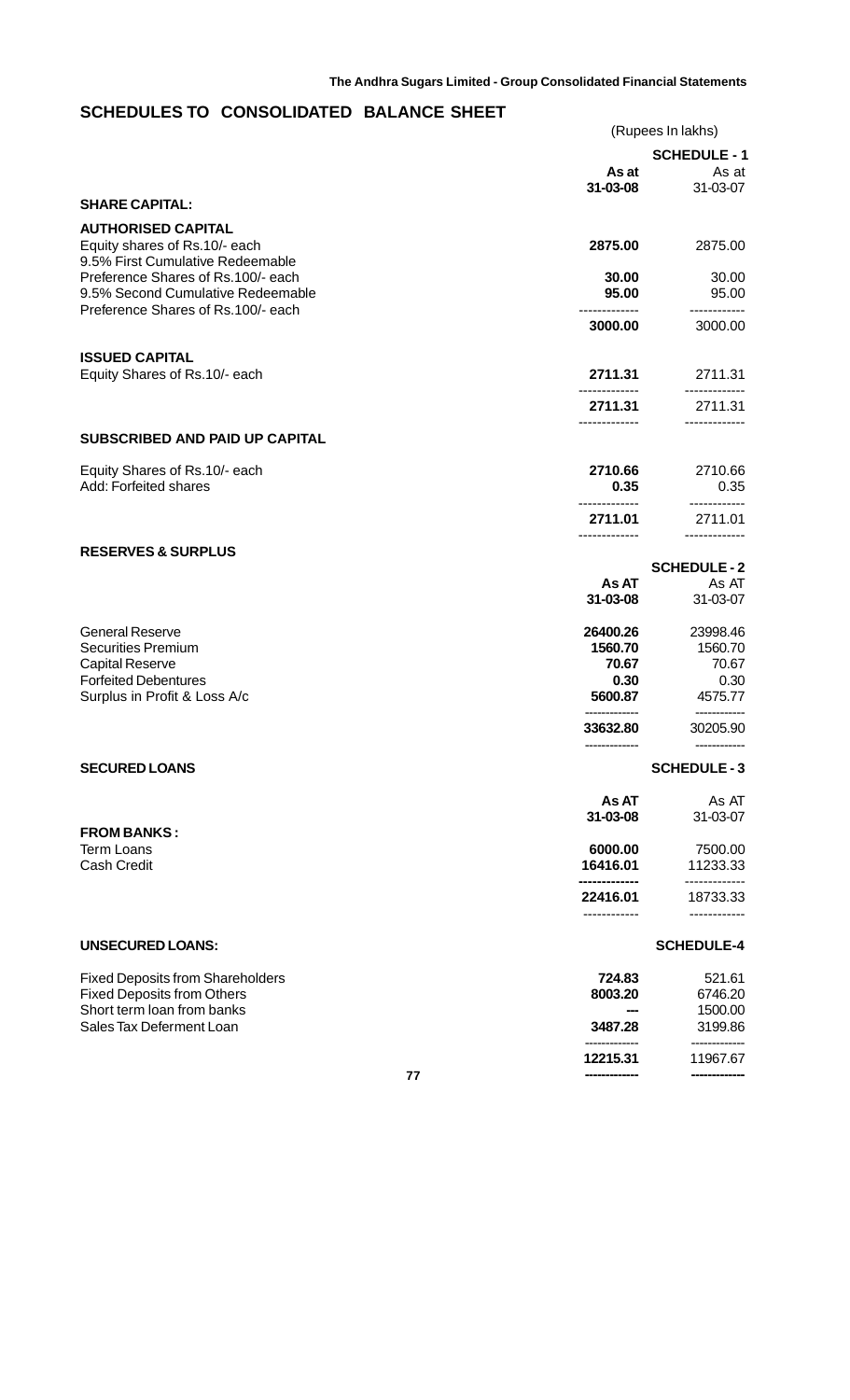#### **FIXED ASSETS**

| <b>SCHEDULE - 5</b> |
|---------------------|
| (Rupees in lakhs)   |

|           |    |                               |                             |                         | <b>GROSS BLOCK</b>       |                             |                           | <b>NET BLOCK</b>                            |                                      |
|-----------|----|-------------------------------|-----------------------------|-------------------------|--------------------------|-----------------------------|---------------------------|---------------------------------------------|--------------------------------------|
|           |    |                               | Cost as at<br>$31 - 3 - 07$ | Additions<br>during the | Deductions<br>during the | Cost as at<br>$31 - 3 - 08$ | Dep.Upto<br>$31 - 3 - 08$ | <b>WDV</b><br><b>AS AT</b><br>$31 - 3 - 08$ | <b>WDV</b><br>AS AT<br>$31 - 3 - 07$ |
|           |    |                               |                             | year                    | vear                     |                             |                           |                                             |                                      |
|           | 1) | Land                          | 1017.78                     | 22.25                   | 0.10                     | 1039.93                     |                           | 1039.93                                     | 1017.78                              |
|           | 2) | <b>Buildings</b>              | 5646.36                     | 132.32                  |                          | 5778.68                     | 1865.78                   | 3912.90                                     | 3959.43                              |
|           | 3) | <b>Plant and Machinery</b>    | 57545.27                    | 3636.88                 | 67.08                    | 61115.07                    | 24605.59                  | 36509.48                                    | 35935.78                             |
|           | 4) | <b>Vehicles and Materials</b> | 2007.99                     | 261.85                  | 34.80                    | 2235.04                     | 1135.25                   | 1099.79                                     | 1064.38                              |
|           |    | <b>Handling Equipment</b>     |                             |                         |                          |                             |                           |                                             |                                      |
|           | 5) | Furniture & Fittings          | 695.66                      | 35.25                   | 9.17                     | 721.74                      | 531.25                    | 190.49                                      | 193.91                               |
| $\approx$ | 6) | Tramways and Railway          | 733                         |                         |                          | 733.00                      | 208.41                    | 524.59                                      | 559.96                               |
|           |    | Sidings                       |                             |                         |                          |                             |                           |                                             |                                      |
|           | 7) | Renewable Energy              | 4560.3                      |                         |                          | 4560.30                     | 934.05                    | 3626.25                                     | 3867.03                              |
|           |    | Plant: Wind Farm              |                             |                         |                          |                             |                           |                                             |                                      |
|           | 8) | Intangible Assets             | 3.04                        | 0.33                    |                          | 3.37                        | 1.28                      | 2.09                                        | 2.43                                 |
|           |    | (Computer Software)           |                             |                         |                          |                             |                           |                                             |                                      |
|           |    | <b>TOTAL</b>                  | 72209.40                    | 4088.88                 | 111.15                   | 76187.13                    | 29281.61                  | 46905.52                                    | 46600.70                             |
|           |    | Previous year                 | 66418.00                    | 6690.21                 | 898.80                   | 72209.40                    | 25608.70                  | 46600.70                                    | 43713.33                             |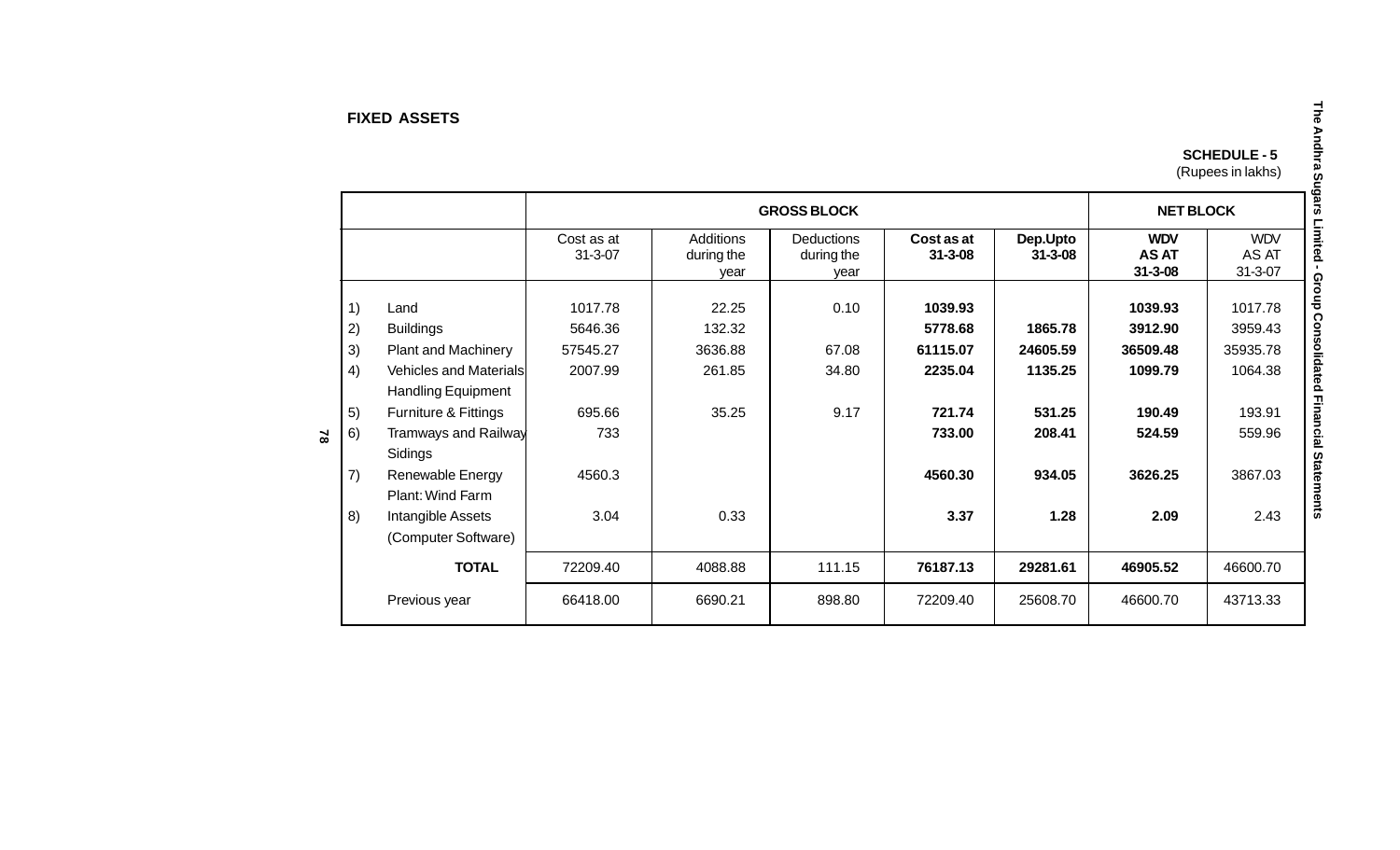(Rupees In lakhs)

| <b>INVESTMENTS:</b>                                                                                                                                         |                                                           | <b>SCHEDULE-6</b>                                |
|-------------------------------------------------------------------------------------------------------------------------------------------------------------|-----------------------------------------------------------|--------------------------------------------------|
|                                                                                                                                                             | As at<br>31-03-08                                         | As at<br>31-03-07                                |
| <b>TRADE INVESTMENTS:</b><br>- Equity shares - in Associates (quoted)<br>(See Note No.4 in Schedule 21)                                                     | 4817.39                                                   | 1729.14                                          |
| - in others (quoted)<br>- Equity shares - (un-quoted)                                                                                                       | 9.23<br>3656.73                                           | 9.22<br>3656.74                                  |
| <b>NON-TRADE INVESTMENTS:</b><br>- Equity shares (quoted)<br>- Equity shares (un-quoted)<br>- In Govt. securities<br>- In Mutual Funds                      | 10.54<br>60.00<br>0.18<br>45.30                           | 3.14<br>60.00<br>0.23<br>66.57<br>-------------  |
|                                                                                                                                                             | 8599.37<br>------------                                   | 5525.04<br>.                                     |
| <b>INVENTORIES</b><br>(As certified by the Respective Managing Directors)                                                                                   |                                                           | <b>SCHEDULE-7</b>                                |
| Stores and Spares & Tools and Implements<br><b>Raw Materials</b><br>Work-in-process<br><b>Finished Goods</b><br>Goods in Transit<br>Crops under cultivation | 3048.59<br>3614.00<br>463.48<br>18733.57<br>22.48<br>6.53 | 3089.58<br>1817.18<br>651.79<br>15501.25<br>6.14 |
|                                                                                                                                                             | 25888.65<br>                                              | 21065.94<br>-------------                        |
| <b>SUNDRY DEBTORS</b><br>Debts outstanding for a period exceeding<br>a)<br>six months                                                                       |                                                           | <b>SCHEDULE-8</b>                                |
| Unsecured-considered good<br>Unsecured-considered doubtful                                                                                                  | 440.82<br>19.81                                           | 551.76<br>20.10<br>-------------                 |
| Less: Provision for Doubtful Debts                                                                                                                          | ------------<br>460.63<br>19.81<br>                       | 571.86<br>19.81<br>-----------                   |
| b) Other Debts: Unsecured-considered good                                                                                                                   | 440.82<br>5063.41                                         | 552.05<br>4302.25<br>.                           |
|                                                                                                                                                             | 5504.23                                                   | 4854.30<br>-------------                         |
| <b>CASH AND BANK BALANCES</b>                                                                                                                               |                                                           | <b>SCHEDULE-9</b>                                |
| Cash and Cheques on hand<br><b>Balances with Scheduled Banks in</b><br><b>Current Accounts</b><br>In Fixed Deposit Accounts<br><b>Remitance in Transit</b>  | 12.72<br>1327.38<br>651.08<br>18.60                       | 19.09<br>857.07<br>1229.25                       |
|                                                                                                                                                             | <br>2009.78                                               | -------------<br>2105.41                         |
|                                                                                                                                                             |                                                           |                                                  |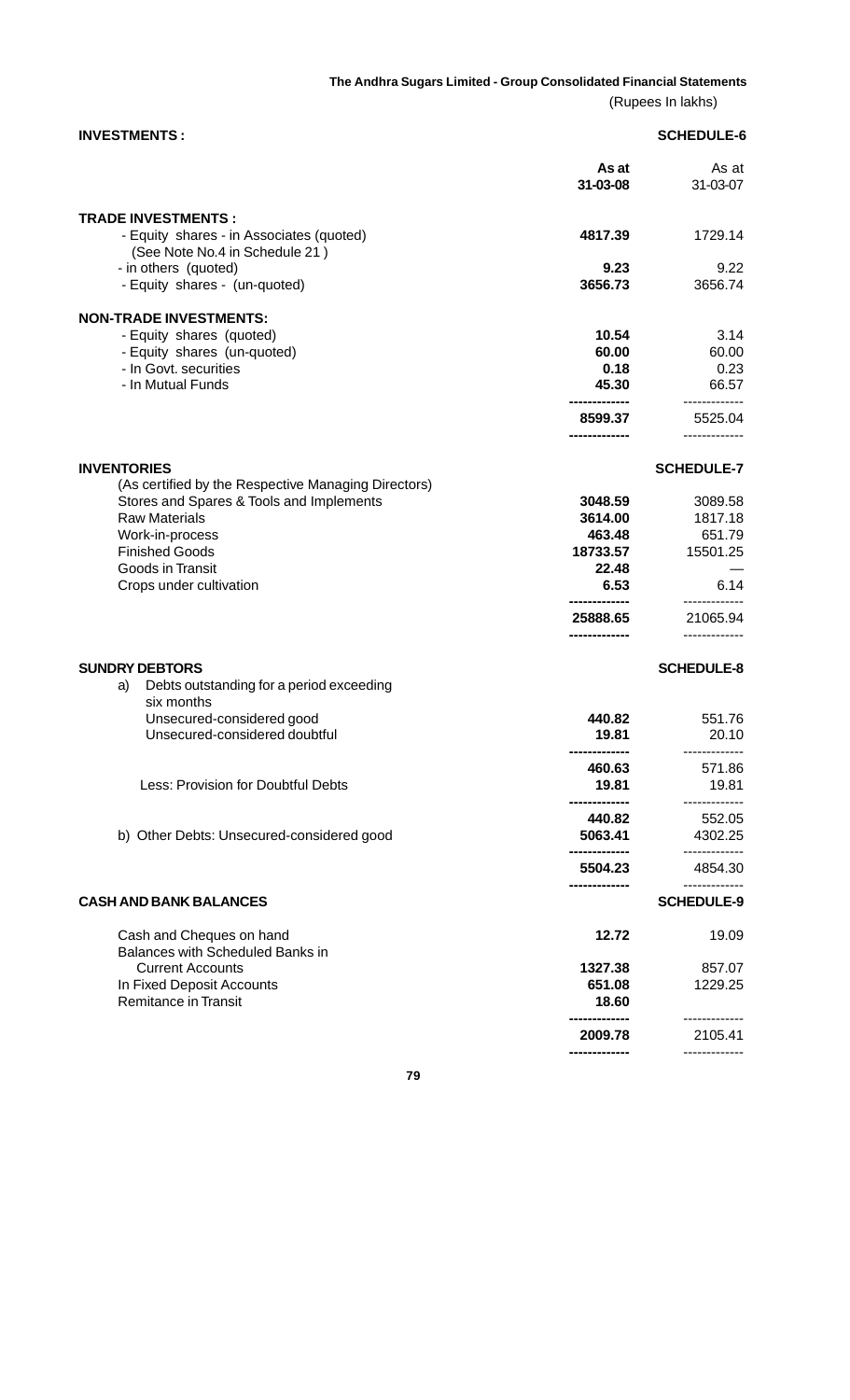(Rupees In lakhs)

| <b>OTHER CURRENT ASSETS</b>                                                                     | As at<br>31-03-08 | <b>SCHEDULE-10</b><br>As at<br>31-03-07 |
|-------------------------------------------------------------------------------------------------|-------------------|-----------------------------------------|
| Interest accrued on Investments and Deposits                                                    | 53.62             | 38.47                                   |
|                                                                                                 | 53.62             | 38.47                                   |
| <b>LOANS AND ADVANCES</b>                                                                       |                   | <b>SCHEDULE-11</b>                      |
| Advances<br>(Recoverable in cash or in kind for value<br>to be received)                        |                   |                                         |
| Unsecured considered good                                                                       | 2669.13           | 3407.30                                 |
| Unsecured considered doubtful                                                                   | 0.03              | 0.03                                    |
|                                                                                                 | 2669.16           | 3407.33                                 |
| Less: Provision for doubtful Advances                                                           | 0.03              | 0.03<br>-------------                   |
|                                                                                                 | 2669.13           | 3407.30<br>----------                   |
| Prepaid expenses                                                                                | 92.62             | 143.87                                  |
| Excise Duty paid in advance                                                                     | 1781.68           | 1294.68                                 |
| (including Cenvat credit pending utilisation)                                                   |                   |                                         |
| Service Tax paid in Advance                                                                     | 1.04              |                                         |
| APVAT paid in Advance                                                                           | 5.79              |                                         |
| Advance payment of Income Tax                                                                   | 4986.53           | 5577.07                                 |
| Advance payment of Fringe Benefit Tax                                                           | 12.29             | 10.29                                   |
| Income Tax deducted at source                                                                   | 377.61            | 329.38                                  |
| Income Tax refund receivable                                                                    | 17.03             | 17.03                                   |
| Deposits recoverable                                                                            | 722.38            | 518.98                                  |
| Claims recoverable                                                                              | 374.89            | 142.50                                  |
| Balance with Customs, Port Trust etc.                                                           | 59.91             | 8.45                                    |
| Intercorporate Loans                                                                            | 400.00            | 350.00                                  |
| MAT credit entitlement                                                                          | 0.00              | 80.56                                   |
|                                                                                                 | 11500.90          | 11880.11                                |
| <b>LIABILITIES</b>                                                                              |                   | <b>SCHEDULE-12</b>                      |
| Due to Small Scale Industrial Undertakings                                                      |                   | 3.46                                    |
| Due to Others<br>(Incl.Rs.864.81 lakhs(Rs.779.80 lakhs) due to directors<br>of Group Companies) | 13838.83          | 10417.20                                |
| Advances received against sales                                                                 | 341.04            | 334.66                                  |
| <b>Trade Deposits</b>                                                                           | 94.86             | 87.05                                   |
| Staff security deposit                                                                          | 24.40             | 20.21                                   |
| Interest accrued but not due on Loans                                                           | 207.21            | 164.42                                  |
| Dividends declared pending payment / encashment                                                 | 120.85            | 278.38                                  |
| Unclaimed matured fixed deposits                                                                | 38.02             | 41.68                                   |
| Unclaimed interest on matured deposits<br>and debentures                                        | 6.96              | 7.30<br>----------                      |
|                                                                                                 | 14672.17          | 11354.36                                |
|                                                                                                 |                   | -------------                           |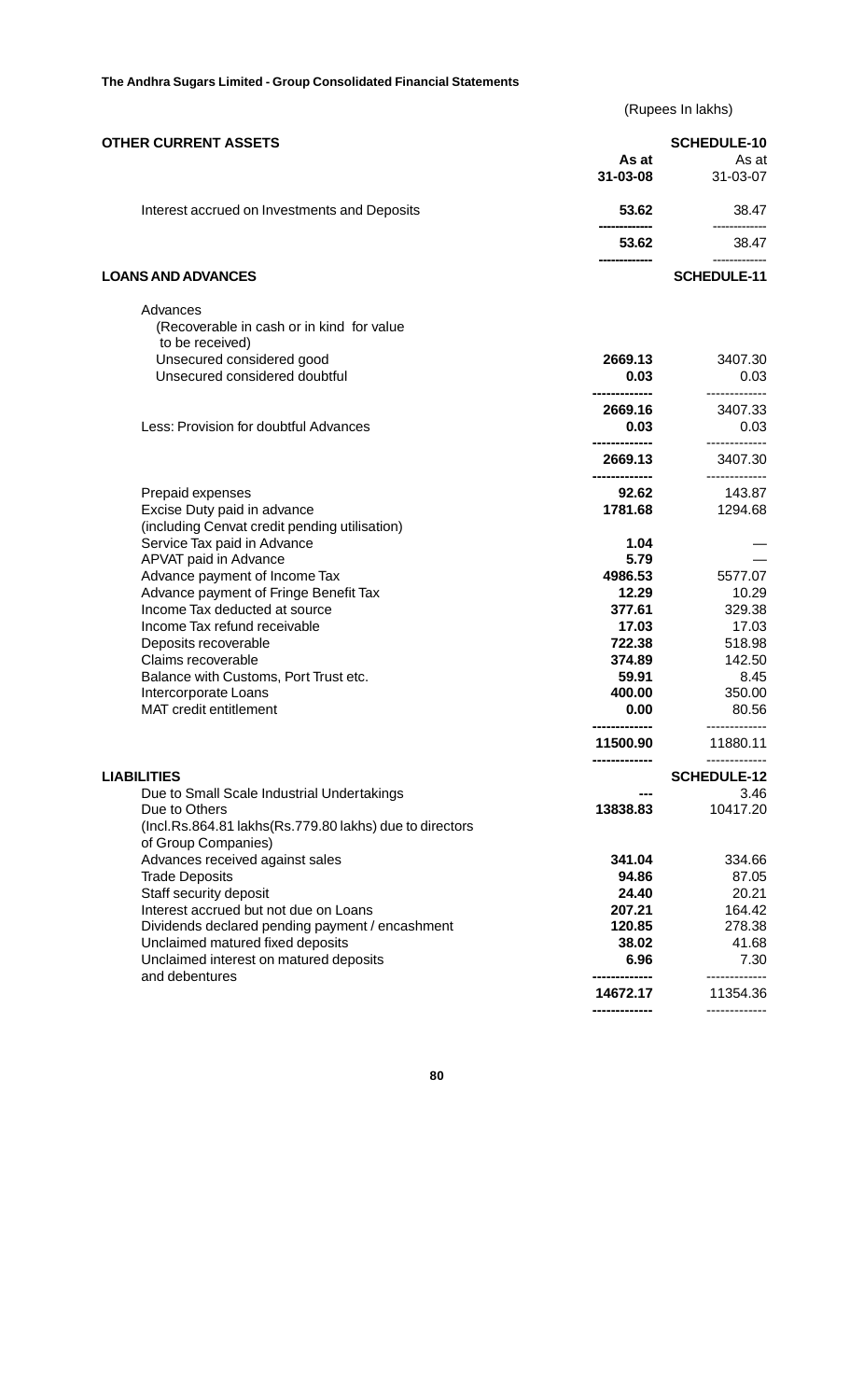| <b>PROVISIONS</b>                            | As at          | (Rupees In lakhs)<br><b>SCHEDULE-13</b><br>As at |
|----------------------------------------------|----------------|--------------------------------------------------|
|                                              | $31 - 03 - 08$ | 31-03-07                                         |
| For Income Tax                               | 5607.54        | 5933.60                                          |
| For Fringe Benefit Tax                       | 13.62          | 28.10                                            |
| For Wealth Tax                               | 8.00           | 6.00                                             |
| For Proposed Dividend (Subsidiary companies) | 171.06         | 111.31                                           |
| For Proposed Dividend                        | 1355.35        | 1626.42                                          |
| For Tax on Distributable Profits             | 230.35         | 295.32                                           |
| <b>Provision for Group Gratuity</b>          | 798.08         |                                                  |
| For Accrued sick leave                       | 44.59          |                                                  |
| For Leave Encashment on Retirement           | 253.64         | 312.76                                           |
|                                              | 8482.23        | 8313.51                                          |
| <b>MISCELLANEOUS EXPENDITURE</b>             |                | ---------<br><b>SCHEDULE-14</b>                  |
| (To the extent not written off or adjusted)  |                |                                                  |
| <b>Preliminary Expenses</b>                  |                |                                                  |
|                                              |                |                                                  |

| 5.29 | 0.94 | Issue expenses of Debentures / Shares<br>on rights basis |
|------|------|----------------------------------------------------------|
| 4.35 | ---  | Less: Written off during the year                        |
|      |      |                                                          |
| 0.94 | 0.94 |                                                          |
|      |      |                                                          |

## **SCHEDULES TO CONSOLIDATED PROFIT & LOSS ACCOUNT**

|                                                   |         | <b>SCHEDULE-15</b> |
|---------------------------------------------------|---------|--------------------|
| <b>OTHER INCOME:</b>                              |         |                    |
| Income from job works                             | 51.70   | 40.80              |
| Freight and other sales expenses recovered        | 1321.18 | 1266.03            |
| Subsidy on Superphosphate sales                   | 347.75  | 406.23             |
| Rents received                                    | 57.80   | 54.56              |
| Dividend income (Gross)                           | 312.69  | 213.15             |
| Interest received -Banks and others               | 220.00  | 156.48             |
| Miscellaneous Receipts                            | 186.37  | 301.01             |
| Profit on Sale of Assets                          | 4.60    | 30.25              |
| Provisions no longer required and Credit balances | 9.40    | 10.56              |
| written back                                      |         |                    |
| Claims received                                   | 193.37  | 52.76              |
| Income from agriculture                           | 9.08    | 6.88               |
| <b>Bad Debts recovered</b>                        |         | 2.51               |
| Difference in exchange                            | 112.48  |                    |
| Interest income on investments                    | 3.05    | 11.20              |
| <b>Impairment Provision reversed</b>              |         | 162.24             |
| Income of earlier years                           | 0.41    | 12.27              |
| Sales tax refund received                         | 0.50    |                    |
|                                                   | 2830.38 | 2726.93            |
|                                                   |         | -------------      |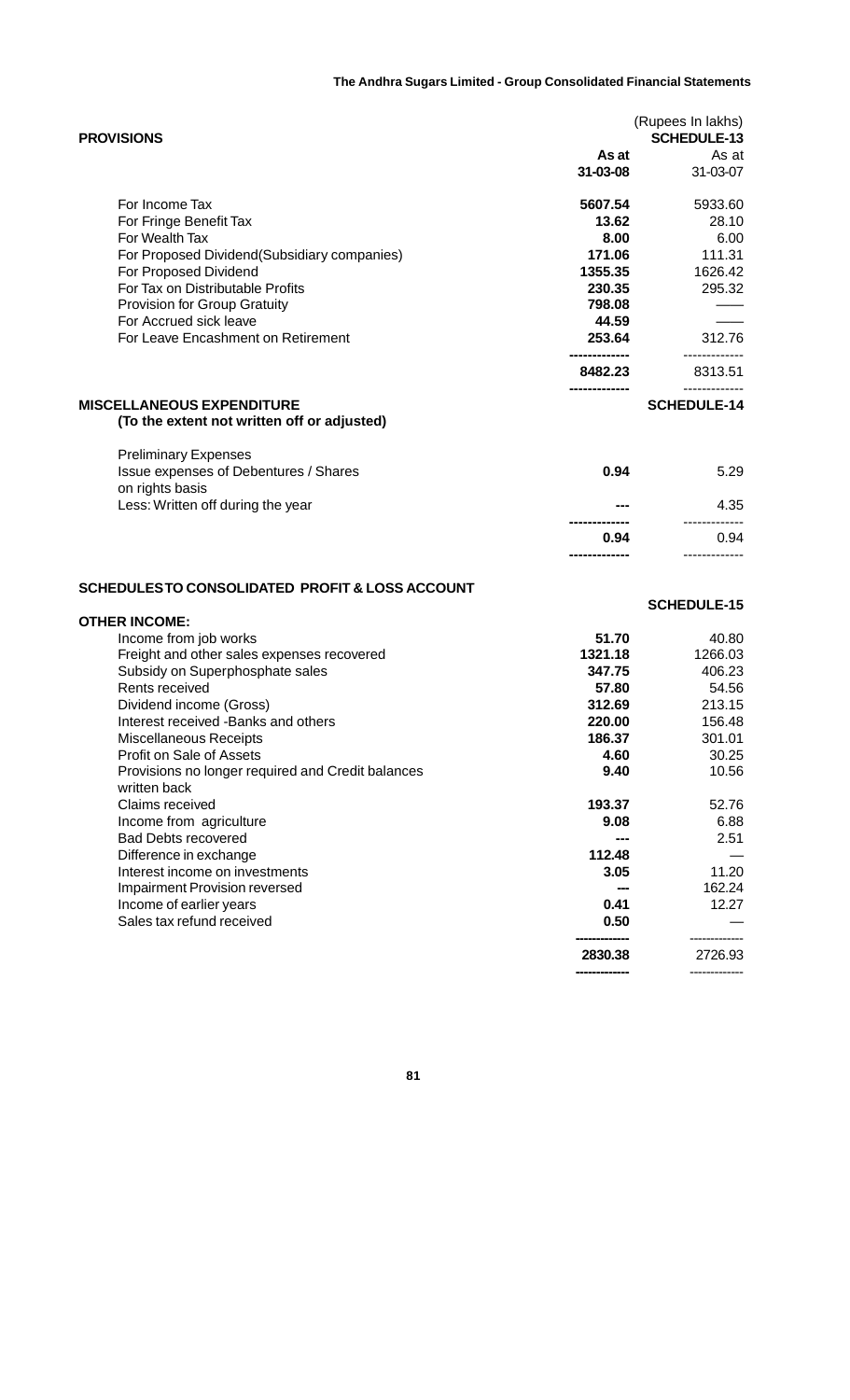| <b>OPENING AND CLOSING STOCKS</b>                                               | (Rupees In lakhs)<br><b>SCHEDULE - 16</b><br>This year<br>Previous year |                       |
|---------------------------------------------------------------------------------|-------------------------------------------------------------------------|-----------------------|
| <b>Opening Stock:</b>                                                           |                                                                         |                       |
| Work-in-process<br>Finished goods                                               | 651.79<br>15501.25                                                      | 388.28<br>17966.46    |
|                                                                                 | 16153.04                                                                | 18354.74              |
| <b>Closing Stock:</b>                                                           |                                                                         |                       |
| Work-in-process<br>Finished goods                                               | 463.48<br>18733.57                                                      | 651.79<br>15501.25    |
|                                                                                 | 19197.05                                                                | 16153.04              |
| Add: (increase)/decrease in ED on stocks<br>Accretion to /(Decretion in )stocks | (333.12)<br>2710.89                                                     | (134.63)<br>(2067.07) |
| PAYMENTS AND BENEFITS TO EMPLOYEES                                              |                                                                         | <b>SCHEDULE-17</b>    |
| Salaries, Wages and Bonus                                                       | 4395.03                                                                 | 3941.32               |
| Contribution to Provident, Gratuity and other funds                             | 703.94                                                                  | 563.65                |
| Workmen and Staff Welfare Expenses                                              | 263.16                                                                  | 188.90                |
|                                                                                 | 5362.13                                                                 | 4693.87               |
| <b>MANUFACTURING AND OTHER EXPENSES</b>                                         |                                                                         | <b>SCHEDULE-18</b>    |
| Stores & Spares consumed (including packing materials)                          | 1798.58                                                                 | 1821.86               |
| Power and Fuel                                                                  | 8723.11                                                                 | 8349.15               |
| Insurance                                                                       | 182.03                                                                  | 248.23                |
| <b>Sugarcane Development Expenses</b>                                           | 46.56                                                                   | 47.16                 |
| <b>Repairs to Buildings</b>                                                     | 247.41                                                                  | 247.78                |
| Repairs to Machinery                                                            | 2819.39                                                                 | 2740.56               |
| <b>Repairs to Other Assets</b><br>Advertisement and Sales Promotion             | 523.07<br>19.02                                                         | 526.02<br>36.85       |
| Handling, Transport & Expenses at Sales Depots                                  | 1746.64                                                                 | 1767.15               |
| <b>Commission on Sales</b>                                                      | 180.54                                                                  | 165.92                |
| Rent                                                                            | 17.09                                                                   | 16.99                 |
| Directors' Sitting Fee                                                          | 5.32                                                                    | 4.76                  |
| Managerial Remuneration                                                         | 457.89                                                                  | 964.95                |
| Payments to Auditors                                                            | 14.54                                                                   | 12.40                 |
| Miscellaneous Expenses                                                          | 623.42                                                                  | 598.34                |
| Donations                                                                       | 42.00                                                                   | 74.55                 |
| Loss on sale of Assets                                                          | 0.12                                                                    | 1.03                  |
| Issue expenses of Shares/Debentures written off                                 |                                                                         | 4.35                  |
| <b>Expenses of Earlier years</b>                                                | 0.22                                                                    |                       |
| Bad debts written off                                                           | 0.03                                                                    | 0.57                  |
| Debit balances written off<br>Tools written off                                 | 0.14<br>2.91                                                            | 0.00<br>3.76          |
| <b>Production Expenses</b>                                                      | 17.76                                                                   |                       |
| Assets written off                                                              | 5.38                                                                    | 334.42                |
| Processing charges paid                                                         |                                                                         | 11.08                 |
| Freight on materials                                                            | 389.03                                                                  | 497.67                |
| Stores & Spares written-off                                                     |                                                                         | 27.35                 |
| Loss on sale/conversion of investments                                          | 4.82                                                                    | 23.84                 |
| Difference in exchange                                                          | 39.77                                                                   | 28.49                 |
|                                                                                 | 17906.79                                                                | 18555.23              |
|                                                                                 |                                                                         |                       |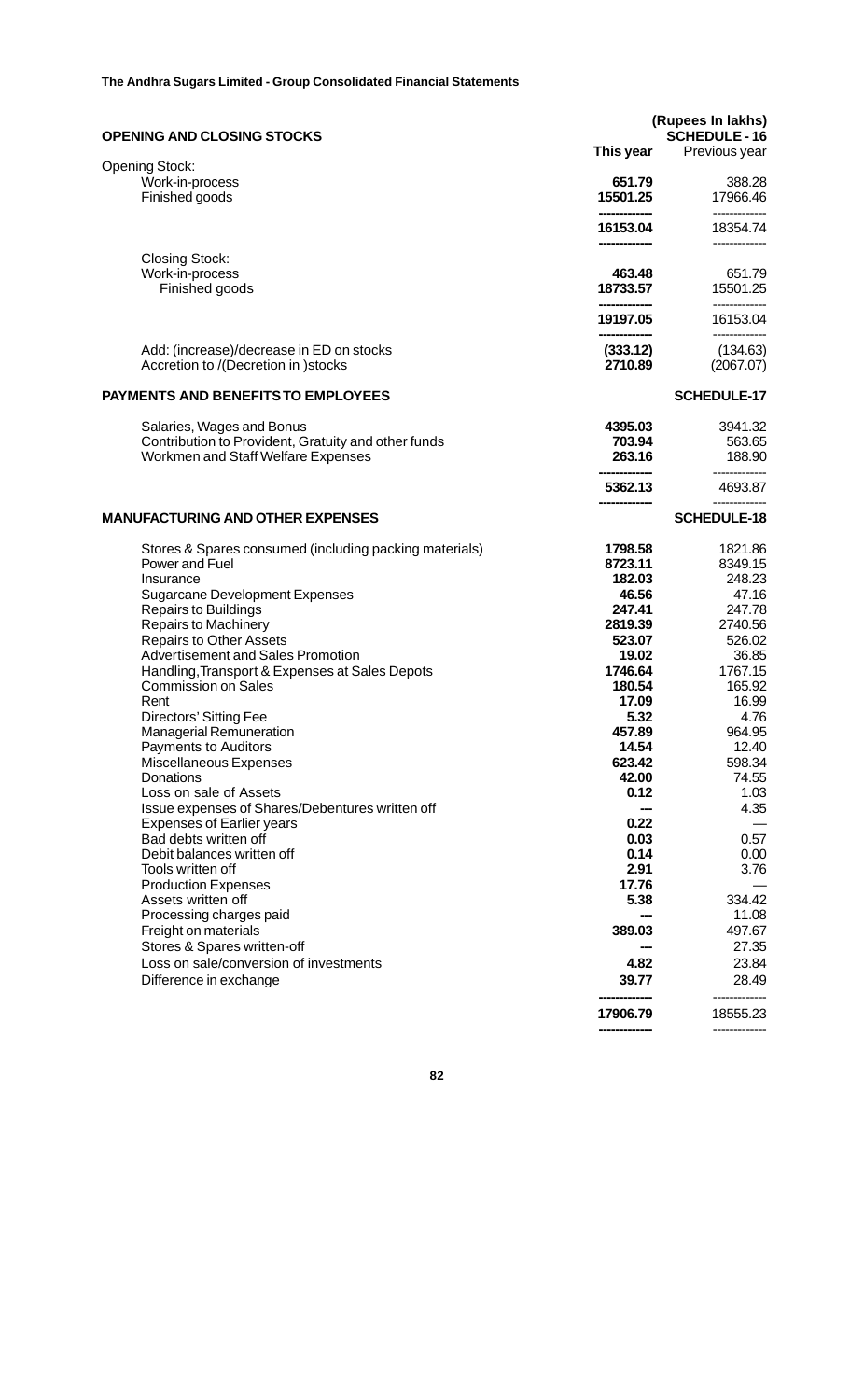| <b>TAXES AND LICENSES</b> | (Rupees In lakhs)<br><b>SCHEDULE-19</b> |               |  |
|---------------------------|-----------------------------------------|---------------|--|
|                           | This year                               | Previous year |  |
| <b>Excise Duty</b>        | 0.62                                    | 3.23          |  |
| Purchase Tax on Sugarcane | 709.16                                  | 809.25        |  |
| Rates and Taxes           | 226.41                                  | 232.93        |  |
|                           | 936.19                                  | 1045.41       |  |
|                           |                                         |               |  |

## **INTEREST SCHEDULE-20**

|                          | On Debentures and fixed period loans<br>On Fixed deposits/loans from whole time Directors<br>To Banks and on other Accounts | 1241.24<br>182.20<br>1411.73 | 1387.16<br>132.61<br>786.39 |
|--------------------------|-----------------------------------------------------------------------------------------------------------------------------|------------------------------|-----------------------------|
|                          |                                                                                                                             | 2835.17                      | 2306.16                     |
|                          |                                                                                                                             | As at                        | As at                       |
| <b>MINORITY INTEREST</b> |                                                                                                                             | $31 - 03 - 08$               | 31-03-07                    |
|                          | Share capital<br>Add:                                                                                                       | 212.62                       | 212.62                      |
|                          | Share in General Reserve                                                                                                    | 2992.59                      | 2816.04                     |
|                          | <b>Capital Reserve</b>                                                                                                      | 1.16                         | 1.16                        |
|                          | <b>Securities Premium</b>                                                                                                   | 352.45                       | 352.45                      |
|                          | <b>Capital Reserve</b>                                                                                                      | 17.84                        | 17.84                       |
|                          | provision for dividend (including tax)                                                                                      | 163.54                       |                             |
|                          | Profit and loss A/c.                                                                                                        | 267.98                       | 266.08                      |
|                          | Total                                                                                                                       | 4008.18                      | 3666.18                     |
|                          |                                                                                                                             | -------------                | -------------               |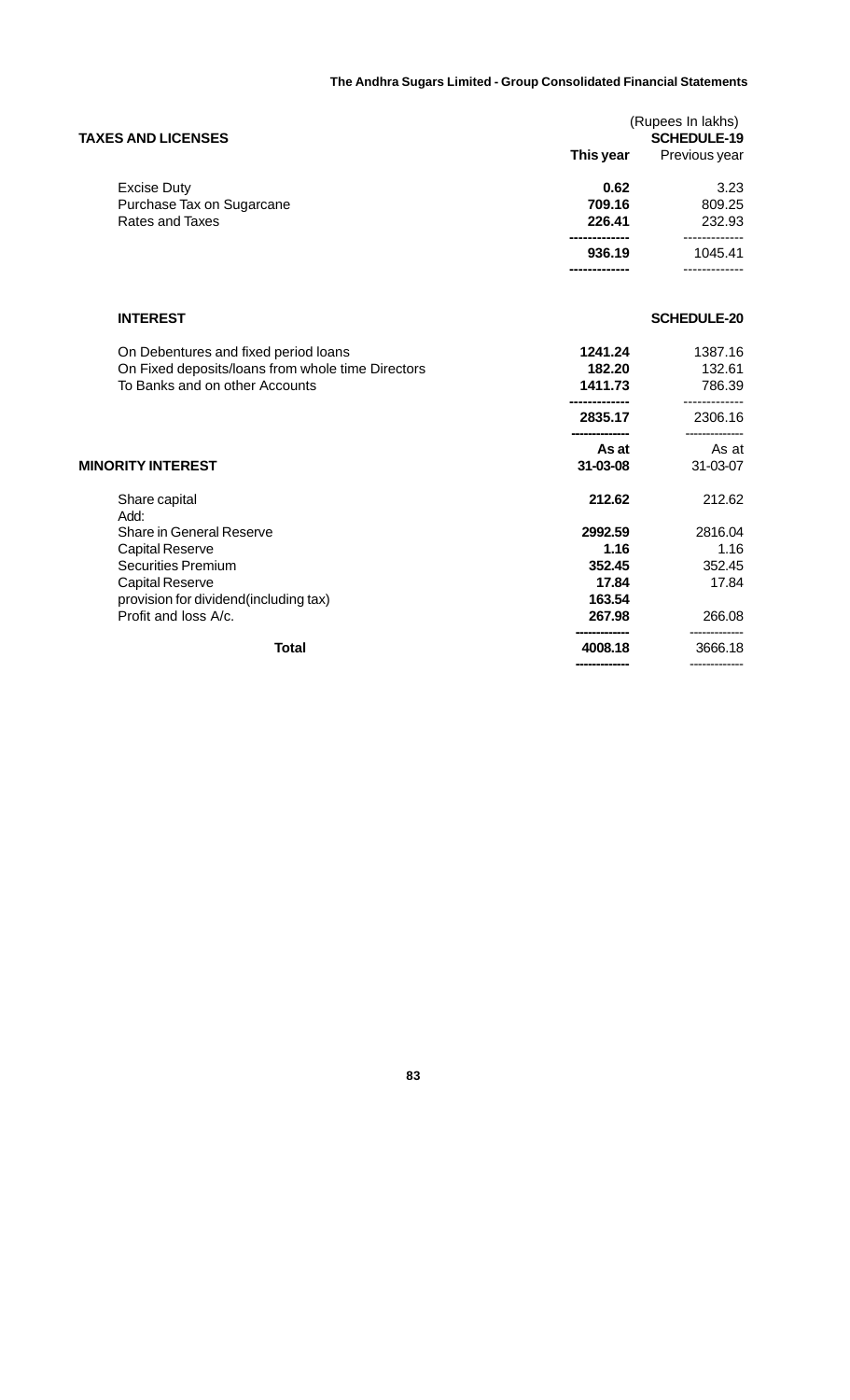## **SCHEDULE – 21**

## **NOTES FORMING PART OF THE GROUP ACCOUNTS**

#### **1. Basis of preparation:**

The Andhra Sugars Limited (ASL), the parent company has prepared the group consolidated financial statements by consolidating its accounts and those of its subsidiaries viz., JOCIL Limited, The Andhra Farm Chemical Corporation Limited and Hindustan Allied Chemicals Limited in accordance with Accounting Standard-21 "Consolidated Financial Statements" prescribed by Companies (Accounting Standards ) Rules, 2006.

Financial Statements of the Subsidiaries used in the consolidation are drawn up to the same reporting date as that of the parent company i.e., year ended 31<sup>st</sup> March 2008.

### **2. Principles of consolidation**:

The consolidated financial statements of the group are prepared according to the accounting policies as stated in the "Statements on Accounting Policies" in the respective group companies and published separately. The accounting policies of the group companies are uniform except for the method of charging depreciation in respect of some of the items of like assets. It is not practicable to use uniform accounting policies in preparing the consolidated financial statements, and in the opinion of the management, the effect of such differences in the accounting policies is not material.

#### **3. Minority Interest:**

| Subsidiary companies                            | % Voting power held<br>as at 31 <sup>st</sup> March, 2008 |  |  |
|-------------------------------------------------|-----------------------------------------------------------|--|--|
| a. JOCIL                                        | 44.97                                                     |  |  |
| b. The Andhra Farm Chemical Corporation Limited | 23.17                                                     |  |  |
| c. Hindustan Allied Chemicals Limited           | 22.64                                                     |  |  |

#### **4. Associates**

 The Andhra Sugars Limited and its other group companies hold 28.18% of the share capital of The Andhra Petrochemicals limited (APL), a company incorporated in India, as on 31.3.2008. Therefore APL is treated as an associate, and investment in it is recognized in the accounts using the 'equity method' as per which the share of profit of the associate company has been added to the cost of investment, in accordance with the Accounting Standard – 23 "Accounting for Investments in Associates in Consolidated Financial Statements" prescribed by Companies (Accounting Standards) Rules, 2006. The un-audited accounts of the The Andhra Petrochemicals limited is considered for the purpose of computing the share of profit from associate for the year ended 31<sup>st</sup> March 2008.

 The accounting policies of APL are broadly comparable to those of ASL. The accounts of associate company are drawn up to the same reporting date as the parent entity.

#### **Particulars of investment in Associate company by Group companies:**

|                                                                                                | (Rupees in lakhs) |
|------------------------------------------------------------------------------------------------|-------------------|
| Gross cost of the investment in Associate company -<br>(including goodwill of Rs. 489.07 lacs) | 3054.83           |
| Less: Dividend received                                                                        | 232.91            |
| Add: share of post acquisition reserves and surplus                                            | 1995.47           |
| Carying value of investment in associate company                                               | 4817.39           |
|                                                                                                |                   |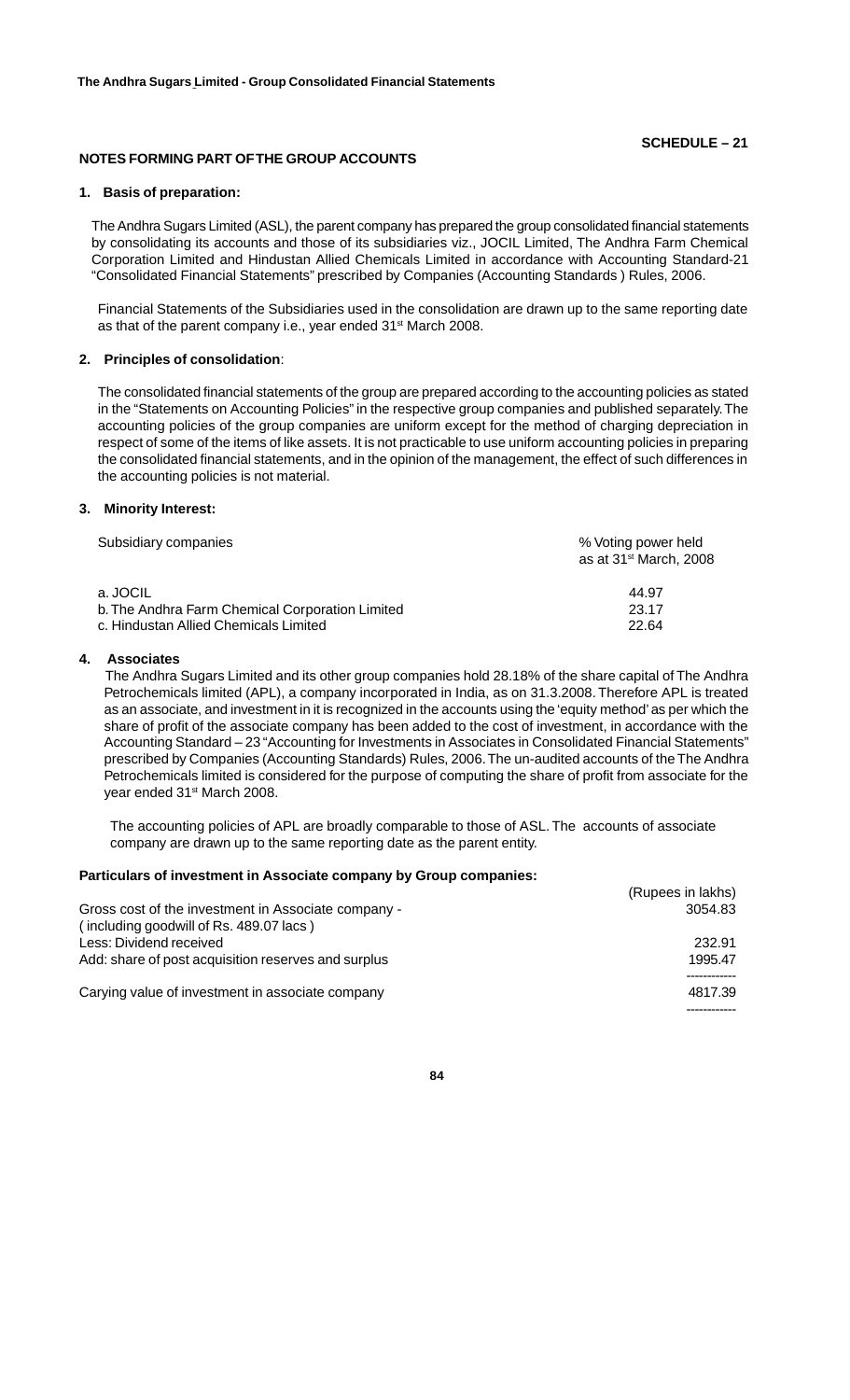## **5. Major components of deferred tax assets and liabilities arising on account of timing differences are:**

|                                                                |               | (Rupees in lakhs) |
|----------------------------------------------------------------|---------------|-------------------|
| Particulars                                                    | <b>Assets</b> | Liabilities       |
| Depreciation<br>1.<br>2. Amounts disallowed u/s 43 B of Income |               | 8404.29           |
| Tax Act, 1961.                                                 | 900.6         |                   |
| 3. Amounts disallowed under 40 (ia) of the Income Tax Act      | 6.53          |                   |
| 4. Provision for doubtful debts                                | 6.74          |                   |
| 5. Payment under VRS                                           | 2.63          |                   |
| 6. Due to comprensated absence                                 | $-30.10$      |                   |
|                                                                | 886.40        | 8404.29           |
| Net deferred tax liability                                     |               | 7517.89           |

|                                                                             | (Rupees in lakhs) |           |  |
|-----------------------------------------------------------------------------|-------------------|-----------|--|
| <b>6. CONTINGENT LIABILITIES NOT PROVIDED FOR:</b>                          | As at             | As at     |  |
|                                                                             | 31-3-2008         | 31-3-2007 |  |
| a) Estimated amount of contracts remaining to be executed on                |                   |           |  |
| Capital Account and not provider for                                        | 1666.65           | 3786.89   |  |
| b) Out standing Guarantees to Banks including letter of credit              |                   |           |  |
| opened with bankers for purchase of material.                               | 60.15             | 498.03    |  |
| c) Liability on account of membership in Alkali Manufacturers'              |                   |           |  |
| Association of India, a Company limited by Guarantee                        | 0.01              | 0.01      |  |
| d) Uncalled liability on partly paid shares held as<br>investments.         | 24.66             | 24.66     |  |
| Claims not acknowledged by the company relating to the following area<br>e) |                   |           |  |
| Excise<br>i)                                                                | 19.66             | 26.27     |  |
| Customs<br>ii)                                                              | 71.68             | 74.37     |  |
| Sales Tax<br>iii)                                                           | 28.14             | 28.14     |  |
| <b>State Levies</b><br>iv)                                                  | 307.90            | 273.60    |  |
| Suppliers and Service contract<br>V)                                        | 175.51            | 160.89    |  |
| vii) Labour related                                                         | 17.71             | 17.71     |  |
| viii) others                                                                | 3.01              | 2.89      |  |

**7.** In the Case of The Andhra Sugars Ltd., Under the provisions of "The Levy Sugar Price Equalization Fund Act, 1976" the excess amount collected over the notified levy sale price pursuant to the interim stay granted by the Courts vests in the fund. In a writ petition No: 1534/76 filed by the Company against these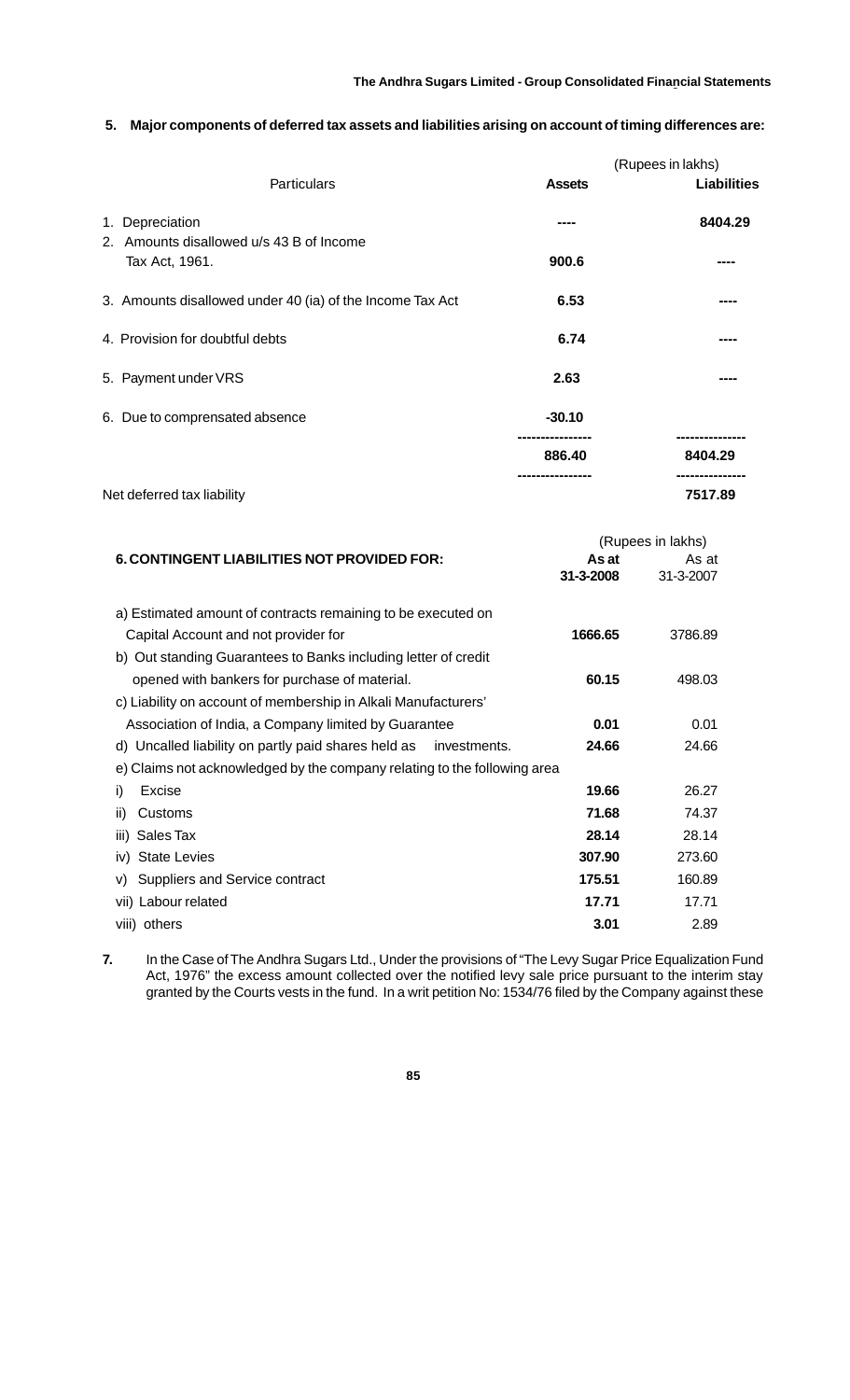provisions, the High Court of Andhra Pradesh has held that provisions of the said Act are not applicable to the excess collections made prior to 15-6-1972, against which the Union Government filed a civil appeal No: 274/79 before the Supreme Court, which is pending.

While admitting the appeal, the Supreme Court granted stay of operation of Judgement of A.P. High Court in W.P.No: 1534/76 and directed the Company to furnish a Bank Guarantee for Rs.9.60 lakhs being the difference in levy Sugar price for the Sugar Season 1969-70. The Bank Guarantee was furnished on 7-12-1979 in favour of Registrar, High Court of Andhra Pradesh. Interest, if any, payable under the said Act, estimated at Rs. 55.74 lakhs (Rs.54.01 lakhs) has not been provided for in the accounts pending final legal decision in the matter.

- 8. In the Case of The Andhra Sugars Ltd., No provision has been made towards the liability if any that may arise towards the sales tax portion of the cost of Rock Phosphate purchased on high seas basis from Minerals and Metal Trading Corporation of India (MMTC. for the years 1977-78 to 1988-89 estimated at Rs.23.22 lakhs. The Company has furnished an indemnity to MMTC for the amount.
- 9. In the Case of The Andhra Sugars Ltd., "Sundry Creditors" includes Rs.7.53 lakhs received from State Trading Corporation (STC. towards damages for breach of Contract pursuant to the orders of the Appellate Authorities/ Arbitrators. Since, further Appeals preferred by the S.T.C. before the higher appellate authorities are pending, the said amount is not recognized as revenue in the year of receipt, pending disposal of final appeal.
- 10. In the Case of The Andhra Sugars Ltd., The Company has given undertakings / assurance to IDBI not to dispose of its share holdings in The Andhra Petrochemicals Limited, without the prior consent of the IDBI until the loan payable by the said company to IDBI are fully repaid.
- 11. In the Case of The Andhra Sugars Ltd., in the opinion of the management, all the amounts stated under sundry debtors and loans and advances are recoverable at the values at which they are stated.
- 12. In the Case of The Andhra Sugars Ltd., Balances in personal accounts of various parties are subject to confirmation by and reconciliation with the said parties.
- 13. In the Case of The Andhra Sugars Ltd.,despite of its efforts, has not received from the concerned creditors, the necessary details to identify Micro, Small, and Medium enterprises among them ,in terms of the Micro, Small and Medium Enterprises Development Act,2006.Therefore,company is unable to furnish the prescribed information with regard to its dues if any,to such enterprises. However, according to the information available with and in the opinion of the company, there are no Claims/Dues from any such parties for interest etc.,on such dues/payments at the date of the Balance sheet.
- 14. In the Case of The Andhra Sugars Ltd., Loans and Advances in the nature of loans given to subsidiary Hindustan Allied Chemicals Limited as per clause 32 of the listing agreement is Rs.0.21 lakhs as on 31.3.2008. (Maximum balance outstanding during the year is Rs.0.83 lacs.. The investment in the Equity shares of the company is Nos. 328760.
- 15. In the Case of The Andhra Sugars Ltd., Closing stock units of Wind farm at Ramagiri and power generation unit at Taduvai as per the books of the company and as confirmed by the AP GENCO is subject to reconciliation due to certain matters pending before Honourable High Court of Andhra Pradesh.
- 16. a) In the case of JOCIL Limited, the company billed the entire power supplied to A.P.Transco during the year at Rs.4.03/K.W.H till April 2007 billing month and thereafter at Rs.4.23/k.W.h. Petition filed by Biomass energy developers Association (BEDA), Hyderabad in which the Company is a member for revision of rate was allowed by the appellate tribunal for electricity, New Delhi, But Both AP TRANSCO and APERC went on appeal on the order to Supreme Court. In the absence of finality on the rate, the Company continues to recognize the income for the Units supplied to AP Transco at the revised tariff rate as decided by APERC plus 50% of the rate difference between the old rate (as applicable for the year 2003-04) and the revised tariff rate decided by APERC as per the interim directions of the appellate tribunal for electricity, New Delhi. Hence the rate at which APTRANSCO is making payments has been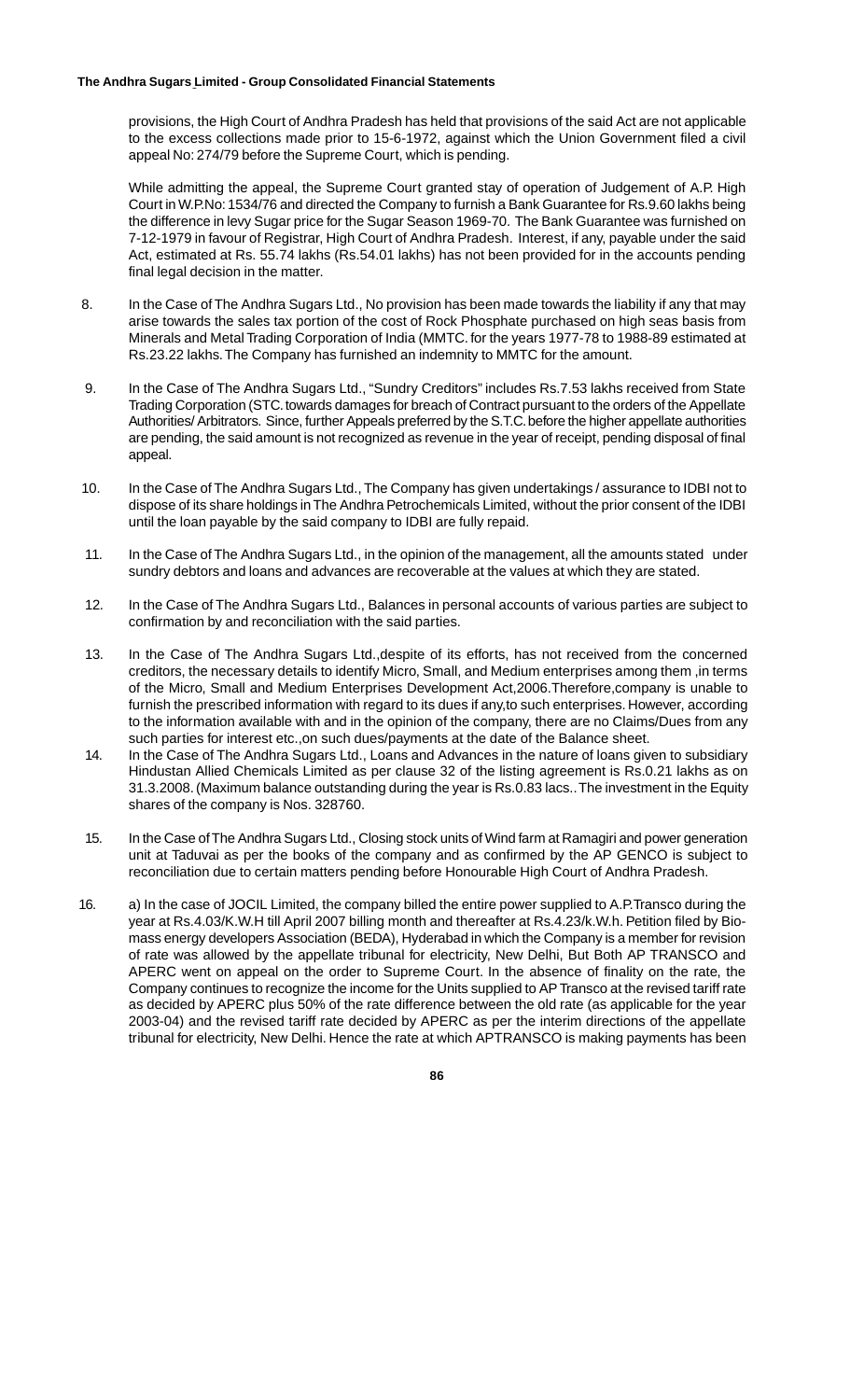considered for income recognition. Accordingly, for the Units supplied to AP TRANSCO during the year at the rate applicable as per interim orders of Appellate Tribunal, an amount of Rs.531.81 lakhs has been recognized as income and balance of Rs.178.51 lakhs has not been considered.

- b) The Company filed an appeal before Appellate Tribunal for Electricity ,New Delhi on the orders of APERC directing AP TRANSCO for purchase of entire surplus power over and above 2.4MW after meeting the captive consumption and for the payment of retained amounts.During the year an amount of Rs.57.36 lakhs was received from APTRANSCO towards variable cost for supplies over and above 2.4MW on the directions of Appellate Tribunal and APERC. An amount of Rs.188.95 Laks is yet to be realized from APTRANSCO out of the amount recognized as income till 31.03.2008.
- 17. In the case of JOCIL Limited, there are no Micro, Small and Medium enterprises, as defined in the Micro, small and Medium Enterprises Development Act, 2006,to whom the company owes dues on account of principal together with interest and accordingly no additional disclosures have been made. The said information regarding Micro, Small and Medium enterprises has been determined to the extent such parties have been identified on the basis of information available with the company. This has been relied up on by the auditors accordingly.
- 18. In the case JOCIL Limited, Cash at scheduled Banks in Fixed Deposits includes:
	- a) Rs.8,37,331 (previous year Rs.23,37,331) deposited towards maintenance of liquid assets under provisions of the companies (Acceptance of Deposits)Rules,1975.
	- b) Rs.19,38,736 (previous year Rs.49,25,839) towards margin money for Bank Guarantees and Foreign Letters of Credit.
	- c) Rs.10,22,288 (previous year Rs.1,73,94,377) on account of unclaimed dividends.
- 19. In the case of JOCIL Limited, Foreign exchange earnings on exports during the year calculated FOB basis Rs.72,53,734.18(Previous year –36,38,459/-)
- 20. In the case of The Andhra Farm chemical Corporation ltd., claims against the company not admitted as Debts in respect of Direct Taxes for the Assessment year 1997-98 is Rs.43, 94,380/- and the same is paid under protest and shown under "Loans and Advances".
- 21. Disclosure as required by Accounting Standard-18 (AS-18) "Related Party Disclosures" issued by The Institute of Chartered Accountants of India are given in Annexure - I.
- 22. Segment information: Particulars disclosed pursuant in Accounting Standard -17 "Segment Reporting" are given in Annexure - II
- 23. General:

Figures have been rounded off to the nearest thousand. Previous year figures have been regrouped wherever necessary.

| Per our report of even date: |
|------------------------------|
| For Brahmayya & Company      |
| <b>Chartered Accountants</b> |
| C. Murali Krishna            |
| Partner                      |

Camp : TANUKU TANUKU Date : 28-07-2008 28-07-2008

FOR AND ON BEHALF OF THE BOARD Dr. Mullapudi Harischandra Prasad Chairman & Managing Director A. Ranga Rao **Director** M. Palachandra **M. Palachandra M. Palachandra M. Palachandra Addl. Company Secretary**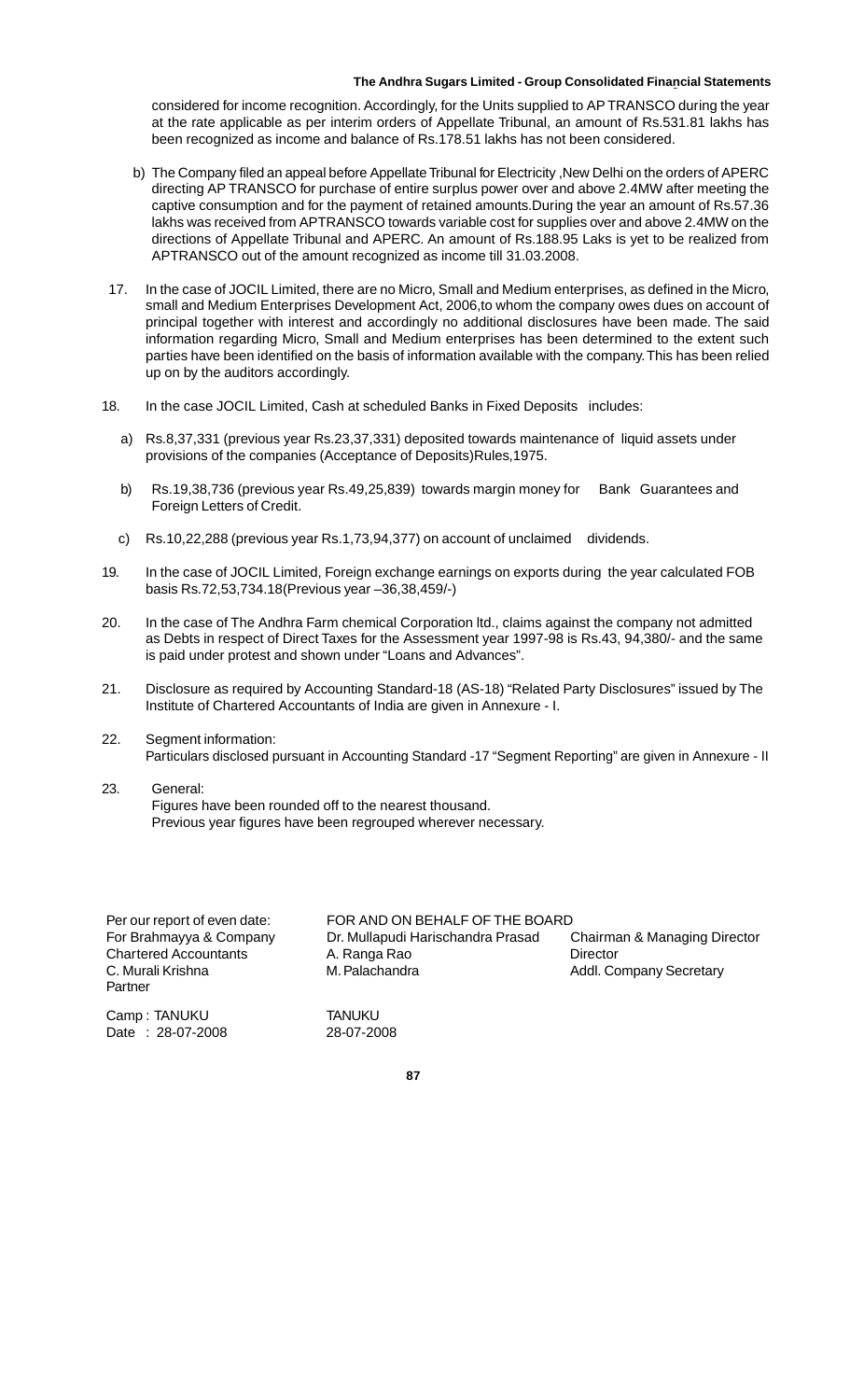## **GROUP CONSOLIDATED CASH FLOW STATEMENT FOR THE YEAR 2007-08**

|                                                                           |                    | (Rupees in lakhs)     |
|---------------------------------------------------------------------------|--------------------|-----------------------|
|                                                                           | 2007-2008          | 2006-2007             |
| A. CASH FLOW FROM OPERATING ACTIVITIES                                    |                    |                       |
| Net Profit before Tax and extra-ordinary items<br><b>ADJUSTMENTS FOR:</b> | 4661.33            | 10181.02              |
| Depreciation                                                              | 3772.89            | 3577.23               |
| Assets written off                                                        | 5.38               | 334.66                |
| Interest (Net)                                                            | 2612.10            | 2138.48               |
| Impairment provision reversed credited to P&L a/c                         | 0.00               | (162.24)              |
| Profit/Loss on sale of assets(Net)                                        | (4.47)             | (29.22)               |
| Dividends received                                                        | (312.69)           | (213.15)              |
| Issue expenses of shares/debentures written off                           | 0.00               | 4.35                  |
| Loss on conversion/sale of investments                                    | 4.82               | 23.60                 |
| OPERATING PROFIT BEFORE WORKING CAPITAL CHANGES                           | 10739.36           | 15854.73              |
| Trade and other receivables                                               | (861.55)           | (1688.19)             |
| Inventories                                                               | (4822.71)          | 1990.98               |
| Trade payables<br>CASH GENERATED FROM OPERATIONS                          | 3510.17<br>8565.27 | (1301.69)<br>14855.83 |
| Direct taxes paid                                                         | (1532.80)          | (2588.10)             |
|                                                                           |                    |                       |
| NET CASH FROM OPERATING ACTIVITIES A                                      | 7032.47            | 12267.73              |
| <b>CASH FLOW FROM INVESTING ACTIVITIES:</b>                               |                    |                       |
| Purchase of Fixed Assets (Including Capital Work-in-progress,             |                    |                       |
| unallocated capital expenditure)                                          | (6810.76)          | (5494.83)             |
| Sale of Fixed assets                                                      | 18.43              | 81.98                 |
| Sale of investments                                                       | 8.06               | 0                     |
| Purchase of investments                                                   | (187.01)           | (304.75)              |
| Interest received                                                         | 223.08             | 167.68                |
| Deposits/Withdrawal of Inter corporate advances                           | (50.00)            | 0                     |
| Dividends received                                                        | 246.54             | 213.15                |
| <b>NET CASH USED IN INVESTING ACTIVITIESB</b>                             | (6551.66)          | (5336.77)             |
|                                                                           |                    |                       |
| C. CASH FLOW FROM FINANCING ACTIVITIES                                    |                    |                       |
| Proceeds from borrowings/loans                                            | 3830.32            | (1591.53)             |
| Dividends paid                                                            | (1803.88)          | (2379.96)             |
| Interest paid                                                             | (2969.60)          | (2306.16)             |
| <b>NET CASH FROM FINANCING ACTIVITIESC</b>                                | (943.16)           | (6277.64)             |
| INCREASE IN CASH AND CASH EQUIVALENTS (A+B+C)                             | (95.63)            | 653.31                |
| Cash and Cash equivalents as on 01.4.2007                                 | 2105.41            | 1452.10               |
| Cash and Cash equivalents as on 31.3.2008                                 | 2009.78            | 2105.41               |
|                                                                           | (95.63)            | 653.31                |
|                                                                           |                    |                       |

C. Murali Krishna<br>Partner

Per our report of even date: FOR AND ON BEHALF OF THE BOARD<br>
For Brahmayya & Company Dr. Mullapudi Harischandra Prasad Chairman & Managing Director<br>
Chartered Accountants A. Ranga Rao Director For Brahmayya & Company Dr. Mullapudi Harischandra Prasad Chairman & Managing Director Chartered Accountants A. Ranga Rao Director A. Ranga Rao Director<br>
M. Palachandra Addl. Company Secretary

Camp : TANUKU TANUKU  $Date : 28-07-2008$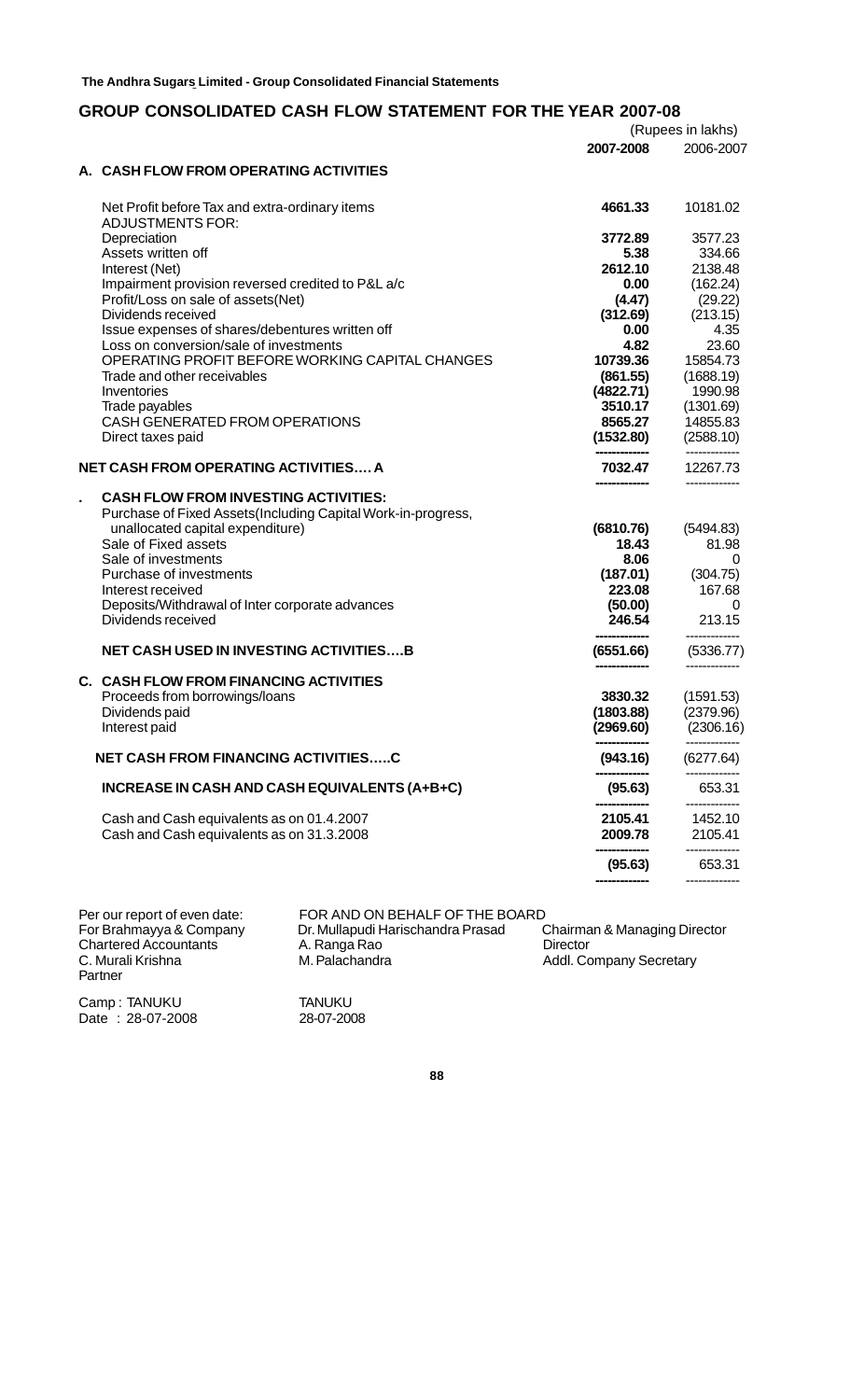## **ANNEXURE – I**

Particulars disclosed pursuant to "Accounting Standard -18 Related Party Disclosures"

## **(A) LIST OF RELATED PARTIES:**

## **1) Key Management Personnel: ( Viz: Wholetime Directors )**

## **The Andhra Sugars Limited**

Dr. Mullapudi Harischandra Prasad Dr. B.B. Ramaiah Sri P. Narendranath Chowdary Sri M. Narendranath Sri M. Thimmaraja Sri P. Achuta Ramayya Sri P.S.R.V.K. Ranga Rao

## **JOCIL Limited**

Sri J. Murali Mohan

## **The Andhra Farm Chemicals Corporation Limited**

Sri P. V. Krishna Rao

## **2) Relatives of Key Management Personnel:**

Sri B.V.V.S. Ramesh Kumar Son of Dr. B.B.Ramaiah Smt. M. Narayanamma Wife of Sri M. Narendranath Sri M. Vikram Prasad Son of Sri M. Narendranath Smt. M. Renuka Wife of Sri M. Thimmaraja Sri M. Mrutyumjaya Prasad Son of Sri M. Thimmaraja

Smt. M. Chandramathi Devi Wife of Dr.Mullapudi Harischandra Prasad Smt. CH. Ravanamba Sister of Dr.Mullapudi Harischandra Prasad Smt. J. Gangabhavani Devi Sister of Dr.Mullapudi Harischandra Prasad Smt. Y. Rajeshwari Devi Sister of Dr.Mullapudi Harischandra Prasad Smt. J. Anantha Lakshmi Daughter of Dr.Mullapudi Harischandra Prasad Smt. N.V. Ramanamma Daughter of Dr.Mullapudi Harischandra Prasad Smt. Y. Narayanamma Daughter of Dr. Mullapudi Harischandra Prasad Smt. R.Akkamamba Daughter of Dr. Mullapudi Harischandra Prasad Kum. M. Jayashree **National State Leapen Exercise Contract** Daughter of Sri M. Narendranath Smt. G. Anuradha Daughter of Sri M.Narendranath Smt. G. Devi **Daughter of Sri M.Thimmaraja** Smt. P. Jhansi Jayalakshmi Wife of Sri P. Narendranath Chowdary Kum. P.A.L. Satyavathi Devi Daughter of Sri P. Narendranath Chowdary Smt. S.B. Ranganayaki Sister of Sri P. Narendranath Chowdary Smt. E. Rama Lakshmi Sister of Sri P.Narendranath Chowdary Smt. J. Akkamamba Sister of Sri P.Narendranath Chowdary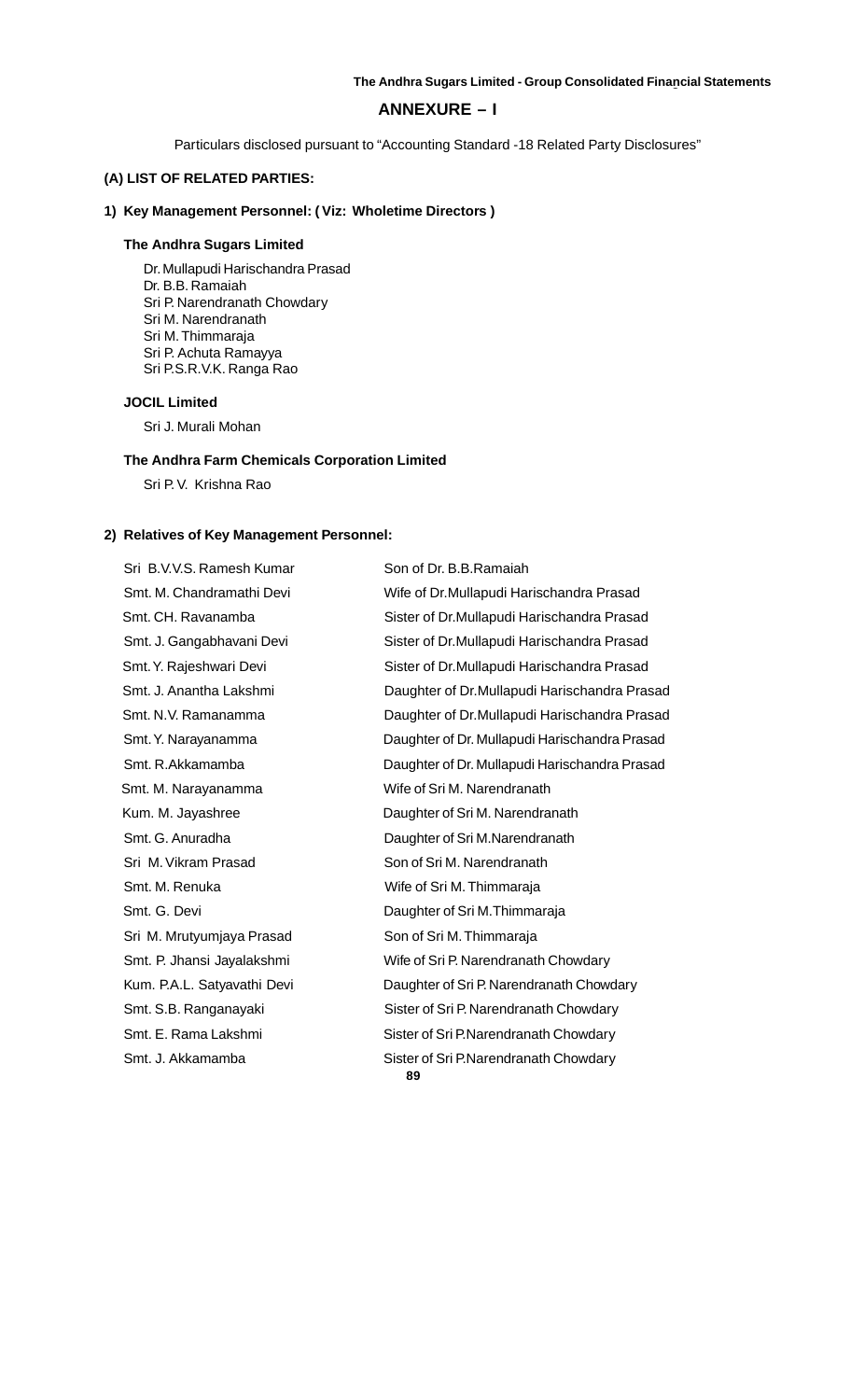| Smt. J. Usha Rani              | Sister of Sri P.Narendranath Chowdary  |
|--------------------------------|----------------------------------------|
| Smt. N. Anantha Lakshmi        | Sister of Sri P.Narendranath Chowdary  |
| Smt. M. Kamala Devi            | Sister of Sri P. Narendranath Chowdary |
| Smt. P. Nagamani Devi          | Wife of Sri P.V. Krishna Rao           |
| Smt. S. Archana                | Daughter of Sri P.V. Krishna Rao       |
| Chy. P.V. Rayudu               | Son of Sri P.V. Krishna Rao            |
| Chy. P. Ravi                   | Son of Sri P.V. Krishna Rao            |
| Smt. P. Sesha Shailaja         | Wife of Sri P. Achuta Ramayya          |
| Kum. P. Divya Atchimamba       | Daughter of Sri P. Achuta Ramayya      |
| Kum. P. Sruthi Rajeswari       | Daughter of Sri P. Achuta Ramayya      |
| Smt. P. Sujatha                | Mother of Sri P.S.R.V.K. Ranga Rao     |
| Smt. P. Usha Lakshmi           | Wife of Sri P.S.R.V.K. Ranga Rao       |
| Kum. P. Meghana Srisai Sujatha | Daughter of Sri P.S.R.V.K. Ranga Rao   |
| Chy. P. P. Sri Narendrarayudu  | Son of Sri P.S.R.V.K. Ranga Rao        |
| Smt. J.Sunitha Mohan           | Wife of Sri J.Murali Mohan             |
| Kum. J. Namrata                | Daughter of Sri J.Murali Mohan         |
| Smt. V. Indira                 | Sister of Sri J.Murali Mohan           |

## **3) Entities in which Key Management Personnel and/or their relatives have significant influence :**

Jaya Industries Jayalakshmi Fertilisers Jayalakshmi Estates Jaya Agro Chemicals Jayalakshmi Chemical Enterprises Pvt. Ltd., S P V K R M Trust, Dommeru Sree Akkamamba Textiles Limited Sree Satyanarayana Spinning Mills Limited Mullapudi Venkatarayudu Eye Centre Mullapudi Kamala Devi Cardio Vascular Centre Sree Mullapudi Venkataramanamma Memorial Hospital SMTRM Library and Cultural Centre Royal Printing Works

## **4) Associates:**

The Andhra Petrochemicals Limited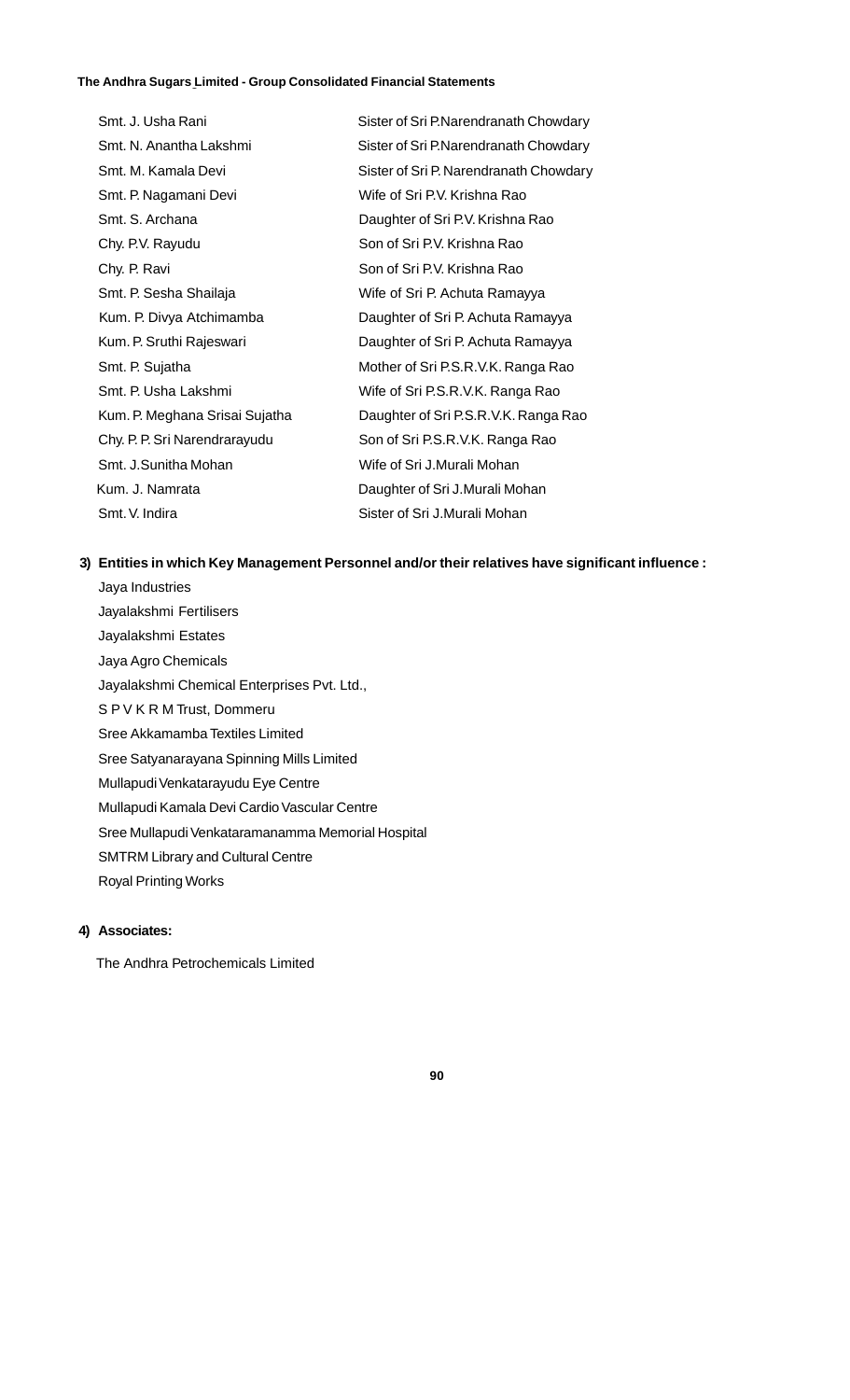#### **The Andhra Sugars Limited The Andhra Sugars Limited - Group Consolidated Financial Statements The Andhra Sugars Limited - Group Consolidated Financial Statements**

## **(B) TRANSACTIONS WITH THE RELATED PARTIES: CORRESPONDING TO A CORRESPONDING THE CORRESPONDING CORRESPONDING (Rupees in Lakhs)**<br>
(Corresponding figures related to 31st March, 2007)

| <b>PARTICULARS</b>                          | Entities in which<br>KMP or their<br>relatives have<br>significant<br>influence | Associate<br>Company | Key Manage-<br>ment<br>Personnel | Relatives<br>of Key<br>Management<br>Personnel |
|---------------------------------------------|---------------------------------------------------------------------------------|----------------------|----------------------------------|------------------------------------------------|
| Purchase of Goods from                      | 286.25                                                                          | 0.00                 | 18.35                            | 21.01                                          |
|                                             | (398.96)                                                                        | (0.00)               | (27.00)                          | (19.97)                                        |
| Services Rendered by                        | 0.00                                                                            | 0.00                 | 10.29                            | 1.45                                           |
|                                             | (0.00)                                                                          | (0.00)               | (10.62)                          | (1.45)                                         |
| Sale of Goods to                            | 563.95                                                                          | 26.27                | 3.28                             | 0.00                                           |
|                                             | (759.67)                                                                        | (24.36)              | (1.84)                           | (0.00)                                         |
| Sale of Fixed Assets to                     | 0.00                                                                            | 0.00                 | 0.00                             | 0.00                                           |
|                                             | (0.00)                                                                          | (0.62)               | (0.00)                           | (0.00)                                         |
| Services Rendered to                        | 0.00                                                                            | 0.35                 | 1.16                             | 0.77                                           |
|                                             | (0.15)                                                                          | (0.33)               | (1.37)                           | (0.43)                                         |
| Interest Paid to                            | 0.00                                                                            | 185.38               | 182.20                           | 278.04                                         |
|                                             | (0.00)                                                                          | (17.26)              | (132.61)                         | (212.8)                                        |
| Interest Received from                      | 0.00                                                                            | 22.85                | 0.00                             | 0.00                                           |
|                                             | (0.00)                                                                          | (31.44)              | (0.00)                           | (0.00)                                         |
| Remuneration (including Commission) paid to | 0.00                                                                            | 0.00                 | 540.53                           | 0.00                                           |
|                                             | (0.00)                                                                          | (0.00)               | (964.95)                         | (0.00)                                         |
| Donations Paid to                           | 27.00                                                                           | 0.00                 | 0.00                             | 0.00                                           |
|                                             | (55.00)                                                                         | (0.00)               | (0.00)                           | (0.00)                                         |
| Dividend Paid to                            | 87.34                                                                           | 0.00                 | 234.27                           | 435.38                                         |
|                                             | (105.8)                                                                         | (0.00)               | (268.36)                         | (519.31)                                       |
| Dividend Received from                      | 1.40                                                                            | 239.45               | 0.00                             | 0.00                                           |
|                                             | (2.80)                                                                          | (0.00)               | (0.00)                           | (0.00)                                         |
| <b>Balances as at 31-03-2008</b>            |                                                                                 |                      |                                  |                                                |
| a) Share Capital held by the Company, in    | 1.75                                                                            | 999.60               | 0.00                             | 0.00                                           |
|                                             | (1.75)                                                                          | (812.59)             | (0.00)                           | (0.00)                                         |
| b) Receivables-Trade dues from              | 8.84                                                                            | 0.00                 | 0.00                             | 0.00                                           |
|                                             | (20.83)                                                                         | (0.00)               | (0.00)                           | (0.00)                                         |
| c) Share Capital of the company held by     | 145.57                                                                          | 0.00                 | 391.87                           | 726.39                                         |
|                                             | (141.07)                                                                        | (0.00)               | (370.46)                         | (634.26)                                       |
| d) Fixed Deposits Received from             | 0.00                                                                            | 0.00                 | 2058.10                          | 3062.13                                        |
|                                             | (0.00)                                                                          | (0.00)               | (1557.88)                        | (2437.99)                                      |
| e) Loans/Intercorporate loans given to      | 0.00                                                                            | 400.00               | 0.00                             | 0.00                                           |
|                                             | (0.00)                                                                          | (350.00)             | (0.00)                           | (0.00)                                         |
| f) Payables : - Trade dues                  | 1.95                                                                            | 0.00                 | 0.00                             | 0.00                                           |
|                                             | (11.05)                                                                         | (0.00)               | (1.16)                           | (0.86)                                         |
| - Interest on F D's.                        | 0.00                                                                            | 0.00                 | 47.19                            | 71.46                                          |
|                                             | (0.00)                                                                          | (0.00)               | (37.22)                          | (59.14)                                        |
| - Remuneration (including Commission)       | 0.00                                                                            | 0.00                 | 384.57                           | 0.00                                           |
|                                             | (0.00)                                                                          | (0.00)               | (875.39)                         | (0.00)                                         |
|                                             |                                                                                 |                      |                                  |                                                |

**91**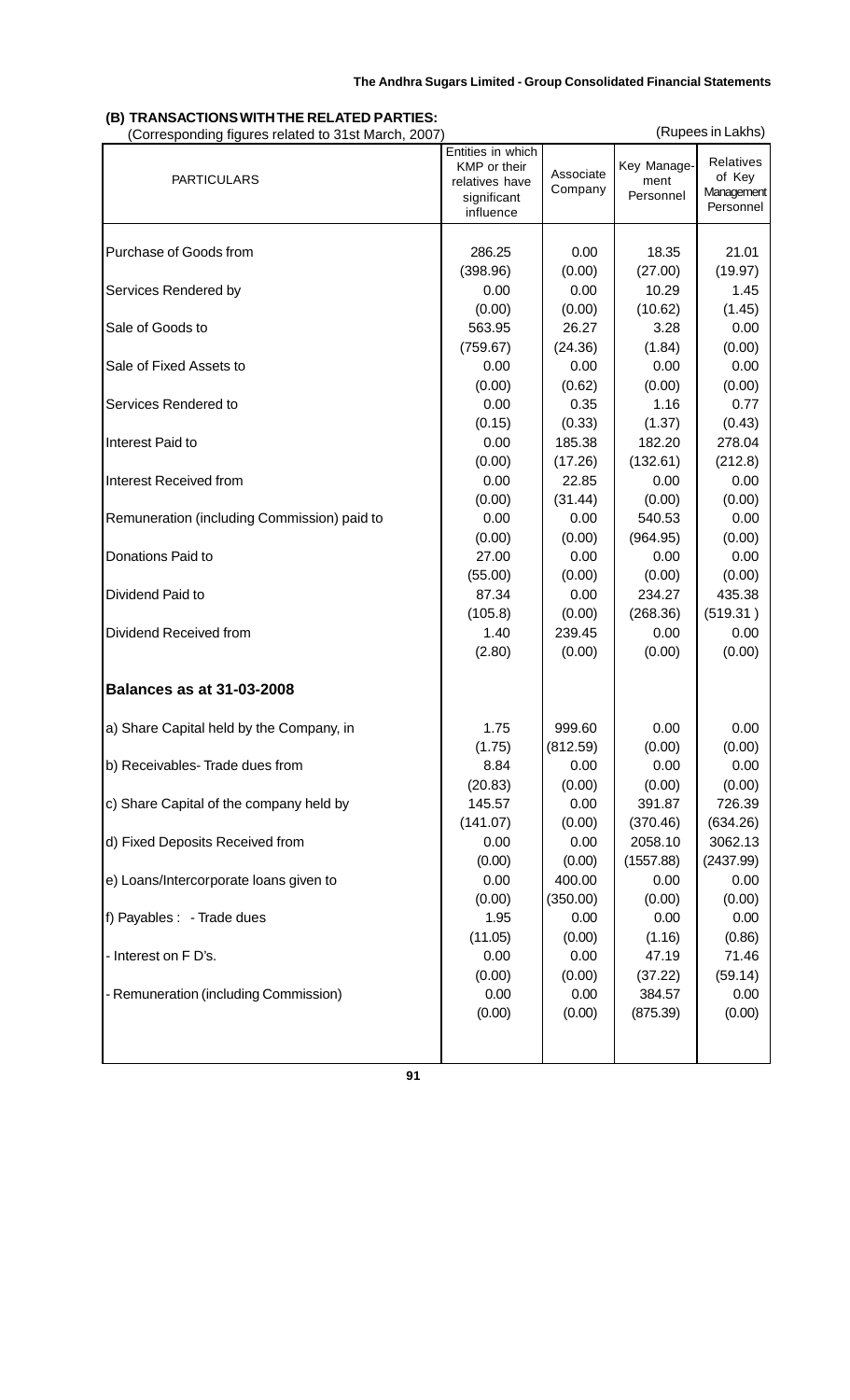## **STATEMENT SHOWING SEGMENT WISE ANALYSIS AS ON 31-03-2008**

**ANNEXURE – II**

|    | Description                                                                                                                                                                               | <b>SUGARS</b>                               |                                           | CAUSTIC SODA                              |                                           | <b>POWER</b><br><b>GENERATION</b>       |                                         | <b>INDUSTRIAL</b><br><b>CHEMICALS</b>      |                                            | SOAP                                 |                                      | <b>OTHERS</b>                         |                                           | <b>ELIMINATIONS</b> |                    | CONSOLIDATED                                |                                             |
|----|-------------------------------------------------------------------------------------------------------------------------------------------------------------------------------------------|---------------------------------------------|-------------------------------------------|-------------------------------------------|-------------------------------------------|-----------------------------------------|-----------------------------------------|--------------------------------------------|--------------------------------------------|--------------------------------------|--------------------------------------|---------------------------------------|-------------------------------------------|---------------------|--------------------|---------------------------------------------|---------------------------------------------|
|    |                                                                                                                                                                                           | 2007-08                                     | 2006-07                                   | 2007-08                                   | 2006-07                                   | 2007-08                                 | 2006-07                                 | 2007-08                                    | 2006-07                                    | 2007-08                              | 2006-07                              | 2007-08                               | 2006-07                                   | 2007-08             | 2006-07            | 2007-08                                     | 2006-07                                     |
| 82 | REVENUE:<br>External sales<br>Inter-segment sales<br>Total revenue<br>RESULT:<br>Seament result before Interest.<br>Extra-ordinary items<br>Unallocated corporate expenses<br>less Income | 15397.07<br>394.26<br>15791.33<br>$-919.00$ | 27770.21<br>350.16<br>28120.37<br>5672.81 | 22553.10<br>839.49<br>23392.59<br>6131.21 | 22024.97<br>772.17<br>22797.14<br>7612.10 | 1186.71<br>1802.81<br>2989.52<br>489.62 | 1032.30<br>1807.29<br>2839.59<br>577.93 | 11970.26<br>3408.68<br>15378.94<br>2788.64 | 10453.28<br>1890.53<br>12343.81<br>2375.99 | 4446.60<br>0.00<br>4446.60<br>667.19 | 2524.60<br>0.00<br>2524.60<br>172.50 | 2315.44<br>35.59<br>2351.03<br>875.38 | 2708.42<br>52.93<br>2761.35<br>$-1101.84$ | 6480.83<br>6480.83  | 4873.08<br>4873.08 | 57869.18<br>57869.18<br>10033.04<br>2759.59 | 66513.78<br>66513.78<br>15309.49<br>2990.00 |
|    | Operating Profit<br>Interest expenses<br>Interest income                                                                                                                                  |                                             |                                           |                                           |                                           |                                         |                                         |                                            |                                            |                                      |                                      |                                       |                                           |                     |                    | 7273.45<br>2835.17<br>223.05                | 12319.50<br>2306.16<br>167.68               |
|    | Prov. For Diminution in<br>Investment Withdrawn<br>Profit before tax                                                                                                                      |                                             |                                           |                                           |                                           |                                         |                                         |                                            |                                            |                                      |                                      |                                       |                                           |                     |                    | 2094.42<br>6755.75                          | 0.00<br>10181.02                            |
|    | Provison for current<br>and deferred tax<br>Net profit after tax<br>OTHER INFORMATION:                                                                                                    |                                             |                                           |                                           |                                           |                                         |                                         |                                            |                                            |                                      |                                      |                                       |                                           |                     |                    | 1616.31<br>5956.04                          | 3294.59<br>6886.43                          |
|    | Segment Assets<br>Unallocated Corporate Assets<br>Total Assets                                                                                                                            | 30436.63                                    | 28638.59                                  | 32534.15                                  | 29796.96                                  | 11563.76                                | 8366.24                                 | 8359.51                                    | 7499.44                                    | 1670.73                              | 1444.62                              | 2196.47                               | 2400.19                                   |                     |                    | 86761.25<br>18886.60<br>105647.9            | 78146.04<br>16387.57<br>94533.61            |
|    | Seament Liabilities<br>Unallocated Corporate Liabilities<br>Total Liabilities                                                                                                             | 6284.22                                     | 6051.26                                   | 4531.17                                   | 3621.62                                   | 513.19                                  | 295.72                                  | 2868.82                                    | 1379.69                                    | 18.06                                | 18.42                                | $-372.17$                             | 1567.97                                   |                     |                    | 13843.29<br>51452.58<br>65295.87            | 12934.68<br>47769.86<br>57950.52            |
|    | Capital expenditure<br>Depreciation                                                                                                                                                       | 331.44<br>762.10                            | 1945.25<br>698.50                         | 2248.49<br>1719.02                        | 4149.41<br>1568.63                        | 936.16<br>604.26                        | 9.78<br>626.12                          | 328.06<br>388.39                           | 397.41<br>371.57                           | 34.99<br>102.58                      | 22.87<br>114.42                      | 209.75<br>196.54                      | 165.49<br>197.99                          |                     |                    | 4088.89<br>3772.89                          | 6690.21<br>3577.23                          |
|    | Non-cash Expenditure<br>other than depriciation.                                                                                                                                          |                                             |                                           |                                           |                                           |                                         |                                         |                                            |                                            |                                      |                                      | 0.00                                  | 4.35                                      |                     |                    | 0.00                                        | 4.35                                        |

**NOTES :**

 $1.$ The company and its subsidiaries have disclosed Business Segment as the primary Segments. Segments have been identified taking into account the nature of Products, the different risks and returns, the

organization structure and internal reporting system.<br>2. The operations of the Parent Company and its subsidiaries predominantly relate to manufacture of Sugar, Caustic Soda, Soaps, Industrial Chemicals comprising mainly f and its related products and Liquid propellants.

3. The business segments that are disclosed under "Others" comprise Fertilizers, Bulk Drugs, Edible oils and Transportation receipts etc.,<br>4. All the Group companies operate predominantly in the Indian markets

5. Inter Segment tranfers are priced at market rates.

**The The Andhra Sugars Limited - Group Consolidated Financial Statements** Andhra S n  $\mathbf T$ <u>ա</u> ក្ខ er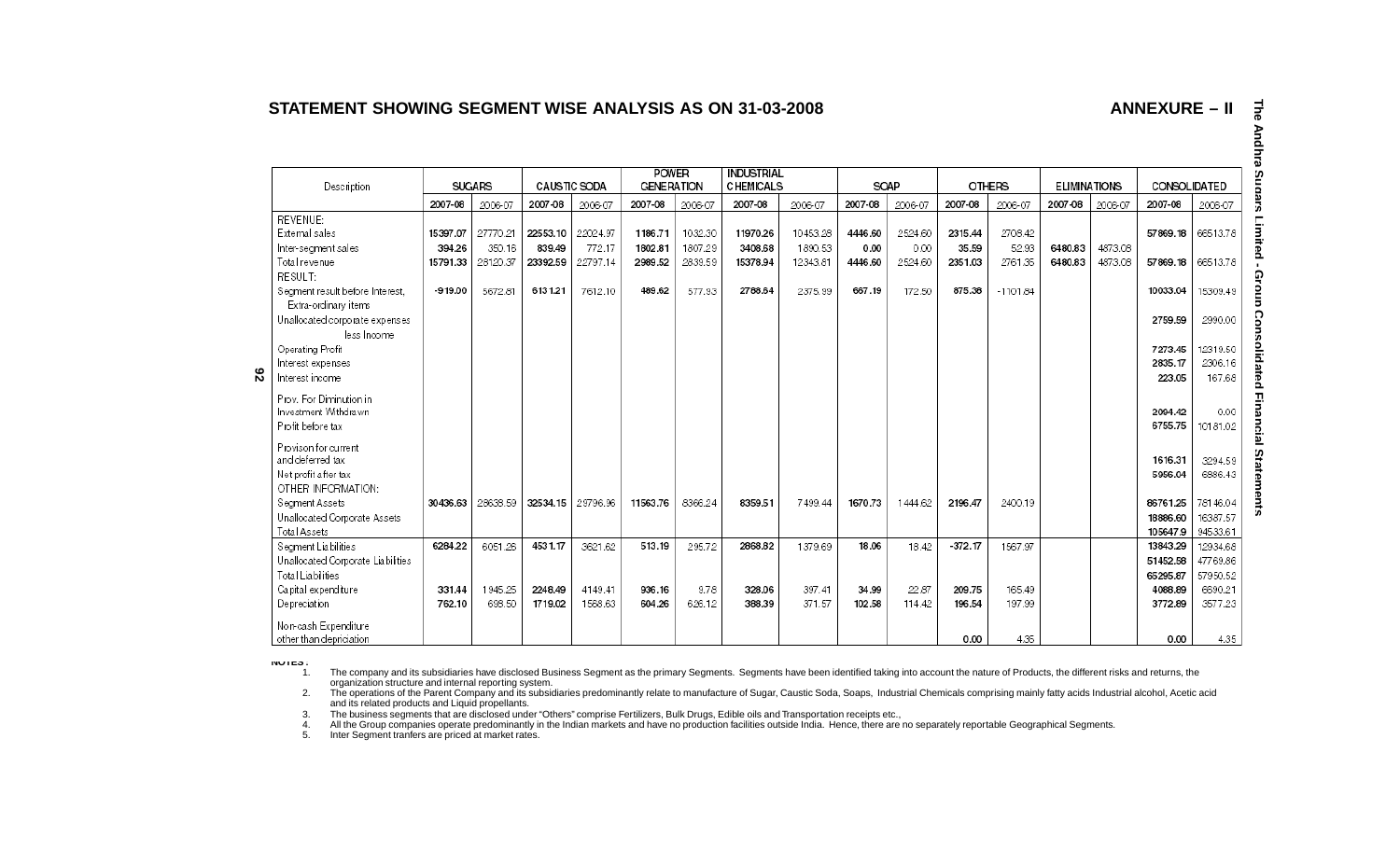|     |                                |            |                                                     | (Rupees in Lakhs)                               |
|-----|--------------------------------|------------|-----------------------------------------------------|-------------------------------------------------|
|     | Name of the Subsidiary Company | JOCIL Ltd. | The Andhra Farm<br>Chemicals<br>Corporation Limited | Hindustan<br><b>Allied Chemicals</b><br>Limited |
| 1.  | Capital                        | 444.11     | 45.00                                               | 10.63                                           |
| 2.  | Reserves                       | 7866.49    | 407.73                                              |                                                 |
| 3.  | <b>Total Assets</b>            | 11474.57   | 741.37                                              | 9.95                                            |
| 4.  | <b>Total Liabilities</b>       | 3226.53    | 288.67                                              | 0.34                                            |
| 5.  | Details of Investments         | 62.56      | 0.03                                                |                                                 |
| 6.  | <b>Total Income</b>            | 11529.47   | 661.84                                              | 0.43                                            |
| 7.  | Profit before taxation         | 1225.65    | 16.16                                               | 0.33                                            |
| 8.  | Provision for current Taxation | 358.56     | 2.48                                                | 0.10                                            |
| 9.  | <b>Profit after Taxation</b>   | 869.49     | 13.68                                               | 0.23                                            |
| 10. | Proposed dividend              | 310.84     |                                                     |                                                 |
|     |                                |            |                                                     |                                                 |

## **STATEMENT REGARDING SUBSIDIARY COMPANIES AS ON 31-03-2008**